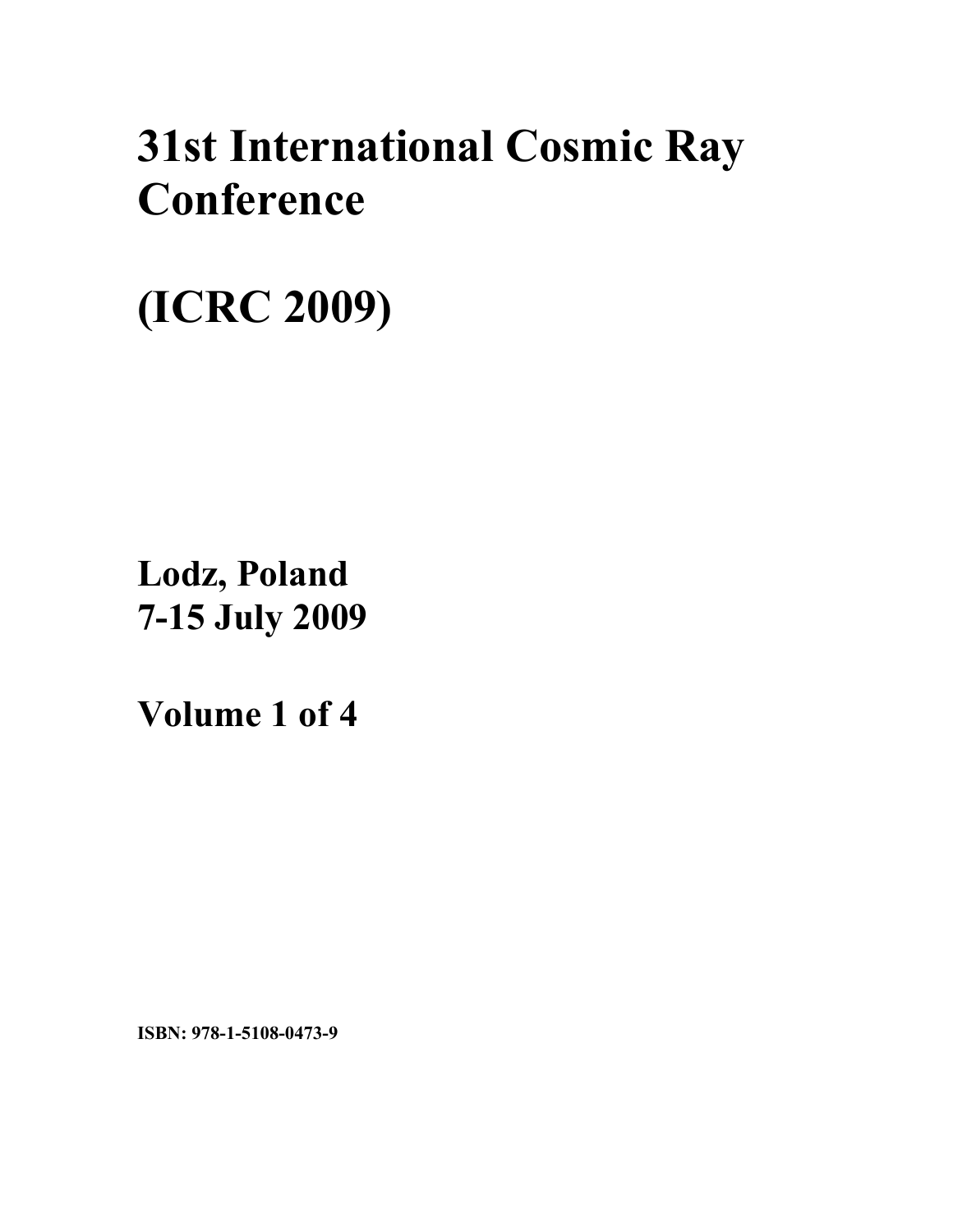**Printed from e-media with permission by:** 

Curran Associates, Inc. 57 Morehouse Lane Red Hook, NY 12571



**Some format issues inherent in the e-media version may also appear in this print version.** 

Copyright© (2009) by Local Organizing Committee of ICRC 2009 All rights reserved.

Printed by Curran Associates, Inc. (2015)

For permission requests, please contact Local Organizing Committee of ICRC 2009 at the address below.

Local Organizing Committee of ICRC 2009 Pomorska 149/153 90-236 Lodz Poland

Phone: +48 42 6355646 Fax: +48 42 6655259

icrc2009@uni.lodz.pl

#### **Additional copies of this publication are available from:**

Curran Associates, Inc. 57 Morehouse Lane Red Hook, NY 12571 USA Phone: 845-758-0400 Fax: 845-758-2634 Email: curran@proceedings.com Web: www.proceedings.com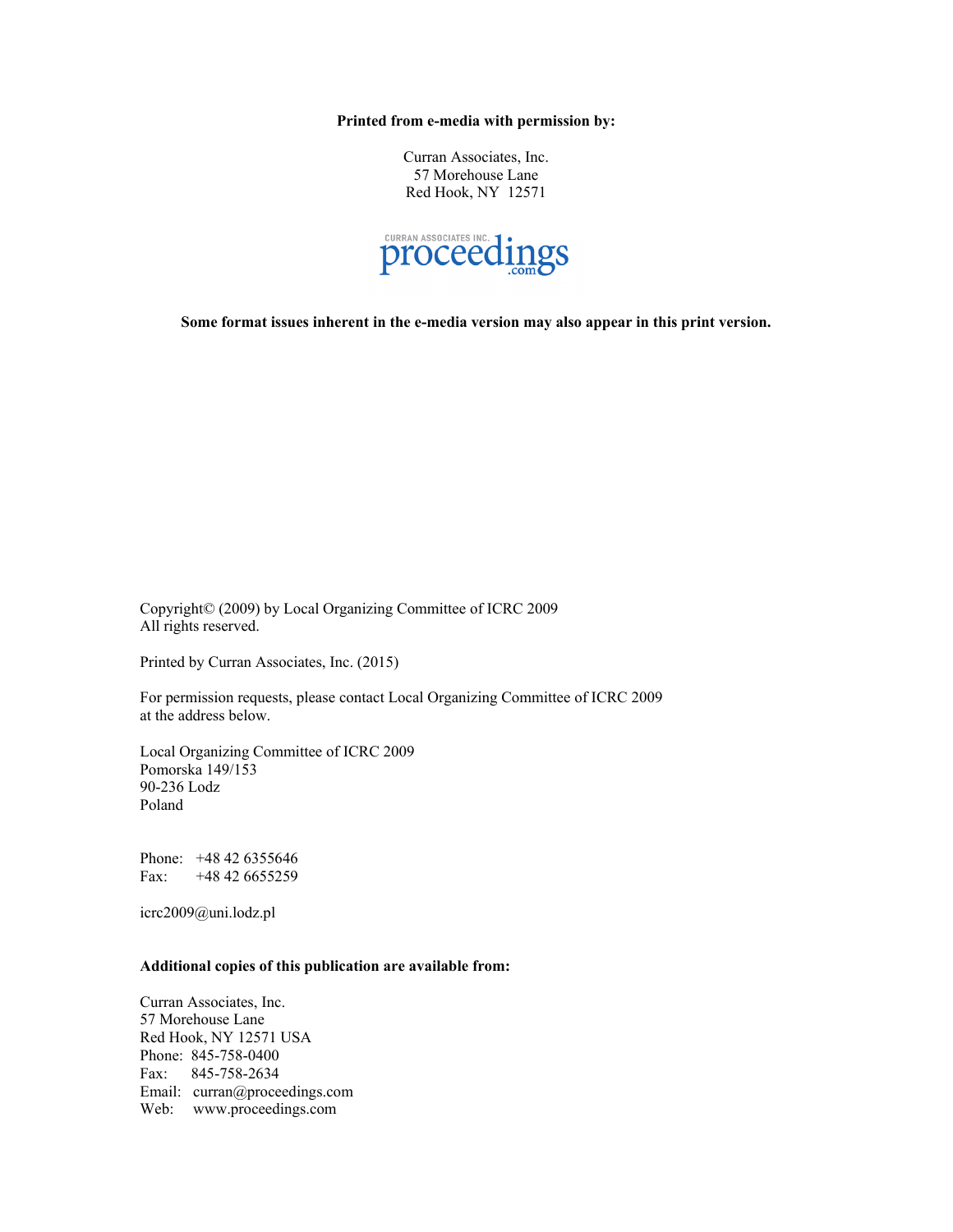# **TABLE OF CONTENTS**

#### **VOLUME 1**

### **HE.1 HIGH ENERGY COSMIC RAYS - EAS**

# **HE.1.1 OBSERVATIONS AND SIMULATIONS AT ENERGIES < 1015 EV**

| A MONTE CARLO STUDY TO CHECK THE HADRONIC INTERACTION MODELS BY A NEW EAS                                                                                                                                                                                         |  |
|-------------------------------------------------------------------------------------------------------------------------------------------------------------------------------------------------------------------------------------------------------------------|--|
|                                                                                                                                                                                                                                                                   |  |
| J. Huang, Ying Zhang, L. Jiang, D. Chen, L.K. Ding, Makio Shibata, Y. Katayose, N. Hotta, M. Ohnishi, T. Ouchi, T. Saito                                                                                                                                          |  |
|                                                                                                                                                                                                                                                                   |  |
| Yiqing Guo, Hongbo Hu, A. Surdo, Min Zha, Xueyao Zhang                                                                                                                                                                                                            |  |
| Serap Tilav, Paolo Desiati, Takao Kuwabara, Dominick Rocco, Florian Rothmaier, Matt Simmons, Henrike Wissing                                                                                                                                                      |  |
| COINCIDENT OBSERVATION OF COSMIC RAY FLUX AND ATMOSPHERIC ELECTRIC FIELD DURING                                                                                                                                                                                   |  |
|                                                                                                                                                                                                                                                                   |  |
| M.A. Huang, Ray-Shine Run, Jun-Yuan Yen, Ji-Rong Chen                                                                                                                                                                                                             |  |
| "COSMIC RAY ELEMENTAL COMPOSITION STUDY BY USING THE LATERAL PARTICLE DENSITY                                                                                                                                                                                     |  |
|                                                                                                                                                                                                                                                                   |  |
| S.M. Mari, F. Ronci                                                                                                                                                                                                                                               |  |
| DATA ANALYSIS AND DATA SIMULATION OF THE ARGO-YBJ EXPERIMENT USING THE GRID                                                                                                                                                                                       |  |
|                                                                                                                                                                                                                                                                   |  |
| P. Montini, P. Celio, S.M. Mari, S. Mastroianni, C. Stanescu                                                                                                                                                                                                      |  |
|                                                                                                                                                                                                                                                                   |  |
| Reda Attallah, Jean-Noel Capdevielle                                                                                                                                                                                                                              |  |
| MEASUREMENT OF THE COSMIC RAY ENERGY SPECTRUM ABOVE 4TEV USING TWO CHERENKOV                                                                                                                                                                                      |  |
|                                                                                                                                                                                                                                                                   |  |
| Shoushan Zhang, Jiali Liu, Yong Zhang<br>MEASUREMENT OF THE ANTIPROTON/PROTON RATIO AT FEW-TEV ENERGIES WITH THE ARGO-                                                                                                                                            |  |
|                                                                                                                                                                                                                                                                   |  |
| Giuseppe Di Sciascio, Roberto Iuppa, Silvia Vernetto                                                                                                                                                                                                              |  |
|                                                                                                                                                                                                                                                                   |  |
| Stephanie Wissel                                                                                                                                                                                                                                                  |  |
|                                                                                                                                                                                                                                                                   |  |
| J.L. Zhang, Yi. Zhang, S.W. Cui                                                                                                                                                                                                                                   |  |
| <b>OBSERVATION OF THE GALACTIC COSMIC RAY MOON SHADOWING EFFECT WITH THE ARGO-</b>                                                                                                                                                                                |  |
|                                                                                                                                                                                                                                                                   |  |
| Roberto Iuppa, Daniele Martello, Bo Wang, Giovanni Zizzi<br><b>OBSERVATION OF THE TEMPORAL VARIATION OF THE SIDEREAL ANISOTROPY BY TIBET III</b>                                                                                                                  |  |
|                                                                                                                                                                                                                                                                   |  |
| C. Fan, M. Amenomori, X.J. Bi, D. Chen, S.W. Cui, . Danzengluobu, L.K. Ding, X.H. Ding, C.F. Feng, Zhaoyang Feng, Z.Y. Feng,                                                                                                                                      |  |
| X.Y. Gao, Q.X. Geng, Q.B. Gou, H.W. Guo, H.H. He, M. He, K. Hibino, N. Hotta, Haibing Hu, H.B. Hu, J. Huang, Q. Huang, H.Y.                                                                                                                                       |  |
| Jia, L. Jiang, F. Kajino, K. Kasahara, Y. Katayose, . Labaciren, G.M. Le, A.F. Li, H.C. Li, J.Y. Li, C. Liu, C. Kato, K. Kawata, Y.-                                                                                                                              |  |
| O. Lou, H. Lu, X.R. Meng, K. Mizutani, J. Mu, Kazuoki Munakata, A. Nagai, H. Nanjo, M. Nishizawa, M. Ohnishi, I. Ohta,                                                                                                                                            |  |
| Shunsuke Ozawa, T. Saito, T.Y. Saito, M. Sakata, T.K. Sako, Makio Shibata, A. Shiomi, T. Shirai, H. Sugimoto, M. Takita, Y.H. Tan,<br>N. Tateyama, Shoji Torii, H. Tsuchiya, Shigeharu Udo, B. Wang, H. Wang, Y.G. Wang, Y.G. Wang, H.R. Wu, L. Xue, Y. Yamamoto, |  |
| C.T. Yan, X.C. Yang, S. Yasue, Z.H. Ye, G.C. Yu, A.F. Yuan, T. Yuda, H.M. Zhang, J.L. Zhang, N.J. Zhang, X.Y. Zhang, X.Y. Zhang,                                                                                                                                  |  |
| Yi Zhang, Ying Zhang, Zhaxisangzhu, X.X. Zhou                                                                                                                                                                                                                     |  |
|                                                                                                                                                                                                                                                                   |  |
| M.Ghomi Khakian, S. Bayestehy, M. Bahmanabadiz, H. Hedayatiz, Farzaneh Sheidaei, Abbas Anvari, J. Samimi                                                                                                                                                          |  |
|                                                                                                                                                                                                                                                                   |  |
| Roberto Iuppa, Giuseppe Di Sciascio                                                                                                                                                                                                                               |  |
| SKYMAP FOR ATMOSPHERIC MUONS AT TEV ENERGIES MEASURED IN DEEP-SEA NEUTRINO                                                                                                                                                                                        |  |
|                                                                                                                                                                                                                                                                   |  |
| Salvatore Mangano                                                                                                                                                                                                                                                 |  |
| Bakhtiyar Ruzybayev, Shahid Hussain, Chen Xu, Thomas Gaisser                                                                                                                                                                                                      |  |
| SPECTRUM AND COMPOSITION OF GALACTIC COSMIC RAYS ACCELERATED IN SUPERNOVA                                                                                                                                                                                         |  |
|                                                                                                                                                                                                                                                                   |  |
| V.S. Ptuskin, Eun-Suk Seo, Vladimir Zirakashvili                                                                                                                                                                                                                  |  |
| STUDIES OF HADRONIC INTERACTION MODELS BY MEASURING THE FLUX AND THE CHARGE                                                                                                                                                                                       |  |
|                                                                                                                                                                                                                                                                   |  |
| B. Mitrica, I.M. Brancus, A. Saftoiu, H. Rebel, O. Sima, A. Haungs, G. Toma, M. Petcu, M. Duma                                                                                                                                                                    |  |
| STUDY OF EASS INCLINATION DUE TO GEOMAGNETIC FIELD BY 50 TEV TO 5 PEV CORSIKA                                                                                                                                                                                     |  |
| M.Ghomi Khakian, Mahmoud Bahmanabadi, H. Hedavati, Farzaneh Sheidaei, Abbas Anvari, J. Samimi                                                                                                                                                                     |  |
|                                                                                                                                                                                                                                                                   |  |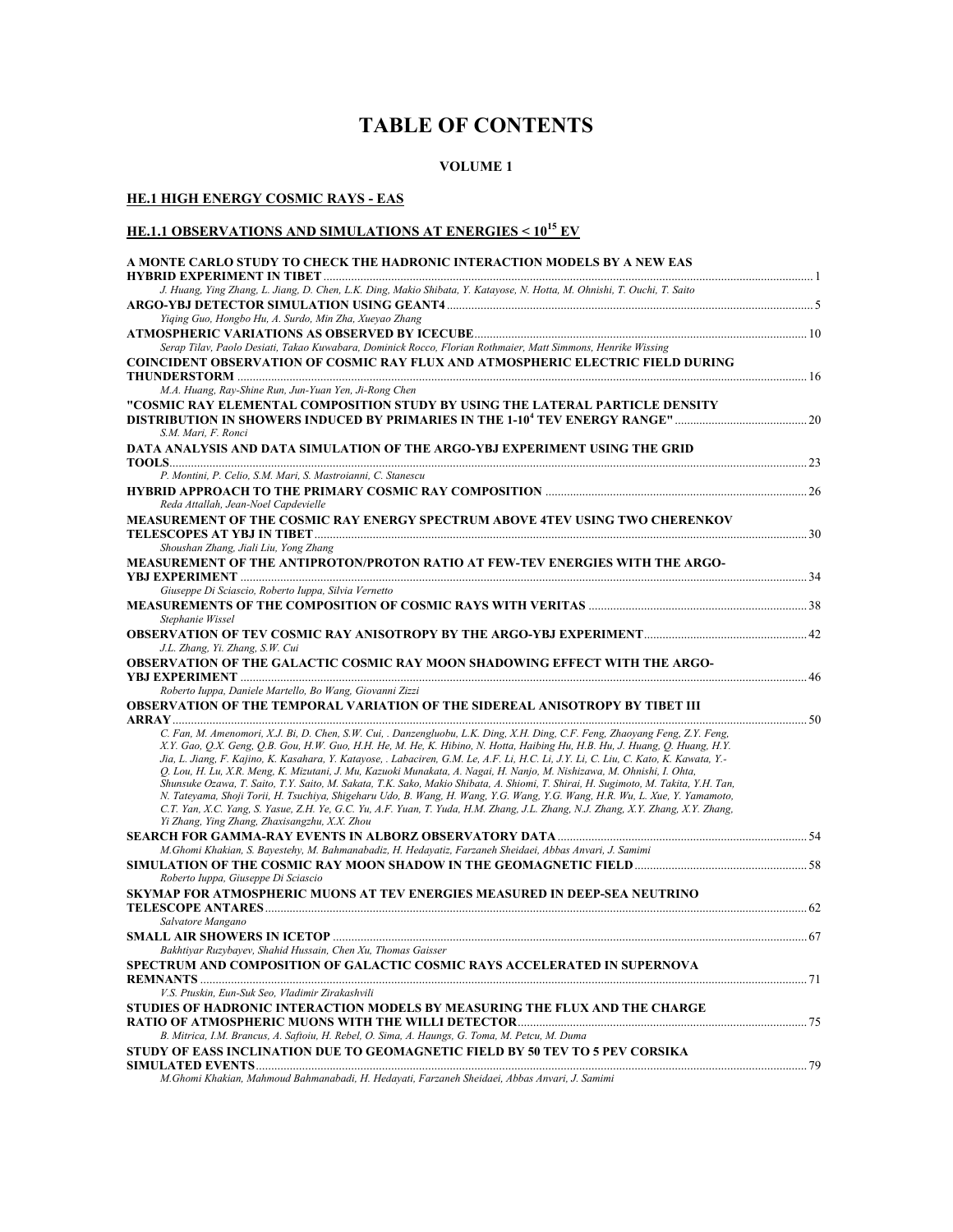| THE ALL-PARTICLE SPECTRUM MEASURED BY MEANS OF A BAYESIAN UNFOLDING TECHNIQUE<br>S.M. Mari, P. Montini                                                                                                                                                                                                                                                                                                                                                                                                                                                                                                                                                                                                                                                                                                                                                  |  |
|---------------------------------------------------------------------------------------------------------------------------------------------------------------------------------------------------------------------------------------------------------------------------------------------------------------------------------------------------------------------------------------------------------------------------------------------------------------------------------------------------------------------------------------------------------------------------------------------------------------------------------------------------------------------------------------------------------------------------------------------------------------------------------------------------------------------------------------------------------|--|
| Taoufik Djemil, Reda Attallah, Jean-Noel Capdevielle                                                                                                                                                                                                                                                                                                                                                                                                                                                                                                                                                                                                                                                                                                                                                                                                    |  |
| TIME STRUCTURE OF THE EXTENSIVE AIR SHOWER FRONT WITH THE ARGO-YBJ EXPERIMENT 91                                                                                                                                                                                                                                                                                                                                                                                                                                                                                                                                                                                                                                                                                                                                                                        |  |
| A.K. Calabrese-Melcarne, L. Perrone, A. Surdo, Lorenzo Perrone<br>STUDY OF THE GRAPES-3 SENSITIVITY TO CRAB NEBULA AT MULTI TEV WITH EXPANDED MUON                                                                                                                                                                                                                                                                                                                                                                                                                                                                                                                                                                                                                                                                                                      |  |
|                                                                                                                                                                                                                                                                                                                                                                                                                                                                                                                                                                                                                                                                                                                                                                                                                                                         |  |
| P.K. Mohanty, S.R. Dugad, U.D. Goswami, S.K. Gupta, Y. Hayashi, N. Ito, A. Iyer, P. Jagadeesan, A. Jain, S. Kawakami, M.<br>Minamino, S.D. Morris, P.K. Nayak, Toshiyuki Nonaka, A. Oshima, B.S. Rao, K.C. Ravindran, K. Sivaprasad, H. Tanaka, S.C.<br>Tonwar                                                                                                                                                                                                                                                                                                                                                                                                                                                                                                                                                                                          |  |
| <u>HE.1.2 OBSERVATIONS AND SIMULATIONS AT THE KNEE ~ <math>10^{15}</math> – <math>10^{16}</math> EV</u>                                                                                                                                                                                                                                                                                                                                                                                                                                                                                                                                                                                                                                                                                                                                                 |  |
|                                                                                                                                                                                                                                                                                                                                                                                                                                                                                                                                                                                                                                                                                                                                                                                                                                                         |  |
| Fabian Kislat, Stefan Klepser, Hermann Kolanoski, Tilo Waldenmaier                                                                                                                                                                                                                                                                                                                                                                                                                                                                                                                                                                                                                                                                                                                                                                                      |  |
| A DEVELOPMENT OF XREC DATA PROCESSING TECHNIQUE BASED ON COMPUTER RECOGNITION                                                                                                                                                                                                                                                                                                                                                                                                                                                                                                                                                                                                                                                                                                                                                                           |  |
| A.V. Vargasov, A.S. Borisov, E.A. Kanevskaya, V.S. Puchkov, M.G. Kogan, Rauf Mukhamedshin                                                                                                                                                                                                                                                                                                                                                                                                                                                                                                                                                                                                                                                                                                                                                               |  |
| Makio Shibata                                                                                                                                                                                                                                                                                                                                                                                                                                                                                                                                                                                                                                                                                                                                                                                                                                           |  |
| AIR-SHOWER-TRIGGERED FAMILIES DETECTED BY THE HYBRID EXPERIMENTS AT HIGH                                                                                                                                                                                                                                                                                                                                                                                                                                                                                                                                                                                                                                                                                                                                                                                |  |
| M. Tamada, S.P. Besshapov, K.V. Cherdintseva, A.P. Chubenko, N.M. Nesterova, N.M. Nikolskaya, V.P. Pavluchenko, S.B.<br>Shaulov, R.A. Nam, V.V. Piskal, N.G. Vildanov, L.I. Vildanova, J.K. Janseitova, H. Aoki, K. Honda, Naoya Inoue, N. Kawasumi, N.<br>Martinic, Nobuaki Ochi, Nobuharu Ohmori, A. Ohsawa, R. Ticona                                                                                                                                                                                                                                                                                                                                                                                                                                                                                                                                |  |
|                                                                                                                                                                                                                                                                                                                                                                                                                                                                                                                                                                                                                                                                                                                                                                                                                                                         |  |
| K. Andeen, K. Rawlins                                                                                                                                                                                                                                                                                                                                                                                                                                                                                                                                                                                                                                                                                                                                                                                                                                   |  |
| Maximiliano Sioli<br>ESTIMATION OF THE PROTON ENERGY SPECTRUM AT THE KNEE REGION BY USING THE ANALOG                                                                                                                                                                                                                                                                                                                                                                                                                                                                                                                                                                                                                                                                                                                                                    |  |
|                                                                                                                                                                                                                                                                                                                                                                                                                                                                                                                                                                                                                                                                                                                                                                                                                                                         |  |
| Min Zha, S.Z. Chen, CunFeng Feng, XiaoBo Qu, XueYao Zhang                                                                                                                                                                                                                                                                                                                                                                                                                                                                                                                                                                                                                                                                                                                                                                                               |  |
| FINDING GAMMA RAY EVENTS BY THE METHOD OF OBTAINING POISSONIAN DISTRIBUTION                                                                                                                                                                                                                                                                                                                                                                                                                                                                                                                                                                                                                                                                                                                                                                             |  |
| Shima Bayesteh, MehdiKhakian Qomi, Hashem Hamedivafa, Farzaneh Sheidaei, Mahmoud Bahmanabadi, Jalal Samimi                                                                                                                                                                                                                                                                                                                                                                                                                                                                                                                                                                                                                                                                                                                                              |  |
| INTERPRETATION OF THE COSMIC-RAY ENERGY SPECTRUM AND THE KNEE INFERRED FROM                                                                                                                                                                                                                                                                                                                                                                                                                                                                                                                                                                                                                                                                                                                                                                             |  |
| M. Amenomori, X.J. Bi, D. Chen, S.W. Cui, . Danzengluobu, L.K. Ding, X.H. Ding, C. Fan, C.F. Feng, Zhaoyang Feng, Z.Y. Feng,                                                                                                                                                                                                                                                                                                                                                                                                                                                                                                                                                                                                                                                                                                                            |  |
| X.Y. Gao, O.X. Geng, O.B. Gou, H.W. Guo, H.H. He, M. He, K. Hibino, N. Hotta, Haibing Hu, H.B. Hu, J. Huang, O. Huang, H.Y.<br>Jia, L. Jiang, F. Kajino, K. Kasahara, Y. Katayose, C. Kato, K. Kawata, . Labaciren, G.M. Le, A.F. Li, H.C. Li, J.Y. Li, C. Liu, Y.-<br>O. Lou, H. Lu, X.R. Meng, K. Mizutani, J. Mu, Kazuoki Munakata, A. Nagai, H. Nanjo, M. Nishizawa, M. Ohnishi, I. Ohta,<br>Shunsuke Ozawa, T. Saito, T.Y. Saito, M. Sakata, T.K. Sako, Makio Shibata, A. Shiomi, T. Shirai, H. Sugimoto, M. Takita, Y.H. Tan,<br>N. Tateyama, Shoji Torii, H. Tsuchiya, Shigeharu Udo, B. Wang, H. Wang, Y.G. Wang, Y.G. Wang, H.R. Wu, L. Xue, Y. Yamamoto,<br>C.T. Yan, X.C. Yang, S. Yasue, Z.H. Ye, G.C. Yu, A.F. Yuan, T. Yuda, H.M. Zhang, J.L. Zhang, N.J. Zhang, X.Y. Zhang, X.Y. Zhang,<br>Yi Zhang, Ying Zhang, Zhaxisangzhu, X.X. Zhou |  |
|                                                                                                                                                                                                                                                                                                                                                                                                                                                                                                                                                                                                                                                                                                                                                                                                                                                         |  |
| Yu.V. Stenkin, V.V. Alekseenko, A.B. Chernyaev, D.D. Dzhappuev, D.M. Gromushkin, A.U. Kudhzaev, O.I. Mikhailova, V.I.<br>Stepanov, A.L. Tsyabuk, G.V. Volchenko                                                                                                                                                                                                                                                                                                                                                                                                                                                                                                                                                                                                                                                                                         |  |
| PROTON-AIR CROSS SECTION AND TRANSVERSE MOMENTUM IN HADRON INTERACTIONS OF                                                                                                                                                                                                                                                                                                                                                                                                                                                                                                                                                                                                                                                                                                                                                                              |  |
| N.M. Nesterova, A.P. Chubenko, A.G. Dubovy, Rauf Mukhamedshin, V.P. Pavlyuchenko, L.G. Sveshnikova                                                                                                                                                                                                                                                                                                                                                                                                                                                                                                                                                                                                                                                                                                                                                      |  |
| Mohamed-Cherif Talai, Jean-Noel Capdevielle, Reda Attallah                                                                                                                                                                                                                                                                                                                                                                                                                                                                                                                                                                                                                                                                                                                                                                                              |  |
| STUDY FOR LATERAL DISTRIBUTION FUNCTION OF CHARGED PARTICLES IN EAS AT THE KNEE                                                                                                                                                                                                                                                                                                                                                                                                                                                                                                                                                                                                                                                                                                                                                                         |  |
| V.B. Petkov, J. Sarkamo, T. Raiha, D.D. Dzhappuev, A.S. Lidvansky                                                                                                                                                                                                                                                                                                                                                                                                                                                                                                                                                                                                                                                                                                                                                                                       |  |
|                                                                                                                                                                                                                                                                                                                                                                                                                                                                                                                                                                                                                                                                                                                                                                                                                                                         |  |
| M.G. Kogan, A.S. Borisov, V.I. Galkin, E.A. Kanevskaya, J. Kempa, Rauf Mukhamedshin, S.N. Nazarov, V.S. Puchkov                                                                                                                                                                                                                                                                                                                                                                                                                                                                                                                                                                                                                                                                                                                                         |  |
| THE FLUKA COSMIC RAY GENERATOR FOR THE HIGH ENERGY REGION. RESULTS AND DATA                                                                                                                                                                                                                                                                                                                                                                                                                                                                                                                                                                                                                                                                                                                                                                             |  |
| S. Muraro, G. Battistoni, A. Margiotta, Maximiliano Sioli                                                                                                                                                                                                                                                                                                                                                                                                                                                                                                                                                                                                                                                                                                                                                                                               |  |
| Anatoly Erlykin, Arnold Wolfendale                                                                                                                                                                                                                                                                                                                                                                                                                                                                                                                                                                                                                                                                                                                                                                                                                      |  |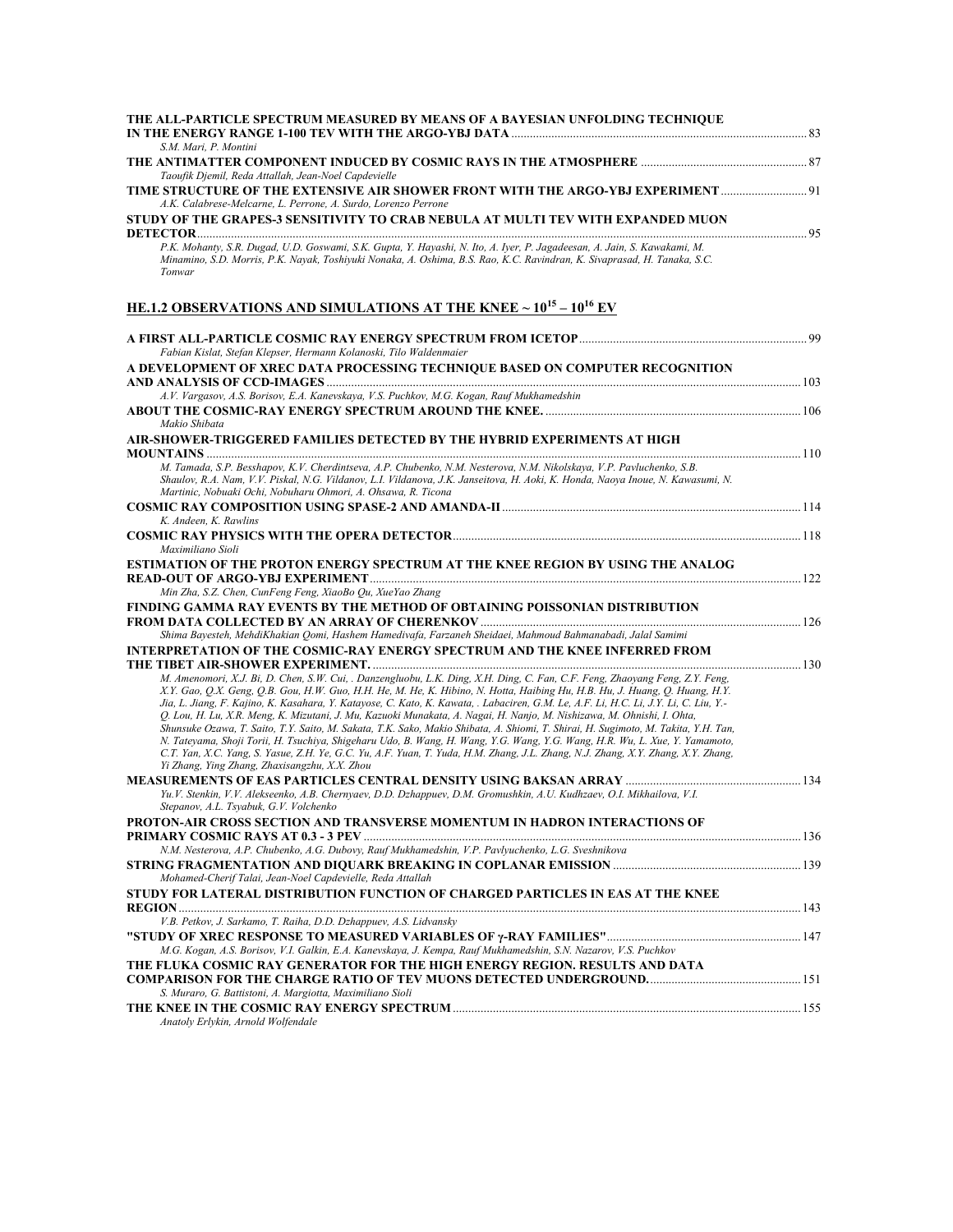# **HE.1.3 OBSERVATIONS AND SIMULATIONS AT ENERGIES ~1016 – 1018 EV**

| A CHERENKOV LIGHT DETECTION EXPERIMENT AT MOUNT CHACALTAYA TO STUDY NUCLEAR                                                                                                                                                                                                                                                                                                                                                                                                                                                                                                                                                                                                                                                                                                                                                                                                                                                                                  |  |
|--------------------------------------------------------------------------------------------------------------------------------------------------------------------------------------------------------------------------------------------------------------------------------------------------------------------------------------------------------------------------------------------------------------------------------------------------------------------------------------------------------------------------------------------------------------------------------------------------------------------------------------------------------------------------------------------------------------------------------------------------------------------------------------------------------------------------------------------------------------------------------------------------------------------------------------------------------------|--|
| Y. Tsunesada, F. Kakimoto, H. Matsumoto, T. Sugawara, G. Soejima, K. Nishi, N. Tajima, Y. Yamada, S. Shimoda, Shoichi Ogio,<br>Hisao Tokuno, Yutaka Matsubara, K. Kadota, Yoshihiko Mizumoto, Y. Shirasaki, H. Yoshii, T. Kaneko, V. Flores, P. Miranda, J.<br>Salinas, A. Velarde                                                                                                                                                                                                                                                                                                                                                                                                                                                                                                                                                                                                                                                                           |  |
| "A METHOD FOR PRIMARY PROTON SPECTRUM MEASUREMENT AT $E_0 \ge 10$ PEV WITH SPHERE-2                                                                                                                                                                                                                                                                                                                                                                                                                                                                                                                                                                                                                                                                                                                                                                                                                                                                          |  |
| V.I. Galkin, R.A. Antonov, A.M. Anokhina, E.A. Bonvech, D.V. Chernov, T.A. Dzhatdoev, A.A. Kirillov, T.M. Roganova                                                                                                                                                                                                                                                                                                                                                                                                                                                                                                                                                                                                                                                                                                                                                                                                                                           |  |
| <b>COSMIC RAY ENERGY SPECTRUM BASED ON SHOWER SIZE MEASUREMENTS OF KASCADE-</b>                                                                                                                                                                                                                                                                                                                                                                                                                                                                                                                                                                                                                                                                                                                                                                                                                                                                              |  |
| D. Kang, W.D. Apel, J.C. Arteaga, F. Badea, K. Bekk, M. Bertaina, J. Blumer, H. Bozdog, I.M. Brancus, M. Bruggemann, P.<br>Buchholz, E. Cantoni, A. Chiavassa, F. Cossavella, K. Daumiller, Vitor SouzaDe, F. PierroDi, P. Doll, R. Engel, J. Engler, M.<br>Finger, D. Fuhrmann, P.L. Ghia, H.J. Gils, R. Glasstetter, C. Grupen, A. Haungs, D. Heck, J.R. Horandel, T. Huege, P.G. Isar, K.-<br>H. Kampert, D. Kickelbick, H.O. Klages, P. Luczak, H.J. Mathes, H.J. Mayer, Jens Milke, B. Mitrica, C. Morello, G. Navarra, S.<br>Nehls, J. Oehlschlager, S. Ostapchenko, S. Over, M. Petcu, Tanguy Pierog, H. Rebel, M. Roth, H. Schieler, F. Schroder, O. Sima,<br>M. Stumpert, G. Toma, Ginacarlo Trinchero, H. Ulrich, A. Weindl, J. Wochele, M. Wommer, J. Zabierowski                                                                                                                                                                                 |  |
| COSMIC RAY SPECTRUM AND MASS COMPOSITION IN THE ULTRA-HIGH ENERGY REGION 171<br>Stanislav Knurenko, Anatoly Ivanov, A.V. Sabourov                                                                                                                                                                                                                                                                                                                                                                                                                                                                                                                                                                                                                                                                                                                                                                                                                            |  |
| EFFECTS OF ATMOSPHERIC ELECTRIC FIELDS ON THE EVOLUTION AND RADIO EMISSION OF                                                                                                                                                                                                                                                                                                                                                                                                                                                                                                                                                                                                                                                                                                                                                                                                                                                                                |  |
| S. Buitink, T. Huege, H. Falcke, D. Heck, J. Kuijpers                                                                                                                                                                                                                                                                                                                                                                                                                                                                                                                                                                                                                                                                                                                                                                                                                                                                                                        |  |
| <b>Benoit Revenu</b>                                                                                                                                                                                                                                                                                                                                                                                                                                                                                                                                                                                                                                                                                                                                                                                                                                                                                                                                         |  |
| IMPROVEMENT OF PRIMARY MASS RESOLUTION USING THE SIMULTANEOUS REGISTRATION OF                                                                                                                                                                                                                                                                                                                                                                                                                                                                                                                                                                                                                                                                                                                                                                                                                                                                                |  |
| L.A. Kuzmichev, N.N. Kalmykov, E.E. Korosteleva, V.V. Prosin, V.P. Sulakov<br>LATERAL DISTRIBUTION OF THE RADIO SIGNAL IN EXTENSIVE AIR SHOWERS MEASURED WITH                                                                                                                                                                                                                                                                                                                                                                                                                                                                                                                                                                                                                                                                                                                                                                                                |  |
|                                                                                                                                                                                                                                                                                                                                                                                                                                                                                                                                                                                                                                                                                                                                                                                                                                                                                                                                                              |  |
| F. Schroder, A. Haungs, M. Ender, W.D. Apel, J.C. Arteaga, T. Asch, F. Badea, Lars Bahren, K. Bekk, M. Bertaina, P.L. Biermann,<br>J. Blumer, H. Bozdog, I.M. Brancus, M. Bruggemann, P. Buchholz, S. Buitink, E. Cantoni, A. Chiavassa, F. Cossavella, K.<br>Daumiller, Vitor De Souza, F. Di Pierro, P. Doll, R. Engel, H. Falcke, M. Finger, D. Fuhrmann, H. Gemmeke, P.L. Ghia, R.<br>Glasstetter, C. Grupen, D. Heck, J.R. Horandel, Andreas Horneffer, T. Huege, P.G. Isar, K.-H. Kampert, D. Kang, D. Kickelbick,<br>O. Kromer, J. Kuijpers, S. Lafebre, P. Luczak, M. Ludwig, H.J. Mathes, H.J. Mayer, M. Melissas, B. Mitrica, C. Morello, G.<br>Navarra, S. Nehls, A. Nigl, J. Oehlschlager, S. Over, N. Palmieri, M. Petcu, Tanguy Pierog, J. Rautenberg, H. Rebel, M. Roth, A.<br>Saftoiu, H. Schieler, A. Schmidt, O. Sima, K. Singh, G. Toma, Ginacarlo Trinchero, H. Ulrich, A. Weindl, J. Wochele, M. Wommer,<br>J. Zabierowski, J.A. Zensus |  |
|                                                                                                                                                                                                                                                                                                                                                                                                                                                                                                                                                                                                                                                                                                                                                                                                                                                                                                                                                              |  |
| D. Fuhrmann, W.D. Apel, J.C. Arteaga, F. Badea, K. Bekk, M. Bertaina, J. Blumer, H. Bozdog, I.M. Brancus, M. Bruggemann, P.<br>Buchholz, E. Cantoni, A. Chiavassa, F. Cossavella, K. Daumiller, Vitor De Souza, F. Di Pierro, P. Doll, R. Engel, J. Engler, M.<br>Finger, P.L. Ghia, H.J. Gils, R. Glasstetter, C. Grupen, A. Haungs, D. Heck, J.R. Horandel, T. Huege, P.G. Isar, K.-H. Kampert,<br>D. Kang, D. Kickelbick, H.O. Klages, Y. Kolotaev, P. Luczak, H.J. Mathes, H.J. Mayer, Jens Milke, B. Mitrica, C. Morello, G.<br>Navarra, S. Nehls, J. Oehlschlager, S. Ostapchenko, S. Over, M. Petcu, Tanguy Pierog, H. Rebel, M. Roth, H. Schieler, F.<br>Schroder, O. Sima, M. Stumpert, G. Toma, Ginacarlo Trinchero, H. Ulrich, W. Walkowiak, A. Weindl, J. Wochele, M. Wommer, J.<br>Zabierowski                                                                                                                                                  |  |
| <b>PARALLEL AND SIMULTANEOUS EAS EVENTS DUE TO GERASIMOVA-ZATSEPIN EFFECTS</b>                                                                                                                                                                                                                                                                                                                                                                                                                                                                                                                                                                                                                                                                                                                                                                                                                                                                               |  |
| Atsushi Iyono, Hiroki Matsumoto, Kazuhide Okei, Shuhei Tsuji, Sohji Ohara, Nobuaki Ochi, Takeharu Konishi, Nobusuke<br>Takahashi, Isao Yamamoto, Takaro Nakatsuka, Toru Nakamura, Nobuharu Ohmori, Katuhiko Saitoh                                                                                                                                                                                                                                                                                                                                                                                                                                                                                                                                                                                                                                                                                                                                           |  |
|                                                                                                                                                                                                                                                                                                                                                                                                                                                                                                                                                                                                                                                                                                                                                                                                                                                                                                                                                              |  |
| F. Di Pierro, W.D. Apel, J.C. Arteaga, F. Badea, K. Bekk, M. Bertaina, J. Blumer, I.M. Brancus, M. Bruggemann, P. Buchholz, E.<br>Cantoni, A. Chiavassa, H. Bozdog, F. Cossavella, K. Daumiller, Vitor De Souza, P. Doll, R. Engel, J. Engler, M. Finger, D.<br>Fuhrmann, P.L. Ghia, H.J. Gils, R. Glasstetter, C. Grupen, A. Haungs, D. Heck, J.R. Horandel, T. Huege, P.G. Isar, K.-H.<br>Kampert, D. Kang, D. Kickelbick, H.O. Klages, P. Luczak, H.J. Mathes, H.J. Mayer, Jens Milke, B. Mitrica, C. Morello, G.<br>Navarra, S. Nehls, J. Oehlschlager, S. Ostapchenko, S. Over, M. Petcu, Tanguy Pierog, H. Rebel, M. Roth, H. Schieler, F.<br>Schroder, O. Sima, M. Stumpert, G. Toma, Ginacarlo Trinchero, H. Ulrich, A. Weindl, J. Wochele, M. Wommer, J. Zabierowski                                                                                                                                                                                |  |
|                                                                                                                                                                                                                                                                                                                                                                                                                                                                                                                                                                                                                                                                                                                                                                                                                                                                                                                                                              |  |
| P.G. Isar, W.D. Apel, J.C. Arteaga, T. Asch, F. Badea, Lars Bahren, K. Bekk, M. Bertaina, P.L. Biermann, J. Blumer, H. Bozdog,<br>I.M. Brancus, M. Bruggemann, P. Buchholz, S. Buitink, E. Cantoni, A. Chiavassa, F. Cossavella, K. Daumiller, Vitor De Souza, F.<br>Di Pierro, P. Doll, R. Engel, H. Falcke, M. Finger, D. Fuhrmann, H. Gemmeke, P.L. Ghia, R. Glasstetter, C. Grupen, A. Haungs,<br>D. Heck, J.R. Horandel, Andreas Horneffer, T. Huege, K.-H. Kampert, D. Kang, D. Kickelbick, O. Kromer, J. Kuijpers, S. Lafebre,<br>P. Luczak, M. Ludwig, H.J. Mathes, H.J. Mayer, M. Melissas, B. Mitrica, C. Morello, G. Navarra, S. Nehls, A. Nigl, J.<br>Oehlschlager, S. Over, N. Palmieri, M. Petcu, Tanguy Pierog, J. Rautenberg, H. Rebel, M. Roth, A. Saftoiu, H. Schieler, A.<br>Schmidt, F. Schroder, O. Sima, K. Singh, G. Toma, Ginacarlo Trinchero, H. Ulrich, A. Weindl, J. Wochele, M. Wommer, J.<br>Zabierowski, J.A. Zensus           |  |
| PRIMARY ENERGY RECONSTRUCTION FROM THE S(500) OBSERVABLE RECORDED WITH THE                                                                                                                                                                                                                                                                                                                                                                                                                                                                                                                                                                                                                                                                                                                                                                                                                                                                                   |  |
| I.M. Brancus, G. Toma, W.D. Apel, J.C. Arteaga, F. Badea, K. Bekk, M. Bertaina, J. Blumer, H. Bozdog, M. Bruggemann, P.<br>Buchholz, E. Cantoni, A. Chiavassa, F. Cossavella, K. Daumiller, Vitor De Souza, F. Di Pierro, P. Doll, R. Engel, J. Engler, M.<br>Finger, D. Fuhrmann, P.L. Ghia, H.J. Gils, R. Glasstetter, C. Grupen, A. Haungs, D. Heck, J.R. Horandel, T. Huege, P.G. Isar, K.-<br>H. Kampert, D. Kang, D. Kickelbick, H.O. Klages, P. Luczak, H.J. Mathes, H.J. Mayer, Jens Milke, B. Mitrica, C. Morello, G.                                                                                                                                                                                                                                                                                                                                                                                                                               |  |

*Navarra, S. Nehls, J. Oehlschlager, S. Ostapchenko, S. Over, M. Petcu, Tanguy Pierog, H. Rebel, M. Roth, H. Schieler, F. Schroder, O. Sima, M. Stumpert, Ginacarlo Trinchero, H. Ulrich, A. Weindl, J. Wochele, M. Wommer, J. Zabierowski*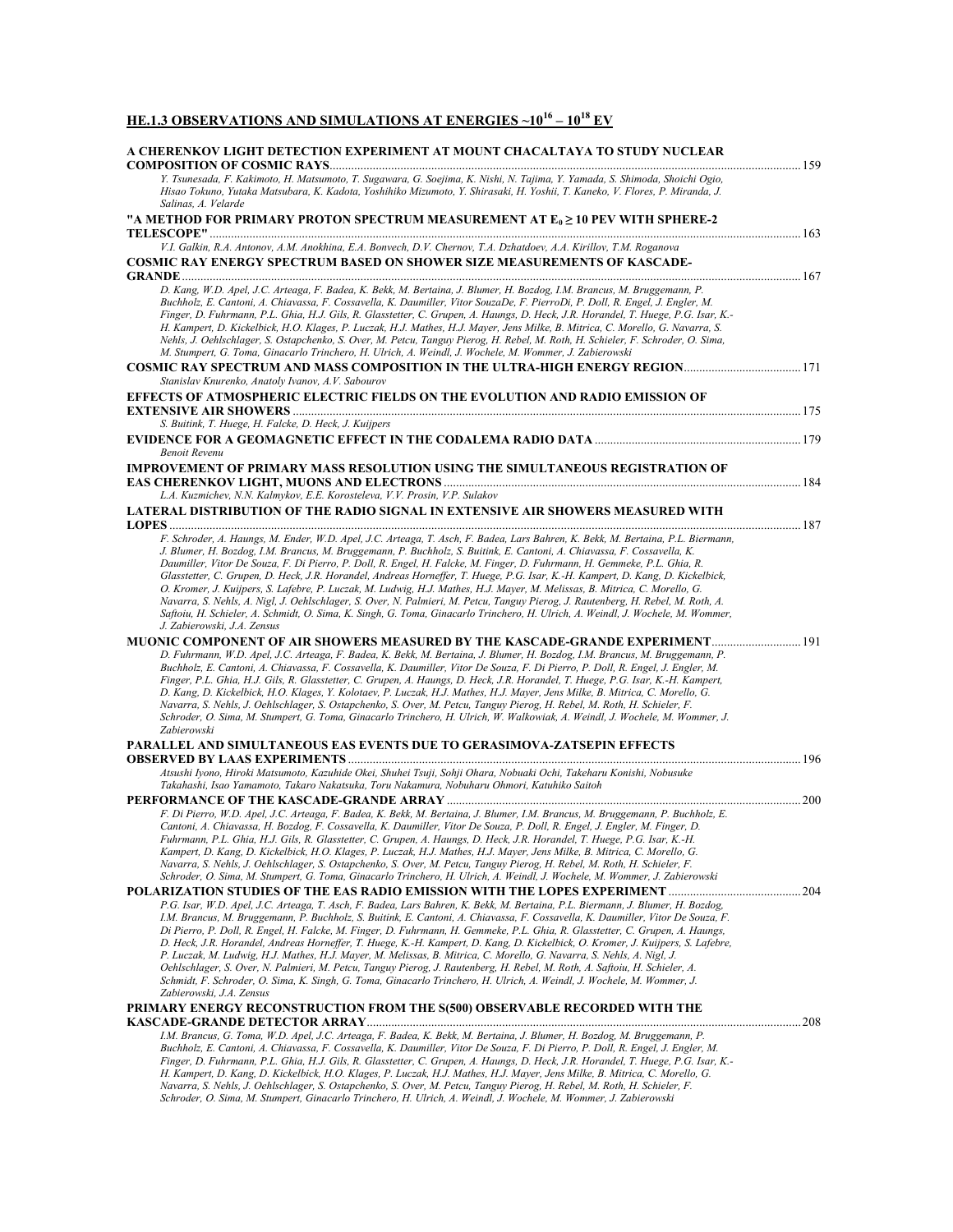| Yu.A. Fomin, N.N. Kalmykov, G.V. Kulikov, V.V. Prosin, V.P. Sulakov, O.V. Vedeneev                                                                                                                                                                                                                                                                                                                                                                                                                                                                                                                                                                                                                                                                                                                                                                                                                                                                           |  |
|--------------------------------------------------------------------------------------------------------------------------------------------------------------------------------------------------------------------------------------------------------------------------------------------------------------------------------------------------------------------------------------------------------------------------------------------------------------------------------------------------------------------------------------------------------------------------------------------------------------------------------------------------------------------------------------------------------------------------------------------------------------------------------------------------------------------------------------------------------------------------------------------------------------------------------------------------------------|--|
| Colas Riviere                                                                                                                                                                                                                                                                                                                                                                                                                                                                                                                                                                                                                                                                                                                                                                                                                                                                                                                                                |  |
|                                                                                                                                                                                                                                                                                                                                                                                                                                                                                                                                                                                                                                                                                                                                                                                                                                                                                                                                                              |  |
| A. Haungs, M. Ender, W.D. Apel, J.C. Arteaga, T. Asch, F. Badea, Lars Bahren, K. Bekk, M. Bertaina, P.L. Biermann, J. Blumer,<br>H. Bozdog, I.M. Brancus, M. Bruggemann, P. Buchholz, S. Buitink, E. Cantoni, A. Chiavassa, F. Cossavella, K. Daumiller, Vitor<br>De Souza, F. Di Pierro, P. Doll, R. Engel, H. Falcke, M. Finger, D. Fuhrmann, H. Gemmeke, P.L. Ghia, R. Glasstetter, C. Grupen,<br>D. Heck, J.R. Horandel, Andreas Horneffer, T. Huege, P.G. Isar, K.-H. Kampert, D. Kang, D. Kickelbick, O. Kromer, J. Kuijpers,<br>S. Lafebre, P. Luczak, M. Ludwig, H.J. Mathes, H.J. Mayer, M. Melissas, B. Mitrica, C. Morello, G. Navarra, S. Nehls, A. Nigl, J.<br>Oehlschlager, S. Over, N. Palmieri, M. Petcu, Tanguy Pierog, J. Rautenberg, H. Rebel, M. Roth, A. Saftoiu, H. Schieler, A.<br>Schmidt, F. Schroder, O. Sima, K. Singh, G. Toma, Ginacarlo Trinchero, H. Ulrich, A. Weindl, J. Wochele, M. Wommer, J.<br>Zabierowski, J.A. Zensus |  |
| D. Lebrun, J. Chauvin                                                                                                                                                                                                                                                                                                                                                                                                                                                                                                                                                                                                                                                                                                                                                                                                                                                                                                                                        |  |
| RADIO EMISSION OF EXTENSIVE AIR SHOWER AT CODALEMA: POLARIZATION OF THE RADIO                                                                                                                                                                                                                                                                                                                                                                                                                                                                                                                                                                                                                                                                                                                                                                                                                                                                                |  |
|                                                                                                                                                                                                                                                                                                                                                                                                                                                                                                                                                                                                                                                                                                                                                                                                                                                                                                                                                              |  |
| Colas Riviere<br><b>RADIO SIGNATURE OF EXTENSIVE AIR SHOWERS OBSERVED WITH THE NANCAY DECAMETER</b>                                                                                                                                                                                                                                                                                                                                                                                                                                                                                                                                                                                                                                                                                                                                                                                                                                                          |  |
|                                                                                                                                                                                                                                                                                                                                                                                                                                                                                                                                                                                                                                                                                                                                                                                                                                                                                                                                                              |  |
| Alain Lecacheux, Arnaud Belletoile                                                                                                                                                                                                                                                                                                                                                                                                                                                                                                                                                                                                                                                                                                                                                                                                                                                                                                                           |  |
| RECONSTRUCTION OF ICECUBE COINCIDENT EVENTS AND STUDY OF COMPOSITION-SENSITIVE                                                                                                                                                                                                                                                                                                                                                                                                                                                                                                                                                                                                                                                                                                                                                                                                                                                                               |  |
| Tom Feusels, Jonathan Eisch, Chen Xu                                                                                                                                                                                                                                                                                                                                                                                                                                                                                                                                                                                                                                                                                                                                                                                                                                                                                                                         |  |
| RESTORING AZIMUTHAL SYMMETRY OF LATERAL DENSITY DISTRIBUTIONS OF EAS PARTICLES239                                                                                                                                                                                                                                                                                                                                                                                                                                                                                                                                                                                                                                                                                                                                                                                                                                                                            |  |
| A. Haungs, W.D. Apel, J.C. Arteaga, F. Badea, K. Bekk, M. Bertaina, J. Blumer, H. Bozdog, I.M. Brancus, M. Bruggemann, P.<br>Buchholz, E. Cantoni, A. Chiavassa, F. Cossavella, K. Daumiller, Vitor De Souza, F. Di Pierro, P. Doll, R. Engel, J. Engler, M.<br>Finger, D. Fuhrmann, P.L. Ghia, H.J. Gils, R. Glasstetter, C. Grupen, D. Heck, J.R. Horandel, T. Huege, P.G. Isar, K.-H.<br>Kampert, D. Kang, D. Kickelbick, H.O. Klages, P. Luczak, H.J. Mathes, H.J. Mayer, Jens Milke, B. Mitrica, C. Morello, G.<br>Navarra, S. Nehls, J. Oehlschlager, S. Ostapchenko, S. Over, M. Petcu, Tanguy Pierog, H. Rebel, M. Roth, H. Schieler, F.                                                                                                                                                                                                                                                                                                             |  |
| Schroder, O. Sima, M. Stumpert, G. Toma, Ginacarlo Trinchero, H. Ulrich, A. Weindl, J. Wochele, M. Wommer, J. Zabierowski                                                                                                                                                                                                                                                                                                                                                                                                                                                                                                                                                                                                                                                                                                                                                                                                                                    |  |
|                                                                                                                                                                                                                                                                                                                                                                                                                                                                                                                                                                                                                                                                                                                                                                                                                                                                                                                                                              |  |
| A. Haungs, W.D. Apel, J.C. Arteaga, F. Badea, K. Bekk, M. Bertaina, J. Blumer, H. Bozdog, I.M. Brancus, M. Bruggemann, P.<br>Buchholz, E. Cantoni, A. Chiavassa, F. Cossavella, K. Daumiller, Vitor De Souza, F. Di Pierro, P. Doll, R. Engel, J. Engler, M.<br>Finger, D. Fuhrmann, P.L. Ghia, H.J. Gils, R. Glasstetter, C. Grupen, D. Heck, J.R. Horandel, T. Huege, P.G. Isar, K.-H.<br>Kampert, D. Kang, D. Kickelbick, H.O. Klages, P. Luczak, H.J. Mathes, H.J. Mayer, Jens Milke, B. Mitrica, C. Morello, G.<br>Navarra, S. Nehls, J. Oehlschlager, S. Ostapchenko, S. Over, M. Petcu, Tanguy Pierog, H. Rebel, M. Roth, H. Schieler, F.<br>Schroder, O. Sima, M. Stumpert, G. Toma, Ginacarlo Trinchero, H. Ulrich, A. Weindl, J. Wochele, M. Wommer, J. Zabierowski                                                                                                                                                                                |  |
| STUDY OF UHE COSMIC RAY FLUX FEATURES BY MEANS OF EAS MUON DENSITY TECHNIQUE 247<br>Igor Yashin, A.G. Bogdanov, D.V. Chernov, D.M. Gromushkin, Rostislav Kokoulin, G. Mannocchi, A.A. Petrukhin, Oscar<br>Saavedra, V.V. Shutenko, Ginacarlo Trinchero                                                                                                                                                                                                                                                                                                                                                                                                                                                                                                                                                                                                                                                                                                       |  |
| THE ENERGY SPECTRUM OF PRIMARY COSMIC RAYS RECONSTRUCTED WITH THE KASCADE-                                                                                                                                                                                                                                                                                                                                                                                                                                                                                                                                                                                                                                                                                                                                                                                                                                                                                   |  |
| J.C. Arteaga, E. Cantoni, A. Haungs, M. Ender, W.D. Apel, T. Asch, F. Badea, Lars Bahren, K. Bekk, M. Bertaina, P.L. Biermann,<br>J. Blumer, H. Bozdog, I.M. Brancus, M. Bruggemann, P. Buchholz, S. Buitink, A. Chiavassa, F. Cossavella, K. Daumiller, Vitor De<br>Souza, F. Di Pierro, P. Doll, R. Engel, H. Falcke, M. Finger, D. Fuhrmann, H. Gemmeke, P.L. Ghia, R. Glasstetter, C. Grupen, D.<br>Heck, J.R. Horandel, Andreas Horneffer, T. Huege, P.G. Isar, K.-H. Kampert, D. Kang, D. Kickelbick, O. Kromer, J. Kuijpers, S.<br>Lafebre, P. Luczak, M. Ludwig, H.J. Mathes, H.J. Mayer, M. Melissas, B. Mitrica, C. Morello, G. Navarra, S. Nehls, A. Nigl, J.<br>Oehlschlager, S. Over, N. Palmieri, M. Petcu, Tanguy Pierog, J. Rautenberg, H. Rebel, M. Roth, A. Saftoiu, H. Schieler, A.<br>Schmidt, F. Schroder, O. Sima, K. Singh, G. Toma, Ginacarlo Trinchero, H. Ulrich, A. Weindl, J. Wochele, M. Wommer, J.<br>Zabierowski, J.A. Zensus |  |
| THE NEW METHOD OF EAS PARAMETERS RECONSTRUCTION USING THE FWHM OF CHERENKOV                                                                                                                                                                                                                                                                                                                                                                                                                                                                                                                                                                                                                                                                                                                                                                                                                                                                                  |  |
|                                                                                                                                                                                                                                                                                                                                                                                                                                                                                                                                                                                                                                                                                                                                                                                                                                                                                                                                                              |  |
| V.V. Prosin, E.E. Korosteleva, L.A. Kuzmichev, A.V. Zablotsky                                                                                                                                                                                                                                                                                                                                                                                                                                                                                                                                                                                                                                                                                                                                                                                                                                                                                                |  |
|                                                                                                                                                                                                                                                                                                                                                                                                                                                                                                                                                                                                                                                                                                                                                                                                                                                                                                                                                              |  |
| L.A. Kuzmichev, N. Budnev, Dave Besson, O.A. Chvalaev, O.A. Gress, N.N. Kalmykov, A. Kochanov, A.V. Korobchenko, E.E.<br>Korosteleva, V.A. Kozhin, B.K. Lubsandorzhiev, R.R. Mirgazov, G. Navarra, M.I. Panasyuk, L.V. Pankov, V.V. Prosin, V.S.<br>Ptuskin, Yu.A. Semeney, B.A. Shaibonov, A.V. Skurikhin, J. Snyder, C. Spiering, M. Stockham, R. Wischnewski, I.V. Yashin, A.V.<br>Zablotsky, A.V. Zagorodnikov                                                                                                                                                                                                                                                                                                                                                                                                                                                                                                                                           |  |
| "THE ALL PARTICLE ENERGY SPECTRUM OF KASCADE-GRANDE IN THE ENERGY REGION 10 <sup>16</sup> -10 <sup>18</sup>                                                                                                                                                                                                                                                                                                                                                                                                                                                                                                                                                                                                                                                                                                                                                                                                                                                  |  |
|                                                                                                                                                                                                                                                                                                                                                                                                                                                                                                                                                                                                                                                                                                                                                                                                                                                                                                                                                              |  |
| M. Bertaina, W.D. Apel, J.C. Arteaga, F. Badea, K. Bekk, J. Blumer, H. Bozdog, I.M. Brancus, M. Bruggemann, P. Buchholz, E.<br>Cantoni, A. Chiavassa, F. Cossavella, K. Daumiller, Vitor De Souza, F. Di Pierro, P. Doll, R. Engel, J. Engler, M. Finger, D.<br>Fuhrmann, P.L. Ghia, H.J. Gils, R. Glasstetter, C. Grupen, A. Haungs, D. Heck, J.R. Horandel, T. Huege, P.G. Isar, K.-H.<br>Kampert, D. Kang, D. Kickelbick, H.O. Klages, P. Luczak, H.J. Mathes, H.J. Mayer, Jens Milke, B. Mitrica, C. Morello, G.<br>Navarra, S. Nehls, J. Oehlschlager, S. Ostapchenko, S. Over, M. Petcu, Tanguy Pierog, H. Rebel, M. Roth, H. Schieler, F.<br>Schroder, O. Sima, M. Stumpert, G. Toma, Ginacarlo Trinchero, H. Ulrich, A. Weindl, J. Wochele, M. Wommer, J. Zabierowski                                                                                                                                                                                |  |
| THE ENERGY SPECTRUM OF PRIMARY COSMIC RAYS OBTAINED BY USING ARRIVAL TIME                                                                                                                                                                                                                                                                                                                                                                                                                                                                                                                                                                                                                                                                                                                                                                                                                                                                                    |  |
|                                                                                                                                                                                                                                                                                                                                                                                                                                                                                                                                                                                                                                                                                                                                                                                                                                                                                                                                                              |  |

*Hiroki Matsumoto, Atsushi Iyono, Isao Yamamoto, Masaki Kohata, Kazuhide Okei, Shuhei Tsuji, Takao Nakatsuka, Nobuaki Ochi*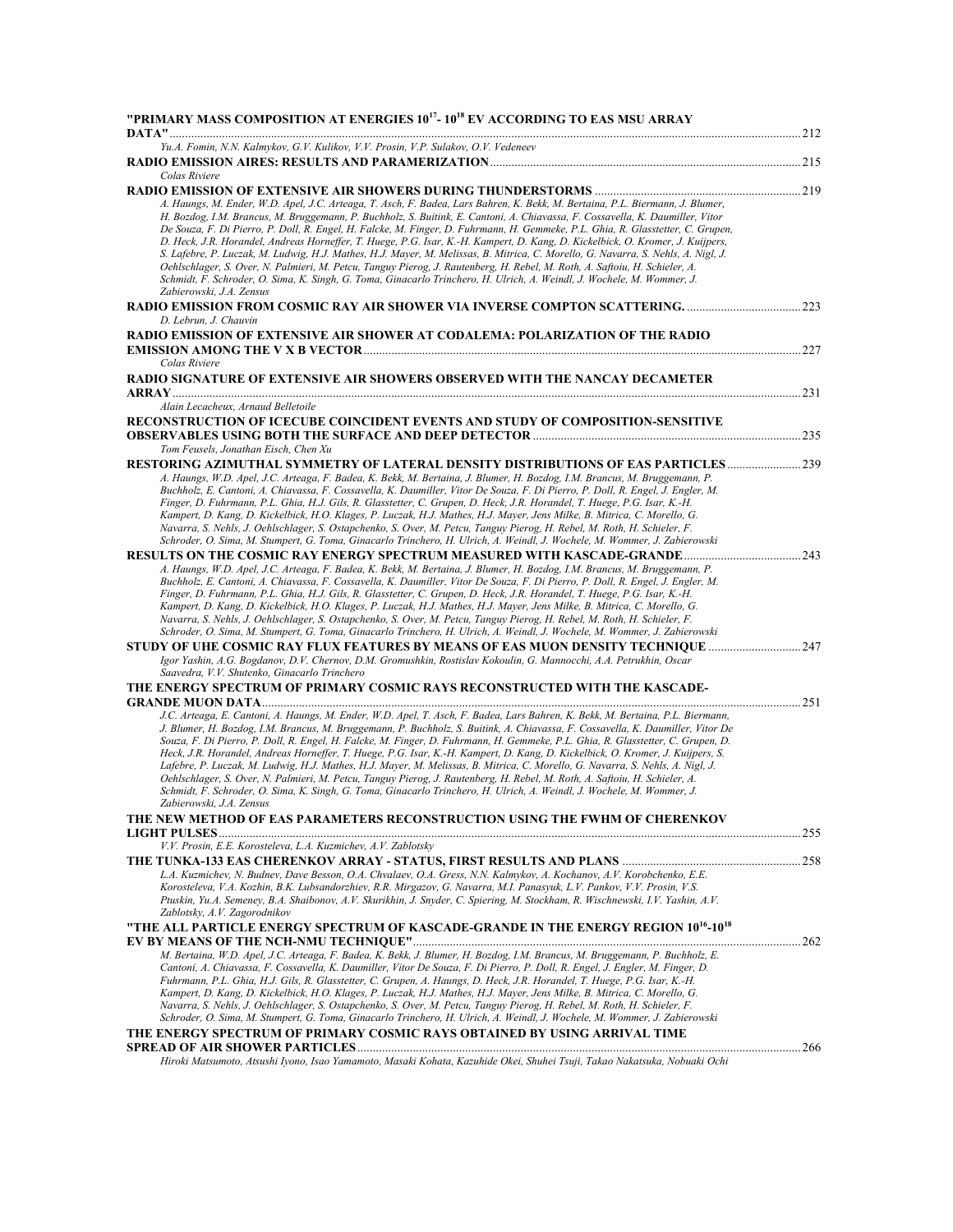#### **"THE SENSITIVITY OF KASCADE-GRANDE TO THE COSMIC RAY PRIMARY COMPOSITION BETWEEN 1016 AND 1018 EV"** ....................................................................................................................................................................270

*E. Cantoni, A. Haungs, M. Ender, W.D. Apel, J.C. Arteaga, T. Asch, F. Badea, Lars Bahren, K. Bekk, M. Bertaina, P.L. Biermann, J. Blumer, H. Bozdog, I.M. Brancus, M. Bruggemann, P. Buchholz, S. Buitink, A. Chiavassa, F. Cossavella, K. Daumiller, Vitor De Souza, F. Di Pierro, P. Doll, R. Engel, H. Falcke, M. Finger, D. Fuhrmann, H. Gemmeke, P.L. Ghia, R. Glasstetter, C. Grupen, D. Heck, J.R. Horandel, Andreas Horneffer, T. Huege, P.G. Isar, K.-H. Kampert, D. Kang, D. Kickelbick, O. Kromer, J. Kuijpers, S. Lafebre, P. Luczak, M. Ludwig, H.J. Mathes, H.J. Mayer, M. Melissas, B. Mitrica, C. Morello, G. Navarra, S. Nehls, A. Nigl, J. Oehlschlager, S. Over, N. Palmieri, M. Petcu, Tanguy Pierog, J. Rautenberg, H. Rebel, M. Roth, A. Saftoiu, H. Schieler, A. Schmidt, F. Schroder, O. Sima, K. Singh, G. Toma, Ginacarlo Trinchero, H. Ulrich, A. Weindl, J. Wochele, M. Wommer, J. Zabierowski, J.A. Zensus* 

#### **HE.1.4 OBSERVATIONS AND SIMULATIONS AT ENERGIES > 1018 EV**

| Tanguy Pierog, Ralph Engel, Dieter Heck                                                                                      |  |
|------------------------------------------------------------------------------------------------------------------------------|--|
|                                                                                                                              |  |
| D. Góra, M. Haag, M. Roth                                                                                                    |  |
| A METHOD OF MEASURING COSMIC MAGNETIC FIELDS WITH ULTRA HIGH ENERGY COSMIC RAY                                               |  |
|                                                                                                                              |  |
| Peter Schiffer, Martin Erdmann                                                                                               |  |
| A MONTE CARLO EXPLORATION OF METHODS TO DETERMINE THE UHECR COMPOSITION WITH                                                 |  |
|                                                                                                                              |  |
| Domenico D'Urso                                                                                                              |  |
|                                                                                                                              |  |
| Rasha Abbasi, C.C.H. Jui                                                                                                     |  |
| A STUDY OF THE SHOWER FRONT IN INCLINED SHOWERS AT THE PIERRE AUGER OBSERVATORY 298                                          |  |
| L. Cazon                                                                                                                     |  |
|                                                                                                                              |  |
| G. Ros, A.D. Supanitsky, Gustavo Medina-Tanco, L. Del Peral, M.D. Rodriguez                                                  |  |
| A STUDY OF THE CORRELATION OF ARRIVAL DIRECTIONS OF UHECRS WITH THE LARGE SCALE                                              |  |
|                                                                                                                              |  |
| Dongsu Ryu, Hyesung Kang, Santabrata Das                                                                                     |  |
| ABOUT CHEMICAL COMPOSITION OF THE PRIMARY COSMIC RADIATION AT ULTRA-HIGH                                                     |  |
|                                                                                                                              |  |
| T.M. Roganova, L.G. Dedenko, A.V. Glushkov, G.F. Fedorova, S.P. Knurenko, I.T. Makarov, D.A. Podgrudkov, M.I. Pravdin, I.Ye. |  |
| Sleptzov                                                                                                                     |  |
|                                                                                                                              |  |
| A. Santangelo, Francesco Fenu, Thomas Mernik, Kenji Shinozaki, Dmitry Naumov, Sylvie Dagoret-Campagne, Gustavo Medina-       |  |
| Tanco, Hiroko Miyamoto, Daniel Supanitsky, Jacek Szabelski                                                                   |  |
| AN ALTERNATIVE METHOD FOR DETERMINING THE ENERGY OF HYBRID EVENTS AT THE PIERRE                                              |  |
|                                                                                                                              |  |
| Patrick Younk                                                                                                                |  |
|                                                                                                                              |  |
| Huihai He, Lingling Ma, Zhen Cao                                                                                             |  |
|                                                                                                                              |  |
| Laura Valore                                                                                                                 |  |
| ATMOSPHERIC MONITORING AND ITS USE IN AIR SHOWER ANALYSIS AT THE PIERRE AUGER                                                |  |
|                                                                                                                              |  |
| Segev BenZvi                                                                                                                 |  |
| ATMOSPHERIC EFFECTS ON EXTENSIVE AIR SHOWERS OBSERVED WITH THE ARRAY OF                                                      |  |
|                                                                                                                              |  |
| Benjamin Rouille d'Orfeuil                                                                                                   |  |
| COMPARISON OF EXPERIMENTAL ULTRAHIGH ENERGY COSMIC RAY SPECTRA USING THE                                                     |  |
|                                                                                                                              |  |
| Stefan Westerhoff, Segev BenZvi, Brian Connolly                                                                              |  |
| <b>COMPARISON OF DATA FROM THE PIERRE AUGER OBSERVATORY WITH PREDICTIONS FROM AIR</b>                                        |  |
|                                                                                                                              |  |
| Antonella Castellina                                                                                                         |  |
| <b>COMPOSITION STUDIES USING DEPTH OF SHOWER MAXIMUM WITH THE HIGH-RESOLUTION</b>                                            |  |
|                                                                                                                              |  |
| John Belz, William Hanlon                                                                                                    |  |
|                                                                                                                              |  |
| Fernando Catalani, Vitor De Souza                                                                                            |  |
|                                                                                                                              |  |
| A.A. Ivanov                                                                                                                  |  |
| <b>CORRELATION OF THE HIGHEST ENERGY COSMIC RAYS WITH NEARBY EXTRAGALACTIC</b>                                               |  |
|                                                                                                                              |  |
| J.D. Hague                                                                                                                   |  |
|                                                                                                                              |  |
| Jeff Allen, Glennys R. Farrar                                                                                                |  |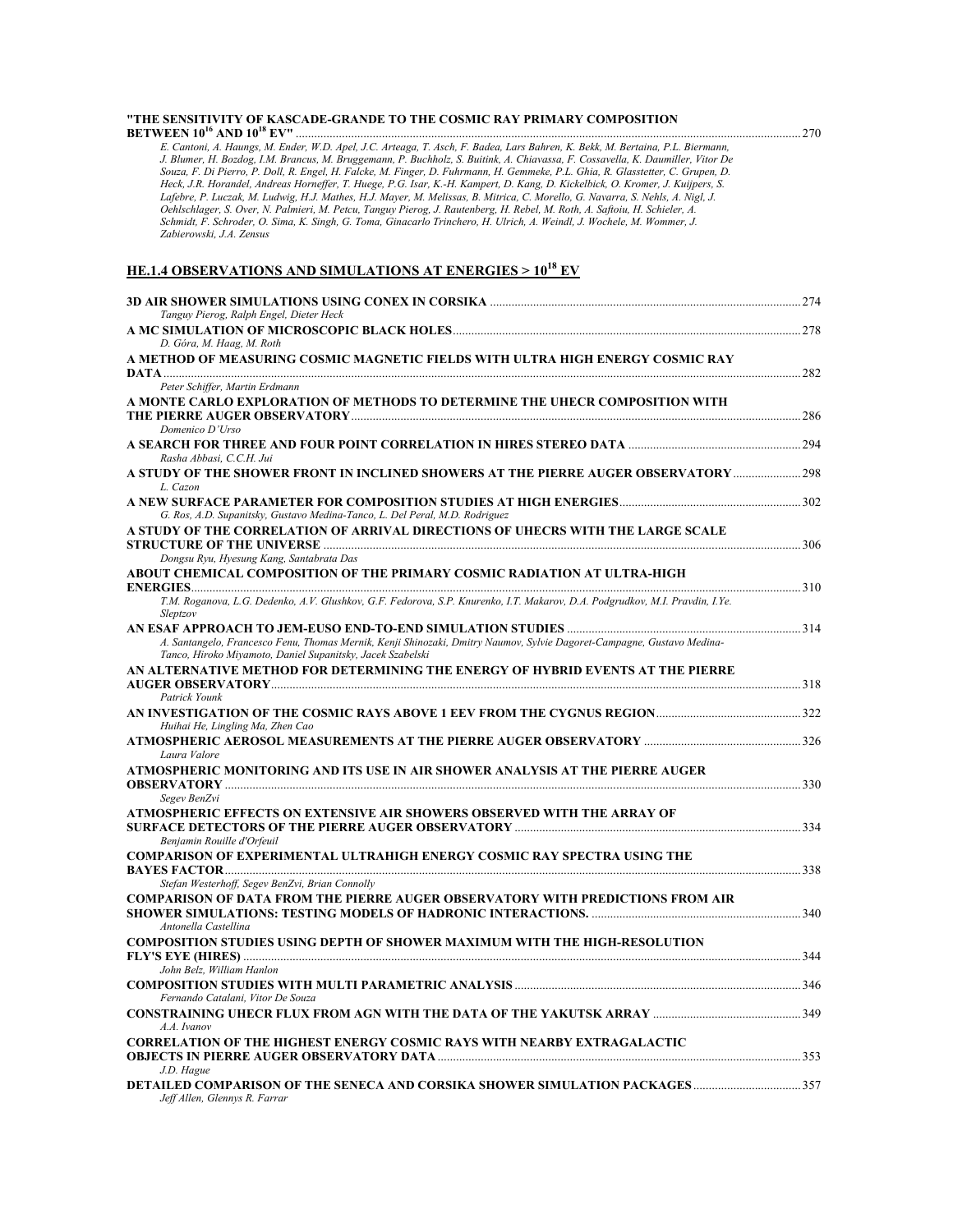| DEVELOPMENT OF NEUTRINO INITIATED CASCADES AT MID AND HIGH ALTITUDES IN THE                                                                 |  |
|---------------------------------------------------------------------------------------------------------------------------------------------|--|
| A.D. Supanitsky, Gustavo Medina-Tanco, K. Asano, V. Berezinsky, D. Cline, T. Ebisuzaki, Susumu Inoue, P. Lipari, A. Santangelo,             |  |
| Kenji Shinozaki, Gunter Sigl, Y. Takahashi, Masahiro Teshima<br>DISCRIMINATING POTENTIAL ASTROPHYSICAL SOURCES OF THE HIGHEST ENERGY COSMIC |  |
|                                                                                                                                             |  |
| Julien Aublin                                                                                                                               |  |
| DISTRIBUTION OF ARRIVAL DIRECTIONS OBTAINED FROM THE FIRST YEAR DATA OF                                                                     |  |
| Nobuyuki Sakurai, Toshiyuki Nonaka, Shoichi Ogio, Takeshi Okuda, P. Tinyakov, I. Tkachev                                                    |  |
|                                                                                                                                             |  |
| Aleksei Mikhailov, Nikolai Efremov, Valery Kolosov, Natalia Gerasimova                                                                      |  |
|                                                                                                                                             |  |
| O. Kalashev, S.V. Demidov<br>ENERGY ESTIMATION OF ULTRA HIGH ENERGY COSMIC HADRONS AND GAMMA RAYS BY                                        |  |
|                                                                                                                                             |  |
| D. Koutsokosta, A. Geranios, O. Malandraki, H. Rosaki-Mavrouli, Stavros Maltezos, A. Mastichiadis                                           |  |
| <b>ENERGY CALIBRATION OF DATA RECORDED WITH THE SURFACE DETECTORS OF THE PIERRE</b>                                                         |  |
| Claudio Di Giulio                                                                                                                           |  |
| ENERGY DETERMINATION OF AIR SHOWER ARRAY BASED ON THE "FULL" MONTE CARLO                                                                    |  |
|                                                                                                                                             |  |
| E. Kido, K. Kasahara, Masaki Fukushima                                                                                                      |  |
| ENERGY SCALE DERIVED FROM FLUORESCENCE TELESCOPES USING CHERENKOV LIGHT AND                                                                 |  |
| Steffen Mueller                                                                                                                             |  |
|                                                                                                                                             |  |
| Jean-Noel Capdevielle                                                                                                                       |  |
| Francesco Salamida                                                                                                                          |  |
|                                                                                                                                             |  |
| Aleksei Mikhailov, Valery Kolosov, Ivan Makarov, A.V. Saburov                                                                               |  |
| FLUORESCENCE EMISSION INDUCED BY EXTENSIVE AIR SHOWERS IN DEPENDENCE ON                                                                     |  |
| Bianca Keilhauer, Michael Unger                                                                                                             |  |
|                                                                                                                                             |  |
| A.D. Supanitsky, Gustavo Medina-Tanco, K. Asano, V. Berezinsky, D. Cline, T. Ebisuzaki, Susumu Inoue, P. Lipari, N. Sakaki, A.              |  |
| Santangelo, Kenji Shinozaki, Gunter Sigl, Y. Takahashi, Masahiro Teshima                                                                    |  |
| Daisuke Ikeda, Hiroyuki Sagawa, Y. Tsunesada, C.C.H. Jui, Shoichi Ogio, D.R. Bergman, L.M. Scott, G.B. Thomson, I. Tkachev                  |  |
| INCREASED SENSITIVITY TO ELECTROMAGNETIC AND HADRONIC FEATURES OF AIR SHOWERS                                                               |  |
|                                                                                                                                             |  |
| S. Andringa, R. Conceicao, M. Pimenta                                                                                                       |  |
| Svetlana Biktemerova, Maxim Gonchar, Dmitry Naumov                                                                                          |  |
| INVESTIGATION OF THE DISPLACEMENT ANGLE OF THE HIGHEST ENERGY COSMIC RAYS                                                                   |  |
| B.M. Baughman                                                                                                                               |  |
|                                                                                                                                             |  |
| Radomir Smida                                                                                                                               |  |
| LIMITS ON THE DIFFUSE FLUX OF ULTRA HIGH ENERGY NEUTRINOS SET USING THE PIERRE                                                              |  |
| Javier Tiffenberg                                                                                                                           |  |
| MASS COMPOSITION STUDY OF ULTRA-HIGH ENERGY COSMIC RAY WITH THE TELESCOPE                                                                   |  |
|                                                                                                                                             |  |
| Y. Tameda, F. Kakimoto, Y. Tsunesada, Hisao Tokuno, John Belz, Shoichi Ogio                                                                 |  |
| MEASUREMENT OF THE AVERAGE DEPTH OF SHOWER MAXIMUM AND ITS FLUCTUATIONS WITH                                                                |  |
| J.A. Bellido                                                                                                                                |  |
| <b>MEASUREMENT OF THE COSMIC RAY ENERGY SPECTRUM ABOVE 1018 EV WITH THE PIERRE</b>                                                          |  |
|                                                                                                                                             |  |
| Fabian Schussler<br>MEASUREMENT OF THE SPECTRUM OF ULTRA-HIGH ENERGY COSMIC RAYS BY THE TELESCOPE                                           |  |
|                                                                                                                                             |  |
| Akimichi Taketa, Masaki Fukushima, E. Kido, K. Kasahara, Nobuyuki Sakurai, Hiroyuki Sagawa, G.B. Thomson, B.T. Stokes, D.                   |  |
| Ivanov, S. Troitsky<br>MEASURING THE SPECTRUM OF ULTRAHIGH ENERGY COSMIC RAYS USING THE MONTE CARLO                                         |  |
|                                                                                                                                             |  |
| L.M. Scott, D.R. Bergman, S.R. Stratton, Y. Tsunesada                                                                                       |  |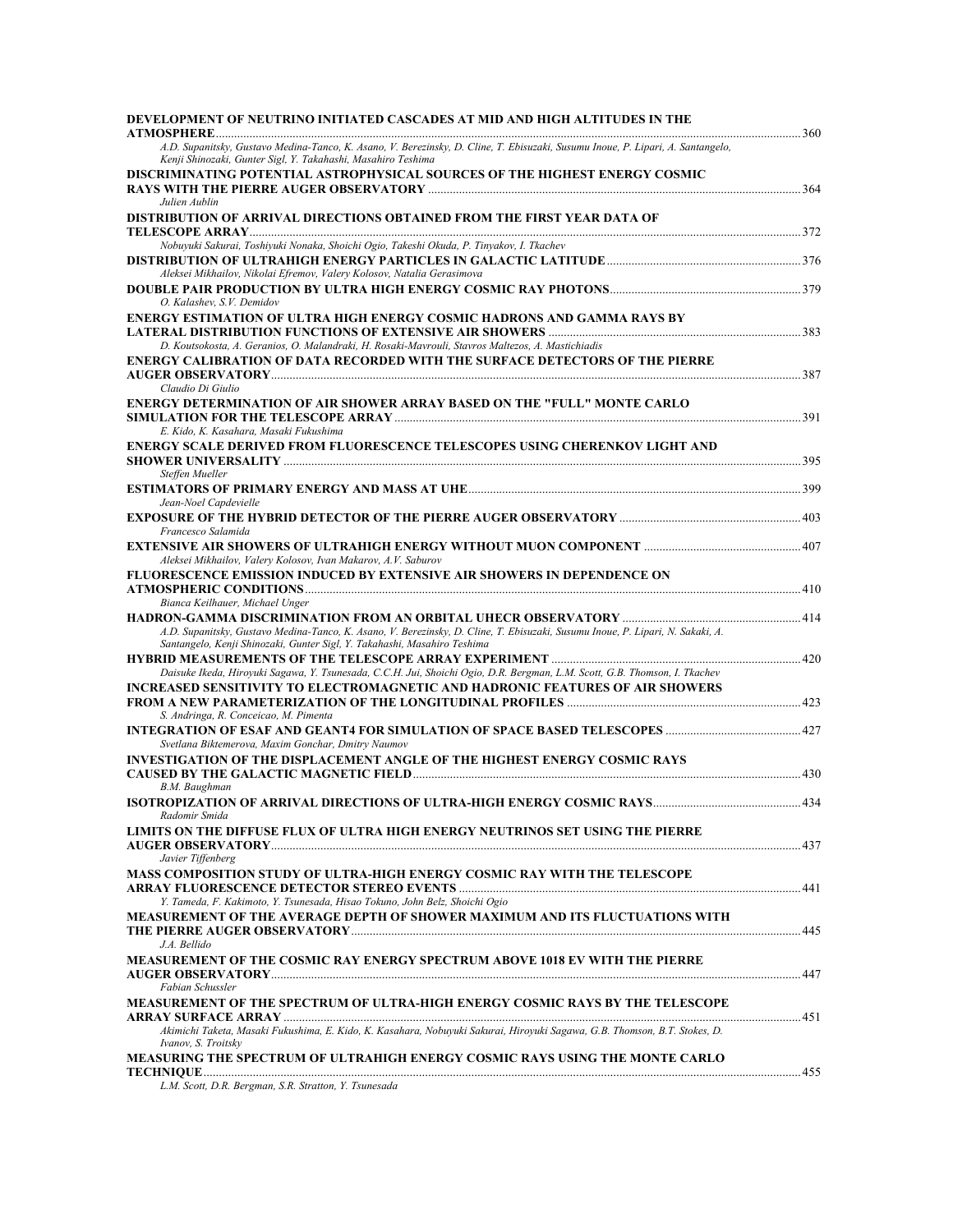| MODELING A RELATION BETWEEN THE SHOWER AGE AND LATERAL DISTRIBUTION                                                                                                                                      |            |
|----------------------------------------------------------------------------------------------------------------------------------------------------------------------------------------------------------|------------|
| A.A. Ivanov, M.I. Pravdin, A.V. Sabourov                                                                                                                                                                 |            |
| MODELING COHERENT GEOMAGNETIC RADIATION FROM COSMIC RAY INDUCES AIR SHOWERS.  461<br>KrijnD. VriesDe, Olaf Scholten, Klaus Werner                                                                        |            |
| MULTIPLE SCATTERING OF THE FLUORESCENCE LIGHT EMITTED BY EXTENSIVE AIR SHOWERS                                                                                                                           |            |
| Maria Giller, Andrzej Smialkowski                                                                                                                                                                        |            |
| NEW APPROACH TO PRIMARY MASS COMPOSITION ANALYSIS WITH SIMULTANEOUS USE OF                                                                                                                               |            |
| A.V. Yushkov, M. Ambrosio, C. Aramo, F. Guarino, Domenico D'Urso, Laura Valore                                                                                                                           |            |
| NIGHTLY RELATIVE CALIBRATION OF THE FLUORESCENCE DETECTOR OF THE PIERRE AUGER<br>Rossella Caruso                                                                                                         |            |
| <b>OBSERVATIONAL EVIDENCE AS TO SOURCES AND COMPOSITION OF ULTRAHIGH ENERGY</b>                                                                                                                          |            |
| Glennys R. Farrar                                                                                                                                                                                        |            |
| Michal Nyklicek, Petr Travnicek                                                                                                                                                                          |            |
| ON THE STATISTICAL EFFECTS OF MULTIPLE REUSING OF SIMULATED AIR SHOWERS IN                                                                                                                               |            |
| A.D. Supanitsky, Gustavo Medina-Tanco                                                                                                                                                                    |            |
| <b>ORDER STATISTICS OF THE ARRIVAL DIRECTIONS OF THE HIGHEST ENERGY COSMIC RAYS 486</b><br>Dalibor Nosek, Jana Noskova                                                                                   |            |
|                                                                                                                                                                                                          |            |
| J.N. Matthews, C.C.H. Jui, F. Kakimoto, Shoichi Ogio, Hiroyuki Sagawa, S.B. Thomas                                                                                                                       |            |
| I. Tkachev, John Belz, G.B. Thomson, P. Tinyakov, Sergey Troitsky                                                                                                                                        |            |
| POSSIBILITY TO CONSTRAIN THE GALACTIC MAGNETIC FIELD BY THE HIGHEST ENERGY                                                                                                                               |            |
| Hajime Takami, Katsuhiko Sato                                                                                                                                                                            |            |
| POSSIBLE IMPULSIVE RADIO SIGNALS FROM ULTRA-HIGH ENERGY EXTENSIVE AIR SHOWERS                                                                                                                            |            |
| Jiwoo Nam<br>Kenji Shinozaki, Jacek Szabelski, Tadeusz Wibig                                                                                                                                             |            |
| K.-H. Kampert, Jorg Kulbartz, Nils Nierstenhoefer, Markus Risse, Gunter Sigl                                                                                                                             |            |
| Patrick Younk                                                                                                                                                                                            |            |
| PROSPECTS FOR USING GEOSYNCHROTRON EMISSION ARRIVAL TIMES TO DETERMINE AIR                                                                                                                               |            |
| S. Lafebre, H. Falcke, J.R. Horandel, T. Huege, J. Kuijpers                                                                                                                                              |            |
| RAPID MONITORING OF THE ATMOSPHERE AFTER THE DETECTION OF HIGH-ENERGY SHOWERS                                                                                                                            | $\sim$ 520 |
| Bianca Keilhauer                                                                                                                                                                                         |            |
| RECONSTRUCTION OF EXTREME ENERGY COSMIC RAY EVENTS OBSERVED BY JEM-EUSO IN THE<br>Thomas Mernik, Dmitry Naumov, A. Santangelo, Kenji Shinozaki, Francesco Fenu, Sylvie Dagoret-Campagne, Gustavo Medina- |            |
| Tanco, Hiroko Miyamoto, Daniel Supanitsky, Jacek Szabelski<br><b>RESULTS FROM THE NUMOON PROJECT: TIGHTER CONSTRAINTS ON COSMIC NEUTRINOS ABOVE</b>                                                      |            |
| S. Buitink, J. Bacelar, R. Braun, G. De Bruyn, H. Falcke, Olaf Scholten, K. Singh, B. Stappers, R. Strom, R. Al Yahyaoui                                                                                 |            |
| S.A. Blake, C.C.H. Jui                                                                                                                                                                                   |            |
| SEARCH FOR LARGE-SCALE ANISOTROPY OF ULTRAHIGH ENERGY COSMIC RAYS WITH HIRES                                                                                                                             |            |
| G.B. Thomson, H. Koers, P. Tinyakov                                                                                                                                                                      |            |
| <b>SEARCH FOR COINCIDENCES WITH ASTROPHYSICAL TRANSIENTS IN PIERRE AUGER</b>                                                                                                                             |            |
| David Thomas<br>Gwenael Giacinti, Dmitri V. Semikoz                                                                                                                                                      |            |
| SEARCH FOR INTRINSIC ANISOTROPY IN THE UHECRS DATA FROM THE PIERRE AUGER                                                                                                                                 |            |
| J.R.T. De Mello Neto<br>SEARCH FOR LARGE-SCALE ANISOTROPY OF ULTRA-HIGH ENERGY COSMIC RAYS WITH THE                                                                                                      |            |
| P. Tinyakov, H. Koers, O. Kalashev, Hyesung Kang, Shoichi Ogio, G.B. Thomson                                                                                                                             |            |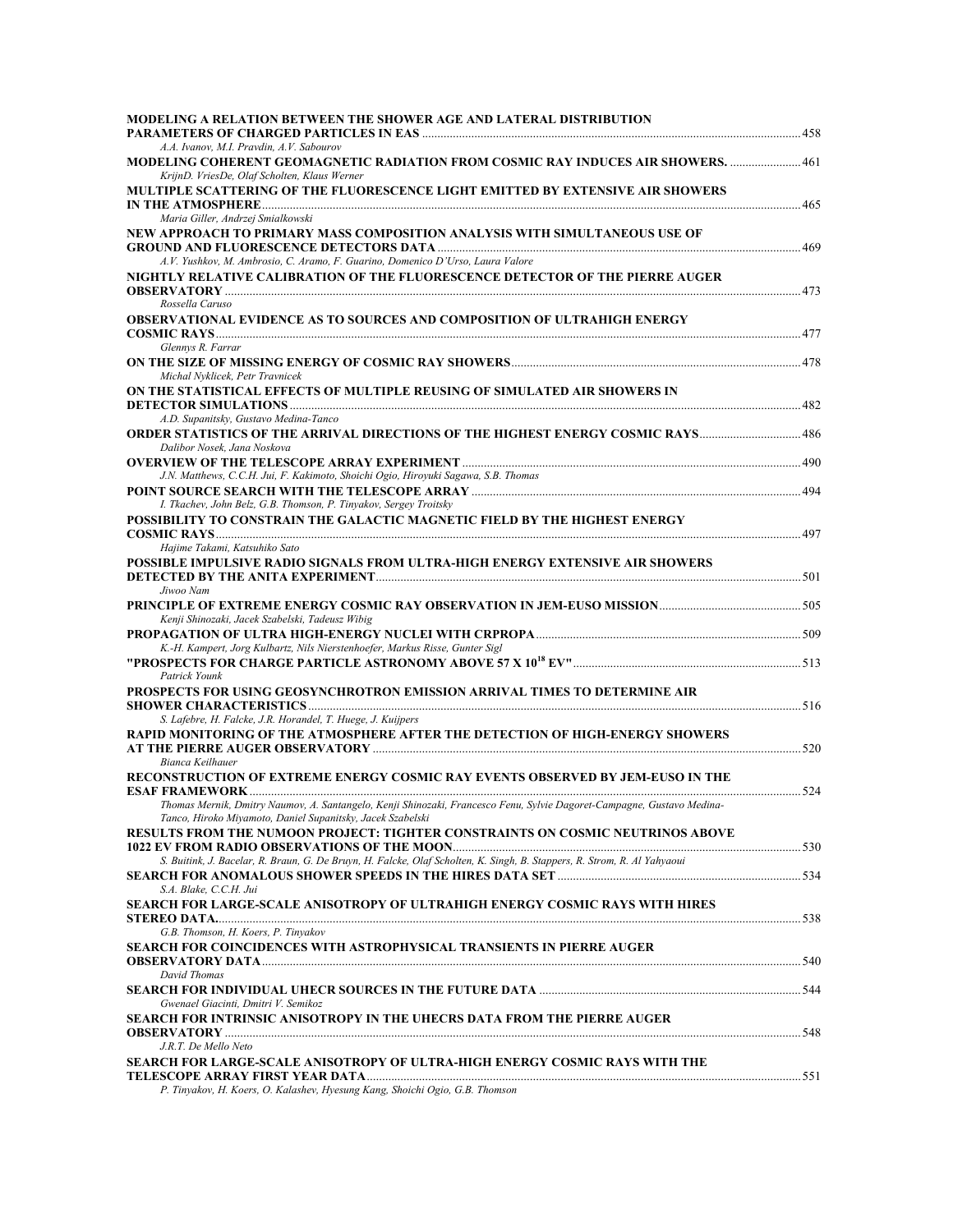| M.I. Pravdin, A.V. Glushkov, D.S. Gorbunov, I.T. Makarov, G.I. Rubtsov, I.Ye. Sleptsov, Sergey Troitsky<br>SEARCH FOR SIDEREAL MODULATION OF THE ARRIVAL DIRECTIONS OF EVENTS RECORDED AT                                                                   |       |
|-------------------------------------------------------------------------------------------------------------------------------------------------------------------------------------------------------------------------------------------------------------|-------|
| R. Bonino                                                                                                                                                                                                                                                   |       |
| SEARCH FOR ULTRA-HIGH ENERGY PHOTONS IN THE TELESCOPE ARRAY SURFACE DETECTOR                                                                                                                                                                                |       |
|                                                                                                                                                                                                                                                             |       |
| G.I. Rubtsov, D. Ivanov, B.T. Stokes, G.B. Thomson, Sergey Troitsky                                                                                                                                                                                         |       |
| <b>SENSITIVITY OF COSMIC-RAY EXPERIMENTS TO ULTRA-HIGH-ENERGY PHOTONS:</b>                                                                                                                                                                                  |       |
|                                                                                                                                                                                                                                                             |       |
| O. Kalashev, G.I. Rubtsov, Sergey Troitsky<br>SEQUENTIAL ANALYSIS TECHNIQUES FOR CORRELATION STUDIES IN PARTICLE ASTRONOMY 569                                                                                                                              |       |
| Stefan Westerhoff, Segev BenZvi, Brian Connolly                                                                                                                                                                                                             |       |
|                                                                                                                                                                                                                                                             |       |
| Daniel Kuempel, K.-H. Kampert, Markus Risse                                                                                                                                                                                                                 |       |
| STEREOSCOPIC MEASUREMENT OF THE FLUX OF ULTRA HIGH ENERGY COSMIC RAYS BY THE                                                                                                                                                                                |       |
|                                                                                                                                                                                                                                                             |       |
| William Hanlon, C.C.H. Jui, P.V. Sokolsky, Zhen Cao, G.B. Thomson<br>STRUCTURE OF SCINTILLATION DETECTOR RESPONSE AT YAKUTSK ARRAY IN SHOWERS WITH                                                                                                          |       |
|                                                                                                                                                                                                                                                             |       |
| Stanislav Knurenko, Z.E. Petrov, Yuri Yegorov, Nikolay Dyachkovsky, A.V. Sabourov                                                                                                                                                                           |       |
| STUDY OF STATISTICAL THINNING WITH FULLY-SIMULATED AIR SHOWERS AT ULTRA HIGH                                                                                                                                                                                |       |
|                                                                                                                                                                                                                                                             |       |
| R. Bruijn, F. Schmidt, J. Ilee, J. Knapp                                                                                                                                                                                                                    |       |
| D.C. Rodriguez, G. Hughes, C.C.H. Jui, G.B. Thomson                                                                                                                                                                                                         |       |
| STUDY OF THE NUCLEAR MASS COMPOSITION OF UHECR WITH THE SURFACE DETECTORS OF                                                                                                                                                                                |       |
|                                                                                                                                                                                                                                                             |       |
| Hernan Wahlberg                                                                                                                                                                                                                                             |       |
| Gustavo Medina-Tanco                                                                                                                                                                                                                                        |       |
|                                                                                                                                                                                                                                                             |       |
| PatriciaM. Hansen, Ricardo A. Vazquez, Jaime Alvarez-Muniz                                                                                                                                                                                                  |       |
| SYSTEMATIC UNCERTAINTIES IN AIR SHOWER MEASUREMENTS FROM HIGH-ENERGY HADRONIC                                                                                                                                                                               |       |
|                                                                                                                                                                                                                                                             |       |
| C. Bleve, R.D. Parsons, J. Knapp, S. Ostapchenko                                                                                                                                                                                                            |       |
| TIERRAS: AN AIRES PACKAGE TO SIMULATE HIGH ENERGY COSMIC RAY SHOWERS                                                                                                                                                                                        |       |
| Matias Tueros, Sergio Sciuto                                                                                                                                                                                                                                |       |
| THE APPLICATION OF SAMPLING CHERENKOV DETECTORS TO THE HIGHEST ENERGY COSMIC                                                                                                                                                                                |       |
|                                                                                                                                                                                                                                                             |       |
| Ross E. Burton, Corbin E. Covault                                                                                                                                                                                                                           |       |
| THE ENERGY SPECTRUM OF UHECR'S USING THE TA FLUORESCENCE DETECTORS IN                                                                                                                                                                                       |       |
| $\sim$ 614<br>D.R. Bergman, G.B. Thomson, L.M. Scott, S.T. Stratton, Hisao Tokuno, Hiroyuki Sagawa, Daisuke Ikeda                                                                                                                                           |       |
|                                                                                                                                                                                                                                                             |       |
| Tadeusz Wibig, Arnold Wolfendale                                                                                                                                                                                                                            |       |
| THE STELLAR CONTRIBUTION TO THE EXTRAGALACTIC BACKGROUND LIGHT: IMPLICATIONS                                                                                                                                                                                |       |
| FOR PROPAGATION OF ULTRA HIGH ENERGY COSMIC RAYS AND TEV GAMMA RAYS                                                                                                                                                                                         | . 621 |
| Soebur Razzaque, Justin D. Finke, Charles D. Dermer                                                                                                                                                                                                         |       |
| THE USE OF THE ARTIFICIAL NEURAL NETWORKS IN THE ESTIMATION OF MASS COMPOSITION                                                                                                                                                                             |       |
| Jan Malinowski, Grzegorz Gustek                                                                                                                                                                                                                             |       |
| THE COSMIC RAY FLUX OBSERVED AT ZENITH ANGLES LARGER THAN 60 DEGREES WITH THE                                                                                                                                                                               |       |
|                                                                                                                                                                                                                                                             |       |
| R.A. Vazquez                                                                                                                                                                                                                                                |       |
|                                                                                                                                                                                                                                                             |       |
| M.I. Pravdin, N.A. Dyachkovsky, Yu. A. Egorov, Nikolai Efremov, A.V. Glushkov, A.A. Ivanov, S.P. Knurenko, Valery Kolosov,<br>A.D. Krasilnikov, I.T. Makarov, A.K. Makarov, A.A. Mikhailov, Z.E. Petrov, V.P. Prohorova, A.V. Saburov, I.Ye. Sleptsov, G.G. |       |
| Struchkov                                                                                                                                                                                                                                                   |       |
| THE ELECTROMAGNETIC COMPONENT OF INCLINED AIR SHOWERS AT THE PIERRE AUGER                                                                                                                                                                                   |       |
|                                                                                                                                                                                                                                                             |       |
| Ines Valino                                                                                                                                                                                                                                                 |       |
| "THE EVOLUTION OF THE MOMENTS OF THE X <sub>MAX</sub> DISTRIBUTION WITH ENERGY AND PRIMARY                                                                                                                                                                  |       |
| Vitor De Souza                                                                                                                                                                                                                                              |       |
|                                                                                                                                                                                                                                                             |       |
| Keiichi Mase, Aya Ishihara, Shigeru Yoshida                                                                                                                                                                                                                 |       |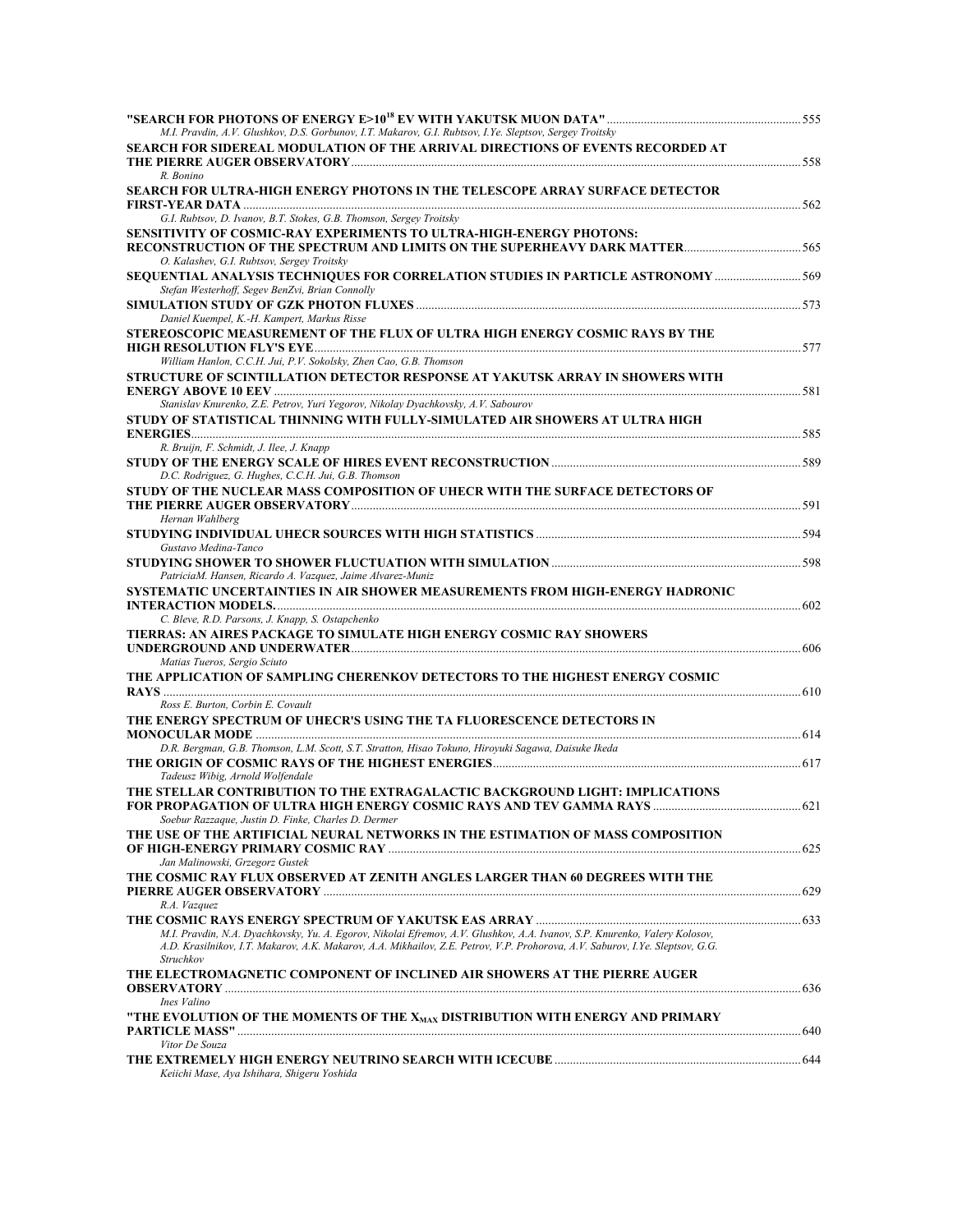| THE IMPACT OF THE FLUORESCENCE YIELD ON THE RECONSTRUCTED SHOWER PARAMETERS                                                  |      |
|------------------------------------------------------------------------------------------------------------------------------|------|
|                                                                                                                              | 650  |
| Maria Monasor, JoseR. Vazquez, Fernando Arqueros                                                                             |      |
| THE IONIZATION ENERGY DEPOSIT IN THE ATMOSPHERE AND THE FLUORESCENCE LIGHT                                                   | 654  |
|                                                                                                                              |      |
| M.A.L. Oliveira, C.J.T. Peixoto, M.S.A.B. Leo                                                                                |      |
| THE POSSIBLE FEATURE OF THE ENERGY SPECTRUM OF THE PRIMARY COSMIC RAYS AT ULTRA-                                             |      |
| L.G. Dedenko, A.V. Glushkov, G.F. Fedorova, S.P. Knurenko, I.T. Makarov, D.A. Podgrudkov, M.I. Pravdin, T.M. Roganova, I.Ye. |      |
| Sleptzov                                                                                                                     |      |
|                                                                                                                              |      |
| Tadeusz Wibig, Arnold Wolfendale                                                                                             |      |
|                                                                                                                              |      |
| D.A. Podgrudkov, L.G. Dedenko, T.M. Roganova, G.F. Fedorova                                                                  |      |
| TIME ASYMMETRIES IN EXTENSIVE AIR SHOWERS: A NOVEL METHOD TO IDENTIFY UHECR                                                  |      |
| <b>SPECIES</b>                                                                                                               | 668  |
| D. Garcia-Pinto, Fernando Arqueros, M. Monasor, M.T. Dova, A.G. Mariazzi, Hernan Wahlberg                                    |      |
| TOWARD A COMPARISON OF FLUORESCENCE ENERGY SCALE AND SPECTRA BETWEEN                                                         |      |
|                                                                                                                              | .672 |
| C.C.H. Jui, D.C. Rodriguez, T.Z. AbuZayyad, T.J. Sonley, M. Wood, J.N. Matthews, S.B. Thomas, Y. Tsunesada                   |      |
| UHE NEUTRINO SIGNATURES IN THE SURFACE DETECTOR OF THE PIERRE AUGER                                                          |      |
| OBSERVATORY <b>CONSERVATORY</b>                                                                                              |      |
| D. Góra                                                                                                                      |      |
|                                                                                                                              |      |
| K. Singh, Lars Bahren, Stijn Buitink, H. Falcke, J.R. Horandel, Andreas Horneffer, Olaf Scholten                             |      |
| V.S. Ptuskin, S.I. Rogovaya, V.N. Zirakashvili                                                                               |      |
|                                                                                                                              |      |
| Piotr Homola                                                                                                                 |      |
|                                                                                                                              |      |
| S. Lafebre, R. Engel, H. Falcke, J.R. Horandel, T. Huege, J. Kuijpers, Ralf Ulrich                                           |      |
|                                                                                                                              |      |

#### *B.T. Stokes, R. Cady, D. Ivanov, G.B. Thomson, G.I. Rubtsov*

#### **HE.1.5 MUONS IN EAS**

| A DIRECT MEASUREMENT OF THE MUON COMPONENT OF AIR SHOWERS BY THE KASCADE-                                                                                                                                                                                                                                                                                                                                                                                                                                                                                                                                                                                                                                                                                                                                    |      |
|--------------------------------------------------------------------------------------------------------------------------------------------------------------------------------------------------------------------------------------------------------------------------------------------------------------------------------------------------------------------------------------------------------------------------------------------------------------------------------------------------------------------------------------------------------------------------------------------------------------------------------------------------------------------------------------------------------------------------------------------------------------------------------------------------------------|------|
|                                                                                                                                                                                                                                                                                                                                                                                                                                                                                                                                                                                                                                                                                                                                                                                                              | 698  |
| Vitor SouzaDe, P. Doll, W.D. Apel, J.C. Arteaga, F. Badea, K. Bekk, M. Bertaina, J. Blumer, H. Bozdog, I.M. Brancus, M.<br>Bruggemann, P. Buchholz, E. Cantoni, A. Chiavassa, F. Cossavella, K. Daumiller, F. Di Pierro, R. Engel, J. Engler, M. Finger, D.<br>Fuhrmann, P.L. Ghiak, H.J. Gils, R. Glasstetter, C. Grupen, A. Haungs, D. Heck, J.R. Horandel, T. Huege, P.G. Isar, K.-H.<br>Kampert, D. Kang, D. Kickelbick, H.O. Klages, Y. Kolotaev, P. Luczak, H.J. Mathes, H.J. Mayer, Jens Milke, B. Mitrica, C.<br>Morello, G. Navarra, S. Nehls, J. Oehlschlager, S. Ostapchenko, S. Over, M. Petcu, Tanguy Pierog, H. Rebel, M. Roth, H. Schieler,<br>F. Schroder, O. Sima, M. Stumpert, G. Toma, Ginacarlo Trinchero, H. Ulrich, W. Walkowiak, A. Weindl, J. Wochele, M. Wommer,<br>J. Zabierowski  |      |
| A PARAMETERISATION OF THE FLUX AND ENERGY SPECTRUM OF SINGLE AND MULTIPLE                                                                                                                                                                                                                                                                                                                                                                                                                                                                                                                                                                                                                                                                                                                                    |      |
|                                                                                                                                                                                                                                                                                                                                                                                                                                                                                                                                                                                                                                                                                                                                                                                                              | .702 |
| M. Spurio, Marco Bazzotti, S. Biagi, G. Carminati, S. Cecchini, T. Chiarusi, G. Giacomelli, A. Margiotta, Maximiliano Sioli                                                                                                                                                                                                                                                                                                                                                                                                                                                                                                                                                                                                                                                                                  |      |
|                                                                                                                                                                                                                                                                                                                                                                                                                                                                                                                                                                                                                                                                                                                                                                                                              | .706 |
| E.W. Grashorn                                                                                                                                                                                                                                                                                                                                                                                                                                                                                                                                                                                                                                                                                                                                                                                                |      |
| <b>CORRELATIONS BETWEEN SOLAR EVENTS AND THE COSMIC MUON FLUX MEASURED WITH</b>                                                                                                                                                                                                                                                                                                                                                                                                                                                                                                                                                                                                                                                                                                                              | .712 |
| WILLI DETECTOR.<br>I.M. Brancus, A. Saftoiu, B. Mitrica, M. Petcu, O. Sima, A. Haungs, G. Toma, M. Duma, A. Bercuci                                                                                                                                                                                                                                                                                                                                                                                                                                                                                                                                                                                                                                                                                          |      |
| <b>GAMMA-ASTRONOMY IN THE UHE ENERGY REGION BY USING AN ARRAY OF MUON DETECTORS </b> 716                                                                                                                                                                                                                                                                                                                                                                                                                                                                                                                                                                                                                                                                                                                     |      |
| S.M. Mari, S. Federici                                                                                                                                                                                                                                                                                                                                                                                                                                                                                                                                                                                                                                                                                                                                                                                       |      |
| LATERAL DISTRIBUTION OF EAS MUONS MEASURED WITH THE KASCADE-GRANDE MUON                                                                                                                                                                                                                                                                                                                                                                                                                                                                                                                                                                                                                                                                                                                                      |      |
| <b>TRACKING DETECTOR.</b>                                                                                                                                                                                                                                                                                                                                                                                                                                                                                                                                                                                                                                                                                                                                                                                    | 719  |
| P. Luczak, W.D. Apel, J.C. Arteaga, F. Badea, K. Bekk, M. Bertaina, J. Blumer, H. Bozdog, I.M. Brancus, M. Bruggemann, P.<br>Buchholz, E. Cantoni, A. Chiavassa, F. Cossavella, K. Daumiller, Vitor De Souza, F. Di Pierro, P. Doll, R. Engel, J. Engler, M.<br>Finger, D. Fuhrmann, P.L. Ghia, H.J. Gils, A. Haungs, R. Glasstetter, C. Grupen, D. Heck, J.R. Horandel, T. Huege, P.G. Isar, K.-<br>H. Kampert, D. Kang, D. Kickelbick, H.O. Klages, Y. Kolotaev, H.J. Mathes, H.J. Mayer, Jens Milke, B. Mitrica, C. Morello, G.<br>Navarra, S. Nehls, J. Oehlschlager, S. Ostapchenko, S. Over, M. Petcu, Tanguy Pierog, H. Rebel, M. Roth, H. Schieler, F.<br>Schroder, O. Sima, M. Stumpert, G. Toma, Ginacarlo Trinchero, H. Ulrich, W. Walkowiak, A. Weindl, J. Wochele, M. Wommer, J.<br>Zabierowski |      |
|                                                                                                                                                                                                                                                                                                                                                                                                                                                                                                                                                                                                                                                                                                                                                                                                              | 723  |
| E.W. Grashorn                                                                                                                                                                                                                                                                                                                                                                                                                                                                                                                                                                                                                                                                                                                                                                                                |      |
| MEASUREMENTS OF EAS MUON ENERGY – THE KEY TO SOLUTION OF PRIMARY COSMIC RAY                                                                                                                                                                                                                                                                                                                                                                                                                                                                                                                                                                                                                                                                                                                                  |      |
| <b>ENERGY SPECTRUM PROBLEM</b>                                                                                                                                                                                                                                                                                                                                                                                                                                                                                                                                                                                                                                                                                                                                                                               | 727  |
| A.A. Petrukhin                                                                                                                                                                                                                                                                                                                                                                                                                                                                                                                                                                                                                                                                                                                                                                                               |      |
| MUON BUNDLE ENERGY LOSS IN DEEP UNDERGROUND DETECTOR                                                                                                                                                                                                                                                                                                                                                                                                                                                                                                                                                                                                                                                                                                                                                         | 730  |
| Xinhua Bai, Dmitry Chirkin, Thomas Gaisser, Todor Stanev, David Seckel                                                                                                                                                                                                                                                                                                                                                                                                                                                                                                                                                                                                                                                                                                                                       |      |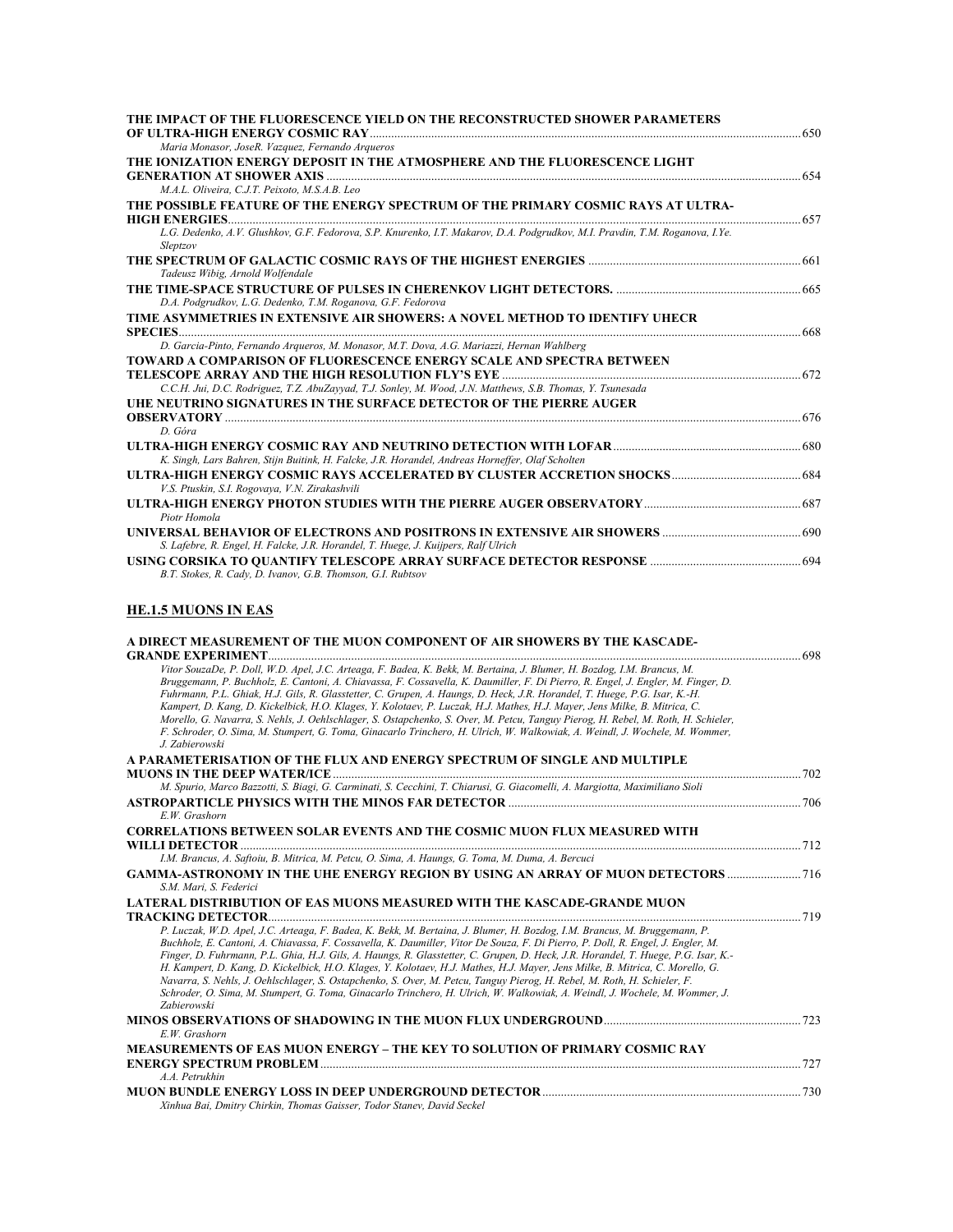| P. Doll, W.D. Apel, J.C. Arteaga, F. Badea, K. Bekk, M. Bertaina, J. Blumer, H. Bozdog, I.M. Brancus, M. Bruggemann, P.<br>Buchholz, E. Cantoni, A. Chiavassa, F. Cossavella, K. Daumiller, Vitor De Souza, F. Di Pierro, R. Engel, J. Engler, M. Finger, D.          |     |
|-----------------------------------------------------------------------------------------------------------------------------------------------------------------------------------------------------------------------------------------------------------------------|-----|
| Fuhrmann, P.L. Ghiak, H.J. Gils, R. Glasstetter, C. Grupen, A. Haungs, D. Heck, J.R. Horandel, T. Huege, P.G. Isar, K.-H.                                                                                                                                             |     |
| Kampert, D. Kang, D. Kickelbick, H.O. Klages, Y. Kolotaev, P. Luczak, H.J. Mathes, H.J. Mayer, Jens Milke, B. Mitrica, C.                                                                                                                                             |     |
| Morello, G. Navarra, S. Nehls, J. Oehlschlager, S. Ostapchenko, S. Over, M. Petcu, Tanguy Pierog, H. Rebel, M. Roth, H. Schieler,                                                                                                                                     |     |
| F. Schroder, O. Sima, M. Stumpert, G. Toma, Ginacarlo Trinchero, H. Ulrich, W. Walkowiak, A. Weindl, J. Wochele, M. Wommer,<br>J. Zabierowski                                                                                                                         |     |
|                                                                                                                                                                                                                                                                       |     |
| Antonio Bonardi, Marco Aglietta, Gianmarco Bruno, Walter Fulgione, Ana Amelia, Bergamini Machado, Amanda Porta                                                                                                                                                        |     |
|                                                                                                                                                                                                                                                                       |     |
| J. Zabierowski, W.D. Apel, J.C. Arteaga, F. Badea, K. Bekk, M. Bertaina, J. Blumer, I.M. Brancus, M. Bruggemann, P. Buchholz,                                                                                                                                         |     |
| E. Cantoni, A. Chiavassa, H. Bozdog, F. Cossavella, K. Daumiller, Vitor De Souza, F. Di Pierro, P. Doll, R. Engel, J. Engler, M.<br>Finger, D. Fuhrmann, P.L. Ghia, H.J. Gils, R. Glasstetter, C. Grupen, A. Haungs, D. Heck, J.R. Horandel, T. Huege, P.G. Isar, K.- |     |
| H. Kampert, D. Kang, D. Kickelbick, H.O. Klages, Y. Kolotaev, P. Luczak, H.J. Mathes, H.J. Mayer, Jens Milke, B. Mitrica, C.                                                                                                                                          |     |
| Morello, G. Navarra, S. Nehls, J. Oehlschlager, S. Ostapchenko, S. Over, M. Petcu, Tanguy Pierog, H. Rebel, M. Roth, H. Schieler,                                                                                                                                     |     |
| F. Schroder, O. Sima, M. Stumpert, G. Toma, Ginacarlo Trinchero, H. Ulrich, W. Walkowiak, A. Weindl, J. Wochele, M. Wommer                                                                                                                                            |     |
|                                                                                                                                                                                                                                                                       |     |
| Lisa Gerhardt, Spencer Klein<br>STUDY OF VERY BRIGHT COSMIC-RAY INDUCED MUON BUNDLE SIGNATURES MEASURED BY THE                                                                                                                                                        |     |
|                                                                                                                                                                                                                                                                       |     |
| Aya Ishihara                                                                                                                                                                                                                                                          |     |
| SUDDEN STRATOSPHERIC WARMINGS SEEN USING UNDERGROUND MUONS IN SOUDAN                                                                                                                                                                                                  |     |
|                                                                                                                                                                                                                                                                       |     |
| Maury Goodman                                                                                                                                                                                                                                                         |     |
|                                                                                                                                                                                                                                                                       |     |
| <b>HE.1.6 NEW EXPERIMENTS AND INSTRUMENTATION</b>                                                                                                                                                                                                                     |     |
|                                                                                                                                                                                                                                                                       |     |
| A NEW LIDAR METHOD USING A MEMS MICROMIRROR ARRAY FOR THE JEM-EUSO MISSION                                                                                                                                                                                            |     |
| S.W. Nam, I.H. Park, J.A. Jeon, Jiwoo Nam, J. Lee, J.H. Park, J. Yang, T. Ebisuzaki, Yoshiya Kawasaki, Yoshiyuki Takizawa, S.<br>Wada                                                                                                                                 |     |
|                                                                                                                                                                                                                                                                       |     |
| A. Malinin, H.S. Ahn, V. Akhnazarov, D. Druzhkin, J.H. Han, K.C. Kim, M.H. Lee, S.E. Lee, L. Lutz, N. Malakhov, S.S. Ryu, Eun-                                                                                                                                        |     |
| Suk Seo, J. Wu, Y.S. Yoon                                                                                                                                                                                                                                             |     |
|                                                                                                                                                                                                                                                                       |     |
| J. Huang, M. Amenomori, X.J. Bi, D. Chen, S.W. Cui, . Danzengluobu, L.K. Ding, X.H. Ding, C. Fan, C.F. Feng, Zhaoyang Feng,                                                                                                                                           |     |
| Z.Y. Feng, X.Y. Gao, O.X. Geng, O.B. Gou, H.W. Guo, H.H. He, M. He, K. Hibino, N. Hotta, Haibing Hu, H.B. Hu, O. Huang, H.Y.<br>Jia, L. Jiang, F. Kajino, K. Kasahara, Y. Katayose, C. Kato, K. Kawata, Labaciren, G.M. Le, A.F. Li, H.C. Li, J.Y. Li, C. Liu, Y.-O.  |     |
| Lou, H. Lu, X.R. Meng, K. Mizutani, J. Mu, Kazuoki Munakata, A. Nagai, H. Nanjo, M. Nishizawa, M. Ohnishi, I. Ohta, Shunsuke                                                                                                                                          |     |
| Ozawa, T. Saito, T.Y. Saito, M. Sakata, T.K. Sako, Makio Shibata, A. Shiomi, T. Shirai, H. Sugimoto, M. Takita, Y.H. Tan, N.                                                                                                                                          |     |
| Tateyama, Shoji Torii, H. Tsuchiya, Shigeharu Udo, B. Wang, H. Wang, Y.G. Wang, Y.G. Wang, H.R. Wu, L. Xue, Y. Yamamoto,                                                                                                                                              |     |
| C.T. Yan, X.C. Yang, S. Yasue, Z.H. Ye, G.C. Yu, A.F. Yuan, T. Yuda, H.M. Zhang, J.L. Zhang, N.J. Zhang, X.Y. Zhang, X.Y. Zhang,<br>Yi Zhang, Ying Zhang, Zhaxisangzhu, X.X. Zhou                                                                                     |     |
| "A PROTOTYPE OF 100 MHZ SAMPLING 1 <sup>st</sup> LEVEL SD TRIGGER BASED ON A SINGLE CYCLONE                                                                                                                                                                           |     |
|                                                                                                                                                                                                                                                                       |     |
| Zbigniew Szadkowski                                                                                                                                                                                                                                                   |     |
| A SIMULATION OF THE FLUORESCENCE DETECTORS OF THE PIERRE AUGER OBSERVATORY                                                                                                                                                                                            |     |
|                                                                                                                                                                                                                                                                       |     |
| Pedro Assis<br>ALTA/CZELTA - A SPARSE VERY LARGE AIR SHOWER ARRAY: OVERVIEW OF THE EXPERIMENT                                                                                                                                                                         |     |
| AND FIRST RESULTS                                                                                                                                                                                                                                                     | 784 |
| Karel Smolek, Filip Blaschke, Jakub Cermak, Peter Lichard, James Pinfold, Stanislav Pospisil, Petr Pridal, Jaroslav Smejkal,                                                                                                                                          |     |
| Richard Soluk, Ivan Stekl, Vladimir Vicha                                                                                                                                                                                                                             |     |
| AMIGA: AUGER MUONS AND INFILL FOR THE GROUND ARRAY OF THE PIERRE AUGER                                                                                                                                                                                                |     |
|                                                                                                                                                                                                                                                                       |     |
| Manuel Platino                                                                                                                                                                                                                                                        |     |
| ABSOLUTE GAIN CALIBRATION OF PMT FOR THE FLUORESCENCE DETECTOR OF THE                                                                                                                                                                                                 |     |
| Shingo Kawana, Naoya Inoue, Masaki Fukushima, Nobuyuki Sakurai, Hisao Tokuno, Stan Thomas                                                                                                                                                                             |     |
|                                                                                                                                                                                                                                                                       |     |
| Andreas Horneffer, L. Bahren, S. Buitink, A. Corstanje, H. Falcke, J. R. Horandel, S. Lafebre, O. Scholten, K. Singh, S. Thoudam,                                                                                                                                     |     |
| S. Ter Veen                                                                                                                                                                                                                                                           |     |
| AN ELECTRON LINEAR ACCELERATOR FOR END-TO-END ABSOLUTE ENERGY CALIBRATION OF                                                                                                                                                                                          |     |
| 801. ATMOSPHERIC FLUORESCENCE TELESCOPES OF THE TELESCOPE ARRAY EXPERIMENT ………………………………………<br>Tatsunobu Shibata, Masaki Fukushima, Daisuke Ikeda, J.N. Matthews, Hiroyuki Sagawa                                                                                      |     |
|                                                                                                                                                                                                                                                                       |     |
| H. Hedayati, Ehsan Ansari, Abbas Anvari, Mahmoud Bahmanabadi, Gh.Mehdi Khakian, Jalal Samini                                                                                                                                                                          |     |
| <b>BATATA: A DEVICE TO CHARACTERIZE THE PUNCH-THROUGH OBSERVED IN UNDERGROUND</b>                                                                                                                                                                                     |     |
|                                                                                                                                                                                                                                                                       |     |
| Gustavo Medina-Tanco                                                                                                                                                                                                                                                  |     |
|                                                                                                                                                                                                                                                                       |     |
| Lawrence Wiencke, Fernando Arqueros, John Compton, Maria Monasor, David Pilger, Jaime Rosado                                                                                                                                                                          |     |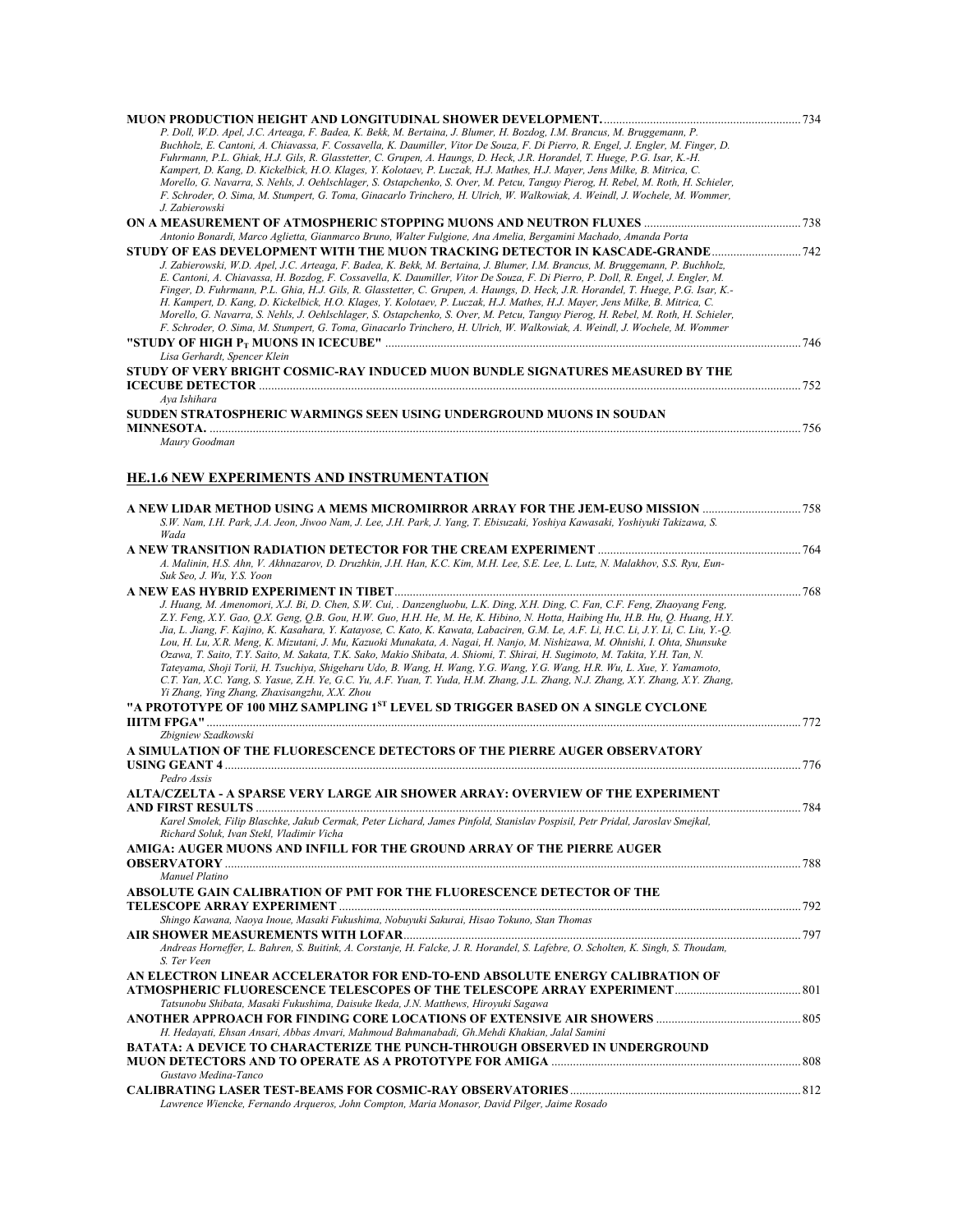| Xiangdong Sheng, Xiaoxiao Li, Huihai He, Xinhua Ma                                                                                                                                                                                                                                                                                                                                                                                                                                                                                                                                                                                                                                                                                                                                                       |  |
|----------------------------------------------------------------------------------------------------------------------------------------------------------------------------------------------------------------------------------------------------------------------------------------------------------------------------------------------------------------------------------------------------------------------------------------------------------------------------------------------------------------------------------------------------------------------------------------------------------------------------------------------------------------------------------------------------------------------------------------------------------------------------------------------------------|--|
|                                                                                                                                                                                                                                                                                                                                                                                                                                                                                                                                                                                                                                                                                                                                                                                                          |  |
| Daisuke Ikeda, Hisao Tokuno, Masaki Fukushima, Nobuyuki Sakurai, Hiroyuki Sagawa, Masahiro Takeda, Tatsunobu Shibata,<br>Akimichi Taketa, Yoshiki Tsunesada, Yuichiro Tameda, Naoya Inoue, Shingo Kawana, Shigeharu Udo, ByungCu Cheon, EunJung<br>Cho, BokKyun Shin                                                                                                                                                                                                                                                                                                                                                                                                                                                                                                                                     |  |
| CLOUD MONITORING WITH AN INFRA-RED CAMERA FOR THE TELESCOPE ARRAY EXPERIMENT  825                                                                                                                                                                                                                                                                                                                                                                                                                                                                                                                                                                                                                                                                                                                        |  |
| Y. Tsunesada, M. Chikawa, K. Honda, R. Ishimori, F. Shibata, S. Thomas, Hisao Tokuno, T. Tomida, Y. Tsuyuguchi, Shigeharu<br>Udo                                                                                                                                                                                                                                                                                                                                                                                                                                                                                                                                                                                                                                                                         |  |
| T. Raiha, T. Engvist, J. Joutsenvaara, J. Karjalainen, P. Kuusiniemi, K. Loo, L. Olantera, J. Sarkamo, E. Heikkila, P. Jones, T.<br>Kalliokoski, K. Kolos, W.H. Trzaska, H. Fynbo, L. Bezrukov, L. Inzhechik, B.K. Lubsandorzhiev, V.B. Petkov                                                                                                                                                                                                                                                                                                                                                                                                                                                                                                                                                           |  |
|                                                                                                                                                                                                                                                                                                                                                                                                                                                                                                                                                                                                                                                                                                                                                                                                          |  |
| S.K. Gupta, H.M. Antia, S.R. Dugad, U.D. Goswami, Y. Hayashi, N. Ito, A. Iyer, P. Jagadeesan, A. Jain, S. Kawakami, M.<br>Minamino, P.K. Mohanty, S.D. Morris, P.K. Nayak, Toshiyuki Nonaka, A. Oshima, B.S. Rao, K.C. Ravindran, H. Tanaka, S.C.<br>Tonwar                                                                                                                                                                                                                                                                                                                                                                                                                                                                                                                                              |  |
|                                                                                                                                                                                                                                                                                                                                                                                                                                                                                                                                                                                                                                                                                                                                                                                                          |  |
| M. Casolino, T. Yamamoto, M. Bertaina, O. Catalano, F. Kajino, Yoshiya Kawasaki, E. Kendziorra, I.H. Park, S.W. Nam, A.<br>Santangelo, T. Schanz, J. Yang                                                                                                                                                                                                                                                                                                                                                                                                                                                                                                                                                                                                                                                |  |
| DEVELOPMENT OF YAC (YANGBAJING AIR SHOWER CORE ARRAY) FOR NEW EAS HYBRID                                                                                                                                                                                                                                                                                                                                                                                                                                                                                                                                                                                                                                                                                                                                 |  |
|                                                                                                                                                                                                                                                                                                                                                                                                                                                                                                                                                                                                                                                                                                                                                                                                          |  |
| L. Jiang                                                                                                                                                                                                                                                                                                                                                                                                                                                                                                                                                                                                                                                                                                                                                                                                 |  |
|                                                                                                                                                                                                                                                                                                                                                                                                                                                                                                                                                                                                                                                                                                                                                                                                          |  |
| $G.R.$ Snow                                                                                                                                                                                                                                                                                                                                                                                                                                                                                                                                                                                                                                                                                                                                                                                              |  |
| <b>EXTENSION OF THE PIERRE AUGER OBSERVATORY USING HIGH-ELEVATION FLUORESCENCE</b>                                                                                                                                                                                                                                                                                                                                                                                                                                                                                                                                                                                                                                                                                                                       |  |
|                                                                                                                                                                                                                                                                                                                                                                                                                                                                                                                                                                                                                                                                                                                                                                                                          |  |
| Matthias Kleifges                                                                                                                                                                                                                                                                                                                                                                                                                                                                                                                                                                                                                                                                                                                                                                                        |  |
| FLUORESCENCE YIELD IN MOIST AIR BY ELECTRON AND ITS APPLICATION TO SPACE-BASED                                                                                                                                                                                                                                                                                                                                                                                                                                                                                                                                                                                                                                                                                                                           |  |
| Naoto Sakaki, Aya Zindo, Motohiko Nagano, Keizo Kobayakawa                                                                                                                                                                                                                                                                                                                                                                                                                                                                                                                                                                                                                                                                                                                                               |  |
|                                                                                                                                                                                                                                                                                                                                                                                                                                                                                                                                                                                                                                                                                                                                                                                                          |  |
| F. Kajino, Y. Kuroda, M. Oda, T. Yamamoto, T. Yoshimura, H. Ikeda, T. Ebisuzaki, Yoshiya Kawasaki, Yoshiyuki Takizawa                                                                                                                                                                                                                                                                                                                                                                                                                                                                                                                                                                                                                                                                                    |  |
| HARDWARE DEVELOPMENTS FOR THE AMIGA ENHANCEMENT AT THE PIERRE AUGER                                                                                                                                                                                                                                                                                                                                                                                                                                                                                                                                                                                                                                                                                                                                      |  |
|                                                                                                                                                                                                                                                                                                                                                                                                                                                                                                                                                                                                                                                                                                                                                                                                          |  |
| P. Buchholz                                                                                                                                                                                                                                                                                                                                                                                                                                                                                                                                                                                                                                                                                                                                                                                              |  |
| HIGH QUANTUM EFFICIENCY PHOTOTUBES FOR ATMOSPHERIC FLUORESCENCE TELESCOPES                                                                                                                                                                                                                                                                                                                                                                                                                                                                                                                                                                                                                                                                                                                               |  |
| Daniel Kruppke-Hansen, K.-H. Kampert                                                                                                                                                                                                                                                                                                                                                                                                                                                                                                                                                                                                                                                                                                                                                                     |  |
|                                                                                                                                                                                                                                                                                                                                                                                                                                                                                                                                                                                                                                                                                                                                                                                                          |  |
| E.W. Grashorn, P. Allison, J.J. Beatty, J. Davis, P.W. Gorham, N. Griffith, J. Kennedy, J. Mayer, C. Miki, C. Morris, L. Ruckman,<br>G. Varner                                                                                                                                                                                                                                                                                                                                                                                                                                                                                                                                                                                                                                                           |  |
|                                                                                                                                                                                                                                                                                                                                                                                                                                                                                                                                                                                                                                                                                                                                                                                                          |  |
| Gustavo Medina-Tanco, K. Asano, V. Berezinsky, D. Cline, T. Ebisuzaki, Susumu Inoue, P. Lipari, E. Parizot, A. Santangelo,<br>Gunter Sigl, Y. Takahashi, H. Takami, Masahiro Teshima, T.J. Weiler                                                                                                                                                                                                                                                                                                                                                                                                                                                                                                                                                                                                        |  |
|                                                                                                                                                                                                                                                                                                                                                                                                                                                                                                                                                                                                                                                                                                                                                                                                          |  |
| Kouki Maekawa, Yousuke Hachisu, Hitoshi Ohmori, Kazutoshi Katahira, Yoshiyuki Takizawa, Yoshiyuki Takahashi, Alessandro<br>Zuccaro Marchi, Roy Young                                                                                                                                                                                                                                                                                                                                                                                                                                                                                                                                                                                                                                                     |  |
|                                                                                                                                                                                                                                                                                                                                                                                                                                                                                                                                                                                                                                                                                                                                                                                                          |  |
| Yoshiyuki Takizawa, Alessandro Zuccaro Marchi, Roy Young, Yoshiyuki Takahashi                                                                                                                                                                                                                                                                                                                                                                                                                                                                                                                                                                                                                                                                                                                            |  |
|                                                                                                                                                                                                                                                                                                                                                                                                                                                                                                                                                                                                                                                                                                                                                                                                          |  |
| T. Tomida, Y. Tsuyuguchi, H. Ukai, K. Honda, M. Chikawa, Shigeharu Udo, G.B. Thomson, Masaki Fukushima                                                                                                                                                                                                                                                                                                                                                                                                                                                                                                                                                                                                                                                                                                   |  |
| H. Gemmeke, O. Kromer, W.D. Apel, J.C. Arteaga, T. Asch, F. Badea, Lars Bahren, M. Bertaina, P.L. Biermann, J. Blumer, H.<br>Bozdog, I.M. Brancus, K. Bekk, M. Bruggemann, P. Buchholz, S. Buitink, E. Cantoni, A. Chiavassa, F. Cossavella, K. Daumiller,<br>Vitor De Souza, F. Di Pierro, P. Doll, R. Engel, H. Falcke, M. Finger, D. Fuhrmann, P.L. Ghia, R. Glasstetter, C. Grupen, A.<br>Haungs, D. Heck, J.R. Horandel, Andreas Horneffer, T. Huege, P.G. Isar, K.-H. Kampert, D. Kang, D. Kickelbick, J. Kuijpers, S.<br>Lafebre, P. Luczak, M. Ludwig, H.J. Mathes, H.J. Mayer, M. Melissas, C. Morello, G. Navarra, S. Nehls, A. Nigl, J. Oehlschlager,<br>S. Over, B. Mitrica, M. Petcu, Tanguy Pierog, J. Rautenberg, M. Roth, H. Rebel, A. Saftoiu, N. Palmieri, H. Schieler, A. Schmidt, F. |  |
| Schroder, O. Sima, K. Singh, G. Toma, Ginacarlo Trinchero, H. Ulrich, A. Weindl, J. Wochele, M. Wommer, J. Zabierowski, J.A.<br>Zensus                                                                                                                                                                                                                                                                                                                                                                                                                                                                                                                                                                                                                                                                   |  |

#### **VOLUME 2**

|                                                                                                                                | -890 |
|--------------------------------------------------------------------------------------------------------------------------------|------|
| F. Kajino, T. Ebisuzaki, Y. Takahashi, H. Mase, A. Santangelo, Masahiro Teshima, E. Parizot, Philippe Gorodetzky, O. Catalano, |      |
| P. Picozza, I.H. Park, V. Mitev, Gustavo Medina-Tanco, M.I. Panasyuk, B. Khrenov, M.D. Rodriguez-Frias, Jacek Szabelski, Pavol |      |
| <b>Robik</b>                                                                                                                   |      |
| PERFORMANCE AND OPERATION OF THE SURFACE DETECTORS OF THE PIERRE AUGER                                                         |      |
|                                                                                                                                | 894  |
| T. Suomijarvi                                                                                                                  |      |
|                                                                                                                                |      |
| Hisao Tokuno, Shoichi Ogio, Y. Tsunesada, J.N. Matthews, C.C.H. Jui                                                            |      |
|                                                                                                                                |      |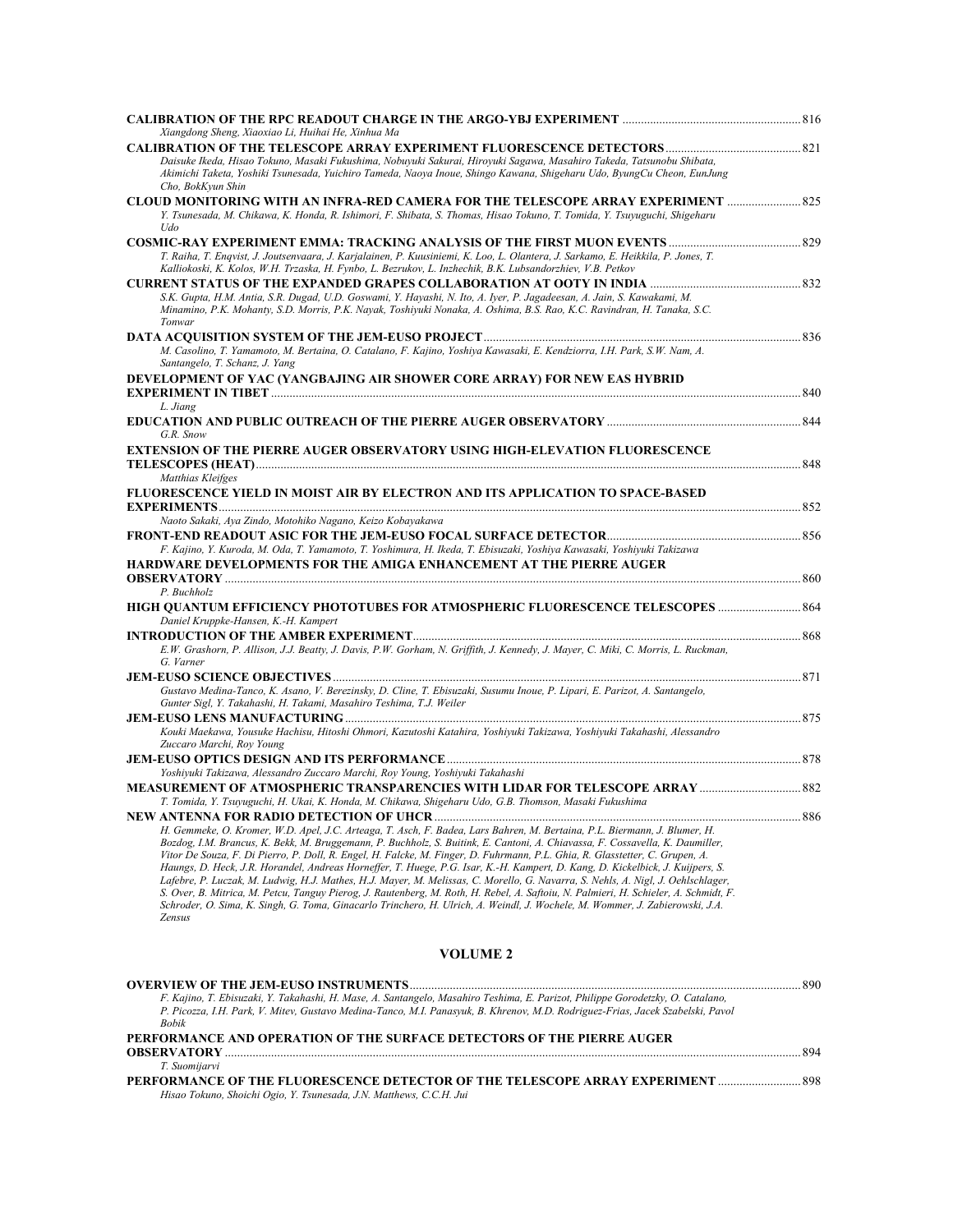| Toshiyuki Nonaka, Takeshi Okuda, Hiroyuki Sagawa                                                                                                                                                                                                             |  |
|--------------------------------------------------------------------------------------------------------------------------------------------------------------------------------------------------------------------------------------------------------------|--|
| PINHOLE CAMERA FOR DETECTION OF ATMOSPHERIC UV FLASHES POSSIBLY INITIATED BY                                                                                                                                                                                 |  |
|                                                                                                                                                                                                                                                              |  |
| Pavel Klimov, T. Ebisuzaki, G. Garipov, K. Higashide, Naoya Inoue, F. Kajino, Yoshiya Kawasaki, B. Khrenov, J.E. Kim, J. Lee, K.<br>Miyazawa, G.W. Na, Jiwoo Nam, M.I. Panasyuk, I.H. Park, T. Yamamoto, I.V. Yashin                                         |  |
| John L. Harton                                                                                                                                                                                                                                               |  |
|                                                                                                                                                                                                                                                              |  |
| I.M. Dzaparova, M.M. Boliev, Zh.Sh. Guliev, L. Inzhechik, M.M. Kochkarov, M.G. Kostuk, A.N. Kurenya, R.V. Novoseltseva, Yu.F.                                                                                                                                |  |
| Novoseltsev, V.B. Petkov, P.S. Striganov, V.I. Volchenko, G.V. Volchenko, A.F. Yanin                                                                                                                                                                         |  |
| P. Camarri, C.Y. Wu                                                                                                                                                                                                                                          |  |
| A.M. Van Den Berg                                                                                                                                                                                                                                            |  |
| RECORDING OF THERMAL NEUTRON FLUX UNDERGROUND AS A METHOD TO STUDY EAS                                                                                                                                                                                       |  |
|                                                                                                                                                                                                                                                              |  |
| Yu.V. Stenkin, V.V. Alekseenko, A.B. Chernyaev, D.D. Dzhappuev, D.M. Gromushkin, A.U. Kudhzaev, O.I. Mikhailova, V.I.<br>Stepanov, A.L. Tsyabuk, G.V. Volchenko, V.I. Volchenko                                                                              |  |
| REVIEW OF HIGH SPECTRAL RESOLUTION TECHNIQUES FOR MEASUREMENTS OF THE AEROSOL                                                                                                                                                                                |  |
| PHASE FUNCTION AND APPLICATION IN EXTENSIVE AIR SHOWER DETECTOR ATMOSPHERIC                                                                                                                                                                                  |  |
| Emmanuel Fokitis, Prodromos Fetfatzis, Agelika Georgakopoulou, Violeta Gika, Mixalis Kompitsas, Stavros Maltezos, Ioannis                                                                                                                                    |  |
| Manthos, Alexandros Papayannis, Athanasios Aravantinos                                                                                                                                                                                                       |  |
|                                                                                                                                                                                                                                                              |  |
| Toshio Terasawa, Takuji Nakamura, Hiroyuki Sagawa, Hideaki Miyamoto, Hideto Yoshida, Masaki Fukushima                                                                                                                                                        |  |
| A. Schmidt, H. Gemmeke, W.D. Apel, J.C. Arteaga, T. Asch, F. Badea, Lars Bahren, K. Bekk, M. Bertaina, P.L. Biermann, J.                                                                                                                                     |  |
| Blumer, H. Bozdog, I.M. Brancus, M. Bruggemann, P. Buchholz, S. Buitink, E. Cantoni, A. Chiavassa, F. Cossavella, K. Daumiller,                                                                                                                              |  |
| Vitor De Souza, F. Di Pierro, P. Doll, R. Engel, H. Falcke, M. Finger, D. Fuhrmann, P.L. Ghia, R. Glasstetter, C. Grupen, A.<br>Haungs, D. Heck, J.R. Horandel, Andreas Horneffer, T. Huege, P.G. Isar, K.-H. Kampert, D. Kang, D. Kickelbick, O. Kromer, J. |  |
| Kuijpers, S. Lafebre, P. Luczak, M. Ludwig, H.J. Mathes, H.J. Mayer, M. Melissas, B. Mitrica, C. Morello, G. Navarra, S. Nehls, A.                                                                                                                           |  |
| Nigl, J. Oehlschlager, S. Over, N. Palmieri, M. Petcu, Tanguy Pierog, J. Rautenberg, H. Rebel, M. Roth, A. Saftoiu, H. Schieler, F.                                                                                                                          |  |
| Schroder, O. Sima, K. Singh, G. Toma, Ginacarlo Trinchero, H. Ulrich, A. Weindl, J. Wochele, M. Wommer, J. Zabierowski, J.A.<br>Zensus                                                                                                                       |  |
|                                                                                                                                                                                                                                                              |  |
| Hiroko Miyamoto, Masahiro Teshima, B. Dolgoshein, Razmik Mirzoyan, J. Nincovic, H. Krawczynski                                                                                                                                                               |  |
|                                                                                                                                                                                                                                                              |  |
| F.A. Sanchez, Gustavo Medina-Tanco                                                                                                                                                                                                                           |  |
| Naoya Inoue, K. Higashide, K. Miyazawa, Yoshiya Kawasaki, Yoshiyuki Takizawa, Kenji Shinozaki, M. Bertaina                                                                                                                                                   |  |
| SPECTRAL FPGA TRIGGERS FOR DETECTION OF VERY INCLINED SHOWERS IN THE SURFACE                                                                                                                                                                                 |  |
|                                                                                                                                                                                                                                                              |  |
| Zbigniew Szadkowski                                                                                                                                                                                                                                          |  |
| STIGMATIC AND HIGH-RESOLUTION SPECTROGRAPH OPTIMIZED FOR STUDYING THE AIR-                                                                                                                                                                                   |  |
| Stavros Maltezos, Emmanuel Fokitis, Violeta Gika, Prodromos Fetfatzis, Dimitris Karabourniotis                                                                                                                                                               |  |
|                                                                                                                                                                                                                                                              |  |
| A. Oshima, S.R. Dugad, T. Fujii, U.D. Goswami, S.K. Gupta, Y. Hayashi, N. Ito, P. Jagadeesan, A. Jain, S. Karthikeyan, S.                                                                                                                                    |  |
| Kawakami, H. Kojima, Toshio Matsuyama, M. Minamino, Hitoshi Miyauchi, P.K. Mohanty, S.D. Morris, P.K. Nayak, Toshiyuki<br>Nonaka, Shoichi Ogio, Takeshi Okuda, B.S. Rao, K.C. Ravindran, M. Sasano, K. Sivaprasad, H. Tanaka, S.C. Tonwar, E. Usui, Y.       |  |
| Yamashita                                                                                                                                                                                                                                                    |  |
| STUDY OF ELECTROMAGNETIC BACKGROUNDS IN THE 25-300 MHZ FREQUENCY BAND AT THE                                                                                                                                                                                 |  |
| Jan Auffenberg, Dave Besson, Tom Gaisser, Klaus Helbing, Timo Karg, Albrecht Karle, Ilya Kravchenko                                                                                                                                                          |  |
|                                                                                                                                                                                                                                                              |  |
| L.M. Scott, D.R. Bergman, G. Hughes, D. Ivanov, S.R. Stratton, G.B. Thomson, J.N. Matthews, D.C. Rodriguez, J.D. Smith, S.B.                                                                                                                                 |  |
| <b>Thomas</b>                                                                                                                                                                                                                                                |  |
| F.A. Sanchez, Gustavo Medina-Tanco, A.D. Supanitsky, J.C. D'Olivo, A. Guzman, G. Paic, E. Patino Salazar, E.Moreno Barbosa,                                                                                                                                  |  |
| H. Salazar Ibarguen, J.F. Valdes-Galicia, A.D. Vargas-Trevino, S. Vergara, L.M. Villasenor                                                                                                                                                                   |  |
|                                                                                                                                                                                                                                                              |  |
| O. Martinez, U. Cotti, J. Cotzomi, J.L. Diaz, E. Moreno, E. Ponce, A. Rosado, Humberto Salazar, J. Sandre, I. Torres, E. Varela, L.<br>Villasenor                                                                                                            |  |
|                                                                                                                                                                                                                                                              |  |
| S. Nutter, T. Anderson, C.R. Bower, S. Coutu, J. Gennaro, M. Geske, D. Muller, J. Musser, N.H. Park, M. Schubnell, G. Tarle, S.<br>Wakely, A. Yagi                                                                                                           |  |
|                                                                                                                                                                                                                                                              |  |
| Yoshiya Kawasaki, M. Bertaina, F. Kajino, Mitsuteru Sato, Philippe Gorodetzky                                                                                                                                                                                |  |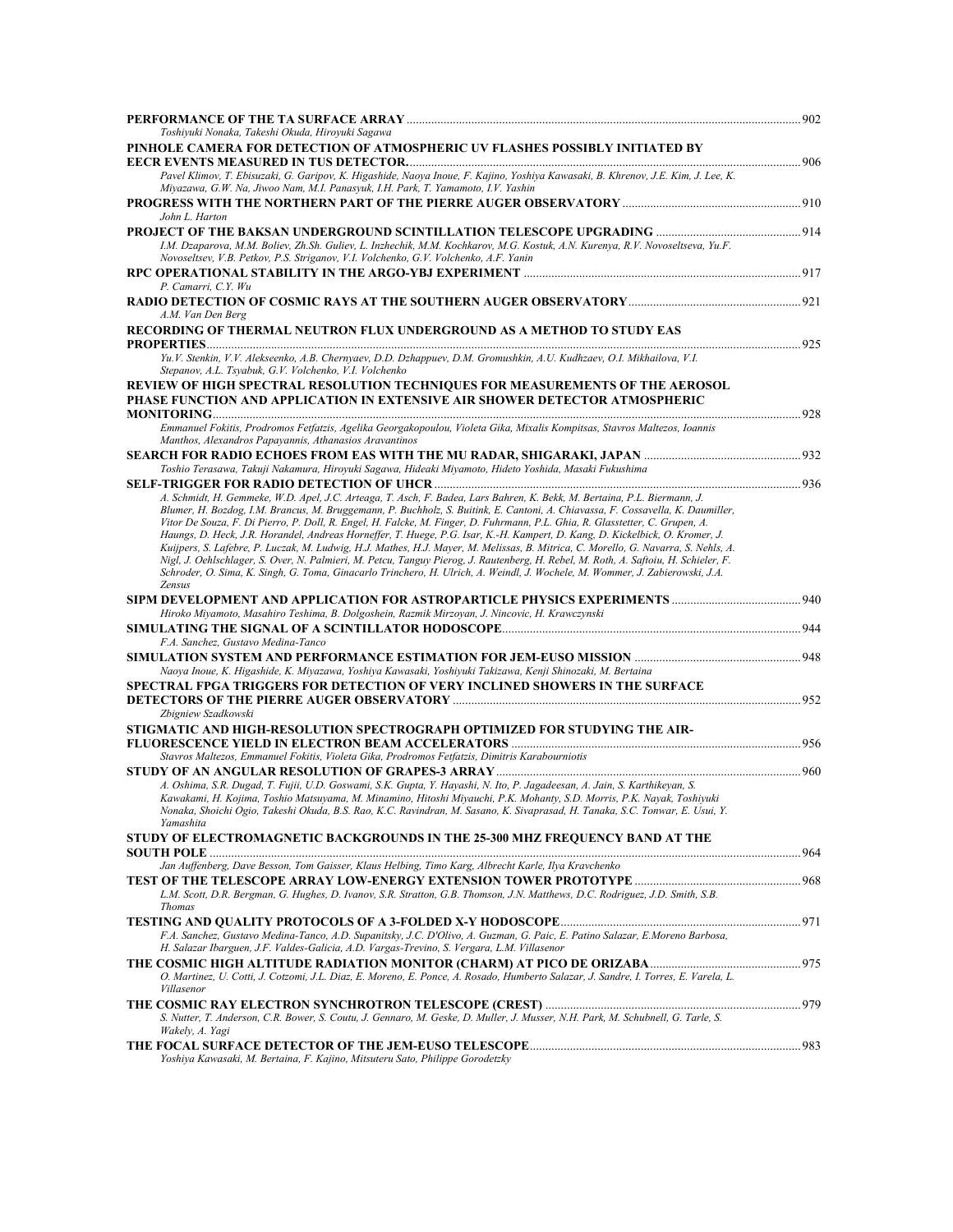| T. Ebisuzaki, Y. Takahashi, F. Kajino, H. Mase, A. Santangelo, Masahiro Teshima, E. Parizot, Philippe Gorodetzky, O. Catalano,<br>P. Picozza, I.H. Park, V. Mitev, Gustavo Medina-Tanco, M.I. Panasyuk, B. Khrenov, M.D. Rodriguez-Frias, Jacek Szabelski, Pavol<br>Bobik, Fumiyoshi Kajino                                                                                                                                                                                                                                                                                                                                                                                                                                                                                                                  |       |
|--------------------------------------------------------------------------------------------------------------------------------------------------------------------------------------------------------------------------------------------------------------------------------------------------------------------------------------------------------------------------------------------------------------------------------------------------------------------------------------------------------------------------------------------------------------------------------------------------------------------------------------------------------------------------------------------------------------------------------------------------------------------------------------------------------------|-------|
| THE ORBITING WIDE-ANGLE LIGHT COLLECTORS (OWL) MISSION FOR CHARGED-PARTICLE                                                                                                                                                                                                                                                                                                                                                                                                                                                                                                                                                                                                                                                                                                                                  |       |
|                                                                                                                                                                                                                                                                                                                                                                                                                                                                                                                                                                                                                                                                                                                                                                                                              |       |
| J.W. Mitchell, John Krizmanic, F.W. Stecker, R.E. Streitmatter                                                                                                                                                                                                                                                                                                                                                                                                                                                                                                                                                                                                                                                                                                                                               |       |
|                                                                                                                                                                                                                                                                                                                                                                                                                                                                                                                                                                                                                                                                                                                                                                                                              |       |
| M. Iacovacci, A. Corvaglia, P. Creti, S. Mastroianni, L. Saggese, A. Surdo<br>THE MONITORING SYSTEM OF THE PIERRE AUGER OBSERVATORY AND ITS ADDITIONAL                                                                                                                                                                                                                                                                                                                                                                                                                                                                                                                                                                                                                                                       |       |
|                                                                                                                                                                                                                                                                                                                                                                                                                                                                                                                                                                                                                                                                                                                                                                                                              |       |
| J. Rautenberg                                                                                                                                                                                                                                                                                                                                                                                                                                                                                                                                                                                                                                                                                                                                                                                                |       |
|                                                                                                                                                                                                                                                                                                                                                                                                                                                                                                                                                                                                                                                                                                                                                                                                              |       |
| Leonid Tkachev, Svetlana Biktemerova, G. Garipov, A. Grinyuk, V. Grebenyuk, B. Khrenov, Pavel Klimov, Dmitry Naumov, S.<br>Porokhovoy, B. Sabirov, O. Saprykin, M. Slunecka, Artur Tkachenko, I. Yashin                                                                                                                                                                                                                                                                                                                                                                                                                                                                                                                                                                                                      |       |
| THE TRIGGER AND DAO SYSTEM OF THE SURFACE DETECTOR ARRAY OF THE TELESCOPE                                                                                                                                                                                                                                                                                                                                                                                                                                                                                                                                                                                                                                                                                                                                    |       |
|                                                                                                                                                                                                                                                                                                                                                                                                                                                                                                                                                                                                                                                                                                                                                                                                              |       |
| Hiroyuki Sagawa, Akimichi Taketa, E. Kido, Toshiyuki Nonaka, H. Ohoka, Takeshi Okuda, Shunsuke Ozawa, Masaki Fukushima,<br>Y. Yamakawa, J.W. Belz                                                                                                                                                                                                                                                                                                                                                                                                                                                                                                                                                                                                                                                            |       |
|                                                                                                                                                                                                                                                                                                                                                                                                                                                                                                                                                                                                                                                                                                                                                                                                              |       |
| M. Bertaina, O. Catalano, M. Casolino, F. Kajino, Yoshiya Kawasaki, E. Kendziorra, S.W. Nam, I.H. Park, A. Santangelo, T.<br>Schanz, T. Yamamoto, J. Yang                                                                                                                                                                                                                                                                                                                                                                                                                                                                                                                                                                                                                                                    |       |
|                                                                                                                                                                                                                                                                                                                                                                                                                                                                                                                                                                                                                                                                                                                                                                                                              | .1014 |
| F. Schroder, P. Doll, W.D. Apel, J.C. Arteaga, F. Badea, K. Bekk, M. Bertaina, J. Blumer, H. Bozdog, I.M. Brancus, M.<br>Bruggemann, P. Buchholz, E. Cantoni, A. Chiavassa, F. Cossavella, K. Daumiller, Vitor De Souza, F. Di Pierro, R. Engel, J.<br>Engler, M. Finger, D. Fuhrmann, P.L. Ghiak, H.J. Gils, R. Glasstetter, C. Grupen, A. Haungs, D. Heck, J.R. Horandel, T. Huege,<br>P.G. Isar, K.-H. Kampert, D. Kang, D. Kickelbick, H.O. Klages, Y. Kolotaev, P. Luczak, H.J. Mathes, H.J. Mayer, Jens Milke, B.<br>Mitrica, C. Morello, G. Navarra, S. Nehls, J. Oehlschlager, S. Ostapchenko, S. Over, M. Petcu, Tanguy Pierog, H. Rebel, M. Roth,<br>H. Schieler, O. Sima, M. Stumpert, G. Toma, Ginacarlo Trinchero, H. Ulrich, W. Walkowiak, A. Weindl, J. Wochele, M. Wommer,<br>J. Zabierowski |       |
| TRIGGERS, DATA FLOW AND THE SYNCHRONIZATION BETWEEN THE AUGER SURFACE                                                                                                                                                                                                                                                                                                                                                                                                                                                                                                                                                                                                                                                                                                                                        |       |
| Zbigniew Szadkowski                                                                                                                                                                                                                                                                                                                                                                                                                                                                                                                                                                                                                                                                                                                                                                                          | .1018 |
| UHECR ENERGY AND ARRIVAL DIRECTION RECONSTRUCTION BY FLUORESCENCE DATA FROM                                                                                                                                                                                                                                                                                                                                                                                                                                                                                                                                                                                                                                                                                                                                  |       |
|                                                                                                                                                                                                                                                                                                                                                                                                                                                                                                                                                                                                                                                                                                                                                                                                              | .1022 |
| Pavel Klimov, Gali Galipov, B. Khrenov, Sergey Sharakin, Ivan Yashin                                                                                                                                                                                                                                                                                                                                                                                                                                                                                                                                                                                                                                                                                                                                         |       |
| UVSCOPE: AN INSTRUMENT FOR MULTI-WAVELENGTH STUDY OF THE DIFFUSE NIGHT SKY                                                                                                                                                                                                                                                                                                                                                                                                                                                                                                                                                                                                                                                                                                                                   |       |
| Rossella Caruso, O. Catalano, G. La Rosa, M.C. Maccarone, A. Segreto, A. Insolia                                                                                                                                                                                                                                                                                                                                                                                                                                                                                                                                                                                                                                                                                                                             |       |
|                                                                                                                                                                                                                                                                                                                                                                                                                                                                                                                                                                                                                                                                                                                                                                                                              |       |
|                                                                                                                                                                                                                                                                                                                                                                                                                                                                                                                                                                                                                                                                                                                                                                                                              |       |

#### **HE.2 PARTICLE PHYSICS, ASTRO-PARTICLE PHYSICS AND COSMOLOGY**

#### **HE.2.1 PARTICLE INTERACTIONS RELEVANT FOR COSMIC RAY STUDIES**

| R. Conceicao, Jaime Alvarez-Muniz, J. Dias De Deus, M.C. Espirito-Santo, J.G. Milhano, M. Pimenta |      |
|---------------------------------------------------------------------------------------------------|------|
|                                                                                                   |      |
| Alexander K. Managadze, VladislavI. Osedlo, T.M. Roganova                                         |      |
|                                                                                                   |      |
| Kenji Yoshida, Tadashi Kobayashi, Yoshiko Komori, Yoshihiro Sato, Jun Nishimura                   |      |
| ANALYSIS OF THE SEASONAL MODULATION OF THE COSMIC MUON FLUX IN THE LVD DETECTOR                   |      |
|                                                                                                   | 1043 |
| Marco Selvi                                                                                       |      |
|                                                                                                   |      |
| S.I. Sinegovsky, A. Kochanov, T.S. Sinegovskaya, A. Misaki, N. Takahashi                          |      |
|                                                                                                   |      |
| Vladislav I. Osedlo, Alexander K. Managadze, T.M. Roganova                                        |      |
|                                                                                                   |      |
| Hiroaki Menjo, Jean-Noel Capdevielle, Yasushi Muraki                                              |      |
| HADRON PRODUCTION MEASUREMENTS WITH THE NA61-SHINE EXPERIMENT AND THEIR                           |      |
|                                                                                                   | 1059 |
| Ioana C. Maris                                                                                    |      |
| HOW TO RELATE PARTICLE PHYSICS AND AIR SHOWER DEVELOPMENT : THE EPOS MODEL                        |      |
| Tanguy Pierog, Klaus Werner                                                                       |      |
| <b>IMPACT OF CHEMICAL COMPOSITION OF COSMIC RAY ON ATMOSPHERIC MUON CHARGE RATIO 1067</b>         |      |
| Juergen Reichenbacher                                                                             |      |
|                                                                                                   |      |
| Jeff Allen, Glennys R. Farrar                                                                     |      |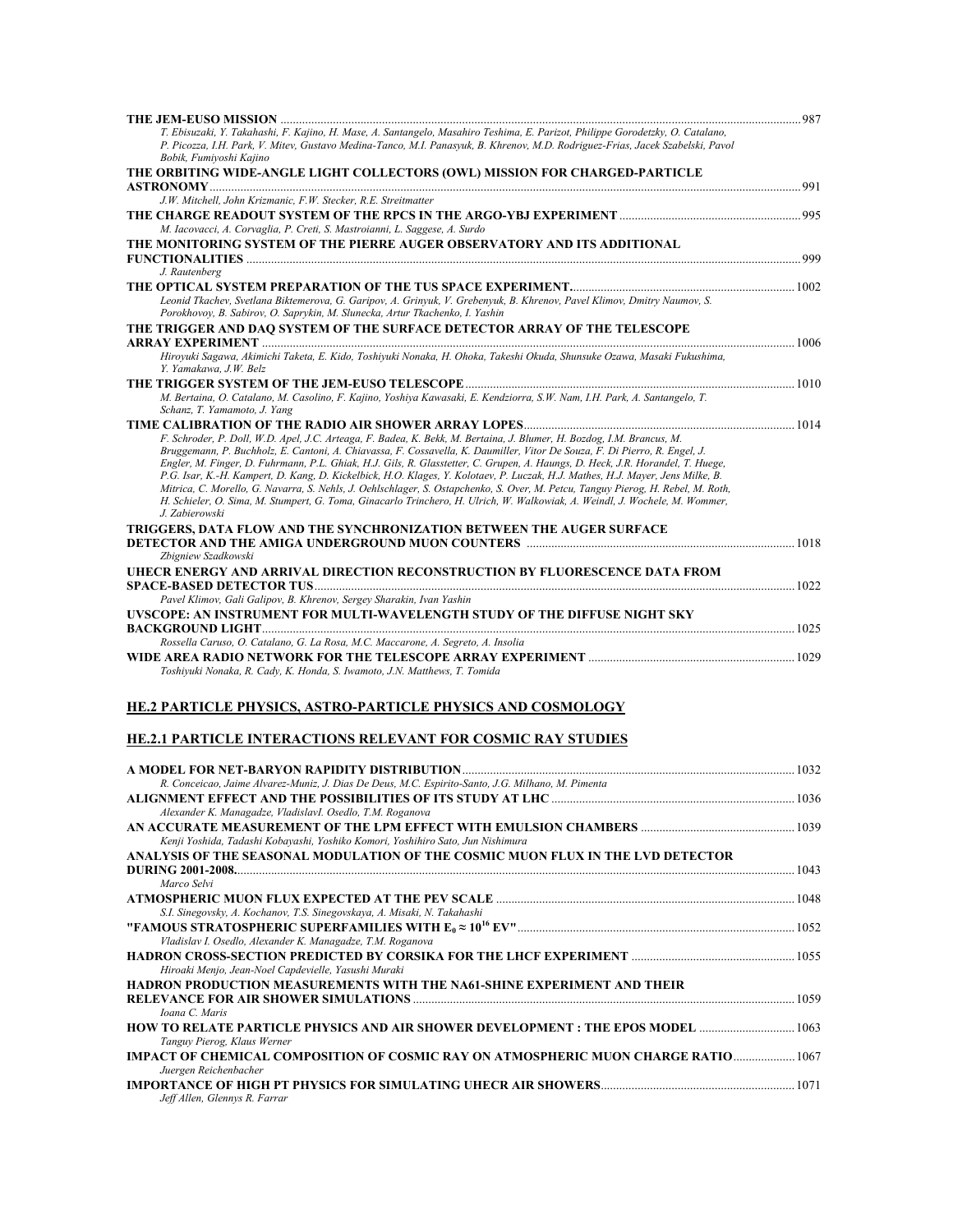| Marco Bazzotti                                                                                                                                                                                                                                                |  |
|---------------------------------------------------------------------------------------------------------------------------------------------------------------------------------------------------------------------------------------------------------------|--|
| NATURAL RADIOACTIVITY EFFECTS ON THE SCALER OPERATION MODE OF THE ARGO-YBJ                                                                                                                                                                                    |  |
| Claudio Cattaneo, Elio Giroletti, Giuseppe Liguori, Paola Salvini                                                                                                                                                                                             |  |
|                                                                                                                                                                                                                                                               |  |
| I. De Mitri, C. Bleve, L. Perrone, A. Surdo                                                                                                                                                                                                                   |  |
| Ph. Von Doetinchem, Henning Gast, Stefan Schael                                                                                                                                                                                                               |  |
| J.K. De Jong, E.W. Grashorn                                                                                                                                                                                                                                   |  |
| SENSITIVITY OF EXTENSIVE AIR SHOWERS TO FEATURES OF HADRONIC INTERACTIONS AT                                                                                                                                                                                  |  |
| Ralf Ulrich, Ralph Engel, Steffen Muller, Tanguy Pierog, Fabian Schussler, Michael Unger                                                                                                                                                                      |  |
|                                                                                                                                                                                                                                                               |  |
| Maury Goodman                                                                                                                                                                                                                                                 |  |
| Xinhua Ma                                                                                                                                                                                                                                                     |  |
|                                                                                                                                                                                                                                                               |  |
| J.R. Horandel, P. Doll, W.D. Apel, J.C. Arteaga, F. Badea, K. Bekk, M. Bertaina, J. Blumer, H. Bozdog, I.M. Brancus, M.<br>Bruggemann, P. Buchholz, E. Cantoni, A. Chiavassa, F. Cossavella, K. Daumiller, Vitor De Souza, F. Di Pierro, R. Engel, J.         |  |
| Engler, M. Finger, D. Fuhrmann, P.L. Ghiak, H.J. Gils, R. Glasstetter, C. Grupen, A. Haungs, D. Heck, T. Huege, P.G. Isar, K.-H.<br>Kampert, D. Kang, D. Kickelbick, H.O. Klages, Y. Kolotaev, P. Luczak, H.J. Mathes, H.J. Mayer, Jens Milke, B. Mitrica, C. |  |
| Morello, G. Navarra, S. Nehls, J. Oehlschlager, S. Ostapchenko, S. Over, M. Petcu, Tanguy Pierog, H. Rebel, M. Roth, H. Schieler,                                                                                                                             |  |
| F. Schroder, O. Sima, M. Stumpert, G. Toma, Ginacarlo Trinchero, H. Ulrich, W. Walkowiak, A. Weindl, J. Wochele, M. Wommer,<br>J. Zabierowski                                                                                                                 |  |
|                                                                                                                                                                                                                                                               |  |
| J.K. De Jong                                                                                                                                                                                                                                                  |  |
| N.Yu. Agafonova, V.V. Boyarkin, Walter Fulgione, A.S. Malgin, Marco Selvi, O.G. Ryazhskaya                                                                                                                                                                    |  |
|                                                                                                                                                                                                                                                               |  |
| <b>HE.2.2 OBSERVATIONS ON SOLAR AND ATMOSPHERIC NEUTRINOS</b>                                                                                                                                                                                                 |  |
|                                                                                                                                                                                                                                                               |  |
| Michelangelo D'Agostino                                                                                                                                                                                                                                       |  |
| Dmitry Chirkin                                                                                                                                                                                                                                                |  |
|                                                                                                                                                                                                                                                               |  |
| Carsten Rott                                                                                                                                                                                                                                                  |  |
| Katarzyna Grzelak                                                                                                                                                                                                                                             |  |
| ATMOSPHERIC NEUTRINO OSCILLATION ANALYSIS WITH SUB-LEADING EFFECTS IN SUPER-                                                                                                                                                                                  |  |
| Chizue Ishihara                                                                                                                                                                                                                                               |  |
|                                                                                                                                                                                                                                                               |  |
| Maury Goodman                                                                                                                                                                                                                                                 |  |
| D.Jason Koskinen, Darren Grant, Carsten Rott                                                                                                                                                                                                                  |  |
| Morihiro Honda, Takaaki Kajita, K. Kasahara, Shouichi Midorikawa, Jun Nishimura, Atsushi Okada, Yuki Shimizu                                                                                                                                                  |  |
| Dmitry Chirkin                                                                                                                                                                                                                                                |  |
|                                                                                                                                                                                                                                                               |  |
| T.J. Sonley                                                                                                                                                                                                                                                   |  |
| Katarzyna Grzelak                                                                                                                                                                                                                                             |  |
| Michael B. Smy                                                                                                                                                                                                                                                |  |
| STATUS OF SUPER-KAMIOKANDE AND EARLY ATMOSPHERIC NEUTRINO DATA FROM SK-IV 1164<br>Yoshihisa Obayashi                                                                                                                                                          |  |
| <b>HE.2.3 SEARCH FOR NEW PARTICLES AND PHENOMENA (AS DARK MATTER)</b>                                                                                                                                                                                         |  |

| A SEARCH FOR A DARK MATTER ANNIHILATION SIGNAL TOWARDS THE CANIS MAJOR |      |
|------------------------------------------------------------------------|------|
|                                                                        | 1168 |
| Jean-Francois Glicenstein, M. Vivier, P. Brun, E. Moulin, B. Peyaud    |      |
|                                                                        |      |
| Ulisses-Barres Almeida. Michael Daniel                                 |      |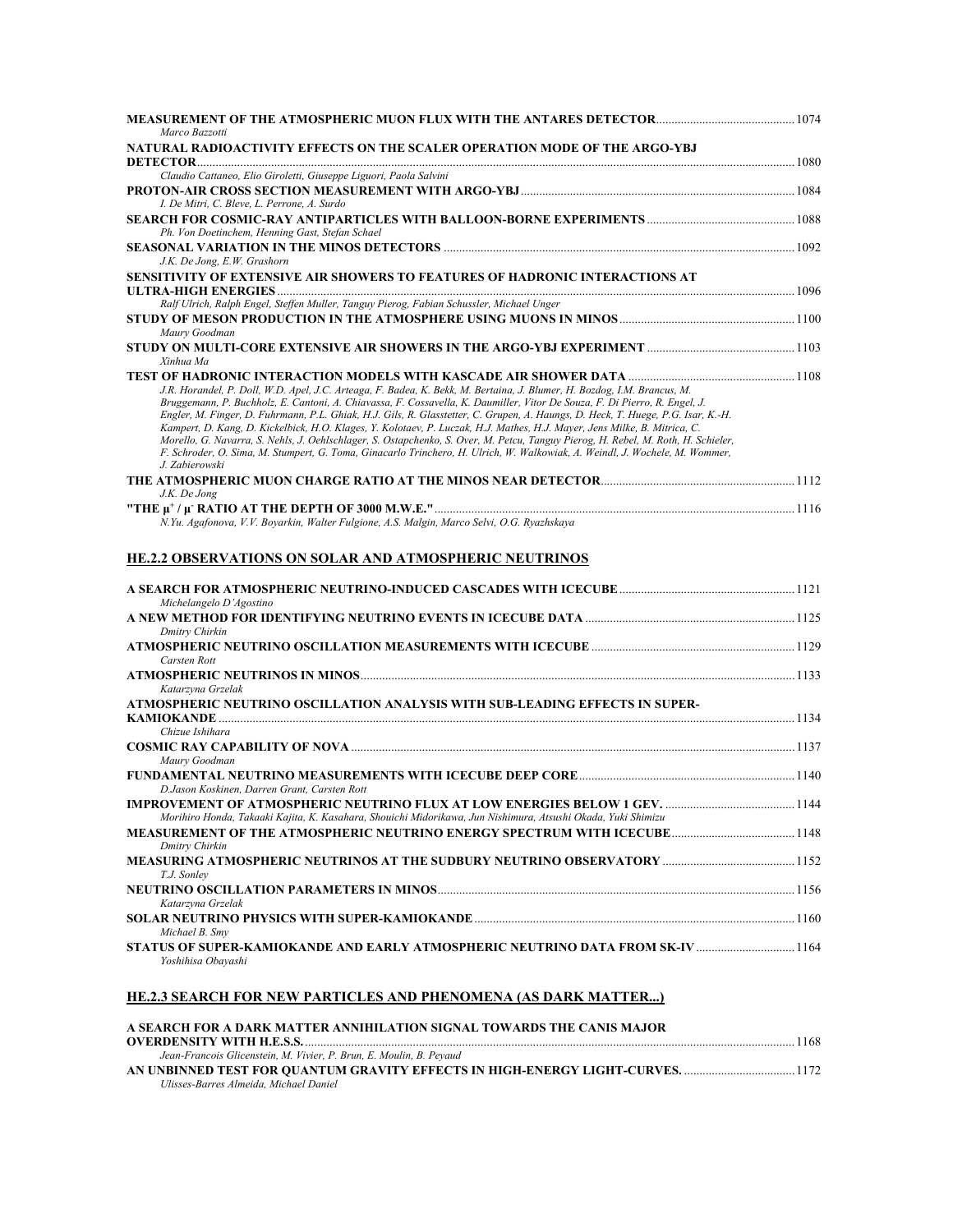| <b>CONSTRAINTS ON NEUTRINO INTERACTIONS AT ENERGIES BEYOND 100 PEV WITH NEUTRINO</b>                                                                                                                                                                                                                                                                                                                                                                                                                                                                                                                                                                                                                                                                                                       |  |
|--------------------------------------------------------------------------------------------------------------------------------------------------------------------------------------------------------------------------------------------------------------------------------------------------------------------------------------------------------------------------------------------------------------------------------------------------------------------------------------------------------------------------------------------------------------------------------------------------------------------------------------------------------------------------------------------------------------------------------------------------------------------------------------------|--|
| Shigeru Yoshida                                                                                                                                                                                                                                                                                                                                                                                                                                                                                                                                                                                                                                                                                                                                                                            |  |
| Julie Saikia, Balendra Kr Dev Choudhury                                                                                                                                                                                                                                                                                                                                                                                                                                                                                                                                                                                                                                                                                                                                                    |  |
| Jan Conrad, A. Sellerholm                                                                                                                                                                                                                                                                                                                                                                                                                                                                                                                                                                                                                                                                                                                                                                  |  |
| Balendra Devchoudhury, Julie Saikia                                                                                                                                                                                                                                                                                                                                                                                                                                                                                                                                                                                                                                                                                                                                                        |  |
| Tomi Ylinen, Yvonne Edmonds, Elliott D. Bloom, Jan Conrad                                                                                                                                                                                                                                                                                                                                                                                                                                                                                                                                                                                                                                                                                                                                  |  |
| FIRST RESULTS ON THE SEARCH FOR DARK MATTER IN THE SUN WITH THE ANTARES NEUTRINO                                                                                                                                                                                                                                                                                                                                                                                                                                                                                                                                                                                                                                                                                                           |  |
| G.M.A. Lim                                                                                                                                                                                                                                                                                                                                                                                                                                                                                                                                                                                                                                                                                                                                                                                 |  |
| R.G. Wagner                                                                                                                                                                                                                                                                                                                                                                                                                                                                                                                                                                                                                                                                                                                                                                                |  |
| James Braun, Daan Hubert<br>Takayuki Tanaka                                                                                                                                                                                                                                                                                                                                                                                                                                                                                                                                                                                                                                                                                                                                                |  |
| Matthieu Vivier, Tobias Herr, Bernard Degrange, Jean-Francois Glicenstein, Werner Hofmann                                                                                                                                                                                                                                                                                                                                                                                                                                                                                                                                                                                                                                                                                                  |  |
| <b>OBSERVATIONS OF DWARF SPHEROIDAL GALAXIES WITH THE FERMI-LAT DETECTOR AND</b>                                                                                                                                                                                                                                                                                                                                                                                                                                                                                                                                                                                                                                                                                                           |  |
| Eric Nuss, C. Farnier, Johann Cohen-Tanugi                                                                                                                                                                                                                                                                                                                                                                                                                                                                                                                                                                                                                                                                                                                                                 |  |
| Julia K. Becker, Marek A. Abramowicz, P.L. Biermann                                                                                                                                                                                                                                                                                                                                                                                                                                                                                                                                                                                                                                                                                                                                        |  |
| Gustav Wikstrom, Carsten Rott                                                                                                                                                                                                                                                                                                                                                                                                                                                                                                                                                                                                                                                                                                                                                              |  |
|                                                                                                                                                                                                                                                                                                                                                                                                                                                                                                                                                                                                                                                                                                                                                                                            |  |
| Makoto Sasaki, K. Abe, H. Fuke, S. Haino, T. Hams, M. Hasegawa, A. Horikoshi, A. Itazaki, K.C. Kim, T. Kumazawa, M.H. Lee, Y.<br>Makida, S. Matsuda, Y. Matsukawa, K. Matsumoto, J.W. Mitchell, A.A. Moiseev, Z. Myers, Jun Nishimura, M. Nozaki, R. Orito,<br>J.F. Ormes, K. Sakai, Eun-Suk Seo, Y. Shikaze, R. Shinoda, R.E. Streitmatter, J. Suzuki, Y. Takasugi, K. Takeuchi, K. Tanaka, N.<br>Thakur, T. Yamagami, A. Yamamoto, T. Yoshida, K. Yoshimura                                                                                                                                                                                                                                                                                                                              |  |
| Saverio Lombardi, J. Aleksic, J.A. Barrio, Adrian Biland, M. Doro, D. Elsaesser, Markus Gaug, Karl Mannheim, Mose Mariotti,<br>M. Martinez, Daniel Nieto, Massimo Persic, F. Prada, Javier Rico, Michael Rissi, M.A. Sanchez-Conde, L.S. Stark, F. Zandanel                                                                                                                                                                                                                                                                                                                                                                                                                                                                                                                                |  |
|                                                                                                                                                                                                                                                                                                                                                                                                                                                                                                                                                                                                                                                                                                                                                                                            |  |
| Gabriela Pavalas, Nicolas Picot Clemente                                                                                                                                                                                                                                                                                                                                                                                                                                                                                                                                                                                                                                                                                                                                                   |  |
| Koh Ueno                                                                                                                                                                                                                                                                                                                                                                                                                                                                                                                                                                                                                                                                                                                                                                                   |  |
| <b>SEARCH FOR LORENTZ INVARIANCE VIOLATION EFFECTS WITH AGN FLARES OBSERVED BY</b>                                                                                                                                                                                                                                                                                                                                                                                                                                                                                                                                                                                                                                                                                                         |  |
| Julien Bolmont, Rolf Buhler, Agnieszka Jacholkowska, Stefan Wagner                                                                                                                                                                                                                                                                                                                                                                                                                                                                                                                                                                                                                                                                                                                         |  |
| SEARCH FOR NEUTRINOS FROM DARK MATTER ANNIHILATION IN THE SUN WITH THE BAIKAL                                                                                                                                                                                                                                                                                                                                                                                                                                                                                                                                                                                                                                                                                                              |  |
| V.V. Prosin, A. Avrorin, V. Aynutdinov, V. Balkanov, I. Belolaptikov, D. Bogorodsky, N. Budnev, I. Danilchenko, G. Domogatsky,<br>A. Doroshenko, A. Dyachok, Zh.-A. Dzhilkibaev, S. Fialkovsky, O. Gaponenko, K. Golubkov, O. Gress, T. Gress, O. Grishin, A.<br>Klabukov, A. Klimov, A. Kochanov, K. Konischev, A. Koshechkin, V. Kulepov, D. Kuleshov, L.A. Kuzmichev, V. Lyashuk, Eike<br>Middell, S. Mikheyev, M. Milenin, R. Mirgazov, E. Osipova, G. Pankov, L.V. Pankov, A. Panfilov, D. Petuhov, E. Pliskovsky, P.<br>Pokhil, V. Poleschuk, E. Popova, M. Rozanov, V. Rubtzov, A. Sheifler, A. Shirokov, B. Shoibonov, Ch. Spiering, O. Suvorova, B.<br>Tarashansky, R. Wischnewski, I. Yashin, V. Zhukov<br>SEARCH FOR NUCLEON DECAY INTO CHARGED ANTILEPTON PLUS MESON IN SUPER- |  |
|                                                                                                                                                                                                                                                                                                                                                                                                                                                                                                                                                                                                                                                                                                                                                                                            |  |
| Haruki Nishino<br>SEARCH FOR QUANTUM GRAVITY WITH ICECUBE AND HIGH ENERGY ATMOSPHERIC NEUTRINOS  1253                                                                                                                                                                                                                                                                                                                                                                                                                                                                                                                                                                                                                                                                                      |  |
| Warren Huelsnitz, John Kelley<br>SEARCH FOR ANOMALOUS Z/A PARTICLES IN COSMIC RADIATION WITH PAMELA EXPERIMENT  1257                                                                                                                                                                                                                                                                                                                                                                                                                                                                                                                                                                                                                                                                       |  |
| M. Casolino, C. De Santis, N. De Simone, F. Guescini, N. Nikonov, P. Picozza                                                                                                                                                                                                                                                                                                                                                                                                                                                                                                                                                                                                                                                                                                               |  |
| Piotr Mijakowski                                                                                                                                                                                                                                                                                                                                                                                                                                                                                                                                                                                                                                                                                                                                                                           |  |
| Makoto Miura<br>SEARCH FOR THE KALUZA-KLEIN DARK MATTER WITH THE AMANDA/ICECUBE DETECTORS  1268                                                                                                                                                                                                                                                                                                                                                                                                                                                                                                                                                                                                                                                                                            |  |
| Matthias Danninger, Kahae Han                                                                                                                                                                                                                                                                                                                                                                                                                                                                                                                                                                                                                                                                                                                                                              |  |
| Zouleikha Mohammed Sahnoun, Reda Attallah, Ahmed Chafk Chami,                                                                                                                                                                                                                                                                                                                                                                                                                                                                                                                                                                                                                                                                                                                              |  |
| Vincenzo Vitale, Aldo Morselli                                                                                                                                                                                                                                                                                                                                                                                                                                                                                                                                                                                                                                                                                                                                                             |  |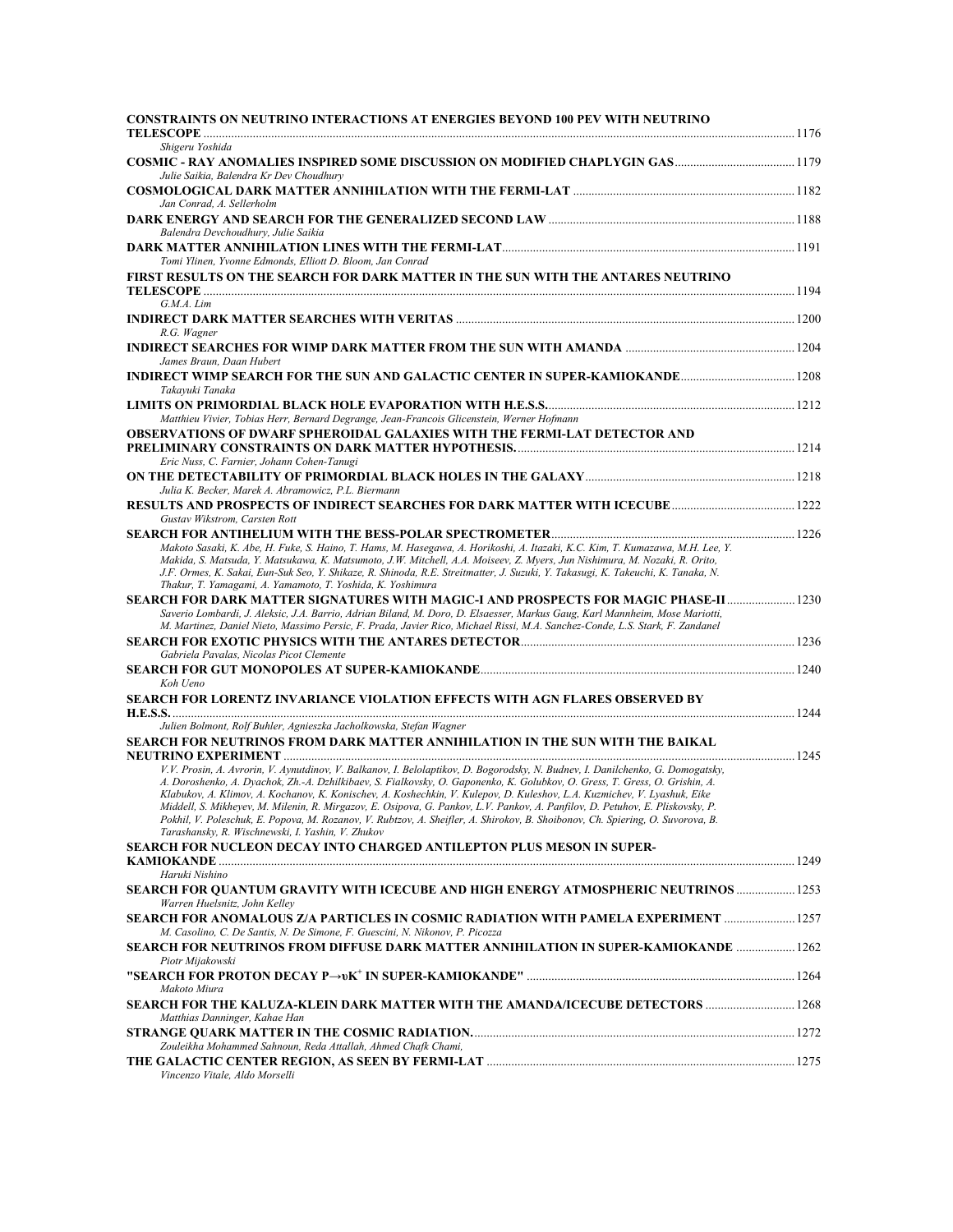#### **THE FINAL RESULT OF A SEARCH FOR NEUTRON-ANTINEUTRON OSCILLATION IN SUPER-KAMIOKANDE-I** ........................................................................................................................................................................................1279

*Jun Kameda* 

#### **HE.2.4 NEW EXPERIMENTS AND INSTRUMENTATION**

| A ROBOT TO CHARACTERIZE THE PHOTOCATHODE RESPONSE OF THE HAWC 8"                                                                                                                                                                                                                                                                                                                                                      |  |
|-----------------------------------------------------------------------------------------------------------------------------------------------------------------------------------------------------------------------------------------------------------------------------------------------------------------------------------------------------------------------------------------------------------------------|--|
| Andres Sandoval, Ruben Alfaro, E. Belmont-Moreno, Mayra Cervantez, Varlen Grabski, H. Marti, A. Martinez-Davalos, Alejandro<br>Renteria, O. Vazquez, A. Menchaca-Rocha                                                                                                                                                                                                                                                |  |
| ACOUSTIC DETECTION OF HIGH ENERGY NEUTRINOS IN ICE: STATUS AND RESULTS FROM THE                                                                                                                                                                                                                                                                                                                                       |  |
|                                                                                                                                                                                                                                                                                                                                                                                                                       |  |
| Freija Descamps                                                                                                                                                                                                                                                                                                                                                                                                       |  |
|                                                                                                                                                                                                                                                                                                                                                                                                                       |  |
| M.A.Oliveira De Leigui, C.J.T. Peixoto, M.S.A.B. Leao, R.M. Lima, E.F. Lima, V.P. Luzio, N.T.S. Ribeiro, A.F. Barbosa, H.P. Lima<br>Jr, L.M. Andrade De Filho, A.B. Vilar, E. Kemp, L.F.G. Gonzales                                                                                                                                                                                                                   |  |
| <b>CHARACTERIZATION OF POLYETHYLENE TEREPHTHALATE (PET) DETECTOR TO SEARCH FOR</b>                                                                                                                                                                                                                                                                                                                                    |  |
| A. Maulik, D. Bhowmik, S. Dey, Sibaji Raha, S. Saha, Swapan K. Saha, D. Syam                                                                                                                                                                                                                                                                                                                                          |  |
|                                                                                                                                                                                                                                                                                                                                                                                                                       |  |
| Takashi Sako, O. Adriani, L. Bonechi, M. Bongi, G. Castellini, R. D'Alessandro, A. Faus, K. Fukui, M. Haguenauer, Y. Itow, K.                                                                                                                                                                                                                                                                                         |  |
| Kasahara, K. Kawade, D. Macina, T. Mase, K. Masuda, Yutaka Matsubara, Hiroaki Menjo, G. Mitsuka, M. Mizuishi, Yasushi                                                                                                                                                                                                                                                                                                 |  |
| Muraki, M. Nakai, P. Papini, A.-L. Perrot, S. Ricciarini, Yuki Shimizu, K. Taki, Tadahisa Tamura, Shoji Torii, A. Tricomi, W.C.<br>Turner, J. Velasco, A. Viciani, Kenji Yoshida                                                                                                                                                                                                                                      |  |
| <b>IMPLIMENTATION OF A MUON LIFETIME EXPERIMENT IN AN UNDERGRADUATE LABORATORY</b>                                                                                                                                                                                                                                                                                                                                    |  |
|                                                                                                                                                                                                                                                                                                                                                                                                                       |  |
| Lawrence Wiencke, Matthew Bowles, Jonathan Powers                                                                                                                                                                                                                                                                                                                                                                     |  |
| MEASUREMENT OF COSMIC RAYS POSITRON-ELECTRON SPECTRUM WITH ELECTRO-MAGNETIC                                                                                                                                                                                                                                                                                                                                           |  |
|                                                                                                                                                                                                                                                                                                                                                                                                                       |  |
| Stanislav Borisov                                                                                                                                                                                                                                                                                                                                                                                                     |  |
| T. Mase, O. Adriani, L. Bonechi, M. Bongi, G. Castellini, R. D'Alessandro, M. Haguenauer, Y. Itow, K. Kasahara, D. Macina, K.                                                                                                                                                                                                                                                                                         |  |
| Masuda, Yutaka Matsubara, Hiroaki Menjo, Yasushi Muraki, M. Nakai, P. Papini, A.-L. Perrot, S. Ricciarini, Takashi Sako, Yuki<br>Shimizu, K. Taki, Tadahisa Tamura, Shoji Torii, A. Tricomi, W.C. Turner, A. Viciani, Kenji Yoshida                                                                                                                                                                                   |  |
|                                                                                                                                                                                                                                                                                                                                                                                                                       |  |
| Rauf Mukhamedshin, A.P. Chubenko, D. Karmanov, S.A. Legotin, V.N. Murashev                                                                                                                                                                                                                                                                                                                                            |  |
| M. Nakai, O. Adriani, L. Bonechi, M. Bongi, G. Castellini, R. D'Alessandro, K. Fukui, M. Haguenauer, Y. Itow, K. Kasahara, D.                                                                                                                                                                                                                                                                                         |  |
| Macina, T. Mase, K. Masuda, Yutaka Matsubara, Hiroaki Menjo, M. Mizuishi, Yasushi Muraki, P. Papini, A.-L. Perrot, S.<br>Ricciarini, Takashi Sako, Yuki Shimizu, K. Taki, Tadahisa Tamura, Shoji Torii, A. Tricomi, W.C. Turner, A. Viciani, Kenji Yoshida                                                                                                                                                            |  |
|                                                                                                                                                                                                                                                                                                                                                                                                                       |  |
| Takashi Sako, O. Adriani, L. Bonechi, M. Bongi, G. Castellini, R. D'Alessandro, K. Fukui, M. Haguenauer, Y. Itow, K. Kasahara,<br>D. Macina, T. Mase, K. Masuda, Yutaka Matsubara, Hiroaki Menjo, M. Mizuishi, Yasushi Muraki, M. Nakai, P. Papini, A.-L.<br>Perrot, S. Ricciarini, Yuki Shimizu, K. Taki, Tadahisa Tamura, Shoji Torii, A. Tricomi, W.C. Turner, A. Viciani, Kenji Yoshida                           |  |
| POSITRON IDENTIFICATION ON PROTON BACKGROUND USING COMBINED DETECTOR DATA FOR                                                                                                                                                                                                                                                                                                                                         |  |
|                                                                                                                                                                                                                                                                                                                                                                                                                       |  |
| Alexander Karelin, G.I. Vasiliev, Sergey Voronov, A.M. Galper, A.V. Koldobsky, M.F. Runtso                                                                                                                                                                                                                                                                                                                            |  |
| SEARCH FOR GLOBAL ASYMMETRY OF UHECR ARRIVAL DIRECTIONS WITH SPACE-BASED                                                                                                                                                                                                                                                                                                                                              |  |
| Pavel Klimov, Oleg Kalachev, B. Khrenov, Sergey Sharakin, Sergey Troitsky                                                                                                                                                                                                                                                                                                                                             |  |
|                                                                                                                                                                                                                                                                                                                                                                                                                       |  |
| Timo Karg, Martin Bissok, Karim Laihem, Benjamin Semburg, Delia Tosi                                                                                                                                                                                                                                                                                                                                                  |  |
|                                                                                                                                                                                                                                                                                                                                                                                                                       |  |
| Hiroaki Menjo, O. Adriani, L. Bonechi, M. Bongi, G. Castellini, R. D'Alessandro, K. Fukui, M. Haguenauer, Y. Itow, K. Kasahara,<br>K. Kawade, D. Macina, T. Mase, K. Masuda, Yutaka Matsubara, G. Mitsuka, M. Mizuishi, Yasushi Muraki, M. Nakai, P. Papini,<br>A.-L. Perrot, S. Ricciarini, Takashi Sako, Yuki Shimizu, K. Taki, Tadahisa Tamura, Shoji Torii, A. Tricomi, W.C. Turner, A. Viciani,<br>Kenji Yoshida |  |
| Alberto Oliva                                                                                                                                                                                                                                                                                                                                                                                                         |  |
| Sonia Natale, Stefan Schael                                                                                                                                                                                                                                                                                                                                                                                           |  |
| Thorsten Siedenburg, Chanhoon Chung                                                                                                                                                                                                                                                                                                                                                                                   |  |
|                                                                                                                                                                                                                                                                                                                                                                                                                       |  |
| Paolo Zuccon                                                                                                                                                                                                                                                                                                                                                                                                          |  |
| Ph. Von Doetinchem, T. Kirn, K. Lubelsmeyer, Stefan Schael                                                                                                                                                                                                                                                                                                                                                            |  |
| THE EM/HADRON CALORIMETER FOR HIGH ENERGY COSMIC RAY ELECTRONS INVESTIGATION  1360<br>G.L. Bashindzhahyan, N.A. Korotkova, N.B. Sinev, Leonid Tkachev                                                                                                                                                                                                                                                                 |  |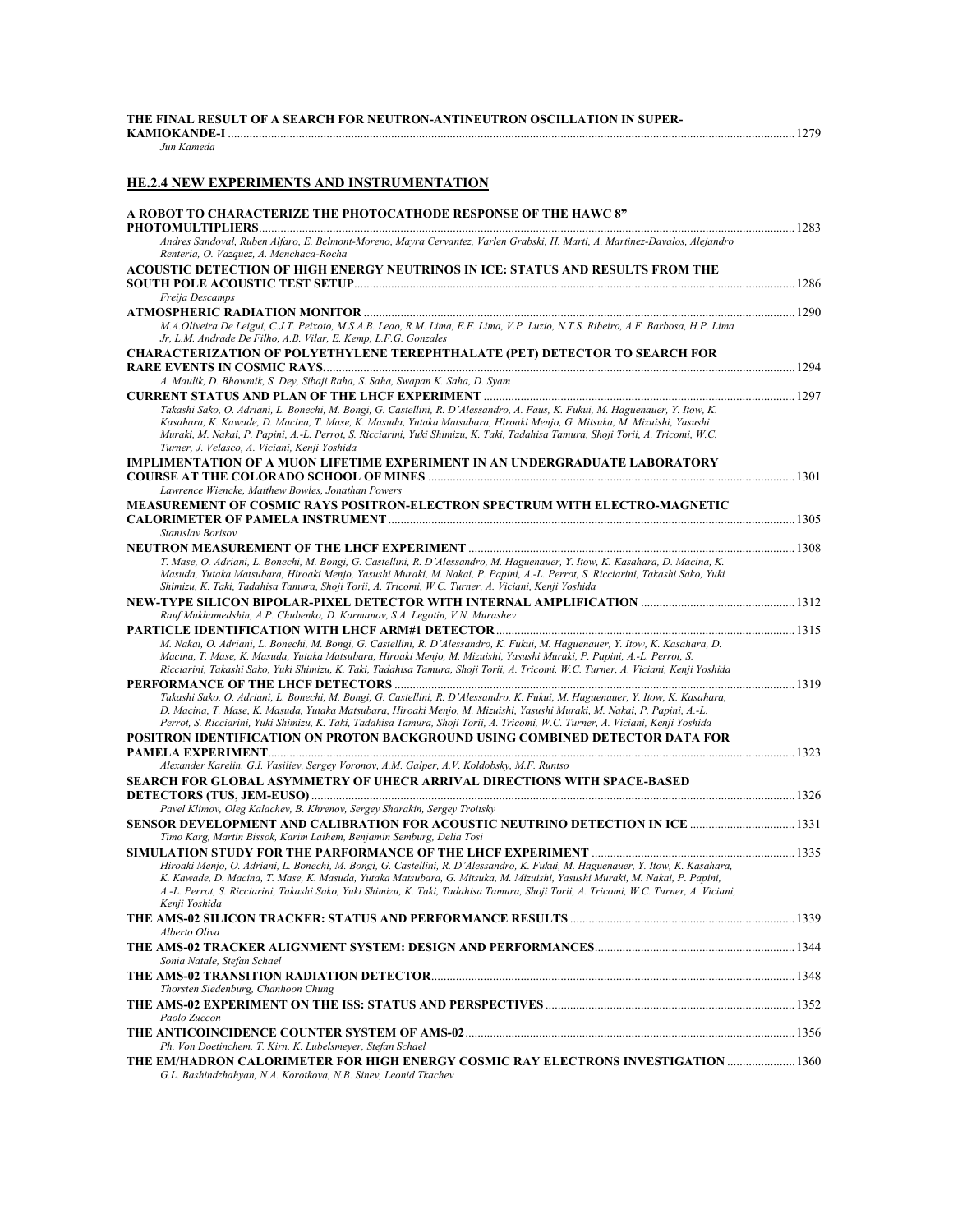| S. Ricciarini, O. Adriani, L. Bonechi, M. Bongi, G. Castellini, R. D'Alessandro, K. Fukui, M. Haguenauer, Y. Itow, K. Kasahara, D.<br>Macina, T. Mase, K. Masuda, Yutaka Matsubara, Hiroaki Menjo, M. Mizuishi, Yasushi Muraki, M. Nakai, P. Papini, A.-L. Perrot,                                                                                                                                                                                                                                                            |  |
|-------------------------------------------------------------------------------------------------------------------------------------------------------------------------------------------------------------------------------------------------------------------------------------------------------------------------------------------------------------------------------------------------------------------------------------------------------------------------------------------------------------------------------|--|
| Takashi Sako, Yuki Shimizu, K. Taki, Tadahisa Tamura, Shoji Torii, A. Tricomi, W.C. Turner, A. Viciani, Kenji Yoshida<br>THE MEASUREMENT OF COSMIC RAY PROTON ENERGY WITH ELECTROMAGNETIC                                                                                                                                                                                                                                                                                                                                     |  |
| Alexander Karelin                                                                                                                                                                                                                                                                                                                                                                                                                                                                                                             |  |
|                                                                                                                                                                                                                                                                                                                                                                                                                                                                                                                               |  |
| K. Taki, O. Adriani, L. Bonechi, M. Bongi, G. Castellini, R. D'Alessandro, K. Fukui, M. Haguenauer, Y. Itow, K. Kasahara, D.<br>Macina, T. Mase, Yutaka Matsubara, Hiroaki Menjo, M. Mizuishi, Yasushi Muraki, M. Nakai, P. Papini, K. Masuda, A.-L. Perrot,<br>S. Ricciarini, Takashi Sako, Yuki Shimizu, Tadahisa Tamura, Shoji Torii, A. Tricomi, W.C. Turner, A. Viciani, Kenji Yoshida                                                                                                                                   |  |
| <b>OG.1 LOW ENERGY COSMIC RAYS</b>                                                                                                                                                                                                                                                                                                                                                                                                                                                                                            |  |
| <b>OG.1.1 DIRECT MEASUREMENTS ON PRIMARY COSMIC RAYS</b>                                                                                                                                                                                                                                                                                                                                                                                                                                                                      |  |
| A.W. Strong, I.V. Moskalenko                                                                                                                                                                                                                                                                                                                                                                                                                                                                                                  |  |
| A NEW MEASUREMENT OF THE COSMIC RAY ANTIPROTON SPECTRUM BETWEEN 80 MEV AND 14                                                                                                                                                                                                                                                                                                                                                                                                                                                 |  |
| A. Bruno, P. Hofverberg                                                                                                                                                                                                                                                                                                                                                                                                                                                                                                       |  |
| ABUNDANCE MEASUREMENTS OF ZN, GA, GE, & SE FROM THE COSMIC RAY ISOTOPE<br>SPECTROMETER (CRIS) EXPERIMENT ON THE ADVANCED COMPOSITION EXPLORER (ACE)                                                                                                                                                                                                                                                                                                                                                                           |  |
| W.R. Binns, A.C. Cummings, M.H. Israel, R.A. Leske, R.A. Mewaldt, G.A. De Nolfo, T.T. Von Rosenvinge, E.C. Stone, M.E.<br>Wiedenbeck                                                                                                                                                                                                                                                                                                                                                                                          |  |
| <b>CHARGE IDENTIFICATION IN THE PAMELA EXPERIMENT: PRELIMINARY MEASUREMENTS OF</b>                                                                                                                                                                                                                                                                                                                                                                                                                                            |  |
| Giuseppe Osteria<br>A. Obermeier, M. Ave, P.J. Boyle, C. Hoppner, M. Ichimura, D. Muller                                                                                                                                                                                                                                                                                                                                                                                                                                      |  |
| DATA ANALYSIS FOR THE MEASUREMENT OF HIGH ENERGY COSMIC RAY ELECTRON/POSITRON                                                                                                                                                                                                                                                                                                                                                                                                                                                 |  |
| M.N. Mazziotta                                                                                                                                                                                                                                                                                                                                                                                                                                                                                                                |  |
| DETERMINING THE DETECTION EFFICIENCY AND BACKGROUND LEVEL OF ATIC ELECTRON                                                                                                                                                                                                                                                                                                                                                                                                                                                    |  |
| J. Chang, J. Wu, T.G. Guzik, J.P. Wefel, Joachim Isbert, J.H. Adams Jr., Mark Christl, J.W. Watts, H.S. Ahn, K.C. Kim, Eun-Suk<br>Seo, G.L. Bashindzhagyan, E.N. Kouznetsov, M.I. Panasyuk, N.V. Sokolskaya, A.D. Panov, V.I. Zatsepin                                                                                                                                                                                                                                                                                        |  |
|                                                                                                                                                                                                                                                                                                                                                                                                                                                                                                                               |  |
| P. Maestro, H.S. Ahn, P. Allison, M.G. Bagliesi, Louis Barbier, J.J. Beatty, G. Bigongiari, T.J. Brandt, J.T. Childers, N.B. Conklin,<br>S. Coutu, M.A. Du Vernois, O. Ganel, J.H. Han, J.A. Jeon, K.C. Kim, M.H. Lee, A. Malinin, P.S. Marrocchesi, S. Minnick, S.I.<br>Mognet, S.W. Nam, S. Nutter, I.H. Park, N.H. Park, Eun-Suk Seo, R. Sina, P. Walpole, J. Wu, J. Yang, Y.S. Yoon, R. Zei, S.Y. Zinn                                                                                                                    |  |
| A. Bruno                                                                                                                                                                                                                                                                                                                                                                                                                                                                                                                      |  |
| FIRST RESULTS ON COSMIC RAY ELECTRON SPECTRUM BELOW 20 GEV FROM THE FERMI LAT  1408<br>M. Pesce-Rollins                                                                                                                                                                                                                                                                                                                                                                                                                       |  |
|                                                                                                                                                                                                                                                                                                                                                                                                                                                                                                                               |  |
| J.T. Link, L.M. Barbier, W.R. Binns, E.R. Christian, J.R. Cummings, S. Geier, M.H. Israel, K. Lodders, R.A. Mewaldt, J.W.<br>Mitchell, G.A. De Nolfo, B.F. Rauch, S.M. Schindler, R.E. Streitmatter, E.C. Stone, C.Jake Waddington, M.E. Wiedenbeck, L.M.<br>Scott                                                                                                                                                                                                                                                            |  |
| INSTRUMENT SIMULATION FOR THE ANALYSIS OF COSMIC RAY ELECTRON WITH FERMI LAT  1416<br>C. Sgro, J. Bregeon, L. Baldini                                                                                                                                                                                                                                                                                                                                                                                                         |  |
| Nicola Tomassetti                                                                                                                                                                                                                                                                                                                                                                                                                                                                                                             |  |
| "MEASUREMENT OF THE COSMIC RAY E <sup>+</sup> + E <sup>-</sup> SPECTRUM FROM 20 GEV TO 1 TEV WITH THE                                                                                                                                                                                                                                                                                                                                                                                                                         |  |
| L. Latronico<br>1428 MEASUREMENT OF THE HE NUCLEI FLUX AT HIGH ENERGIES WITH THE PAMELA EXPERIMENT  1428                                                                                                                                                                                                                                                                                                                                                                                                                      |  |
| N. Mori, O. Adriani, G.C. Barbarino, G.A. Bazilevskaya, R. Bellotti, M. Boezio, E.A. Bogomolov, L. Bonechi, M. Bongi, V.<br>Bonvicini, A. Bruno, F. Cafagna, D. Campana, P. Carlson, M. Casolino, G. Castellini, S. Bottai, M.P. De Pascale, G. De Rosa, N.<br>De Simone, V. De Felice, A.M. Galper, L. Grishantseva, P. Hofverberg, Sergey Koldashov, S.Y. Krutkov, Alexander Kvashnin, A.A.<br>Leonov, Valeria Malvezzi, Laura Marcelli, W. Menn, V.V. Mikhailov, E. Mocchiutti, Giuseppe Osteria, P. Papini, M. Pearce, P. |  |
| Picozza, M. Ricci, S.B. Ricciarini, M. Simon, R. Sparvoli, P. Spillantini, Y.I. Stozhkov, A. Vacchi, E. Vannuccini, G.V. Vasiliev,<br>Sergey Voronov, Y.T. Yurkin, G. Zampa, N. Zampa, V.G. Zverev                                                                                                                                                                                                                                                                                                                            |  |
| MEASUREMENTS OF COSMIC-RAY HYDROGEN AND HELIUM ISOTOPES WITH BESS-POLAR I IN                                                                                                                                                                                                                                                                                                                                                                                                                                                  |  |
| K.C. Kim, K. Abe, H. Fuke, S. Haino, T. Hams, A. Itazaki, T. Kumazawa, M.H. Lee, S.E. Lee, Y. Makida, S. Matsuda, K.<br>Matsumoto, J.W. Mitchell, A.A. Moiseev, Z. Myers, Jun Nishimura, M. Nozaki, R. Orito, J.F. Ormes, Makoto Sasaki, Eun-Suk Seo,<br>V Chilege D E Christmatton I Comilei V Tabaguai V Tabaguahi V Tangka T Vanagami A Vanamata T Vashida V                                                                                                                                                               |  |

*Y. Shikaze, R.E. Streitmatter, J. Suzuki, Y. Takasugi, K. Takeuchi, K. Tanaka, T. Yamagami, A. Yamamoto, T. Yoshida, K. Yoshimura*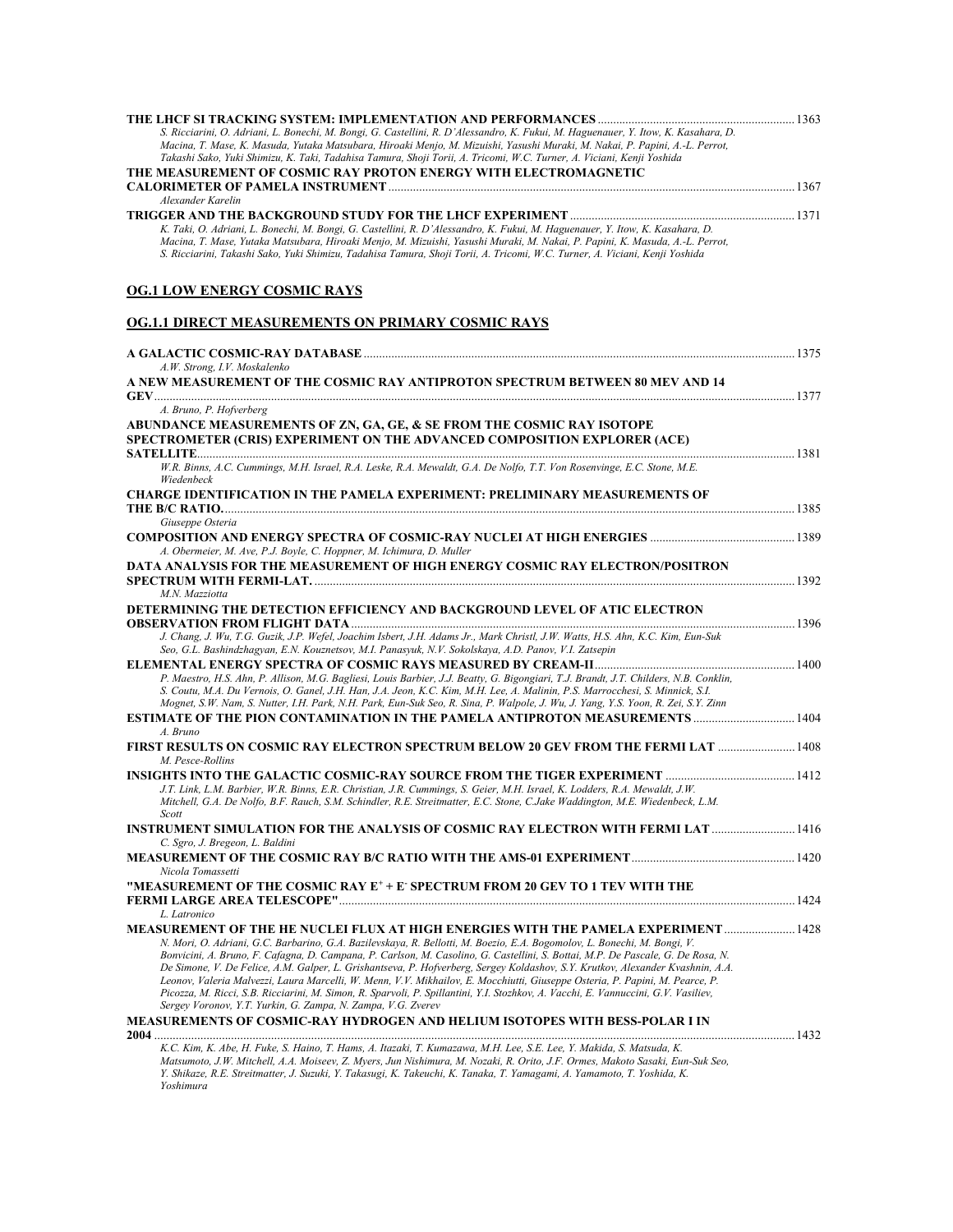| POSSIBLE INTERPRETATIONS OF THE HIGH ENERGY COSMIC RAY ELECTRON SPECTRUM                                                                                                                                                                                           |       |
|--------------------------------------------------------------------------------------------------------------------------------------------------------------------------------------------------------------------------------------------------------------------|-------|
|                                                                                                                                                                                                                                                                    | 1436  |
| Dario Grasso                                                                                                                                                                                                                                                       |       |
| PRECISE MEASUREMENT OF THE COSMIC-RAY PROTON SPECTRUM AND THE TIME VARIATION                                                                                                                                                                                       | 1444  |
|                                                                                                                                                                                                                                                                    |       |
| R. Orito, K. Abe, H. Fuke, S. Haino, T. Hams, A. Itazaki, K.C. Kim, T. Kumazawa, M.H. Lee, Y. Makida, S. Matsuda, K.<br>Matsumoto, J.W. Mitchell, A.A. Moiseev, Z. Myers, Jun Nishimura, M. Nozaki, J.F. Ormes, Makoto Sasaki, Eun-Suk Seo, Y.                     |       |
| Shikaze, R.E. Streitmatter, J. Suzuki, Y. Takasugi, K. Takeuchi, K. Tanaka, T. Yamagami, A. Yamamoto, T. Yoshida, K. Yoshimura                                                                                                                                     |       |
|                                                                                                                                                                                                                                                                    | 1448  |
| Y.S. Yoon, H.S. Ahn, T. Anderson, Louis Barbier, A. Barrau, R. Bazer-Bach, J.J. Beatty, P. Bhovar, T.J. Brandt, M. Buenerd, N.B.                                                                                                                                   |       |
| Conklin, S. Coutu, L. Derome, M.A. DuVernois, O. Ganel, M. Geske, J.H. Han, J.A. Jeon, K.C. Kim, M.H. Lee, J.T. Link, A.                                                                                                                                           |       |
| Malinin, M. Mangin-Brinet, A. Menchaca-Rocha, J.W. Mitchell, S.I. Mognet, G.W. Na, S.W. Nam, S. Nutter, I.H. Park, N.H. Park,                                                                                                                                      |       |
| A. Putze, J.N. Perie, Y. Sallaz-Damaz, Eun-Suk Seo, P. Walpole, J. Wu, J. Yang, J.H. Yoo                                                                                                                                                                           |       |
| SECONDARY ELECTRON SPECTRUM FROM 30 GEV TO 10 TEV IN THE UPPER ATMOSPHERE                                                                                                                                                                                          | 1452  |
| Yoshiko Komori, Tadashi Kobayashi, Kenji Yoshida, Jun Nishimura                                                                                                                                                                                                    |       |
|                                                                                                                                                                                                                                                                    | .1456 |
| M. Casolino, O. Adriani, G.C. Barbarino, G.A. Bazilevskaya, R. Bellotti, M. Boezio, E.A. Bogomolov, L. Bonechi, M. Bongi, V.                                                                                                                                       |       |
| Bonvicini, S. Bottai, A. Bruno, F. Cafagna, D. Campana, P. Carlson, G. Castellini, C. De Santis, N. De Simone, M.P. De Pascale,                                                                                                                                    |       |
| G. De Rosa, V. Di Felice, A.M. Galper, L. Grishantseva, P. Hofverberg, Sergey Koldashov, S.Y. Krutkov, Alexander Kvashnin, A.A.<br>Leonov, Laura Marcelli, W. Menn, V.V. Mikhailov, E. Mocchiutti, N. Nikonov, Giuseppe Osteria, P. Papini, M. Pearce, P. Picozza, |       |
| M. Ricci, S.B. Ricciarini, M. Simon, R. Sparvoli, P. Spillantini, Y.I. Stozhkov, A. Vacchi, E. Vannuccini, G.V. Vasiliev, Sergev                                                                                                                                   |       |
| Voronov, Y.T. Yurkin, G. Zampa, N. Zampa, V.G. Zverev                                                                                                                                                                                                              |       |
|                                                                                                                                                                                                                                                                    | 1460  |
| A.D. Panov, V.I. Zatsepin, N.V. Sokolskaya, J.H. Adams Jr., H.S. Ahn, G.L. Bashindzhagyan, J. Chang, Mark Christl, T.G. Guzik,                                                                                                                                     |       |
| Joachim Isbert, K.C. Kim, E.N. Kouznetsov, M.I. Panasyuk, E.B. Postnikov, Eun-Suk Seo, J.W. Watts, J.P. Wefel, J. Wu                                                                                                                                               |       |
|                                                                                                                                                                                                                                                                    | 1464  |
| Kathrin Egberts                                                                                                                                                                                                                                                    |       |
| THE HIGH-ENERGY ANTIPROTON-TO-PROTON FLUX RATIO WITH THE PAMELA EXPERIMENT                                                                                                                                                                                         | 1465  |
| M. Bongi, O. Adriani, G.C. Barbarino, G.A. Bazilevskaya, R. Bellotti, M. Boezio, E.A. Bogomolov, L. Bonechi, V. Bonvicini, S.                                                                                                                                      |       |
| Bottai, A. Bruno, F. Cafagna, D. Campana, P. Carlson, M. Casolino, G. Castellini, M.P. De Pascale, G. De Rosa, N. De Simone,                                                                                                                                       |       |
| V. Di Felice, A.M. Galper, L. Grishantseva, P. Hofverberg, Sergey Koldashov, S.Y. Krutkov, Alexander Kvashnin, A.A. Leonov,<br>Valeria Malvezzi, Laura Marcelli, W. Menn, V.V. Mikhailov, E. Mocchiutti, Giuseppe Osteria, P. Papini, M. Pearce, P. Picozza, M.    |       |
| Ricci, S.B. Ricciarini, M. Simon, R. Sparvoli, P. Spillantini, Y.I. Stozhkov, A. Vacchi, E. Vannuccini, G.V. Vasiliev, Sergey Voronov,                                                                                                                             |       |
| Y.T. Yurkin, G. Zampa, N. Zampa, V.G. Zverev                                                                                                                                                                                                                       |       |
| VOYAGER OBSERVATIONS OF GALACTIC IONS AND ELECTRONS IN THE HELIOSHEATH                                                                                                                                                                                             | 1469  |
| FrankB. McDonald, E.C. Stone, A.C. Cummings, W.R. Webber, B.C. Heikkila, N. Lal                                                                                                                                                                                    |       |
|                                                                                                                                                                                                                                                                    |       |

#### **OG.1.2 COSMIC RAY SOURCES AND COMPOSITION**

| ANALYSIS OF THE SPECTRAL INTENSITIES AND RATIOS OF ELECTRONS AND POSITRONS IN       | 1473 |
|-------------------------------------------------------------------------------------|------|
| R. Cowsik, B. Burch                                                                 |      |
|                                                                                     |      |
| E.G. Berezhko                                                                       |      |
|                                                                                     | 1481 |
| Catia Grimani                                                                       |      |
| SIGNATURES OF A MIDDLE AGED, NEARBY PULSAR IN THE COSMIC RAY LEPTON SPECTRUM?  1485 |      |
| Ingo Busching, Okkie De Jager                                                       |      |

# **OG.1.3 COSMIC RAY PROPAGATION**

| A COMBINED INTERPRETATION OF COSMIC RAY NUCLEI AND ANTIPROTON HIGH ENERGY              |      |
|----------------------------------------------------------------------------------------|------|
|                                                                                        |      |
| Carmelo Evoli, Daniele Gaggero, Dario Grasso, Luca Maccione                            |      |
|                                                                                        |      |
| A. Putze, L. Derome, D. Maurin                                                         |      |
|                                                                                        |      |
| Hiroshi Muraishi, Shoko Miyake, Shohei Yanagita                                        |      |
|                                                                                        |      |
| Henning Gast, Stefan Schael                                                            |      |
|                                                                                        |      |
| Elena Orlando, A.W. Strong, I.V. Moskalenko, T.A. Porter, G. Johannesson, S.W. Digel   |      |
|                                                                                        | 1509 |
| Toru Shibata, Tomoaki Ishikawa, Souichi Sekiguchi                                      |      |
| <b>FRAGMENTATION CROSS SECTIONS OF PROJECTILE WITH INTERMEDIATE-ENERGY FE AND</b>      |      |
| ULTRA HEAVY NUCLEI (Z>26) ON HYDROGEN USING CR-39 PLASTIC NUCLEAR TRACK DETECTOR  1513 |      |
| S. Ota, N. Yasuda, S. Kodaira, M. Kurano, S. Naka, N. Hasebe                           |      |
| <b>IMPROVEMENT OF CHARGE RESOLUTION FOR INTERMEDIATE ENERGY HEAVY ION USING CR-39</b>  |      |
|                                                                                        | 1516 |
| S. Ota, N. Yasuda, S. Kodaira, M. Kurano, S. Naka, N. Hasebe                           |      |
|                                                                                        |      |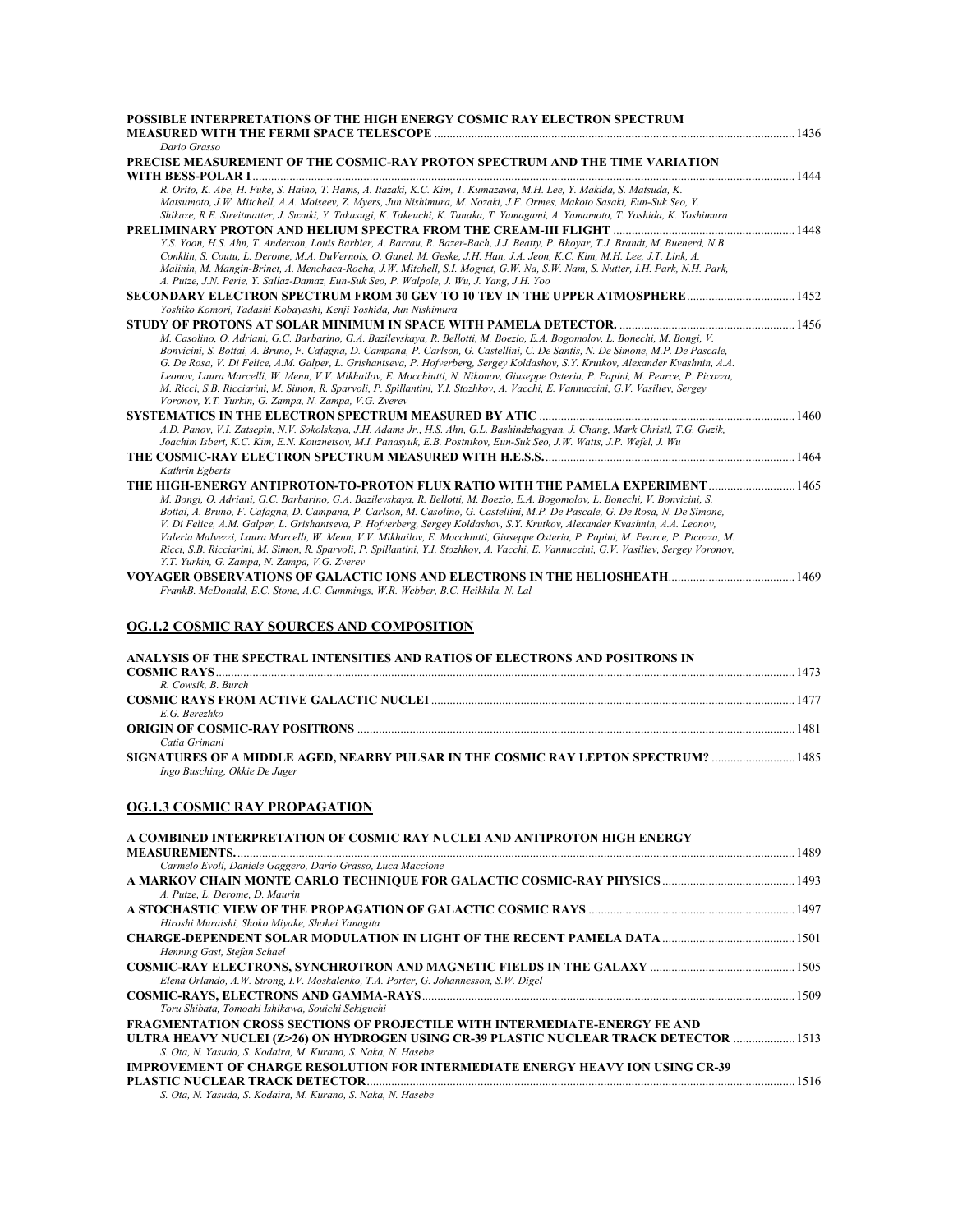| 1520 INJECTION SPECTRUM OF ELECTRONS IN THE GALAXY SOURCES OF THE COSMIC RAYS<br>A.A. Lagutin, A.V. Yushkov, N.V. Volkov, A.G. Tyumentsev |  |
|-------------------------------------------------------------------------------------------------------------------------------------------|--|
|                                                                                                                                           |  |
| Andreas Shalchi, Reinhard Schlickeiser, Robert Tautz, Tomislav Skoda                                                                      |  |
|                                                                                                                                           |  |
| Olga Strelnikova, V.S. Ptuskin, L.G. Sveshnikova                                                                                          |  |
| RIGIDITY DEPENDENCE OF COSMIC RAY ESCAPE LENGTH IN THE GALAXY OBTAINED FROM A                                                             |  |
|                                                                                                                                           |  |
| L.G. Sveshnikova, Olga Strelnikova, V.S. Ptuskin                                                                                          |  |
|                                                                                                                                           |  |
| Fiorenza Donato, Timur Delahaye, Roberto Lineros, Julien Lavalle, Nicolao Fornengo, Pierre Salati                                         |  |
|                                                                                                                                           |  |
| A.W. Strong, I.V. Moskalenko, T.A. Porter, G. Johannesson, Elena Orlando, S.W. Digel                                                      |  |
| THE VARIABILITY OF THE PROTON COMSIC RAY FLUX IN AND OUTSIDE SPIRAL ARMS. FIRST                                                           |  |
|                                                                                                                                           |  |
| Ingo Busching, M.S. Potgieter                                                                                                             |  |

#### **OG.1.4 COSMIC RAY ACCELERATION**

| J.R. Jokipii, J. Giacalone, Jozsef Kota, Pavol Bobik                                                                       |      |
|----------------------------------------------------------------------------------------------------------------------------|------|
| <b>COSMIC RAYS SPECTRUM IN A FRACTAL-LIKE GALAXY MEDIUM FOR DIFFERENT PARTICLE</b>                                         |      |
|                                                                                                                            | 1546 |
| A.A. Lagutin, A.V. Yushkov, A.G. Tyumentsev, N.V. Volkov                                                                   |      |
|                                                                                                                            |      |
| Cinzia De Donato, Gustavo Medina-Tanco                                                                                     |      |
| <b>MAGNETIC FIELD GENERATION BY A RELATIVISTIC COSMIC-RAY ION BEAM IN THE PRECURSOR</b>                                    |      |
|                                                                                                                            | 1553 |
| Jacek Niemiec, Martin Pohl, Antoine Bret, Thomas Stroman                                                                   |      |
| NUMERICAL SIMULATIONS OF SHOCK ACCELERATION IN SNRS INCLUDING MAGNETIC FIELD                                               |      |
|                                                                                                                            | 1557 |
| Vladimir Zirakashvili, V.S. Ptuskin                                                                                        |      |
|                                                                                                                            |      |
| Andreas Shalchi, Alexander Dosch                                                                                           |      |
| SHOCK STRUCTURE AND MAGNETIC-FIELD GENERATION ASSOCIATED WITH RELATIVISTIC JETS                                            |      |
| IN UNMAGNETIZED PAIR PLASMA                                                                                                | 1565 |
| Jacek Niemiec, Ken-Ichi Nishikawa, Philip E. Hardee, Martin Pohl, Mikhail Medvedev, Yosuke Mizuno, Bing Zhang, Mitsuo Oka, |      |
| Helen Sol. Dieter H. Hartmann                                                                                              |      |
|                                                                                                                            |      |

#### **OG.1.5 NEW EXPERIMENTS AND INSTRUMENTATION**

| A HIGH-RESOLUTION SCINTILLATING FIBER TRACKER WITH SIPM ARRAY READOUT FOR                                                        |      |
|----------------------------------------------------------------------------------------------------------------------------------|------|
| <b>COSMIC-RAY RESEARCH</b>                                                                                                       | 1569 |
| R. Greim, Henning Gast, T. Kirn, T. Nakada, G. Roper Yearwood, S. Schael                                                         |      |
| ANTIPROTON IDENTIFICATION WITH BESS POLAR-II AEROGEL CHERENKOV COUNTER                                                           | 1573 |
| K. Sakai, T. Hams, M. Hasegawa, K. Yoshimura, K. Abe, H. Fuke, S. Haino, A. Horikoshi, K.C. Kim, T. Kumazawa, A. Kusumoto,       |      |
| M-H. Lee, Y. Makida, S. Matsuda, Y. Matsukawa, J.W. Mitchell, A.A. Moiseev, Jun Nishimura, M. Nozaki, R. Orito, J.F. Ormes,      |      |
| Makoto Sasaki, Eun-Suk Seo, Y. Shikaze, R. Shinoda, R.E. Streitmatter, J. Suzuki, K. Takeuchi, N. Thakur, K. Tanaka, T.          |      |
| Yamagami, A. Yamamoto, T. Yoshida                                                                                                |      |
|                                                                                                                                  | 1577 |
| A. Horikoshi, H. Fuke, S. Haino, T. Hams, M. Hasegawa, K.C. Kim, A. Kusumoto, M-H. Lee, Y. Makida, S. Matsuda, Y.                |      |
| Matsukawa, J.W. Mitchell, Jun Nishimura, M. Nozaki, R. Orito, J.F. Ormes, K. Sakai, Makoto Sasaki, Eun-Suk Seo, R. Shinoda,      |      |
| R.E. Streitmatter, J. Suzuki, N. Thakur, K. Tanaka, T. Yamagami, A. Yamamoto, T. Yoshida, K. Yoshimura                           |      |
| <b>BALLOON BORNE CALET PROTYPE PAYLOAD (BCALET) FOR ELECTRON AND GAMMA-RAY</b>                                                   |      |
| <b>OBSERVATION.</b>                                                                                                              | 1581 |
| Shunsuke Ozawa, Shoji Torii, K. Kasahara, Hiroyuki Murakami, Yosui Akaike, R. Nakamura, Hiroko Miyamoto, T. Aiba, Y.             |      |
| Ueyama, M. Nakai, Tadahisa Tamura, Kenji Yoshida, Y. Katayose, Y. Saito, H. Yuke, P.S. Marrocchesi, A. Basti, M.G. Bagliesi, K.  |      |
| Batkov, G. Bigongiari, P. Maestro, R. Zei, M.Y. Kim, T. Lomtadze                                                                 |      |
| <b>CREAM SCIENCE FLIGHT COMPUTER</b>                                                                                             | 1585 |
| S.K. Han, H.S. Ahn, O. Ganel, J.H. Han, K.C. Kim, M.H. Kim, M.H. Lee, S.E. Lee, L. Lutz, A. Malinin, S.S. Ryu, Eun-Suk Seo, P.   |      |
| Walpole, J. Wu, J.H. Yoo, Y.S. Yoon, S.Y. Zinn                                                                                   |      |
| <b>CALIBRATION OF THE CREAM-III CALORIMETER WITH BEAM TEST DATA</b>                                                              | 1589 |
| J.H. Han, H.S. Ahn, O. Ganel, J.A. Jeon, C.H. Kim, K.C. Kim, M.H. Lee, L. Luts, A. Malinin, S.W. Nam, I.H. Park, N.H. Park, Eun- |      |
| Suk Seo, A. Vartanyan, P. Walpole, J. Wu, J. Yang, J.H. Yoo, Y.S. Yoon, S.Y. Zinn                                                |      |
|                                                                                                                                  | 1593 |
| Tadahisa Tamura, Shoji Torii, Shunsuke Ozawa, Hiroyuki Murakami, Y. Katayose, Shin Kubo, Atsumasa Yoshida, Shiro Ueno,           |      |
| Hiroshi Tomida                                                                                                                   |      |
| DEFINITIVE MEASUREMENTS OF SECONDARY PRODUCTION OF COSMIC-RAY NUCLEI: THE NEXT                                                   |      |
| <b>STEP</b>                                                                                                                      | 1598 |
| D. Muller, P.J. Boyle, S. Coutu, T. Hams, J. Marshall, J.W. Mitchell, A. Obermeier                                               |      |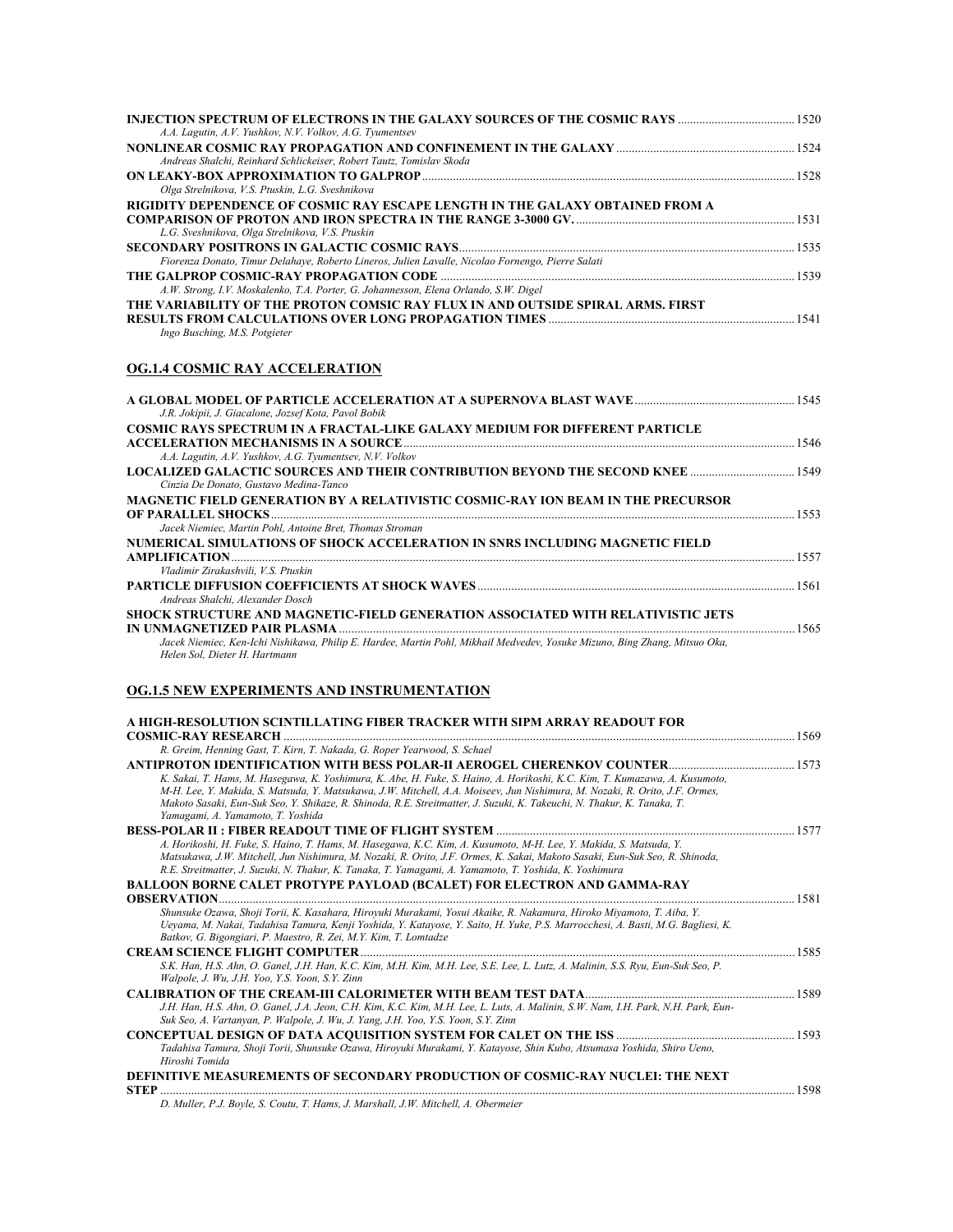| DETECTION OF NEUTRONS BY DELAY IONIZATION IN A NEW TYPE OF NEUTRON-IONIZATION                                                                                                                                                                           |  |
|---------------------------------------------------------------------------------------------------------------------------------------------------------------------------------------------------------------------------------------------------------|--|
| L.G. Sveshnikova, A.P. Chubenko, Rauf Mukhamedshin, Dmitriy Podorozhnyi, Olga Strelnikova, Artur Tkachenko, Leonid                                                                                                                                      |  |
| Tkachev, Andrey Turundaevskii                                                                                                                                                                                                                           |  |
| DEVELOPMENT OF A HIGH DYNAMIC RANGE FRONT-END ELECTRONICS FOR THE TOTAL                                                                                                                                                                                 |  |
| Y. Katayose, Makio Shibata, Takayuki Asai, Masaki Go, Shoji Torii, Shunsuke Oazwa, Tadahisa Tamura, K. Hibino, Shoji Okuno,                                                                                                                             |  |
| Hiroyuki Murakami, Yukio Uchihori, Hisashi Kitamura, Kenji Yoshida, Shin Kubo                                                                                                                                                                           |  |
| ELECTRON MEASUREMENTS WITH THE HIGH ENERGY PARTICLE CALORIMETER TELESCOPE                                                                                                                                                                               |  |
| J.W. Mitchell, T. Hams, John Krizmanic, A.A. Mosieev, Makoto Sasaki, R.E. Streitmatter, J.H. Adams, Mark Christl, J.W. Watts,                                                                                                                           |  |
| T.G. Guzik, Joachim Isbert, J.P. Wefel, C.B. Cosse, S.J. Stochaj                                                                                                                                                                                        |  |
|                                                                                                                                                                                                                                                         |  |
| Jin Chang, Jian Wu                                                                                                                                                                                                                                      |  |
| G.A. De Nolfo, W.R. Binns, M.H. Israel, E.R. Christian, J.W. Mitchell, T. Hams, J.T. Link, Makoto Sasaki, A.W. Labrador, R.A.                                                                                                                           |  |
| Mewaldt, E.C. Stone, C. Jake Waddington, M.E. Wiedenbeck                                                                                                                                                                                                |  |
|                                                                                                                                                                                                                                                         |  |
| D. Campana                                                                                                                                                                                                                                              |  |
| INVESTIGATION OF ELECTRON AND POSITRON SPECTRUM EXPECTED BY DARK MATTER FOR                                                                                                                                                                             |  |
| T. Aiba, A. Kato, Shoji Torii, J. Chang                                                                                                                                                                                                                 |  |
| OBSERVATION OF SHADOWING OF THE COSMIC ELECTRONS AND POSITRONS BY THE MOON                                                                                                                                                                              |  |
|                                                                                                                                                                                                                                                         |  |
| Pierre Colin, D. Borla Tridon, Daniel Britzger, Eckart Lorenz, Razmik Mirzoyan, Thomas Schweizer, Masahiro Teshima                                                                                                                                      |  |
| J.H. Han, H.S. Ahn, T. Anderson, Louis Barbier, A. Barrau, R. Bazer-Bachi, J.J. Beatty, P. Bhoyar, T.J. Brandt, M. Buenerd, N.B.                                                                                                                        |  |
| Conklin, S. Coutu, L. Derome, M.A. Du Vernois, O. Ganel, M. Geske, J.A. Jeon, K.C. Kim, M.H. Lee, J.T. Link, A. Malinin, M.                                                                                                                             |  |
| Mangin-Brinet, A. Menchaca-Rocha, J.W. Mitchell, S.I. Mognet, G.W. Na, S.W. Nam, S. Nutter, I.H. Park, N.H. Park, A. Putze,                                                                                                                             |  |
| J.N. Perie, Y. Sallaz-Damaz, Eun-Suk Seo, P. Walpole, J. Wu, J. Yang, J.H. Yoo, Y.S. Yoon<br>1640 . [1640] PRELIMINARY RESULTS OF THE CREAM-III CHERENKOV CAMERA                                                                                        |  |
| L. Derome, H.S. Ahn, T. Anderson, Louis Barbier, A. Barrau, R. Bazer-Bachi, J.J. Beatty, P. Bhoyar, T.J. Brandt, M. Buenerd, N.B.                                                                                                                       |  |
| Conklin, S. Coutu, M.A. Du Vernois, O. Ganel, M. Geske, J.H. Han, J.A. Jeon, K.C. Kim, M.H. Lee, J.T. Link, A. Malinin, M.                                                                                                                              |  |
| Mangin-Brinet, A. Menchaca-Rocha, J.W. Mitchell, S.I. Mognet, G.W. Na, S.W. Nam, S. Nutter, I.H. Park, N.H. Park, J.N. Perie, A.<br>Putze, Y. Sallaz-Damaz, Eun-Suk Seo, P. Walpole, J. Wu, J. Yang, J.H. Yoo, Y.S. Yoon                                |  |
| SCIENTIFIC PROSPECTS OF ELECTRON AND GAMMA-RAY OBSERVATIONS WITH THE CALET                                                                                                                                                                              |  |
|                                                                                                                                                                                                                                                         |  |
| Kenji Yoshida, Aya Kubota, Shoji Torii, K. Kasahara, Yosui Akaike, Tadahisa Tamura, Masaki Mori                                                                                                                                                         |  |
| Yosui Akaike, K. Kasahara, Shoji Torii, Shunsuke Ozawa, Koichi Taira, Kenji Yoshida                                                                                                                                                                     |  |
|                                                                                                                                                                                                                                                         |  |
| Shoji Torii                                                                                                                                                                                                                                             |  |
|                                                                                                                                                                                                                                                         |  |
| Makoto Sasaki, K. Abe, H. Fuke, P.A. Goodwin, S. Haino, T. Hams, M. Hasegawa, A. Horikoshi, N. Ikeda, A. Itazaki, T.<br>Kumazawa, A. Kusumoto, S. Matsuda, Y. Matsukawa, J.W. Mitchell, M. Nozaki, R. Orito, L.F. Ryan, K. Sakai, R. Shinoda, S. Singh, |  |
| R.E. Streitmatter, Y. Takasugi, K. Takeuchi, T. Taniguchi, K. Tanizaki, N. Thakur, K. Yamato, T. Yoshida, K. Yoshimura                                                                                                                                  |  |
|                                                                                                                                                                                                                                                         |  |
| W.R. Binns, J.H. Adams, A.F. Barghouty, E.R. Christian, A.C. Cummings, T. Hams, M.H. Israel, A.W. Labrador, R.A. Leske, J.T.<br>Link, R.A. Mewaldt, J.W. Mitchell, G.A. De Nolfo, Makoto Sasaki, E.C. Stone, C. Jake Waddington, M.E. Wiedenbeck        |  |
|                                                                                                                                                                                                                                                         |  |
| Mark Christl, J.H. Adams Jr., Rob Adams, Louis Barbier, A.F. Barghouty, W.R. Binns, C.B. Cosse, Stephen E. Elrod, G.A. De                                                                                                                               |  |
| Nolfo, T.G. Guzik, T. Hams, Joachim Isbert, M.H. Israel, John Krizmanic, A.W. Labrador, J.T. Link, R.A. Mewaldt, J.W. Mitchell,                                                                                                                         |  |
| A.A. Moiseev, Makoto Sasaki, S.J. Stochaj, E.C. Stone, R.E. Streitmatter, C.Jake Waddington, J.W. Watts, J.P. Wefel, M.E.<br>Wiedenbeck                                                                                                                 |  |
|                                                                                                                                                                                                                                                         |  |
| N. Thakur, K. Abe, H. Fuke, S. Haino, M. Hasegawa, A. Horikoshi, T. Hams, K.C. Kim, T. Kumazawa, M.H. Lee, Y. Makida, S.                                                                                                                                |  |
| Matsuda, Y. Matsukawa, K. Matsumoto, J.W. Mitchell, Z. Myers, Jun Nishimura, M. Nozaki, R. Orito, J.F. Ormes, K. Sakai,<br>Makoto Sasaki, Eun-Suk Seo, R. Shinoda, R.E. Streitmatter, J. Suzuki, Y. Takasugi, K. Takeuchi, K. Tanaka, T. Yamagami, A.   |  |
| Yamamoto, T. Yoshida, K. Yoshimura                                                                                                                                                                                                                      |  |
| THE SECOND ANTARCTIC FLIGHT OF BESS-POLAR EXPERIMENT: FLIGHT SUMMARY AND                                                                                                                                                                                |  |
| K. Yoshimura, K. Abe, H. Fuke, S. Haino, T. Hams, M. Hasegawa, A. Horikoshi, K.C. Kim, A. Kusumoto, M-H. Lee, Y. Makida, S.                                                                                                                             |  |
| Matsuda, Y. Matsukawa, J.W. Mitchell, Jun Nishimura, M. Nozaki, R. Orito, J.F. Ormes, K. Sakai, F. San Sebastian, Makoto                                                                                                                                |  |
| Sasaki, Eun-Suk Seo, R. Shinoda, R.E. Streitmatter, J. Suzuki, N. Thakur, K. Tanaka, T. Taniguchi, T. Yamagami, A. Yamamoto, T.                                                                                                                         |  |
| Yoshida                                                                                                                                                                                                                                                 |  |
| Artur Tkachenko, V. Boreiko, N. Gorbunov, V. Grebenyuk, A. Kalinin, D. Karmanov, Z. Krumstein, A. Pakhomov, Dmitriy                                                                                                                                     |  |
|                                                                                                                                                                                                                                                         |  |

*Podorozhnyi, S. Porokhovoy, B. Sabirov, A. Sadovsky, A. Timoshenko, Leonid Tkachev*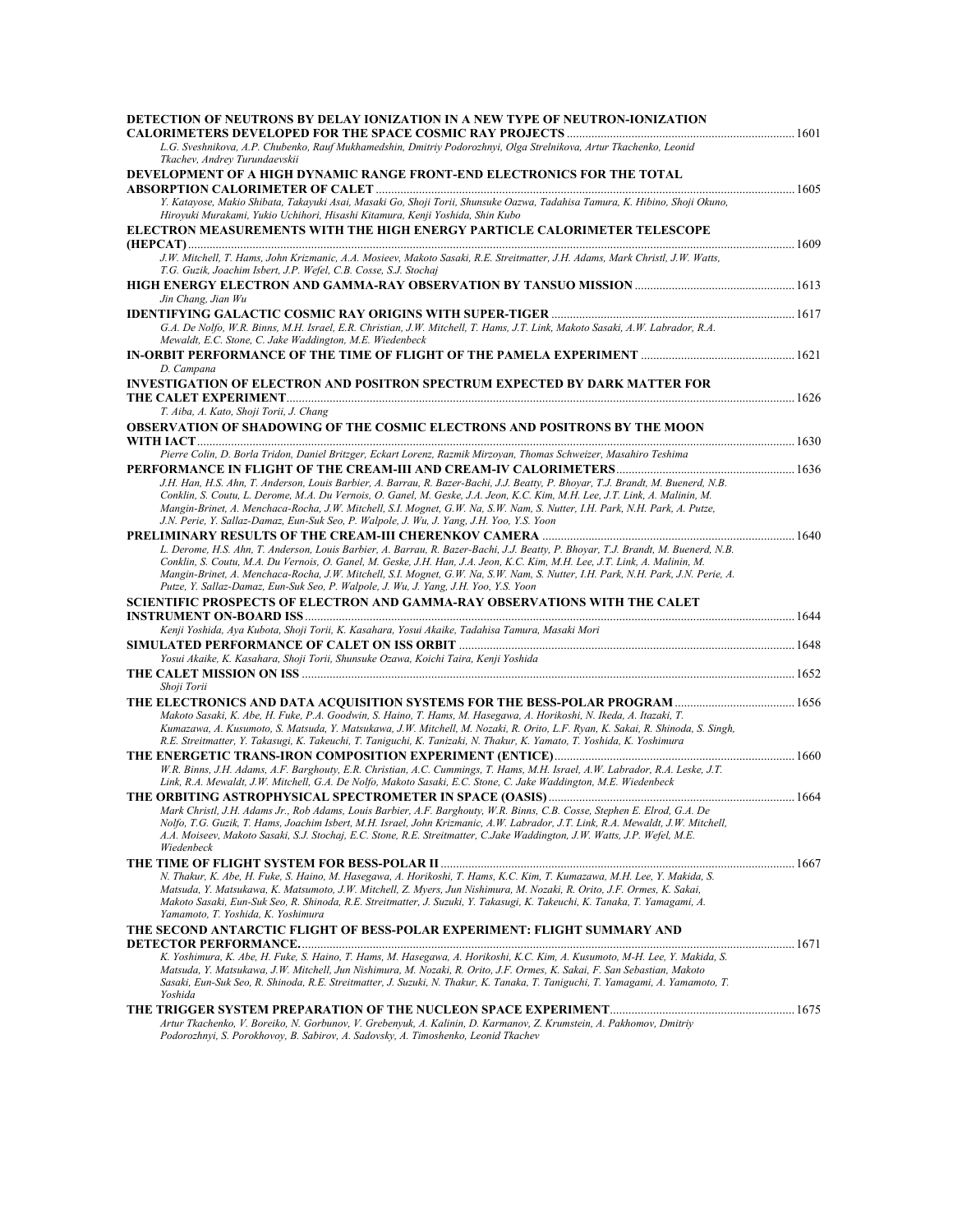#### **OG.2 X-RAY, GAMMA-RAY AND NEUTRINO ASTRONOMY AND ASTROPHYSICS**

#### **OG.2.1 DIFFUSE X-RAY AND GAMMA-RAY EMISSION**

| Indira Bardoloi, Monmovuri Baruah                                                                                                                                                                                                                                                                                                                                                          |       |
|--------------------------------------------------------------------------------------------------------------------------------------------------------------------------------------------------------------------------------------------------------------------------------------------------------------------------------------------------------------------------------------------|-------|
| CONTRIBUTION OF STAR FLARES ON THE DIFFUSE COMPONENT OF GALACTIC GAMMA-RAYS  1683<br>Yasushi Muraki                                                                                                                                                                                                                                                                                        |       |
| CONTRIBUTION OF BASIC PROCESSES TO DIFFUSE GAMMA-RAY FLUX FROM NEIGHBOURING                                                                                                                                                                                                                                                                                                                |       |
| S.Yu. Matveev, S.R. Kelner, Rostislav Kokoulin, A.A. Petrukhin                                                                                                                                                                                                                                                                                                                             |       |
| T. Kneiske, Jorg Kulbartz, Dieter Horns, Gunter Sigl<br>FERMI LAT MEASUREMENTS OF THE DIFFUSE GAMMA-RAY EMISSION AT INTERMEDIATE                                                                                                                                                                                                                                                           |       |
| T.A. Porter<br>FERMI LAT MEASUREMENTS OF THE GAMMA-RAY EMISSION FROM THE LARGE MAGELLANIC                                                                                                                                                                                                                                                                                                  |       |
| T.A. Porter, Jurgen Knodlseder                                                                                                                                                                                                                                                                                                                                                             | .1698 |
| FERMI OBSERVATIONS OF CASSIOPEIA AND CEPHEUS: GAMMA-RAY DIFFUSE EMISSION IN THE<br>Luigi Tibaldo, Isabelle A. Grenier                                                                                                                                                                                                                                                                      |       |
| Romen M. Martirosov, Samvel V. Ter-Antonyan, Anatoly Erlykin, Alexandr P. Garyaka, N.M. Nikolskaya, Y. Gallant, Lawrence W.                                                                                                                                                                                                                                                                |       |
| Jones.<br>M. Tavani, A. Giuliani, G. Barbiellini, A. Bulgarelli, P.A. Caraveo, A.W. Chen, P.W. Cattaneo, E. Del Monte, Y. Evangelista, M.<br>Feroci, P. Lipari, Francesco Longo, M. Marisaldi, S. Mereghetti, Aldo Morselli, A. Pellizzoni, G. Piano, M. Pilia, A. Rappoldi, S.<br>Sabatini, E. Striani, M. Trifoglio, A. Trois, S. Vercellone, C. Pittori, P. Santolamazza, F. Verrecchia |       |
| LARGE-SCALE GALACTIC DIFFUSE GAMMA RAYS OBSERVED WITH THE FERMI GAMMA-RAY                                                                                                                                                                                                                                                                                                                  | 1714  |
| A.W. Strong<br>OBSERVATION OF DIFFUSE GAMMA-RAY EMISSION FROM GIANT MOLECULAR CLOUDS BY<br>1716                                                                                                                                                                                                                                                                                            |       |
| Akira Okumura<br>OBSERVATION OF THE EXTRAGALACTIC DIFFUSE CONTINUUM GAMMA-RAY EMISSION WITH                                                                                                                                                                                                                                                                                                |       |
| 1720<br>THE FERMI LAT<br>Markus Ackermann                                                                                                                                                                                                                                                                                                                                                  |       |
| M. Minamino, S.R. Dugad, T. Fujii, U.D. Goswami, S.K. Gupta, Y. Hayashi, N. Ito, S. Kawakami, H. Kojima, Toshio Matsuyama,<br>Hitoshi Miyauchi, P.K. Mohanty, S.D. Morris, P.K. Nayak, Toshiyuki Nonaka, Shoichi Ogio, Takeshi Okuda, A. Oshima, M.<br>Sasano, K. Sivaprasad, H. Tanaka, S.C. Tonwar, E. Usui, Y. Yamashita                                                                |       |

#### **OG.2.2 GALACTIC SOURCES (BINARIES, PULSARS, SN REMNANTS ETC.)**

| A NORTHERN SKY SURVEY FOR PEV GAMMA RAYS USING THE TIBET AIR SHOWER ARRAY WITH                                                                                                                                                                                                                                                                                                                                                                                                                                                                                                                                                                                                                                                                                                                                                                                                                                                                                                  |      |
|---------------------------------------------------------------------------------------------------------------------------------------------------------------------------------------------------------------------------------------------------------------------------------------------------------------------------------------------------------------------------------------------------------------------------------------------------------------------------------------------------------------------------------------------------------------------------------------------------------------------------------------------------------------------------------------------------------------------------------------------------------------------------------------------------------------------------------------------------------------------------------------------------------------------------------------------------------------------------------|------|
|                                                                                                                                                                                                                                                                                                                                                                                                                                                                                                                                                                                                                                                                                                                                                                                                                                                                                                                                                                                 | 1727 |
| M. Amenomori, X.J. Bi, D. Chen, S.W. Cui, . Danzengluobu, L.K. Ding, X.H. Ding, C. Fan, C.F. Feng, Zhaoyang Feng, Z.Y. Feng,<br>X.Y. Gao, O.X. Geng, O.B. Gou, H.W. Guo, H.H. He, M. He, K. Hibino, N. Hotta, Haibing Hu, H.B. Hu, J. Huang, O. Huang, H.Y.<br>Jia, L. Jiang, F. Kajino, K. Kasahara, Y. Katayose, C. Kato, K. Kawata, Labaciren, G.M. Le, A.F. Li, H.C. Li, J.Y. Li, C. Liu, Y.-O.<br>Lou, H. Lu, X R., K. Mizutani, J. Mu, Kazuoki Munakata, A. Nagai, H. Nanjo, M. Nishizawa, M. Ohnishi, I. Ohta, Shunsuke Ozawa,<br>T. Saito, T.Y. Saito, M. Sakata, T.K. Sako, Makio Shibata, A. Shiomi, T. Shirai, H. Sugimoto, M. Takita, Y.H. Tan, N. Tateyama,<br>Shoji Torii, H. Tsuchiya, Shigeharu Udo, B. Wang, H. Wang, Y.G. Wang, Y.G. Wang, H.R. Wu, L. Xue, Y. Yamamoto, C.T. Yan,<br>X.C. Yang, S. Yasue, Z.H. Ye, G.C. Yu, A.F. Yuan, T. Yuda, H.M. Zhang, J.L. Zhang, N.J. Zhang, X.Y. Zhang, X.Y. Zhang, Yi Zhang,<br>Ying Zhang, Zhaxisangzhu, X.X. Zhou |      |
| ALL SKY SEARCH FOR EMISSION OF GAMMA RAY ABOVE 100 TEV USING TIBET AIR SHOWER                                                                                                                                                                                                                                                                                                                                                                                                                                                                                                                                                                                                                                                                                                                                                                                                                                                                                                   |      |
| <b>ARRAY</b>                                                                                                                                                                                                                                                                                                                                                                                                                                                                                                                                                                                                                                                                                                                                                                                                                                                                                                                                                                    | 1728 |
| Zhaoyang Feng, Yi Zhang, C. Liu, C. Fan, H.C. Li, B. Wang, H.R. Wu, H.B. Hu, H. Lu, Y.H. Tan                                                                                                                                                                                                                                                                                                                                                                                                                                                                                                                                                                                                                                                                                                                                                                                                                                                                                    |      |
| AN X-RAY/H.E.S.S. STUDY OF THE SPATIALLY RESOLVED PROPERTIES OF THE PWN MSH 15-52                                                                                                                                                                                                                                                                                                                                                                                                                                                                                                                                                                                                                                                                                                                                                                                                                                                                                               |      |
|                                                                                                                                                                                                                                                                                                                                                                                                                                                                                                                                                                                                                                                                                                                                                                                                                                                                                                                                                                                 | 1732 |
| FabianM. Schoeck, Ingo Buesching, Peter Eger, Okkie De Jager, Matthieu Renaud, Michael Vorster                                                                                                                                                                                                                                                                                                                                                                                                                                                                                                                                                                                                                                                                                                                                                                                                                                                                                  |      |
|                                                                                                                                                                                                                                                                                                                                                                                                                                                                                                                                                                                                                                                                                                                                                                                                                                                                                                                                                                                 | 1736 |
| Rvoji Enomoto, Junko Kushida, Takeshi Nakamori, Tadashi Kifune                                                                                                                                                                                                                                                                                                                                                                                                                                                                                                                                                                                                                                                                                                                                                                                                                                                                                                                  |      |
| COSMIC RAY ACCELERATION PARAMETERS FROM MULTI-WAVELENGTH OBSERVATIONS. THE                                                                                                                                                                                                                                                                                                                                                                                                                                                                                                                                                                                                                                                                                                                                                                                                                                                                                                      |      |
| <b>CASE OF SN 1006</b>                                                                                                                                                                                                                                                                                                                                                                                                                                                                                                                                                                                                                                                                                                                                                                                                                                                                                                                                                          | 1740 |
| L.T. Ksenofontov, E.G. Berezhko, H.J. Volk                                                                                                                                                                                                                                                                                                                                                                                                                                                                                                                                                                                                                                                                                                                                                                                                                                                                                                                                      |      |
| V.Y. Sinitsyna, V.G. Sinitsyna, A.S. Boldyrev, S.I. Nikolsky, G.F. Platonov                                                                                                                                                                                                                                                                                                                                                                                                                                                                                                                                                                                                                                                                                                                                                                                                                                                                                                     |      |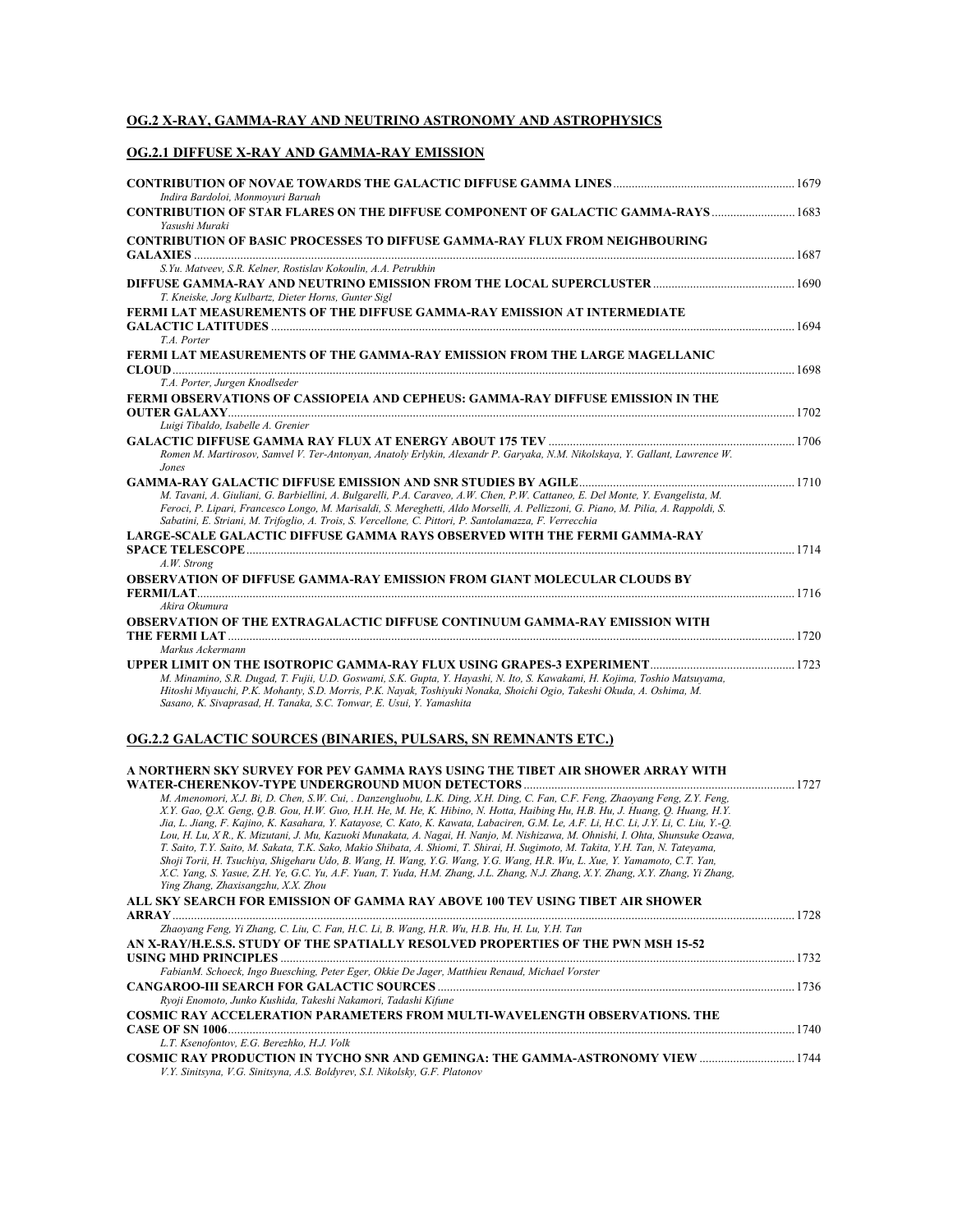| DETAIL COMPARISON OF HADRONIC AND ELECTRONIC MODELS OF GAMMA-RAY ORIGIN IN                                   |      |
|--------------------------------------------------------------------------------------------------------------|------|
|                                                                                                              | 1748 |
| Vladimir Zirakashvili, Felix Aharonian                                                                       |      |
|                                                                                                              | 1752 |
| Melitta Naumann-Godo, Marianne Lemoine-Goumard, Mathieu de Naurois                                           |      |
|                                                                                                              |      |
| M. Lopez, Nepomuk Otte, Michael Rissi, Thomas Schweizer, Maxim Shayduk, Stefan Klepser                       |      |
| "DETECTION OF VERY-HIGH-ENERGY <sub>7</sub> -RAY EMISSION FROM THEVICINITY OF PSR B1706-44 WITH              |      |
| H.E.S.S.''.                                                                                                  | 1759 |
| S. Hoppe, Emma De Ona Wilhelmi, B. Khelifi, R.C.G. Chaves, Okkie De Jager, Christian Stegmann, Regis Terrier |      |
|                                                                                                              | 1763 |
| Armand Fiasson, Vincent Marandon, Ryan C.G. Chaves, Omar Tibolla                                             |      |
|                                                                                                              |      |
| H.J. Volk. E.G. Berezhko                                                                                     |      |
|                                                                                                              |      |
| A. Smith                                                                                                     |      |
| EVENT SELECTION TO IMPROVE ARGO-YBJ SENSITIVITY TO GAMMA SOURCES USING CRAB AS A                             |      |
| <b>STANDARD CANDLE</b>                                                                                       | 1771 |
| G. Marsella, C. Bleve, Daniele Martello, Silvia Vernetto, J.L. Zhang                                         |      |
|                                                                                                              | 1776 |
| Ryan C.G. Chaves                                                                                             |      |

#### **VOLUME 2**

| P.M. Saz-Parkinson, M. Dormody, M. Ziegler                                                                                                                                                                                                                          |  |
|---------------------------------------------------------------------------------------------------------------------------------------------------------------------------------------------------------------------------------------------------------------------|--|
| "FERMI LAT OBSERVATIONS OF LS I +61°303: FIRST DETECTION OF AN ORBITAL MODULATION IN                                                                                                                                                                                |  |
|                                                                                                                                                                                                                                                                     |  |
| R. Dubois                                                                                                                                                                                                                                                           |  |
| <b>FERMI LAT OBSERVATIONS OF TRANSIENT GAMMA-RAY SOURCES IN THE GALACTIC PLANE  1788</b><br>Elizabeth Hays, C.C. Cheung                                                                                                                                             |  |
| Massimiliano Razzano                                                                                                                                                                                                                                                |  |
| Ozlem Celik                                                                                                                                                                                                                                                         |  |
| Marianne Lemoine-Goumard, Marie-Helene Grondin                                                                                                                                                                                                                      |  |
| Yasunobu Uchiyama                                                                                                                                                                                                                                                   |  |
| FERMI-LAT OBSERVATION OF SHELL-TYPE SUPERNOVA REMNANTS AND PULSAR WIND NEBULAE  1811<br>Stefan Funk                                                                                                                                                                 |  |
|                                                                                                                                                                                                                                                                     |  |
| Marie-Helene Grondin                                                                                                                                                                                                                                                |  |
| FIRST BOUNDS ON THE HIGH-ENERGY EMISSION FROM ISOLATED WOLF-RAYET BINARY                                                                                                                                                                                            |  |
|                                                                                                                                                                                                                                                                     |  |
| Javier Rico, D.F. Torres, Vincenzo Vitale                                                                                                                                                                                                                           |  |
| A. Oshima, S.R. Dugad, T. Fujii, U.D. Goswami, S.K. Gupta, Y. Hayashi, N. Ito, P. Jagadeesan, A. Jain, S. Karthikeyan, S.                                                                                                                                           |  |
| Kawakami, H. Kojima, Toshio Matsuyama, M. Minamino, Hitoshi Miyauchi, P.K. Mohanty, S.D. Morris, P.K. Nayak, Toshiyuki<br>Nonaka, Shoichi Ogio, Takeshi Okuda, B.S. Rao, K.C. Ravindran, M. Sasano, K. Sivaprasad, H. Tanaka, S.C. Tonwar, E. Usui, Y.<br>Yamashita |  |
|                                                                                                                                                                                                                                                                     |  |
| Ana Y. Rodriguez                                                                                                                                                                                                                                                    |  |
|                                                                                                                                                                                                                                                                     |  |
| Takaaki Tanaka                                                                                                                                                                                                                                                      |  |
|                                                                                                                                                                                                                                                                     |  |
| <b>Wlodek Bednarek</b>                                                                                                                                                                                                                                              |  |
| "H.E.S.S. OBSERVATIONS OF THE TEV y-RAY BINARY PSRB1259-63/SS 2883 IN 2005, 2006 AND                                                                                                                                                                                |  |
|                                                                                                                                                                                                                                                                     |  |
| Matthias Kerschhaggl, Felix Aharonian, Mathieu De Naurois, Guillaume Dubus, Gavin Rowell                                                                                                                                                                            |  |
|                                                                                                                                                                                                                                                                     |  |
| A. Szostek, Guillaume Dubus, F. Brun, Mathieu De Naurois                                                                                                                                                                                                            |  |
| F. Dubois, B. Gluck, Okkie De Jager, Y. Gallant, Jim Hinton, B. Khelifi, Giovanni Lamanna, Christian Stegmann                                                                                                                                                       |  |
|                                                                                                                                                                                                                                                                     |  |
| Nukri Komin, Okkie De Jager, Y. Gallant, J.A. Hinton, Vincent Marandon                                                                                                                                                                                              |  |
|                                                                                                                                                                                                                                                                     |  |
| Stefan Ohm, Dieter Horns, Emma De Ona Wilhelmi, Milton V. Fernandes, Fabio Acero, Alexandre Marcowith, Olaf Reimer, Jim<br>Hinton, Gavin Rowell                                                                                                                     |  |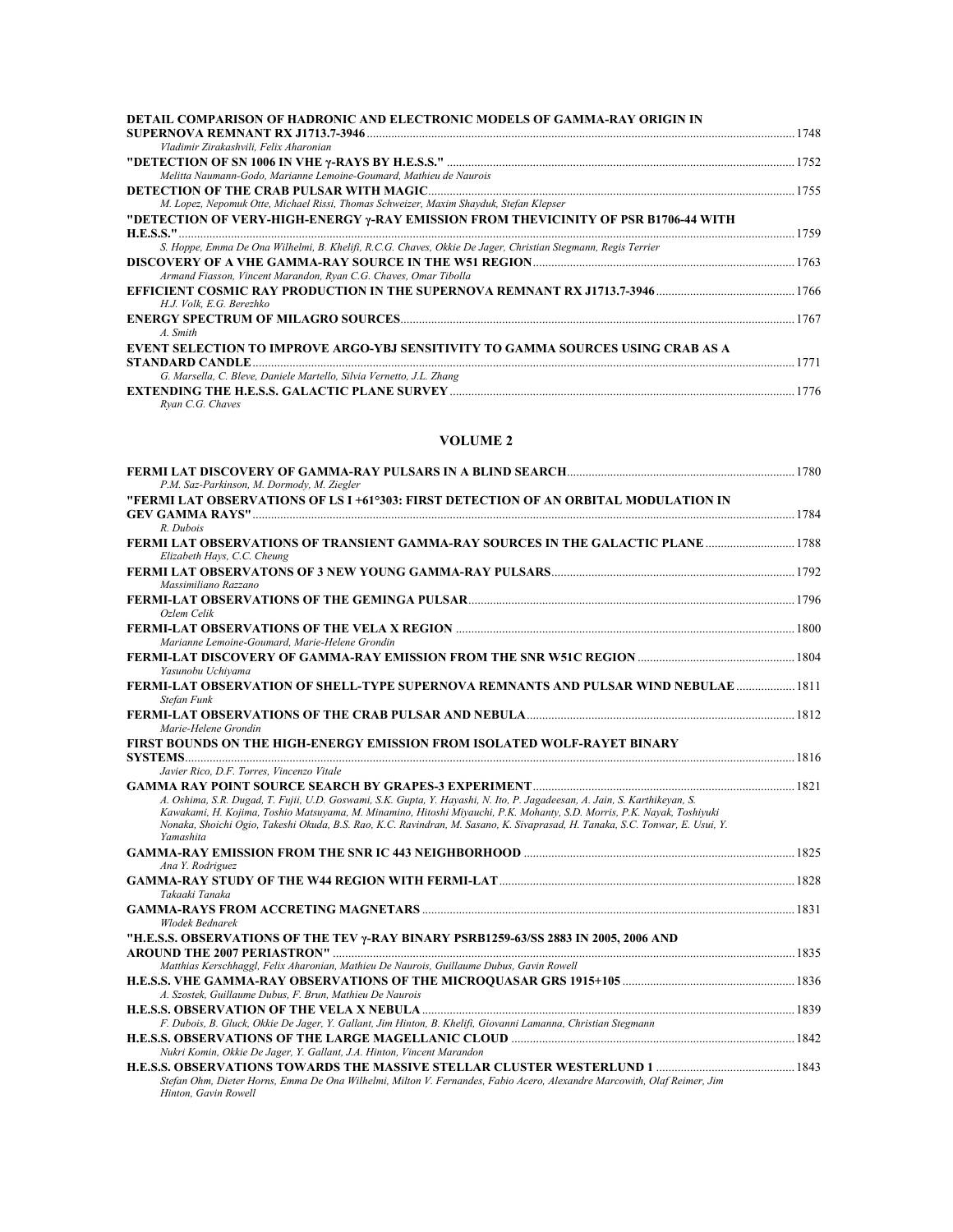| HADRONIC VERSUS LEPTONIC ORIGIN OF THE GAMMA-RAY EMISSION FROM SUPERNOVA                                                                                                                                                                                                                                                                                                                                                                                                                                                                                                                                                                                                                                                                                                                     |      |
|----------------------------------------------------------------------------------------------------------------------------------------------------------------------------------------------------------------------------------------------------------------------------------------------------------------------------------------------------------------------------------------------------------------------------------------------------------------------------------------------------------------------------------------------------------------------------------------------------------------------------------------------------------------------------------------------------------------------------------------------------------------------------------------------|------|
| H.J. Volk, E.G. Berezhko                                                                                                                                                                                                                                                                                                                                                                                                                                                                                                                                                                                                                                                                                                                                                                     |      |
| V.G. Sinitsyna, A.A. Alaverdian, I.A. Ivanov, I.P. Kozhukhova, R.M. Mirzafatikhov, S.I. Nikolsky, V.Y. Sinitsyna                                                                                                                                                                                                                                                                                                                                                                                                                                                                                                                                                                                                                                                                             |      |
| INVERSE COMPTON GAMMA-RAY MODELS FOR REMNANTS OF GALACTIC TYPE IA SUPERNOVAE?  1851<br>L.T. Ksenofontov, H.J. Volk, E.G. Berezhko                                                                                                                                                                                                                                                                                                                                                                                                                                                                                                                                                                                                                                                            |      |
| KINETIC SIMULATIONS OF TURBULENT MAGNETIC-FIELD GROWTH BY STREAMING COSMIC                                                                                                                                                                                                                                                                                                                                                                                                                                                                                                                                                                                                                                                                                                                   |      |
| Thomas Stroman, Martin Pohl, Jacek Niemiec                                                                                                                                                                                                                                                                                                                                                                                                                                                                                                                                                                                                                                                                                                                                                   |      |
| Nicola Giglietto                                                                                                                                                                                                                                                                                                                                                                                                                                                                                                                                                                                                                                                                                                                                                                             |      |
| Tobias Jogler, C. Delgado-Mendez, M.T. Costado, Wlodek Bednarek, Julian Sitarek                                                                                                                                                                                                                                                                                                                                                                                                                                                                                                                                                                                                                                                                                                              |      |
| T.Y. Saito, R. Zanin, P. Bordas, V. Bosh-Ramon, Tobias Jogler, J.M. Paredes, M. Ribo, Michael Rissi, Javier Rico, D.F. Torres                                                                                                                                                                                                                                                                                                                                                                                                                                                                                                                                                                                                                                                                |      |
| 1870 MODELLING THE COMPACT PULSAR WIND NEBULA OF THE VELA SUPERNOVA REMNANT<br>Michael Vorster, Okkie De Jager, I. Busching, F.M. Schock                                                                                                                                                                                                                                                                                                                                                                                                                                                                                                                                                                                                                                                     |      |
| Wlodek Bednarek                                                                                                                                                                                                                                                                                                                                                                                                                                                                                                                                                                                                                                                                                                                                                                              |      |
|                                                                                                                                                                                                                                                                                                                                                                                                                                                                                                                                                                                                                                                                                                                                                                                              |      |
| Omar Tibolla, Ryan C.G. Chaves, Okkie De Jager, Wilfried Domainko, Armand Fiasson, Nukri Komin, Karl Kosack                                                                                                                                                                                                                                                                                                                                                                                                                                                                                                                                                                                                                                                                                  |      |
| L.T. Ksenofontov, H.J. Volk, E.G. Berezhko, V.K. Yelshin                                                                                                                                                                                                                                                                                                                                                                                                                                                                                                                                                                                                                                                                                                                                     |      |
| B.S. Acharya, R.J. Britto, V.R. Chitnis, R. Cowsik, N. Dorji, S.K. Duhan, K.S. Gothe, P.U. Kamath, M.K. Mahesh, B.K. Nagesh, A.<br>Naidu, N.K. Parmar, T.P. Prabhu, L. Saha, F. Saleem, A.K. Saxena, S.K. Rao, S.K. Sharma, A. Shukla, B.B. Singh, R. Srinivasan,<br>G. Srinivasulu, P.V. Sudersanan, S.S. Upadhya, P.R. Vishwanath                                                                                                                                                                                                                                                                                                                                                                                                                                                          |      |
|                                                                                                                                                                                                                                                                                                                                                                                                                                                                                                                                                                                                                                                                                                                                                                                              |      |
| Emiliano Carmona, M.T. Costado, Lluis Font, J. Zapatero                                                                                                                                                                                                                                                                                                                                                                                                                                                                                                                                                                                                                                                                                                                                      |      |
| S. Wakely<br><b>OBSERVATIONS OF SUPERNOVA REMNANTS AND PULSAR WIND NEBULAE: A VERITAS KEY</b>                                                                                                                                                                                                                                                                                                                                                                                                                                                                                                                                                                                                                                                                                                |      |
|                                                                                                                                                                                                                                                                                                                                                                                                                                                                                                                                                                                                                                                                                                                                                                                              |      |
| Brian Humensky<br>Brian Humensky                                                                                                                                                                                                                                                                                                                                                                                                                                                                                                                                                                                                                                                                                                                                                             |      |
| <b>OBSERVATIONS OF UNIDENTIFIED VHE GAMMA-RAY SOURCE HESS J1614-518 WITH CANGAROO-</b><br>Ш                                                                                                                                                                                                                                                                                                                                                                                                                                                                                                                                                                                                                                                                                                  |      |
| Taku Mizukami, Hidetoshi Kubo, Toru Tanimori, Michiyo Akimoto, G.V. Bicknell, R.W. Clay, P.G. Edwards, Ryoji Enomoto,<br>Shuichi Gunji, Satoshi Hara, Tadao Hara, Sei'ichi Hayashi, Hisanori Ishioka, Shigeto Kabuki, F. Kajino, Hideaki Katagiri, Akiko<br>Kawachi, Tadashi Kifune, Ryuta Kiuchi, Toshiki Kunisawa, Junko Kushida, Takashi Matoba, Yutaka Matsubara, Ikuma<br>Matsuzawa, Yoshitaka Mizumura, Yoshihiko Mizumoto, Masaki Mori, Hiroshi Muraishi, Tsuguya Naito, Takeshi Nakamori, K.<br>Nakayama, Kyoshi Nishijima, Michiko Ohishi, Y. Otake, Shin'ichi Ryoki, K. Saito, Yukiko Sakamoto, Victor Stamatescu, Toshitaka<br>Suzuki, D.L. Swaby, Greg Thornton, Fuyuki Tokanai, Y. Toyota, K. Tsuchiya, S. Yanagita, Y. Yokoe, T. Yoshida, Takanori<br>Yoshikoshi, Yohei Yukawa |      |
| OPTICAL DEPTHS FOR GAMMA-RAYS IN THE RADIATION FIELD OF THE STAR HEATED BY THE                                                                                                                                                                                                                                                                                                                                                                                                                                                                                                                                                                                                                                                                                                               |      |
| Jerzy Pabich, Włodek Bednarek                                                                                                                                                                                                                                                                                                                                                                                                                                                                                                                                                                                                                                                                                                                                                                |      |
| POSTSHOCK TURBULENCE AND HIGH ENERGY FILAMENTS IN YOUNG SUPERNOVA REMNANTS<br>Alexandre Marcowith, Fabien Casse                                                                                                                                                                                                                                                                                                                                                                                                                                                                                                                                                                                                                                                                              | 1910 |
| Emma De Ona Wilhelmi, Andreas Forster, Arache Djannati-Atai, Olaf Reimer, Matthieu Renaud                                                                                                                                                                                                                                                                                                                                                                                                                                                                                                                                                                                                                                                                                                    |      |
| SEARCH FOR SHORT BURSTS OF GAMMA RAYS ABOVE 100 MEV FROM THE CRAB USING VERITAS                                                                                                                                                                                                                                                                                                                                                                                                                                                                                                                                                                                                                                                                                                              |      |
| M. Schroedter                                                                                                                                                                                                                                                                                                                                                                                                                                                                                                                                                                                                                                                                                                                                                                                |      |
| Gary Finnegan                                                                                                                                                                                                                                                                                                                                                                                                                                                                                                                                                                                                                                                                                                                                                                                |      |
| Nicola Giglietto<br>SEARCH FOR NEUTRINO BURSTS FROM CORE COLLAPSE SUPERNOVAE AT THE BAKSAN                                                                                                                                                                                                                                                                                                                                                                                                                                                                                                                                                                                                                                                                                                   |      |
| R.V. Novoseltseva, M.M. Boliev, I.M. Dzaparova, M.M. Kochkarov, S.P. Mikhevev, Yu.F. Novoseltsev, V.B. Petkov, P.S. Striganov,                                                                                                                                                                                                                                                                                                                                                                                                                                                                                                                                                                                                                                                               |      |
| G.V. Volchenko, V.I. Volchenko, A.F. Yanin<br>SEARCHES FOR GAMMA-RAY EMISSION FROM MAGNETAR CANDIDATES SGR 0501+4516 AND 1E                                                                                                                                                                                                                                                                                                                                                                                                                                                                                                                                                                                                                                                                  |      |
|                                                                                                                                                                                                                                                                                                                                                                                                                                                                                                                                                                                                                                                                                                                                                                                              |      |
| Vlasios Vasileiou, Ana Y. Rodriguez, Nanda Rea                                                                                                                                                                                                                                                                                                                                                                                                                                                                                                                                                                                                                                                                                                                                               |      |
| Fabio Gargano                                                                                                                                                                                                                                                                                                                                                                                                                                                                                                                                                                                                                                                                                                                                                                                |      |
| "SPECTRUM AND VARIABILITY OF THE GALACTIC CENTER VHE y-RAY SOURCE HESS J1745-290" 1935<br>Matthieu Vivier, Christopher Van Eldik, Jean-Francois Glicenstein, Werner Hofmann                                                                                                                                                                                                                                                                                                                                                                                                                                                                                                                                                                                                                  |      |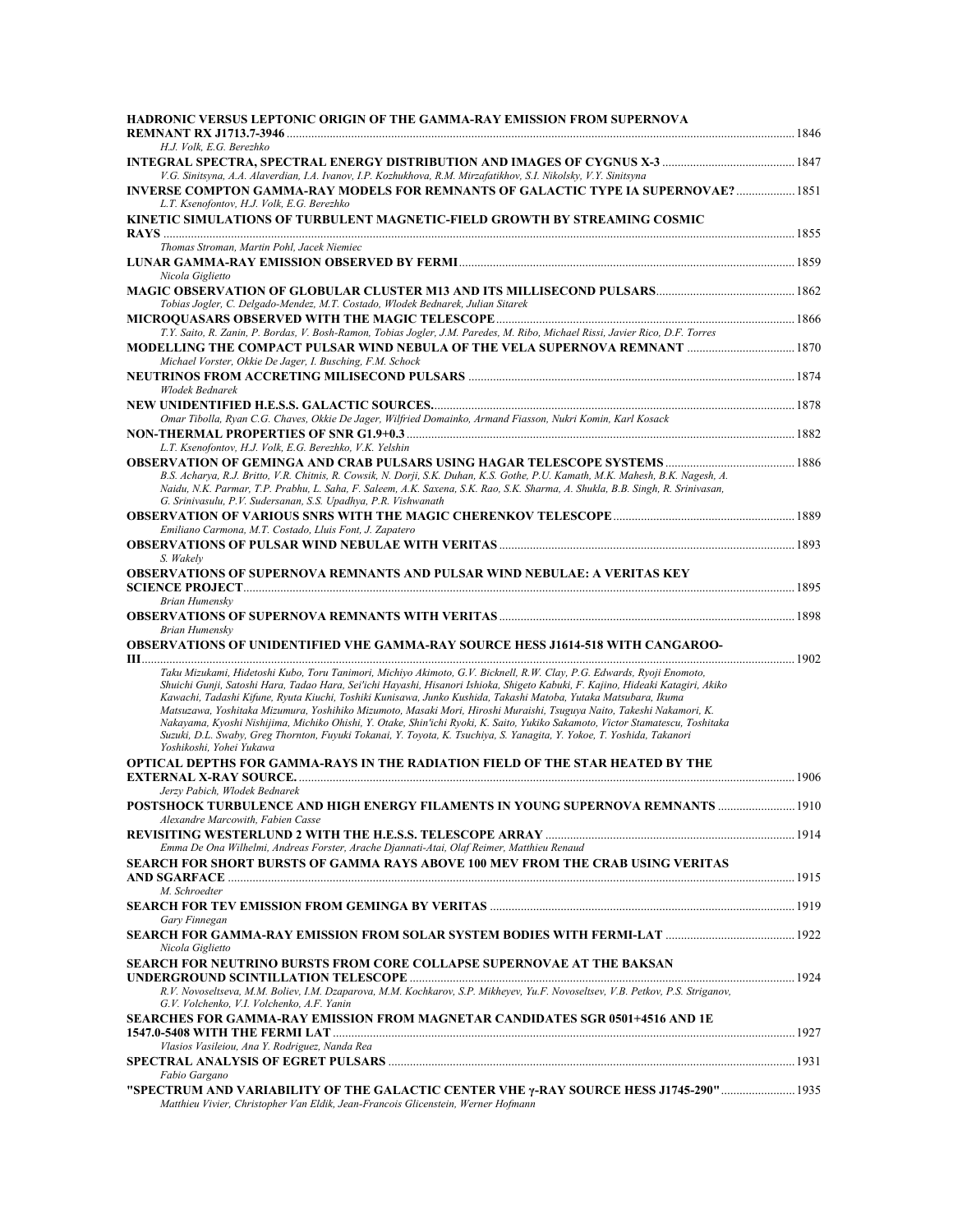| 2007 . X- AND GAMMA-RAY STUDIES OF HESS J1731-347 COINCIDENT WITH A NEWLY DISCOVERED SNR |
|------------------------------------------------------------------------------------------|
|                                                                                          |
|                                                                                          |
|                                                                                          |
|                                                                                          |
|                                                                                          |
|                                                                                          |
|                                                                                          |
|                                                                                          |
|                                                                                          |
|                                                                                          |
|                                                                                          |
| A SYNCHROTRON SELF-COMPTON MODEL FOR THE VHE GAMMA-RAY EMISSION FROM CEN A  2034         |
|                                                                                          |
|                                                                                          |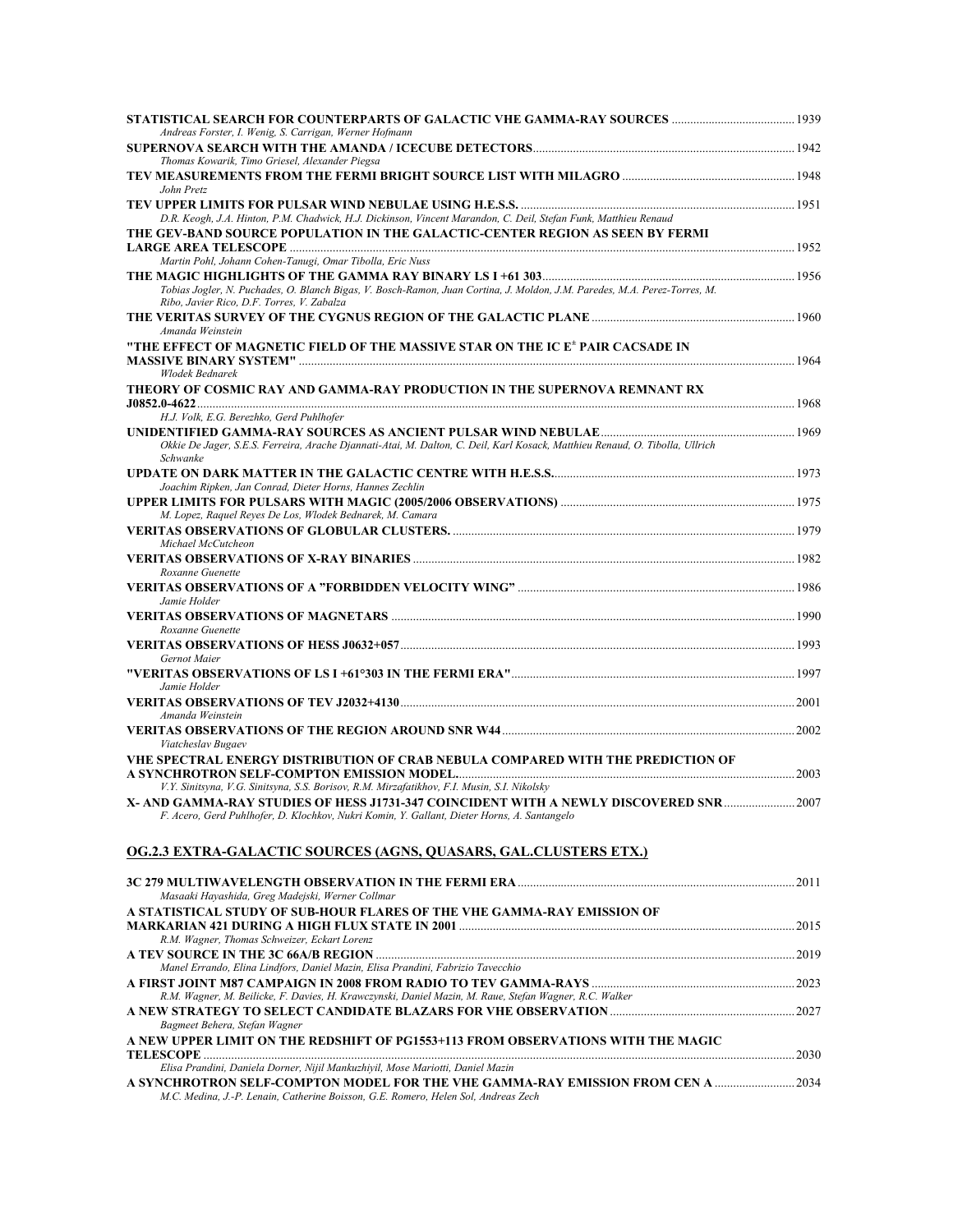| M. Marisaldi, F. D'Ammando, S. Vercellone, I. Donnarumma, A. Bulgarelli, A.W. Chen, A. Giuliani, Francesco Longo, L.                                                            |  |
|---------------------------------------------------------------------------------------------------------------------------------------------------------------------------------|--|
| Pacciani, G. Pucella, M. Tavani, V. Vittorini                                                                                                                                   |  |
| Andreas Zech                                                                                                                                                                    |  |
|                                                                                                                                                                                 |  |
| J.S. Perkins                                                                                                                                                                    |  |
| BLAZAR HALOS AS PROBE FOR EXTRAGALACTIC MAGNETIC FIELDS AND MAXIMAL                                                                                                             |  |
|                                                                                                                                                                                 |  |
| R. Tomas, K. Dolag, M. Kachelrieb, S. Ostapchenko<br>CONSTRAINING COSMOLOGICAL PARAMETERS FROM EBL ATTENUATION OF VHE SPECTRA OF                                                |  |
|                                                                                                                                                                                 |  |
| Bagmeet Behera, Stefan Wagner                                                                                                                                                   |  |
| <b>CONSTRAINS OF EXTRAGALACTIC BACKGROUND LIGHT FROM OBSERVATION OF AGNI BY</b>                                                                                                 |  |
|                                                                                                                                                                                 |  |
| V.G. Sinitsyna, A.A. Boldyrev, S.I. Nikolsky, V.Y. Sinitsyna                                                                                                                    |  |
| <b>CORRELATION STUDIES BETWEEN THE SYNCHROTRON AND THE INVERSE-COMPTON</b>                                                                                                      |  |
| Marcus Hauser, Bagmeet Behera, Stefan Wagner                                                                                                                                    |  |
|                                                                                                                                                                                 |  |
| J.-P. Lenain, M. Raue, Felix Aharonian, Yvonne Becherini, W. Benbow, Catherine Boisson, A.-C. Clapson, Lucie Gerard, M.C.                                                       |  |
| Medina, Mathieu De Naurois, M. Punch, F. Rieger, Helen Sol, L. Stawarz, Andreas Zech                                                                                            |  |
|                                                                                                                                                                                 |  |
| Daniel Mazin, Elina Lindfors, Karsten Berger, Nicola Galante, Elisa Prandini, Takayuki Saito<br>EVENT SERIES APPROACH TO THE STATISTICAL ANALYSIS AND MODELLING OF HIGH-ENERGY  |  |
|                                                                                                                                                                                 |  |
| Ulisses-Barres Almeida, P.M. Chadwick, Michael Daniel, Hugh Dickinson, Sam Nolan, Lowry McComb                                                                                  |  |
|                                                                                                                                                                                 |  |
| S. Raino, D. Paneque, J. Chiang, M.N. Mazziotta, A. Tramacere                                                                                                                   |  |
|                                                                                                                                                                                 |  |
| Goulven Guillard<br><b>GAMMA-RAYS FROM THE IC E-P PAIR CASCADE INITIATED BY ELECTRONS IN THE RADIATION</b>                                                                      |  |
|                                                                                                                                                                                 |  |
| Julian Sitarek, Wlodek Bednarek                                                                                                                                                 |  |
|                                                                                                                                                                                 |  |
| R. Tomas, M. Kachelrieb, S. Ostapchenko                                                                                                                                         |  |
|                                                                                                                                                                                 |  |
| D. Hadasch, Thomas Bretz, Daniel Mazin                                                                                                                                          |  |
| Ana Pichel                                                                                                                                                                      |  |
| HIGHLIGHTS OF RECENT MULTIWAVELENGTH OBSERVATIONS OF VHE BLAZARS WITH VERITAS2101                                                                                               |  |
| J. Grube                                                                                                                                                                        |  |
|                                                                                                                                                                                 |  |
| Kohta Murase, Hajime Takami                                                                                                                                                     |  |
| INTERACTIONS OF UHE COSMIC RAY NUCLEI WITH RADIATION DURING ACCELERATION:                                                                                                       |  |
| D. Allard, R.J. Protheroe                                                                                                                                                       |  |
| MAGIC OBSERVATIONS OF MKN421 IN 2008, AND RELATED OPTICAL/X-RAY/TEV MWL STUDY. 2113                                                                                             |  |
| Giacomo Bonnoli, Ching-Cheng Hsu, Florian Goebel, Elina Lindfors, Pratik Majumdar, Konstancja Satalecka, Antonio Stamerra,                                                      |  |
| Fabrizio Tavecchio, Robert Wagner                                                                                                                                               |  |
| MAGIC OBSERVATIONS OF THE DISTANT QUASAR 3C279 DURING AN OPTICAL OUTBURST IN 2007 2117<br>Karsten Berger, Pratik Majumdar, Elina Lindfors, Fabrizio Tavecchio, Masahiro Teshima |  |
|                                                                                                                                                                                 |  |
| S. Rugamer, Igor Oya, M. Hayashida, Daniel Mazin, R.M. Wagner, JoseLuis Contreras, Thomas Bretz                                                                                 |  |
|                                                                                                                                                                                 |  |
| A. Guzman, Gustavo Medina-Tanco                                                                                                                                                 |  |
| Ching-Cheng Hsu, Konstancja Satalecka, Malwina Thom, Michael Backes, Elisa Bernardini, Giacomo Bonnoli, Nicola Galante,                                                         |  |
| Florian Goebel, Elina Lindfors, Pratik Majumdar, Antonio Stamerra, Robert Wagner                                                                                                |  |
|                                                                                                                                                                                 |  |
| Daniel Kranich, D. Paneque, A. Cesarini, A. Falcone, M. Giroletti, E. Hoversten, T. Hovatta, Y.Y. Kovalev, A. Lahteenmaki, E.                                                   |  |
| Nieppola, C. Pagani, Ana Pichel, Konstancja Satalecka, J. Scargle, D. Steele, Fabrizio Tavecchio, Diego Tescaro, M. Tornikoski,                                                 |  |
| M. Villata                                                                                                                                                                      |  |
| E. Leonardo, D. Bose, L. Foschini, Nijil Mankuzhiyil, Igor Oya, S. Rugamer, G. Tagliaferri, Fabrizio Tavecchio, Antonio Stamerra                                                |  |
| MULTIWAVELENGTH OBSERVATIONS OF PKS 2155-304 WITH H.E.S.S., FERMI-LAT, RXTE, SWIFT                                                                                              |  |
|                                                                                                                                                                                 |  |
| Lucie Gerard                                                                                                                                                                    |  |
| Gernot Maier, Elena Pian                                                                                                                                                        |  |
|                                                                                                                                                                                 |  |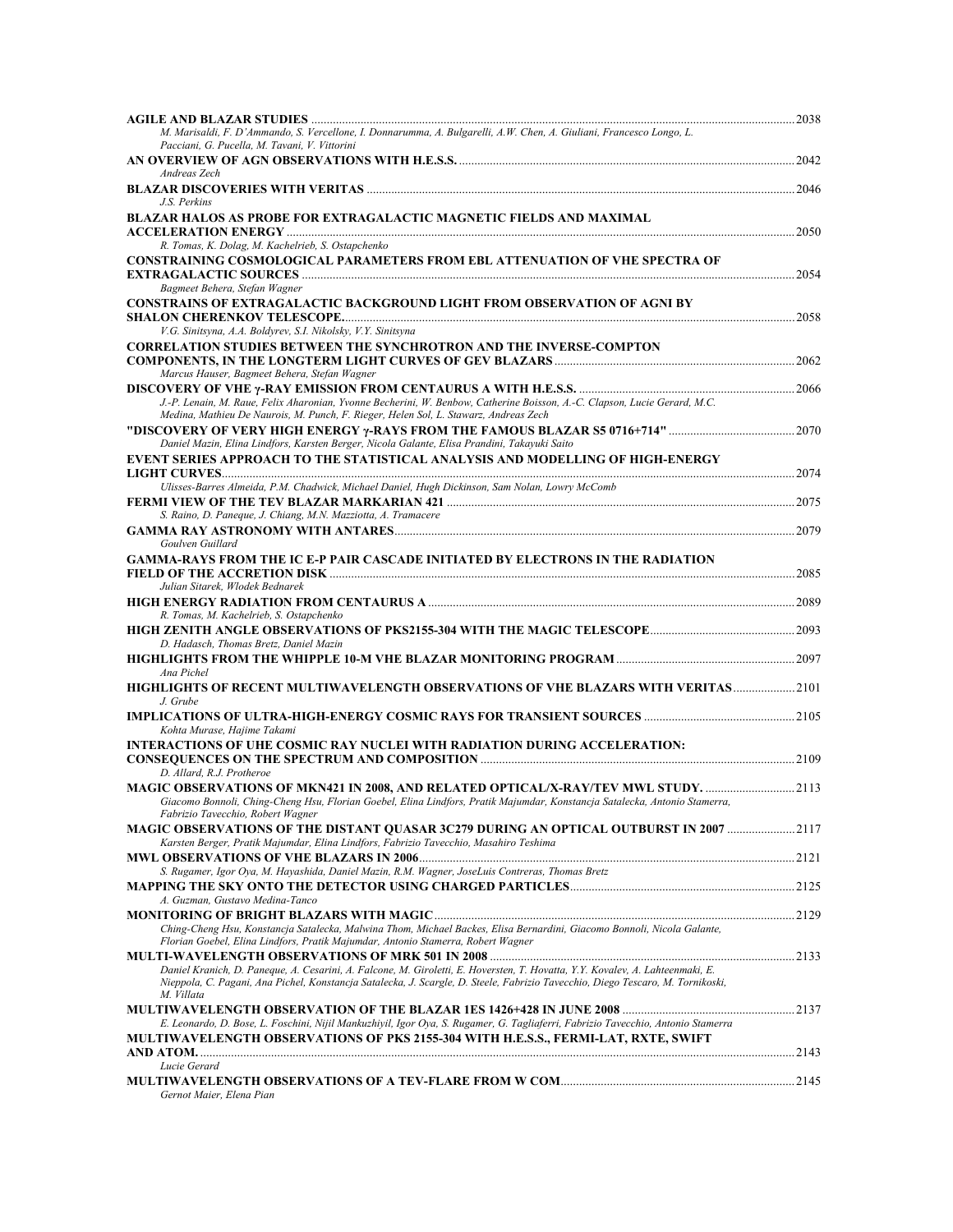| Sarah Kaufmann, Lucie Gerard, Stefan Wagner, Marcus Hauser, Johannes Herzog                                                                                                                                                                                       | .2149 |
|-------------------------------------------------------------------------------------------------------------------------------------------------------------------------------------------------------------------------------------------------------------------|-------|
| MUTIWAVELENGTH OBSERVATION FROM RADIO THROUGH VHE GAMMA-RAY OF 0J287 DURING                                                                                                                                                                                       |       |
|                                                                                                                                                                                                                                                                   |       |
| Masaaki Hayashida, Giacomo Bonnoli, Antonio Stamerra, Elina Lindfors, Kari Nilsson, Masahiro Teshima, Hiromi Seta, Naoki<br>Isobe, Makoto S. Tashiro, Koichiro Nakanishi, Mahito Sasada, Yoshito Shimajiri, Makoto Uemura                                         |       |
| NEW RESULTS FROM HESS OBSERVATIONS OF GALAXY CLUSTERS ………………………………………………………………………2156                                                                                                                                                                             |       |
| Wilfried Domainko, D. Nedbal, J.A. Hinton, O. Martineau-Huynh                                                                                                                                                                                                     |       |
| Silvia Vernetto, Daniele Martello, J.L. Zhang                                                                                                                                                                                                                     |       |
| Nicola Galante                                                                                                                                                                                                                                                    |       |
| OBSERVATIONS OF BLAZARS MKN421 ANS 1ES2344+514 USING THE PACT AND HAGAR TELESCOPE                                                                                                                                                                                 |       |
|                                                                                                                                                                                                                                                                   |       |
| V.R. Chitnis, B.S. Acharya, R.J. Britto, R. Cowsik, N. Dorji, S.K. Duhan, K.S. Gothe, P.U. Kamath, M.K. Mahesh, B.K. Nagesh, A.<br>Naidu, N.K. Parmar, T.P. Prabhu, L. Saha, F. Saleem, A.K. Saxena, S.K. Rao, S.K. Sharma, A. Shukla, B.B. Singh, R. Srinivasan, |       |
| G. Srinivasulu, P.V. Sudersanan, S.S. Upadhya, P.R. Vishwanath                                                                                                                                                                                                    |       |
|                                                                                                                                                                                                                                                                   | 2173  |
| Ulisses-Barres Almeida, Tania Dominici, Zulema Abraham, Gabriel Franco, P.M. Chadwick, Lowry McComb, Catherine Boisson,<br>Jean-Philippe Lenain, Martin Ward                                                                                                      |       |
| SEARCH FOR TEV GAMMA-RAYS AROUND THE MERGER CLUSTER ABELL 3376 WITH CANGAROO-                                                                                                                                                                                     |       |
|                                                                                                                                                                                                                                                                   | 2177  |
| T. Yoshida, Takashi Matoba, Yasufumi Hirai, Michiyo Akimoto, G.V. Bicknell, R.W. Clay, P.G. Edwards, Ryoji Enomoto, Shuichi<br>Gunji, Satoshi Hara, Tadao Hara, Sei'ichi Hayashi, Hisanori Ishioka, Shigeto Kabuki, F. Kajino, Hideaki Katagiri, Akiko            |       |
| Kawachi, Tadashi Kifune, Ryuta Kiuchi, Hidetoshi Kubo, Toshiki Kunisawa, Junko Kushida, Yutaka Matsubara, Ikuma                                                                                                                                                   |       |
| Matsuzawa, Taku Mizukami, Y. Mizumira, Yoshihiko Mizumoto, Masaki Mori, Hiroshi Muraishi, Tsuguya Naito, Takeshi<br>Nakamori, K. Nakayama, Kyoshi Nishijima, Michiko Ohishi, Y. Otake, Shin'ichi Ryoki, K. Saito, Yukiko Sakamoto, Victor                         |       |
| Stamatescu, Toshitaka Suzuki, D.L. Swaby, Toru Tanimori, Greg Thornton, Fuyuki Tokanai, Y. Toyota, K. Tsuchiya, S. Yanagita, Y.                                                                                                                                   |       |
| Yokoe, Takanori Yoshikoshi, Yohei Yukawa                                                                                                                                                                                                                          |       |
| Julian Sitarek, Razmik Mirzoyan                                                                                                                                                                                                                                   |       |
| SIMULTANEOUS OBSERVATIONS OF FLARING GAMMA-RAY BLAZAR 3C 66A WITH FERMI AND                                                                                                                                                                                       |       |
| Luis C. Reye                                                                                                                                                                                                                                                      |       |
|                                                                                                                                                                                                                                                                   |       |
| Nijil Mankuzhiyil, Daniela Dorner, Elisa Prandini, Massimo Persic, Elena Pian, Stefano Vercellone                                                                                                                                                                 |       |
|                                                                                                                                                                                                                                                                   |       |
| Silvia Vernetto, Z. Guglielmotto, J.L. Zhang<br>SPECTRAL ENERGY DISTRIBUTION ANALYSIS OF FERMI BRIGHT BLAZARS FROM RADIO TO TEV                                                                                                                                   |       |
|                                                                                                                                                                                                                                                                   |       |
| M.N. Mazziotta, P. Giommi, S. Cutini, D. Gasparrini, C. Monte, L. Fuhrmann, E. Angelakis, M. Villata, C.M. Raiteri, M. Perri, J.<br>Richards                                                                                                                      |       |
| 2004-100 TEV FLARING ACTIVITY OF MKN 421 AND MKN 501 BLAZARS AND DETECTION OF SN 2006GY                                                                                                                                                                           |       |
| V.G. Sinitsyna, R.M. Mirzafatikhov, S.I. Nikolsky, V.Y. Sinitsyna<br>TEV GAMMA-RAY OBSERVATIONS OF SOME EXTRAGALACTIC OBJECTS WITH CANGAROO-III 2208                                                                                                              |       |
| Kyoshi Nishijima, Michiyo Akimoto, Yoshitaka Mizumura, Junko Kushida, Hidetoshi Kubo, G.V. Bicknell, R.W. Clay, P.G.                                                                                                                                              |       |
| Edwards, Ryoji Enomoto, Shuichi Gunji, Satoshi Hara, Tadao Hara, Takahiro Hattori, Sei'ichi Hayashi, Yusuke Higashi, Yasufumi                                                                                                                                     |       |
| Hirai, Kenji Inoue, Hisanori Ishioka, Shigeto Kabuki, F. Kajino, Hideaki Katagiri, Akiko Kawachi, Tadashi Kifune, Ryuta Kiuchi,<br>Toshiki Kunisawa, Takashi Matoba, Yutaka Matsubara, Ikuma Matsuzawa, Taku Mizukami, Yoshihiko Mizumoto, Masaki Mori,           |       |
| Hiroshi Muraishi, Tsuguya Naito, Takeshi Nakamori, Shintaro Nakano, Michiko Ohishi, Yuhki Ohtake, Shin'ichi Ryoki, Koji Saito,                                                                                                                                    |       |
| Yukiko Sakamoto, Atsushi Seki, Victor Stamatescu, Toshitaka Suzuki, D.L. Swaby, Toru Tanimori, Greg Thornton, Fuyuki Tokanai,<br>K. Tsuchiya, Shio Watanabe, Eiichi Yamazaki, Shohei Yanagita, Tatsuo Yoshida, Takanori Yoshikoshi, Yohei Yukawa                  |       |
|                                                                                                                                                                                                                                                                   |       |
| R.M. Wagner, I. Donnarumma, J. Grube, M. Villata, C.M. Raiteri, Ching-Cheng Hsu, Konstancja Satalecka, Elisa Bernardini,                                                                                                                                          |       |
| Pratik Majumdar                                                                                                                                                                                                                                                   |       |
| Wystan Benbow                                                                                                                                                                                                                                                     |       |
| THE COMPARISON OF CORRELATION'S PROPERTIES OF ULTRA-HIGH ENERGY COSMIC RAYS                                                                                                                                                                                       |       |
| Radoslaw Galazka, Wieslaw Tkaczyk                                                                                                                                                                                                                                 |       |
|                                                                                                                                                                                                                                                                   |       |
| Elina Lindfors, Riho Reinthal, Daniel Mazin, Kari Nilsson, Leo Takalo, Aimo Sillanpaa, Andrei Berduygin                                                                                                                                                           |       |
| THE STRONG FLARING ACTIVITY OF M87 IN EARLY 2008 AS OBSERVED BY THE MAGIC                                                                                                                                                                                         |       |
| Diego Tescaro, Daniel Mazin, R.M. Wagner, K. Berger, N. Galante                                                                                                                                                                                                   |       |
|                                                                                                                                                                                                                                                                   |       |
| Athina Meli, JuliaK. Becker, John Quenby                                                                                                                                                                                                                          |       |
| Asif Imran                                                                                                                                                                                                                                                        |       |
|                                                                                                                                                                                                                                                                   |       |
| Wystan Benbow                                                                                                                                                                                                                                                     |       |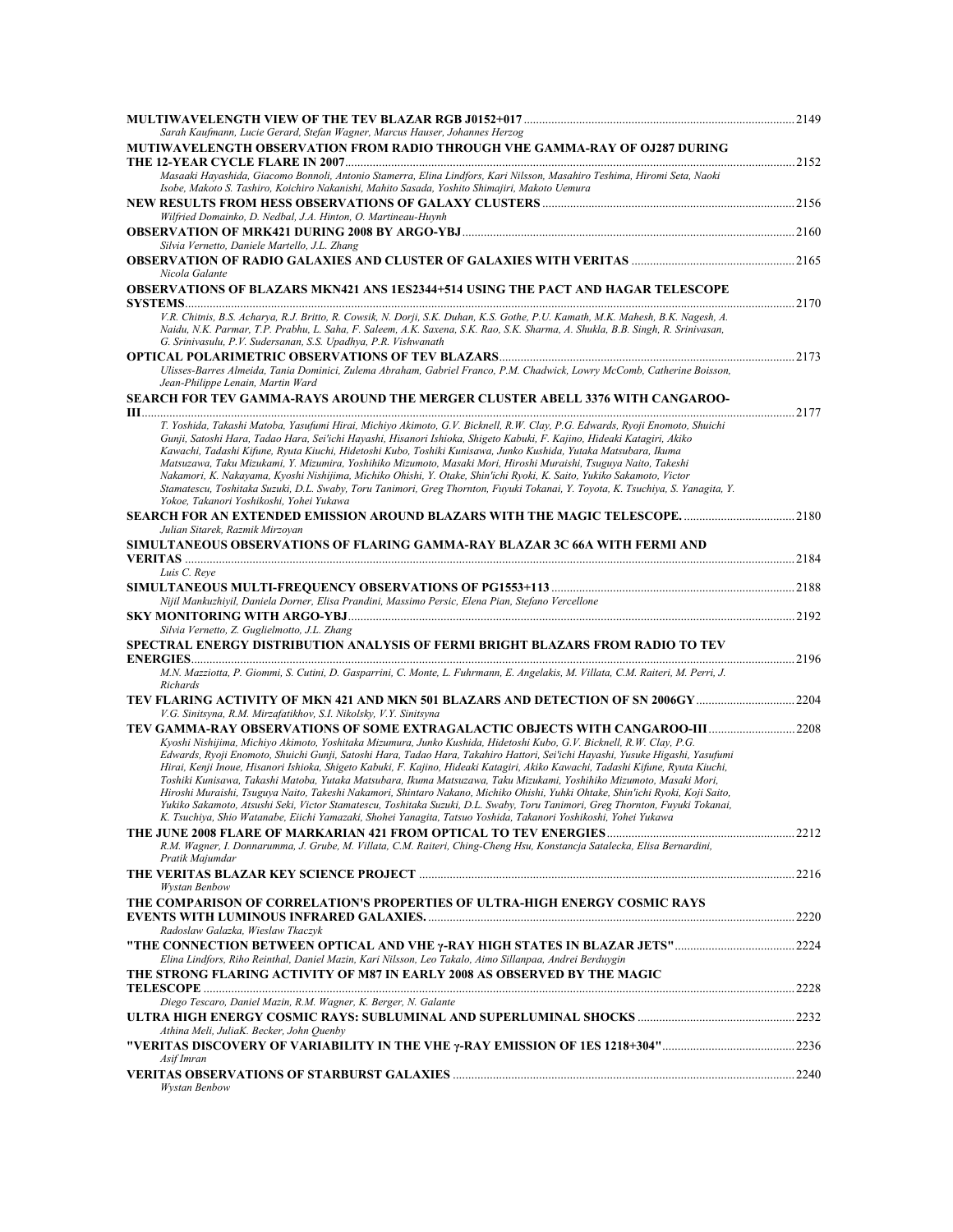| Chiumun Michelle Hui                                                                                                                                                                                                                           |       |
|------------------------------------------------------------------------------------------------------------------------------------------------------------------------------------------------------------------------------------------------|-------|
| VERY HIGH ENERGY EMISSION IN THE VICINITY OF SUPERMASSIVE BLACK HOLES: STACKING<br>ANALYSIS OF ELLIPTICAL GALAXIES WITH H.E.S.S. AND ITS IMPLICATIONS FOR ULTRA HIGH                                                                           |       |
|                                                                                                                                                                                                                                                | .2245 |
| G. Pedaletti, Stefan Wagner, A.-C. Clapson                                                                                                                                                                                                     |       |
| <b>OG.2.4 GAMMA-RAY BURSTS</b>                                                                                                                                                                                                                 |       |
|                                                                                                                                                                                                                                                |       |
| S. Ogawa, Y. Aita, T. Aoki, Y. Asaoka, J. Asou, T. Chonan, R. Fox, J. Hamilton, Y. Higashi, N. Ishikawa, J. Learned, M. Masuda, S.                                                                                                             |       |
| Matsuno, Y. Morimoto, K. Noda, Makoto Sasaki, H. Shibuya, N. Sugiyama, M. Yabuki, Y. Watanabe                                                                                                                                                  |       |
| <b>CONSTRAINTS ON VERY HIGH ENERGY EMISSION FROM GRBS WITH ARGO-YBJ EXPERIMENT IN</b>                                                                                                                                                          |       |
| S.Z. Chen. T. Di Girolamo. H.H. He                                                                                                                                                                                                             |       |
| <b>DELAYED GEV EMISSION FROM ULTRA-HIGH ENERGY COSMIC RAY ACCELERATION AND</b>                                                                                                                                                                 |       |
| Soebur Razzaque, Charles D. Dermer, Justin D. Finke                                                                                                                                                                                            |       |
| <b>EXPERIMENTAL SEARCH OF BURSTS OF GAMMA RAYS FROM PRIMORDIAL BLACK HOLES</b>                                                                                                                                                                 |       |
| E.V. Bugaev, V.B. Petkov, A.N. Gaponenko, P.A. Klimai, M.V. Andreev, A.B. Chernyaev, I.M. Dzaparova, D.D. Dzhappuev, Zh.Sh.<br>Guliev, N.S. Khaerdinov, N.F. Klimenko, A.U. Kudzhaev, A.V. Sergeev, V.I. Volchenko, G.V. Volchenko, A.F. Yanin |       |
| <b>EXPERIMENTAL SEARCH OF BURSTS OF VERY HIGH ENERGY GAMMA RAYS FROM PRIMORDIAL</b>                                                                                                                                                            |       |
| E.V. Bugaev, V.B. Petkov, A.N. Gaponenko, P.A. Klimai, M.V. Andreev, I.M. Dzaparova, Zh.Sh. Guliev, A.V. Sergeev, V.I.                                                                                                                         |       |
| Volchenko, G.V. Volchenko, A.F. Yanin,                                                                                                                                                                                                         |       |
| Hiroyasu Tajima                                                                                                                                                                                                                                |       |
|                                                                                                                                                                                                                                                |       |
| Nicola Omodei                                                                                                                                                                                                                                  |       |
| Markus Gaug, M. Garczarczyk, A. Antonelli, D. Bastieri, J. Becerra-Gonzalez, S. Covino, A. La Barbera, A. Carosi, N. Galante,<br>Francesco Longo, V. Scapin, S. Spiro                                                                          |       |
| <b>GAMMA-RAY PAIR ABSORPTION AND PAIR ECHOS AT VERY HIGH-REDSHIFTS: PROBING</b>                                                                                                                                                                |       |
|                                                                                                                                                                                                                                                |       |
| Susumu Inoue, Ruben Salvaterra, Tirth Roy Choudhury, Andrea Ferrara, Raffaella Schneider, Benedetta Ciardi, Keitaro<br>Takahashi, Kiyotomo Ichiki                                                                                              |       |
|                                                                                                                                                                                                                                                |       |
| Estela Suarez-Garcia, Daniel Haas, Wojtek Hajdas, Giovanni Lamanna, Catherine Lechanoine-Leluc, Radoslaw Marcinkowski,<br>Aliko Mtchedlishvili, Silvio Orsi, Martin Pohl, Nicolas Produit, Divic Rapin, Dominik Rybka, Jean-Pierre Vialle      |       |
|                                                                                                                                                                                                                                                |       |
| Markus Gaug, S. Covino, M. Garczarczyk, A. Antonelli, D. Bastieri, J. Becerra-Gonzalez, A. La Barbera, A. Carosi, N. Galante,                                                                                                                  |       |
| Francesco Longo, V. Scapin, S. Spiro, A. De Ugarte-Postigo, Ruben Salvaterra, A. Galli                                                                                                                                                         | .2293 |
| Markus Gaug, S. Covino, M. Garczarczyk, A. Antonelli, D. Bastieri, A. BarberaLa, J. Becerra-Gonzalez, A. Carosi, N. Galante,                                                                                                                   |       |
| Francesco Longo, V. Scapin, S. Spiro                                                                                                                                                                                                           |       |
| M. Marisaldi, G. Barbiellini, E. Costa, S. Cutini, E. DelMonte, I. Donnarumma, Y. Evangelista, M. Feroci, F. Fuschino, M. Galli,                                                                                                               | 2296  |
| A. Giuliani, C. Labanti, I. Lapshov, F. Lazzarotto, P. Lipari, Francesco Longo, S. Mereghetti, E. Moretti, L. Pacciani, M.<br>Rapisarda, P. Soffitta, M. Tavani, M. Trifoglio, S. Vercellone                                                   |       |
| <b>OPERATING WATER CHERENKOV DETECTORS IN HIGH ALTITUDE SITES FOR THE LARGE</b>                                                                                                                                                                |       |
|                                                                                                                                                                                                                                                |       |
| Humberto Salazar                                                                                                                                                                                                                               |       |
| Radoslaw Marcinkowski, Michal Gierlik, Daniel Haas, Wojtek Hajdas, Giovanni Lamanna, Catherine Lechanoine-Leluc, Aliko                                                                                                                         |       |
| Mchedlishvili, Silvio Orsi, Martin Pohl, Nicolas Produit, Divic Rapin, Dominik Rybka, Estela Suarez-Garcia, Jean-Pierre Vialle                                                                                                                 |       |
| Yiqing Guo, Hongbo Hu, Liu Cheng, Zhou Xunxiu                                                                                                                                                                                                  |       |
| Martijn Duvoort, Nick Van Eijndhoven                                                                                                                                                                                                           |       |
| P. Vallania, T. Di Girolamo, C. Vigorito, F.R. Zhu                                                                                                                                                                                             |       |
| SEARCH FOR GEV-TEV EMISSION FROM GRB 080319B USING THE MILAGRO OBSERVATORY2323                                                                                                                                                                 |       |
| T. Aune. P.M. Saz Parkinson                                                                                                                                                                                                                    |       |
| Mieke Bouwhuis                                                                                                                                                                                                                                 |       |
| K. Meagher, P. Roth, I. Taboada, K. Hoffman                                                                                                                                                                                                    |       |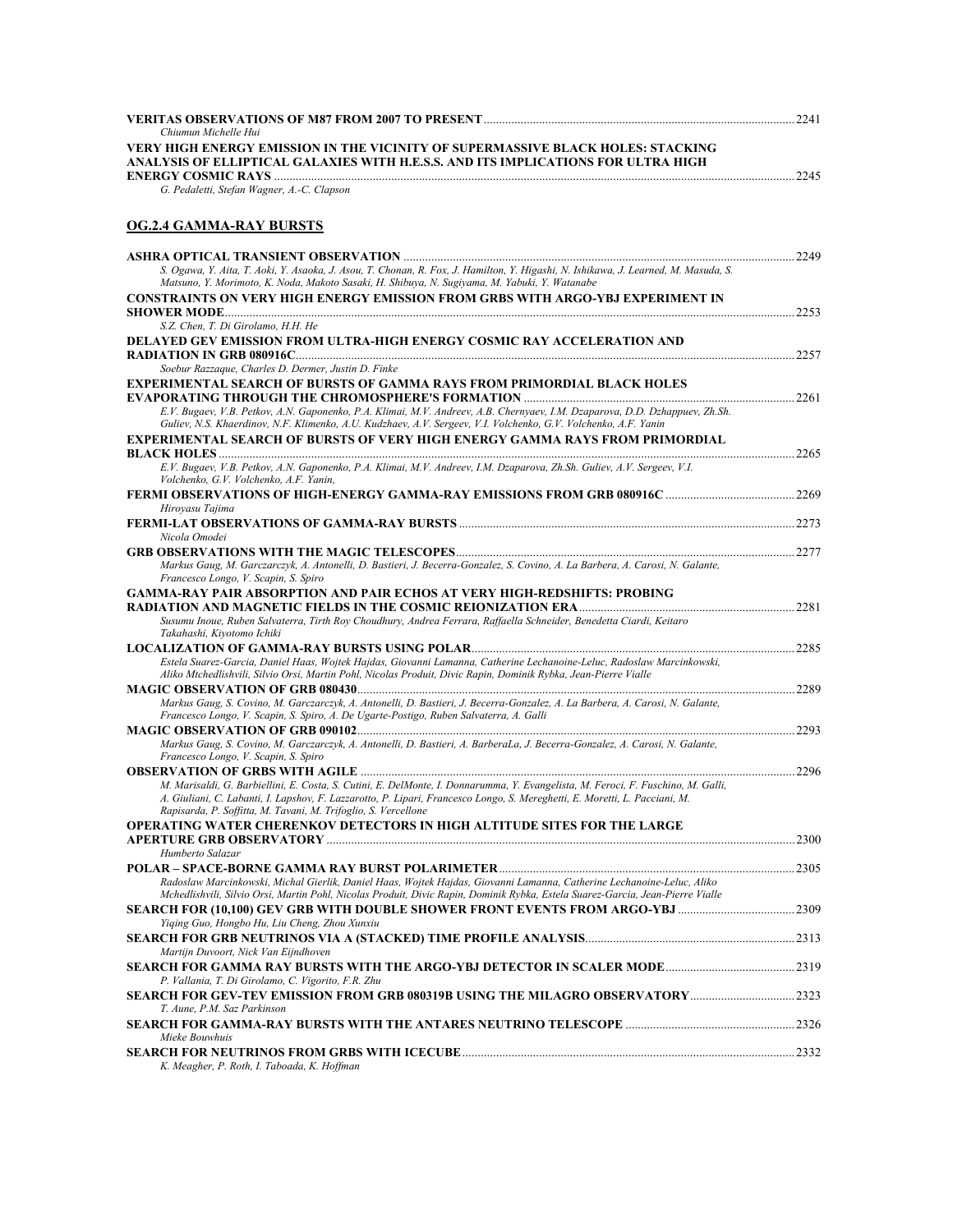| SEARCH FOR NEUTRINOS FROM GAMMA-RAY BURSTS WITH THE BAIKAL NEUTRINO TELESCOPE<br><b>NT200</b>                                                                                                                                                                                                                                                                                                                                                                                                                                                                                                                                                                                                                      | 2336 |
|--------------------------------------------------------------------------------------------------------------------------------------------------------------------------------------------------------------------------------------------------------------------------------------------------------------------------------------------------------------------------------------------------------------------------------------------------------------------------------------------------------------------------------------------------------------------------------------------------------------------------------------------------------------------------------------------------------------------|------|
| R. Wischnewski, A. Avrorin, V. Aynutdinov, V. Balkanov, I. Belolaptikov, D. Bogorodsky, N. Budnev, I. Danilchenko, G.<br>Domogatsky, A. Doroshenko, A. Dyachok, Zh.-A. Dzhilkibaev, S. Fialkovsky, O. Gaponenko, K. Golubkov, O. Gress, T. Gress, O.<br>Grishin, A. Klabukov, A. Klimov, A. Kochanov, K. Konischev, A. Koshechkin, V. Kulepov, D. Kuleshov, L.A. Kuzmichev, V.<br>Lyashuk, Eike Middell, S. Mikheyev, M. Milenin, R. Mirgazov, E. Osipova, G. Pankov, L.V. Pankov, A. Panfilov, D. Petukhov, E.<br>Pliskovsky, P. Pokhil, V. Poleschuk, E. Popova, V.V. Prosin, M. Rozanov, V. Rubtzov, A. Sheifler, A. Shirokov, B. Shoibonov, Ch.<br>Spiering, O. Suvorova, B. Tarashansky, I. Yashin, V. Zhukov |      |
| <b>SEARCHES FOR NEUTRINOS FROM GRBS WITH THE ICECUBE 22-STRING DETECTOR AND</b>                                                                                                                                                                                                                                                                                                                                                                                                                                                                                                                                                                                                                                    |      |
|                                                                                                                                                                                                                                                                                                                                                                                                                                                                                                                                                                                                                                                                                                                    | 2340 |
| Alexander Kappes, P. Roth, E. Strahler                                                                                                                                                                                                                                                                                                                                                                                                                                                                                                                                                                                                                                                                             |      |
|                                                                                                                                                                                                                                                                                                                                                                                                                                                                                                                                                                                                                                                                                                                    | 2344 |
| Katsuaki Asano, Kenji Shinozaki, Masahiro Teshima                                                                                                                                                                                                                                                                                                                                                                                                                                                                                                                                                                                                                                                                  |      |
| Xavier Bertou                                                                                                                                                                                                                                                                                                                                                                                                                                                                                                                                                                                                                                                                                                      | 2350 |
|                                                                                                                                                                                                                                                                                                                                                                                                                                                                                                                                                                                                                                                                                                                    | 2354 |
| Jens Drever, Julia K. Becker, Wolfgang Rhode                                                                                                                                                                                                                                                                                                                                                                                                                                                                                                                                                                                                                                                                       |      |
|                                                                                                                                                                                                                                                                                                                                                                                                                                                                                                                                                                                                                                                                                                                    | 2358 |
| Nicola Galante                                                                                                                                                                                                                                                                                                                                                                                                                                                                                                                                                                                                                                                                                                     |      |
| WATER CHERENKOV DETECTORS RESPONSE TO A GAMMA RAY BURST IN THE LARGE APERTURE                                                                                                                                                                                                                                                                                                                                                                                                                                                                                                                                                                                                                                      |      |
| <b>GRB OBSERVATORY</b>                                                                                                                                                                                                                                                                                                                                                                                                                                                                                                                                                                                                                                                                                             | 2360 |
| A. De Castro                                                                                                                                                                                                                                                                                                                                                                                                                                                                                                                                                                                                                                                                                                       |      |

#### **OG.2.5 HIGH ENERGY NEUTRINO ASTROPHYSICS**

| Anne Schukraft, Jan-Patrick Hulb                                                                                               |       |
|--------------------------------------------------------------------------------------------------------------------------------|-------|
| Jon Dumm, J.A. Aguilar, Mike Baker, Chad Finley, Teresa Montaruli                                                              |       |
| Mieke Bouwhuis                                                                                                                 |       |
| <b>CONSTRAINTS ON EXTRAGALACTIC POINT SOURCE FLUX FROM DIFFUSE NEUTRINO LIMITS 2375</b><br>Andrea Silvestri, Steven W. Barwick |       |
| Joanna Kiryluk                                                                                                                 |       |
| FLUCTUATION OF (ULTRA)-HIGH ENERGY MUONS AND THE INFLUENCE OF THEIR PRODUCTION                                                 |       |
|                                                                                                                                | .2383 |
| N. Takahashi, Y. Okumura, A. Misaki                                                                                            |       |
| <b>ICECUBE TIME-DEPENDENT POINT SOURCE ANALYSIS USING MULTIWAVELENGTH</b>                                                      |       |
| Mike Baker, J.A. Aguilar, J. Braun, Jon Dumm, Chad Finley, Teresa Montaruli, Sirin Odrowski, E. Resconi                        | .2387 |
|                                                                                                                                |       |
| ICECUBE/AMANDA COMBINED ANALYSES FOR THE SEARCH OF NEUTRINO SOURCES AT LOW                                                     | 2391  |
| Cecile Roucelle, Andreas Gross, Sirin Odrowski, Elisa Resconi, Yolanda Sestayo                                                 |       |
| IMPACT OF HIGH-ENERGY HADRON INTERACTIONS ON THE ATMOSPHERIC NEUTRINO FLUX                                                     |       |
|                                                                                                                                | 2395  |
| S.I. Sinegovsky, A. Kochanov, T.S. Sinegovskaya                                                                                |       |
| <b>IMPLEMENTATION OF AN ACTIVE VETO AGAINST ATMOSPHERIC MUONS IN ICECUBE DEEPCORE  2399</b>                                    |       |
| Olaf Schulz, Sebastian Euler, Darren Grant                                                                                     |       |
|                                                                                                                                |       |
| Eike Middell, Joseph McCartin, Michelangelo D'Agostino                                                                         |       |
|                                                                                                                                |       |
| T.C. Liu, M.A. Huang, C.H. Iong, Guey-Lin Lin                                                                                  |       |
|                                                                                                                                | .2412 |
| L. Gladstone, D.J. Boersma, Albrecht Karle                                                                                     |       |
|                                                                                                                                |       |
| Sebastian Panknin, Julien Bolmont, Marek Kowalski, Stephan Zimmer                                                              |       |
|                                                                                                                                |       |
| Robert Franke, Elisa Bernardini                                                                                                | 2424  |
| Julia K. Becker, Athina Meli, P.L. Biermann                                                                                    |       |
| NEW LIMITS ON THE ULTRA-HIGH ENERGY COSMIC NEUTRINO FLUX FROM THE ANITA                                                        |       |
|                                                                                                                                | .2428 |
| Andrew Romero-Wolf                                                                                                             |       |
|                                                                                                                                |       |
| A. Misaki, M. Kato, K. Miyazawa, K. Higashide, Naoya Inoue, I. Nakamura                                                        |       |
| <b>ON THE IMPORTANCE OF ELECTRON NEUTRINOS IN RADIO CHERENKOV EXPERIMENTS. 2436</b>                                            |       |
| Jaime Alvarez-Muniz, Clancy James, R.J. Protheroe, Enrique Zas                                                                 |       |
|                                                                                                                                |       |
| Marek Kowalski, Anna Franckowiak, Carl Akerlof, D.F. Cowen, Ringo Lehmann, Torsten Schmidt, Fang Yuan                          |       |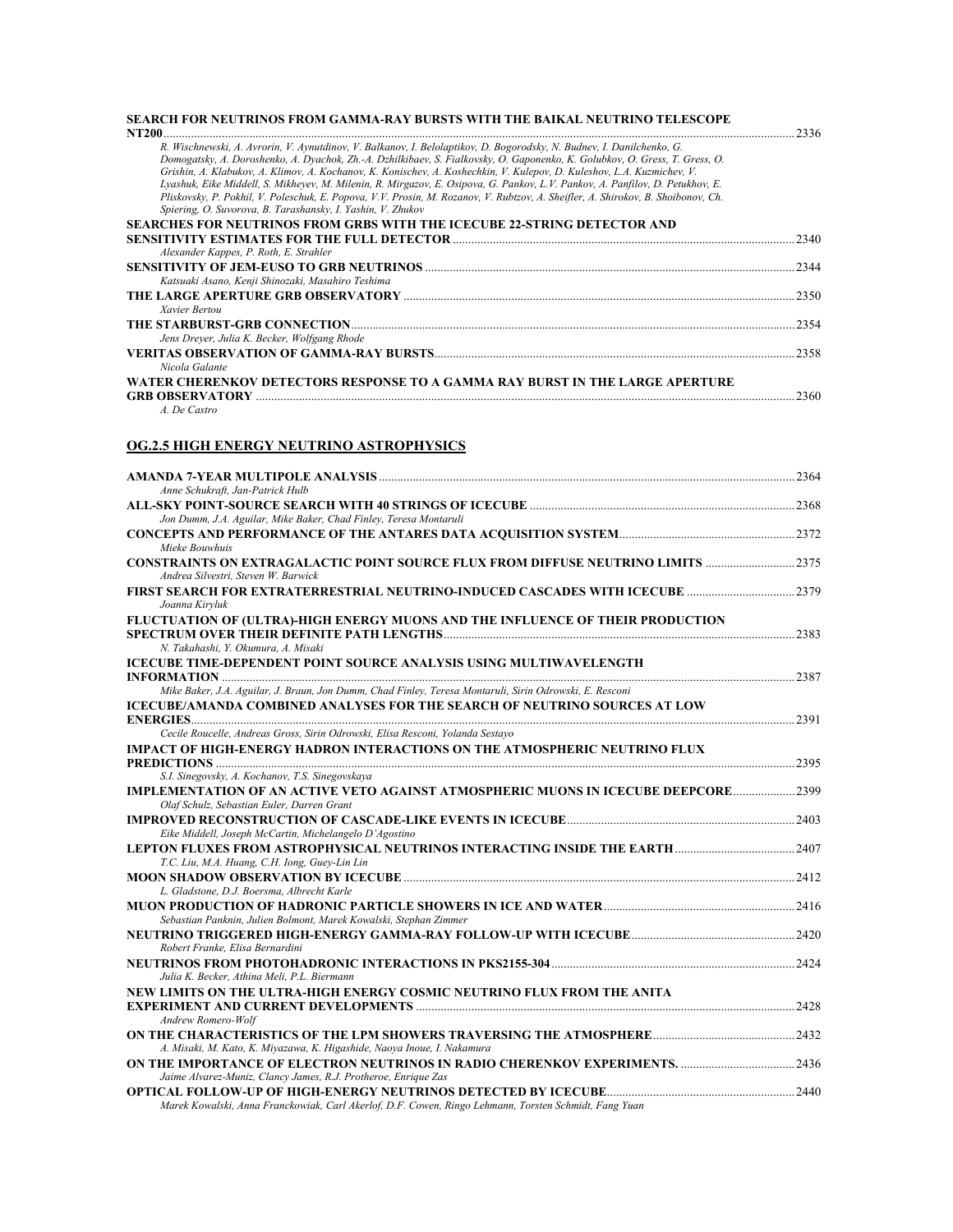| Piera Sapienza, Rosa Coniglione, Carla Distefano, Jean-Pierre Ernenwein                                                                                                                                                                                                                                                                                                                                                                                                                                                                                                                   |       |
|-------------------------------------------------------------------------------------------------------------------------------------------------------------------------------------------------------------------------------------------------------------------------------------------------------------------------------------------------------------------------------------------------------------------------------------------------------------------------------------------------------------------------------------------------------------------------------------------|-------|
| Christopher Wiebusch                                                                                                                                                                                                                                                                                                                                                                                                                                                                                                                                                                      |       |
| Simona Toscano                                                                                                                                                                                                                                                                                                                                                                                                                                                                                                                                                                            |       |
| Aart Heijboer                                                                                                                                                                                                                                                                                                                                                                                                                                                                                                                                                                             |       |
|                                                                                                                                                                                                                                                                                                                                                                                                                                                                                                                                                                                           |       |
| Clancy James, Ron Ekers, Chris Phillips, R.J. Protheroe, Paul Roberts, Rebecca Robinson, Jaime Alvarez-Muniz, Justin Bray                                                                                                                                                                                                                                                                                                                                                                                                                                                                 |       |
| Kotovo Hoshina                                                                                                                                                                                                                                                                                                                                                                                                                                                                                                                                                                            |       |
| SEARCH FOR HIGH ENERGETIC NEUTRINOS FROM SUPERNOVA EXPLOSIONS WITH AMANDA 2468<br>Dirk Lennarz, Christopher Wiebusch                                                                                                                                                                                                                                                                                                                                                                                                                                                                      |       |
|                                                                                                                                                                                                                                                                                                                                                                                                                                                                                                                                                                                           |       |
| Andrea Silvestri                                                                                                                                                                                                                                                                                                                                                                                                                                                                                                                                                                          |       |
| SEARCH FOR A DIFFUSE FLUX OF HIGH-ENERGY NEUTRINOS WITH THE BAIKAL NEUTRINO                                                                                                                                                                                                                                                                                                                                                                                                                                                                                                               | .2476 |
| A. Kochanov, A. Avrorin, V. Aynutdinov, V. Balkanov, I. Belolaptikov, D. Bogorodsky, N. Budnev, I. Danilchenko, G. Domogatsky,<br>A. Doroshenko, A. Dyachok, Zh.-A. Dzhilkibaev, S. Fialkovsky, O. Gaponenko, K. Golubkov, O. Gress, T. Gress, O. Grishin, A.<br>Klabukov, A. Klimov, K. Konischev, A. Koshechkin, V. Kulepov, D. Kuleshov, L.A. Kuzmichev, V. Lyashuk, Eike Middell, S.<br>Mikheyev, M. Milenin, R. Mirgazov, E. Osipova, G. Pan'kov, L. Pan'kov, A. Panfilov, D. Petukhov, E. Pliskovsky, P. Pokhil, V.                                                                 |       |
| Poleschuk, E. Popova, V.V. Prosin, M. Rozanov, V. Rubtzov, A. Sheifler, A. Shirokov, B. Shoibonov, Ch. Spiering, O. Suvorova, B.<br>Tarashansky, R. Wischnewski, I. Yashin, V. Zhukov                                                                                                                                                                                                                                                                                                                                                                                                     |       |
| Seon-Hee Seo, P.A. Toale                                                                                                                                                                                                                                                                                                                                                                                                                                                                                                                                                                  | 2480  |
| SEARCH FOR HIGH-ENERGY NEUTRINOS IN COINCIDENCE WITH GRAVITATIONAL WAVES WITH                                                                                                                                                                                                                                                                                                                                                                                                                                                                                                             |       |
|                                                                                                                                                                                                                                                                                                                                                                                                                                                                                                                                                                                           |       |
| Veronique Van Elewyck                                                                                                                                                                                                                                                                                                                                                                                                                                                                                                                                                                     |       |
| C. Vigorito, Walter Fulgione, A. Molinario                                                                                                                                                                                                                                                                                                                                                                                                                                                                                                                                                |       |
|                                                                                                                                                                                                                                                                                                                                                                                                                                                                                                                                                                                           | 2492  |
| J.L.Bazo Alba, Elisa Bernardini, R. Lauer<br>SEARCH FOR NEUTRINOS FROM TRANSIENT SOURCES WITH THE ANTARES TELESCOPE AND                                                                                                                                                                                                                                                                                                                                                                                                                                                                   |       |
| Damien Dornic, Jurgen Brunner, Jose Busto, Imen Al Samarai, Stephane Basa, Bruce Gendre, Alain Mazure, Alain Klotz, Michel<br>Boer                                                                                                                                                                                                                                                                                                                                                                                                                                                        |       |
|                                                                                                                                                                                                                                                                                                                                                                                                                                                                                                                                                                                           | .2499 |
| VadimV. Boyarkin, O.G. Ryazhskaya                                                                                                                                                                                                                                                                                                                                                                                                                                                                                                                                                         |       |
| L.A. Kuzmichev, A. Avrorin, V. Aynutdinov, V. Balkanov, I. Belolaptikov, D. Bogorodsky, N. Budnev, I. Danilchenko, G.                                                                                                                                                                                                                                                                                                                                                                                                                                                                     |       |
| Domogatsky, A. Doroshenko, A. Dyachok, Zh.-A. Dzhilkibaev, S. Fialkovsky, O. Gaponenko, K. Golubkov, O. Gress, T. Gress, O.<br>Grishin, A. Klabukov, A. Klimov, A. Kochanov, K. Konischev, A. Koshechkin, V. Kulepov, D. Kuleshov, V. Lyashuk, Eike Middell,<br>S. Mikheyev, M. Milenin, R. Mirgazov, E. Osipova, G. Pan'kov, L. Pan'kov, A. Panfilov, D. Petukhov, E. Pliskovsky, P. Pokhil, V.<br>Poleschuk, E. Popova, V.V. Prosin, M. Rozanov, V. Rubtzov, A. Sheifler, A. Shirokov, B. Shoibonov, Ch. Spiering, O. Suvorova, B.<br>Tarashansky, R. Wischnewski, I. Yashin, V. Zhukov |       |
|                                                                                                                                                                                                                                                                                                                                                                                                                                                                                                                                                                                           |       |
| Kirk Bays, Takashi Iida                                                                                                                                                                                                                                                                                                                                                                                                                                                                                                                                                                   |       |
| JuanPablo Gomez-Gonzalez                                                                                                                                                                                                                                                                                                                                                                                                                                                                                                                                                                  |       |
| N. Takahashi, E. Konishi, N. Budnev, S.I. Sinegovskii, A. Kochanov, I. Nakamura, K. Mitsui, Y. Okumura, A. Misaki                                                                                                                                                                                                                                                                                                                                                                                                                                                                         |       |
| Francesco Simeone                                                                                                                                                                                                                                                                                                                                                                                                                                                                                                                                                                         |       |
|                                                                                                                                                                                                                                                                                                                                                                                                                                                                                                                                                                                           |       |
| K. Noda, Y. Aita, T. Aoki, Y. Asaoka, J. Asou, T. Chonan, R. Fox, J. Hamilton, Y. Higashi, N. Ishikawa, J. Learned, M. Masuda, S.<br>Matsuno, Y. Morimoto, S. Ogawa, Makoto Sasaki, H. Shibuya, N. Sugiyama, M. Yabuki, Y. Watanabe                                                                                                                                                                                                                                                                                                                                                       |       |
|                                                                                                                                                                                                                                                                                                                                                                                                                                                                                                                                                                                           |       |
| <b>OG.2.7 NEW EXPERIMENTS AND INSTRUMENTATION</b>                                                                                                                                                                                                                                                                                                                                                                                                                                                                                                                                         |       |
| Emiliano Carmona, J.A. Coarasa, M. Barcelo                                                                                                                                                                                                                                                                                                                                                                                                                                                                                                                                                |       |
| A FUTURE PROJECT AT TIBET: THE LARGE HIGH ALTITUDE AIR SHOWER OBSERVATORY                                                                                                                                                                                                                                                                                                                                                                                                                                                                                                                 |       |
| Zhen Cao                                                                                                                                                                                                                                                                                                                                                                                                                                                                                                                                                                                  |       |
|                                                                                                                                                                                                                                                                                                                                                                                                                                                                                                                                                                                           |       |
| Ruben Alfaro, L.C. Alvarez, E. Belmont-Moreno, A. Bernal, O. Blanch, A. Carraminana, O. Chapa, Brenda Dingus, F. Garfias,<br>M.M. Gonzalez, Varlen Grabski, F. Huidobro, A. Iriarte, A. Martinez-Davalos, A. Menchaca-Rocha, R. Nunez, J.R. Sacahui, M.<br>Schneider, G. Tejada, G. Tovmassian, Andres Sandoval                                                                                                                                                                                                                                                                           |       |
|                                                                                                                                                                                                                                                                                                                                                                                                                                                                                                                                                                                           | 2543  |

*S. Schwarzburg, Gerd Puhlhofer, E. Kendziorra, A. Santangelo*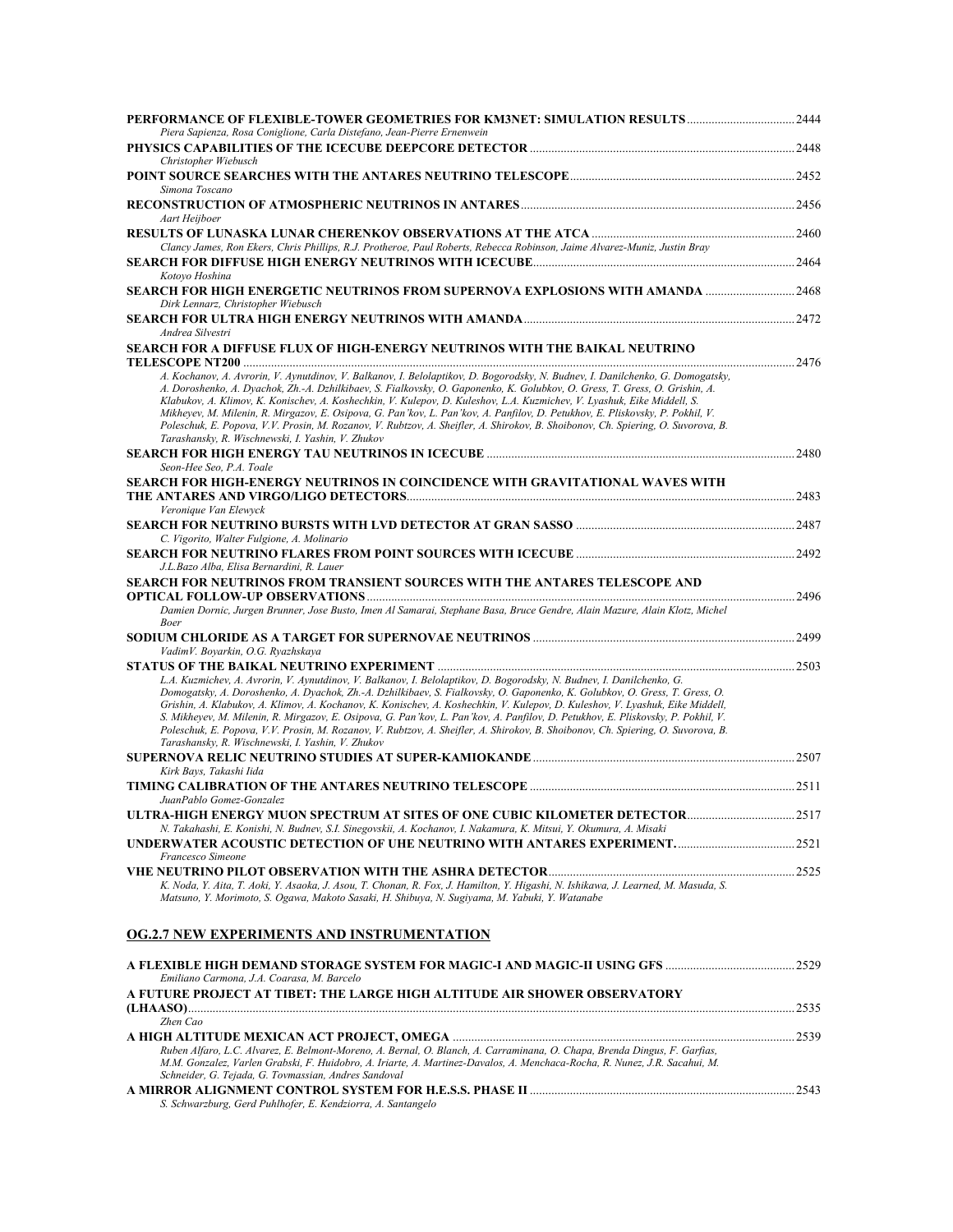| Quirin Weitzel, Dorothee Hildebrand, Michael Backes, Adrian Biland, Andrea Boller, Thomas Bretz, Sebastian Commichau,<br>Volker Commichau, Daniela Dorner, Isabel Braun, Hanspeter GuntenVon, Adamo Gendotti, Oliver Grimm, Urs Horisberger,<br>Thomas Krahenbuhl, Daniel Kranich, Eckart Lorenz, Werner Lustermann, Karl Mannheim, Dominik Neise, Felicitas Pauss, Dieter                                                                                                                                                                                                                                                                                                                                                                                                                                                                                                                                                                                            |       |
|-----------------------------------------------------------------------------------------------------------------------------------------------------------------------------------------------------------------------------------------------------------------------------------------------------------------------------------------------------------------------------------------------------------------------------------------------------------------------------------------------------------------------------------------------------------------------------------------------------------------------------------------------------------------------------------------------------------------------------------------------------------------------------------------------------------------------------------------------------------------------------------------------------------------------------------------------------------------------|-------|
| Renker, Wolfgang Rhode, Michael Rissi, Sebastian Rollke, Ulf Roser, L.S. Stark, Jean-Pierre Stucki, Gert Viertel, Patrick Vogler                                                                                                                                                                                                                                                                                                                                                                                                                                                                                                                                                                                                                                                                                                                                                                                                                                      |       |
| A RADON TRANSFORM BASED GAMMA-HADRON DISCRIMINATION TECHNIQUE FOR THE ARGO-                                                                                                                                                                                                                                                                                                                                                                                                                                                                                                                                                                                                                                                                                                                                                                                                                                                                                           |       |
| Milena Dattoli                                                                                                                                                                                                                                                                                                                                                                                                                                                                                                                                                                                                                                                                                                                                                                                                                                                                                                                                                        |       |
| A TOPOLOGICAL TRIGGER SYSTEM FOR IMAGING ATMOSPHERIC-CHERENKOV TELESCOPES                                                                                                                                                                                                                                                                                                                                                                                                                                                                                                                                                                                                                                                                                                                                                                                                                                                                                             | .2556 |
| M. Schroedter, J. Anderson, K. Byrum, G. Drake, C. Duke, Jamie Holder, Asif Imran, A. Madhavan, F. Krennrich, A. Kreps, A.<br>Smith                                                                                                                                                                                                                                                                                                                                                                                                                                                                                                                                                                                                                                                                                                                                                                                                                                   |       |
| A CONCEPTUAL DESIGN OF AN ADVANCED 23 M DIAMETER IACT OF 50 TONS FOR GROUND-BASED                                                                                                                                                                                                                                                                                                                                                                                                                                                                                                                                                                                                                                                                                                                                                                                                                                                                                     |       |
|                                                                                                                                                                                                                                                                                                                                                                                                                                                                                                                                                                                                                                                                                                                                                                                                                                                                                                                                                                       |       |
| Eckart Lorenz, Daniel Ferenc, M. Victoria Fonseca, Robert Wagner                                                                                                                                                                                                                                                                                                                                                                                                                                                                                                                                                                                                                                                                                                                                                                                                                                                                                                      |       |
| Yvonne Becherini, Arache Djannati-Atai, Vincent Marandon                                                                                                                                                                                                                                                                                                                                                                                                                                                                                                                                                                                                                                                                                                                                                                                                                                                                                                              |       |
| ACOUSTIC SEARCH FOR HIGH-ENERGY NEUTRINOS IN LAKE BAIKAL: STATUS AND                                                                                                                                                                                                                                                                                                                                                                                                                                                                                                                                                                                                                                                                                                                                                                                                                                                                                                  |       |
| A. Kochanov, V. Aynutdinov, A. Avrorin, V. Balkanov, I. Belolaptikov, D. Bogorodsky, N. Budnev, I. Danilchenko, G. Domogatsky,                                                                                                                                                                                                                                                                                                                                                                                                                                                                                                                                                                                                                                                                                                                                                                                                                                        |       |
| A. Doroshenko, A. Dyachok, Zh.-A. Dzhilkibaev, S. Fialkovsky, O. Gaponenko, K. Golubkov, O. Gress, T. Gress, O. Grishin, A.<br>Klabukov, A. Klimov, K. Konischev, A. Koshechkin, V. Kulepov, D. Kuleshov, L.A. Kuzmichev, V. Lyashuk, Eike Middell, S.<br>Mikheyev, M. Milenin, R. Mirgazov, E. Osipova, G. Pan'kov, L. Pan'kov, A. Panfilov, D. Petukhov, E. Pliskovsky, P. Pokhil, V.<br>Poleschuk, E. Popova, V.V. Prosin, M. Rozanov, V. Rubtzov, A. Sheifler, O. Suvorova, A. Shirokov, B. Shoibonov, Ch. Spiering, B.<br>Tarashansky, R. Wischnewski, I. Yashin, V. Zhukov                                                                                                                                                                                                                                                                                                                                                                                      |       |
| Mathieu Ribordy, Matt Podgorski                                                                                                                                                                                                                                                                                                                                                                                                                                                                                                                                                                                                                                                                                                                                                                                                                                                                                                                                       |       |
|                                                                                                                                                                                                                                                                                                                                                                                                                                                                                                                                                                                                                                                                                                                                                                                                                                                                                                                                                                       |       |
| A. McCann, D. Hanna, Michael McCutcheon                                                                                                                                                                                                                                                                                                                                                                                                                                                                                                                                                                                                                                                                                                                                                                                                                                                                                                                               |       |
| ATMOSPHERIC MUONS FROM PARAMETRIC FORMULAS: A FAST GENERATOR FOR NEUTRINO                                                                                                                                                                                                                                                                                                                                                                                                                                                                                                                                                                                                                                                                                                                                                                                                                                                                                             |       |
|                                                                                                                                                                                                                                                                                                                                                                                                                                                                                                                                                                                                                                                                                                                                                                                                                                                                                                                                                                       |       |
| G. Carminati, Marco Bazzotti, S. Biagi, S. Cecchini, T. Chiarusi, A. Margiotta, Maximiliano Sioli, M. Spurio                                                                                                                                                                                                                                                                                                                                                                                                                                                                                                                                                                                                                                                                                                                                                                                                                                                          |       |
| Daniela Dorner, Thomas Bretz, Marlene Doert                                                                                                                                                                                                                                                                                                                                                                                                                                                                                                                                                                                                                                                                                                                                                                                                                                                                                                                           |       |
| Bjorn Herold, Oleg Kalekin                                                                                                                                                                                                                                                                                                                                                                                                                                                                                                                                                                                                                                                                                                                                                                                                                                                                                                                                            |       |
|                                                                                                                                                                                                                                                                                                                                                                                                                                                                                                                                                                                                                                                                                                                                                                                                                                                                                                                                                                       |       |
| <b>Bruny Baret</b>                                                                                                                                                                                                                                                                                                                                                                                                                                                                                                                                                                                                                                                                                                                                                                                                                                                                                                                                                    |       |
| <b>DEMONSTRATION OF HADRONIC COSMIC-RAY REJECTION POWER BY A WATER CHERENKOV</b>                                                                                                                                                                                                                                                                                                                                                                                                                                                                                                                                                                                                                                                                                                                                                                                                                                                                                      |       |
| M. Takita, M. Amenomori, X.J. Bi, D. Chen, S.W. Cui, . Danzengluobu, L.K. Ding, X.H. Ding, C. Fan, C.F. Feng, Zhaoyang Feng,<br>Z.Y. Feng, X.Y. Gao, O.X. Geng, H.W. Guo, H.H. He, M. He, K. Hibino, N. Hotta, Haibing Hu, H.B. Hu, J. Huang, O. Huang, H.Y.<br>Jia, L. Jiang, F. Kajino, K. Kasahara, Y. Katayose, C. Kato, K. Kawata, Labaciren, G.M. Le, A.F. Li, H.C. Li, J.Y. Li, C. Liu, Y.-O.<br>Lou, H. Lu, X R., K. Mizutani, J. Mu, Kazuoki Munakata, A. Nagai, H. Nanjo, M. Nishizawa, M. Ohnishi, I. Ohta, Shunsuke Ozawa,<br>T. Saito, T.Y. Saito, M. Sakata, T.K. Sako, Makio Shibata, A. Shiomi, T. Shirai, H. Sugimoto, Y.H. Tan, N. Tateyama, Shoji Torii, H.<br>Tsuchiya, Shigeharu Udo, B. Wang, H. Wang, Y.G. Wang, Y.G. Wang, H.R. Wu, L. Xue, Y. Yamamoto, C.T. Yan, X.C. Yang, S.<br>Yasue, Z.H. Ye, G.C. Yu, A.F. Yuan, T. Yuda, H.M. Zhang, J.L. Zhang, N.J. Zhang, X.Y. Zhang, X.Y. Zhang, Yi Zhang, Ying Zhang,<br>Zhaxisangzhu, X.X. Zhou | .2594 |
| DESIGN OF A TOWER-LIKE STRUCTURE FOR THE KM3NET UNDERWATER NEUTRINO TELESCOPE  2598                                                                                                                                                                                                                                                                                                                                                                                                                                                                                                                                                                                                                                                                                                                                                                                                                                                                                   |       |
| Paolo Piattelli                                                                                                                                                                                                                                                                                                                                                                                                                                                                                                                                                                                                                                                                                                                                                                                                                                                                                                                                                       |       |
| Rezo Shanidze                                                                                                                                                                                                                                                                                                                                                                                                                                                                                                                                                                                                                                                                                                                                                                                                                                                                                                                                                         |       |
| DEVELOPMENT OF GIGAHERTZ-SAMPLING ANALOG MEMORY ASIC FOR AN IMAGING                                                                                                                                                                                                                                                                                                                                                                                                                                                                                                                                                                                                                                                                                                                                                                                                                                                                                                   |       |
|                                                                                                                                                                                                                                                                                                                                                                                                                                                                                                                                                                                                                                                                                                                                                                                                                                                                                                                                                                       |       |
| Taku Mizukami, Hidetoshi Kubo, Toshinori Abe, Manobu Tanaka                                                                                                                                                                                                                                                                                                                                                                                                                                                                                                                                                                                                                                                                                                                                                                                                                                                                                                           |       |
| R. Orito, Elisa Bernardini, D. Bose, A. Dettlaff, D. Fink, V. Fonseca, M. Hayashida, J. Hose, Eckart Lorenz, Karl Mannheim,                                                                                                                                                                                                                                                                                                                                                                                                                                                                                                                                                                                                                                                                                                                                                                                                                                           |       |
| Razmik Mirzoyan, O. Reimann, T.Y. Saito, Thomas Schweizer, Maxim Shayduk, Masahiro Teshima                                                                                                                                                                                                                                                                                                                                                                                                                                                                                                                                                                                                                                                                                                                                                                                                                                                                            |       |
|                                                                                                                                                                                                                                                                                                                                                                                                                                                                                                                                                                                                                                                                                                                                                                                                                                                                                                                                                                       |       |
| Rezo Shanidze                                                                                                                                                                                                                                                                                                                                                                                                                                                                                                                                                                                                                                                                                                                                                                                                                                                                                                                                                         |       |
| EVENT RECONSTRUCTION WITH THE PROPOSED LARGE AREA CHERENKOV AIR SHOWER                                                                                                                                                                                                                                                                                                                                                                                                                                                                                                                                                                                                                                                                                                                                                                                                                                                                                                |       |
|                                                                                                                                                                                                                                                                                                                                                                                                                                                                                                                                                                                                                                                                                                                                                                                                                                                                                                                                                                       |       |
| Daniel Hampf, Martin Tluczykont, Dieter Horns                                                                                                                                                                                                                                                                                                                                                                                                                                                                                                                                                                                                                                                                                                                                                                                                                                                                                                                         |       |
| EXPERIMENTAL SET-UP OF THE LUNASKA LUNAR CHERENKOV OBSERVATIONS AT THE ATCA 2621<br>Clancy James, Ron Ekers, Chris Philips, R.J. Protheroe, Paul Roberts, Rebecca Robinson, Jaime Alvarez-Muniz, Justin Bray                                                                                                                                                                                                                                                                                                                                                                                                                                                                                                                                                                                                                                                                                                                                                          |       |
| FIRST TESTS AND LONGTERM PROSPECTS OF GEIGERMODE AVALANCHE PHOTODIODES AS                                                                                                                                                                                                                                                                                                                                                                                                                                                                                                                                                                                                                                                                                                                                                                                                                                                                                             |       |
|                                                                                                                                                                                                                                                                                                                                                                                                                                                                                                                                                                                                                                                                                                                                                                                                                                                                                                                                                                       |       |
| Eckart Lorenz, Razmick Mirzoyan, Hiroko Miyamoto, Nepomuk Otte, Dieter Renker                                                                                                                                                                                                                                                                                                                                                                                                                                                                                                                                                                                                                                                                                                                                                                                                                                                                                         |       |
| Hirokazu Ishino                                                                                                                                                                                                                                                                                                                                                                                                                                                                                                                                                                                                                                                                                                                                                                                                                                                                                                                                                       |       |
| "GAMMA-RAY AND COSMIC RAY ASTROPHYSICS FROM 10 TEV TO 1 EEV WITH A LARGE-AREA (>                                                                                                                                                                                                                                                                                                                                                                                                                                                                                                                                                                                                                                                                                                                                                                                                                                                                                      |       |
| Martin Tluczykont, T. Kneiske, Daniel Hampf, Dieter Horns                                                                                                                                                                                                                                                                                                                                                                                                                                                                                                                                                                                                                                                                                                                                                                                                                                                                                                             |       |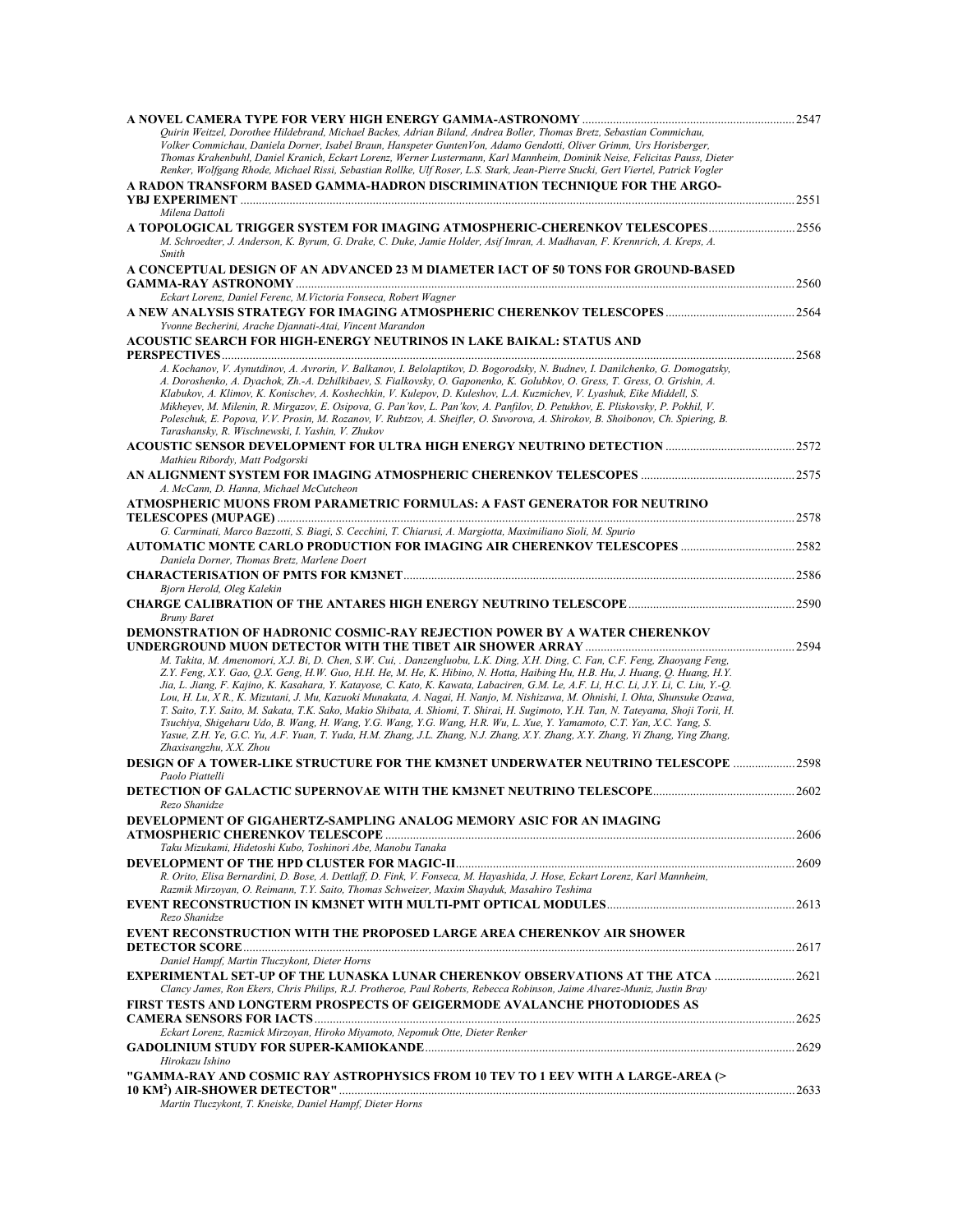| GEIGER-MODE AVALANCHE PHOTODIODES AS PHOTODETECTORS IN CHERENKOV ASTRONOMY                                               | 2637 |
|--------------------------------------------------------------------------------------------------------------------------|------|
| Thomas Krahenbuhl, Michael Backes, Adrian Biland, Andrea Boller, Isabel Braun, Thomas Bretz, Sebastian Commichau, Volker |      |
| Commichau, Daniela Dorner, Hanspeter Von Gunten, Adamo Gendotti, Oliver Grimm, Dorothee Hildebrand, Urs Horisberger,     |      |
| Daniel Kranich, Werner Lustermann, Karl Mannheim, Dominik Neise, Felicitas Pauss, Dieter Renker, Wolfgang Rhode, Michael |      |
| Rissi, Sebastian Rollke, Ulf Roser, L.S. Stark, Jean-Pierre Stucki, Gert Viertel, Patrick Vogler, Ouirin Weitzel         |      |
|                                                                                                                          | 2640 |
| Petra Huntemever, John A.J. Matthews, Brenda Dingus                                                                      |      |
|                                                                                                                          | 2645 |
| Jordan A. Goodman                                                                                                        |      |
|                                                                                                                          | 2649 |
| J. Masbou, Giovanni Lamanna, S. Rosier-Lees                                                                              |      |
| KM3NET: A CUBIC KILOMETRE-SCALE DEEP SEA NEUTRINO TELESCOPE IN THE                                                       |      |
| <b>MEDITERRANEAN SEA</b>                                                                                                 | 2652 |
| Jean-Pierre Ernenwein                                                                                                    |      |
|                                                                                                                          | 2656 |
| Huihai He                                                                                                                |      |
| LHAASO SIMULATION: PERFORMANCE OF THE WATER CHERENKOV DETECTOR ARRAY                                                     | 2660 |
| Zhiguo Yao, Min Zha, Zhen Cao, Huihai He                                                                                 |      |
|                                                                                                                          | 2664 |
| L.L. MA, Zhen Cao, H.H. He, Emiliano Carmona, Masahiro Teshima                                                           |      |

#### **VOLUME 4**

| Xinhua Ma                                                                                                                                                                                                                                                                                                                                                                                                                                                                                        |       |
|--------------------------------------------------------------------------------------------------------------------------------------------------------------------------------------------------------------------------------------------------------------------------------------------------------------------------------------------------------------------------------------------------------------------------------------------------------------------------------------------------|-------|
| Shuwang Cui, Xinhua Ma                                                                                                                                                                                                                                                                                                                                                                                                                                                                           |       |
| Sam Nolan, Michael Daniel                                                                                                                                                                                                                                                                                                                                                                                                                                                                        |       |
| LIGHT COLLECTION OPTIMIZATION OF HAWC WATER CHERENKOV DETECTORS BY MEANS OF                                                                                                                                                                                                                                                                                                                                                                                                                      | 2677  |
| Varlen Grabski, A. Smith, Adiv Gonzalez                                                                                                                                                                                                                                                                                                                                                                                                                                                          |       |
|                                                                                                                                                                                                                                                                                                                                                                                                                                                                                                  |       |
| Michael Backes, Adrian Biland, Andrea Boller, Isabel Braun, Thomas Bretz, Sebastian Commichau, Volker Commichau, Daniela<br>Dorner, Hanspeter Von Gunten, Adamo Gendotti, Oliver Grimm, Dorothee Hildebrand, Urs Horisberger, Thomas Krahenbuhl,<br>Daniel Kranich, Werner Lustermann, Karl Mannheim, Dominik Neise, Felicitas Pauss, Dieter Renker, Wolfgang Rhode, Michael<br>Rissi, Sebastian Rollke, Ulf Roser, L.S. Stark, Jean-Pierre Stucki, Gert Viertel, Patrick Vogler, Quirin Weitzel |       |
|                                                                                                                                                                                                                                                                                                                                                                                                                                                                                                  | 2685  |
| Burkhard Steinke, Tobias Jogler, D. Borla Tridon                                                                                                                                                                                                                                                                                                                                                                                                                                                 |       |
|                                                                                                                                                                                                                                                                                                                                                                                                                                                                                                  | .2689 |
| Thomas Bretz, Daniela Dorner                                                                                                                                                                                                                                                                                                                                                                                                                                                                     |       |
|                                                                                                                                                                                                                                                                                                                                                                                                                                                                                                  | 2693  |
| Abelardo Moralejo, Markus Gaug, Emiliano Carmona, Pierre Colin, Carlos Delgado, Saverio Lombardi, Daniel Mazin, Villi<br>Scalzotto, Julian Sitarek, Diego Tescaro                                                                                                                                                                                                                                                                                                                                |       |
| <b>MEASUREMENT OF THE RESPONSE OF WATER CHERENKOV DETECTORS TO SECONDARY</b>                                                                                                                                                                                                                                                                                                                                                                                                                     |       |
| COSMIC-RAY PARTICLES IN THE HAWC ENGINEERING ARRAY USING A FAST CUSTOM-MADE DAQ                                                                                                                                                                                                                                                                                                                                                                                                                  |       |
|                                                                                                                                                                                                                                                                                                                                                                                                                                                                                                  | 2697  |
| L.M. Villasenor, C. Alvarez, A. Carraminana, M. Castillo, J.C. D'Olivo, O. Martinez, E. Moreno, G. Perez, Humberto Salazar,<br>Andres Sandoval, H.R. Marquez-Falcon, E. Varela                                                                                                                                                                                                                                                                                                                   |       |
| MIRROR FACET TECHNOLOGIES FOR THE TELESCOPES OF THE CTA OBSERVATORY ……………………………………………………………………………………                                                                                                                                                                                                                                                                                                                                                                                             |       |
| M. Doro, Andreas Forster, P. Brun, R. Canestrari, P.M. Chadwick, Lluis Font, M. Ghigo, Eckart Lorenz, Mose Mariotti, Jacek<br>Niemiec, G. Pareschi, B. Peyaud, K. Seweryn, M. Stodulski                                                                                                                                                                                                                                                                                                          |       |
| NOY: A NEUTRINO OBSERVATORY NETWORK PROJECT BASED ON STAND-ALONE AIR SHOWER                                                                                                                                                                                                                                                                                                                                                                                                                      |       |
|                                                                                                                                                                                                                                                                                                                                                                                                                                                                                                  | 2705  |
| D. Lebrun, F. Montanet, J. Chauvin, D-H. Koang, E. Lagorio, P. Stassi                                                                                                                                                                                                                                                                                                                                                                                                                            |       |
| <b>OBSERVATION OF CRAB NEBULA WITH THE HAGAR TELESCOPE SYSTEM AT HANLE IN THE</b>                                                                                                                                                                                                                                                                                                                                                                                                                | 2709  |
| R.J. Britto, B.S. Acharya, V.R. Chitnis, R. Cowsik, N. Dorji, K.S. Gothe, P.U. Kamath, P.K. Mahesh, B.K. Nagesh, A. Naidu, N.K.<br>Parmar, T.P. Prabhu, L. Saha, F. Saleem, Sandeep Kumar, A.K. Saxena, S.K. Rao, S.K. Sharma, A. Shukla, B.B. Singh, R.<br>Srinivasan, G. Srinivasulu, P.V. Sudersanan, S.S. Upadhya, P.R. Vishwanath                                                                                                                                                           |       |
| PERFORMANCE OF A PROTOTYPE WATER CHERENKOV DETECTOR OF THE HAWC                                                                                                                                                                                                                                                                                                                                                                                                                                  |       |
|                                                                                                                                                                                                                                                                                                                                                                                                                                                                                                  | 2713  |
| Ruben Alfaro, Andres Sandoval, Cesar Alvarez, Ernesto Belmont, Alberto Carraminana, Adiv Gonzalez, M. Magdalena Gonzalez,<br>Varlen Grabski, Teresa Manuel, Mayra Cervantez, Arturo Menchaca, Arnulfo Martinez, Alejandro Renteria, Rogelio Sacahuli,<br>Humberto Salazar, Alejandro R. Vasques, Omar Vazquez                                                                                                                                                                                    |       |
|                                                                                                                                                                                                                                                                                                                                                                                                                                                                                                  |       |
| Pierre Colin, D.Borla Tridon, Emiliano Carmona, F. De Sabata, Markus Gaug, Stefan Klepser, Saverio Lombardi, Pratik<br>Majumdar, Abelardo Moralejo, Villi Scalzotto, Julian Sitarek                                                                                                                                                                                                                                                                                                              |       |
|                                                                                                                                                                                                                                                                                                                                                                                                                                                                                                  |       |
| D. Borla Tridon, Florian Goebel, D. Fink, W. Haberer, J. Hose, Ching-Cheng Hsu, Tobias Jogler, Razmik Mirzoyan, R. Orito, O.<br>Reimann, P. Sawallisch, J. Schlammer, Thomas Schweizer, Burkhard Steinke, Masahiro Teshima                                                                                                                                                                                                                                                                       |       |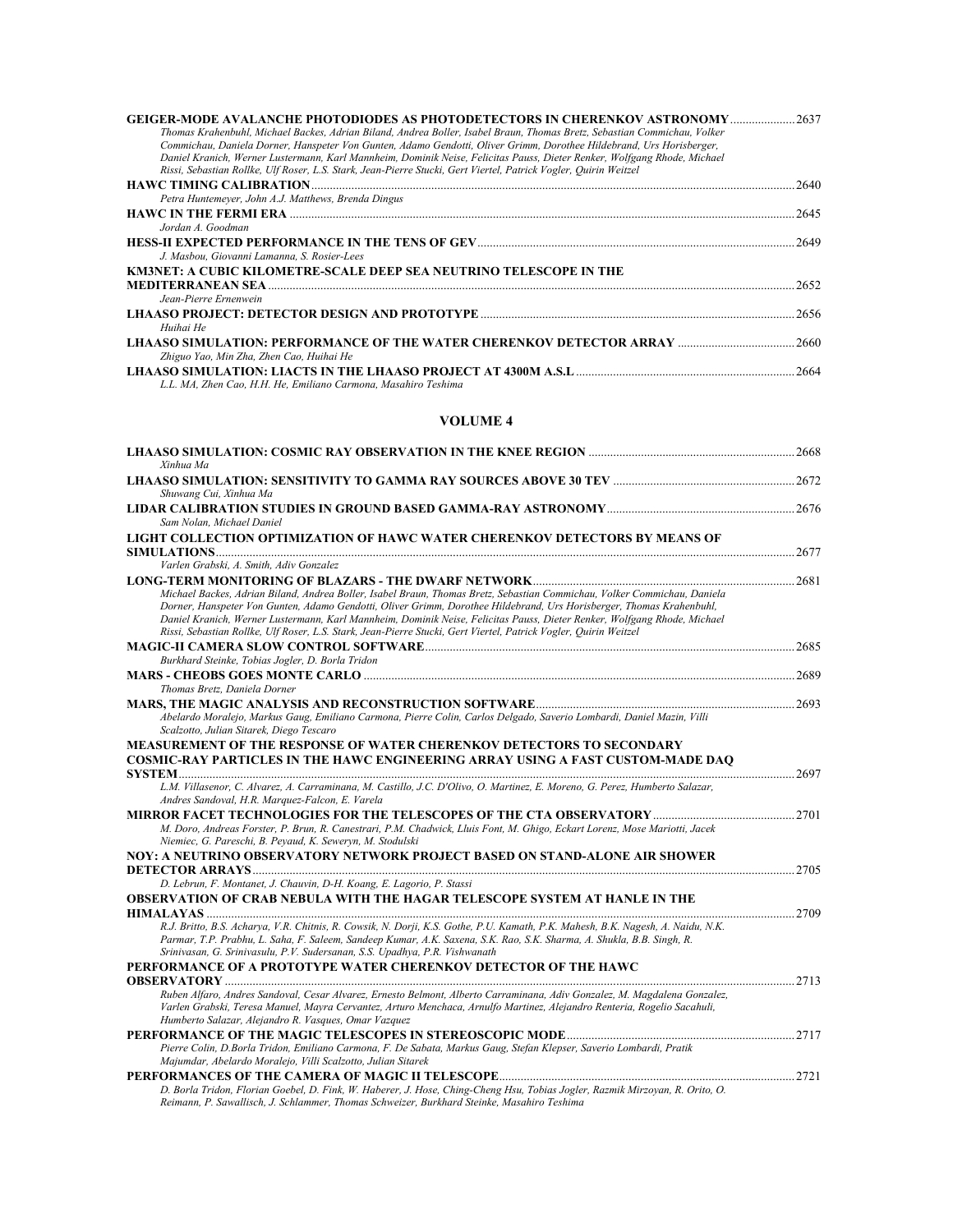| John Krizmanic, Gerald Skinner, Zaven Arzoumanian, Vlad Badilita, Neil Gehrels, Keith Gendreau, Reza Ghodssi, Nicolas Gorius,                                                                                                                                                                                                                                                                                                                                                                                                                                                                 |       |
|-----------------------------------------------------------------------------------------------------------------------------------------------------------------------------------------------------------------------------------------------------------------------------------------------------------------------------------------------------------------------------------------------------------------------------------------------------------------------------------------------------------------------------------------------------------------------------------------------|-------|
| Brian Morgan, Lance Mosher, R.E. Streitmatter                                                                                                                                                                                                                                                                                                                                                                                                                                                                                                                                                 |       |
| O. Kavatsyuk, O. Dorosti-Hasankiadeh, G. Inguglia, H. Lohner                                                                                                                                                                                                                                                                                                                                                                                                                                                                                                                                  |       |
| Anthony M. Brown                                                                                                                                                                                                                                                                                                                                                                                                                                                                                                                                                                              |       |
| Riccardo Rando                                                                                                                                                                                                                                                                                                                                                                                                                                                                                                                                                                                |       |
| A. Smith                                                                                                                                                                                                                                                                                                                                                                                                                                                                                                                                                                                      |       |
| SITE SEARCH FOR THE CHERENKOV TELESCOPE ARRAY (CTA) BASED ON SATELLITE DATA                                                                                                                                                                                                                                                                                                                                                                                                                                                                                                                   |       |
| M.C. Medina, Catherine Boisson, T. Bulik, M. Cieslar, M. Dominik, P. Poinsotte, S.N. Shore                                                                                                                                                                                                                                                                                                                                                                                                                                                                                                    |       |
| Alexander Kappes, Claudio Kopper, Thomas Eberl                                                                                                                                                                                                                                                                                                                                                                                                                                                                                                                                                |       |
|                                                                                                                                                                                                                                                                                                                                                                                                                                                                                                                                                                                               |       |
| Isabel Braun, L.S. Stark, Michael Backes, Adrian Biland, Andrea Boller, Thomas Bretz, Sebastian Commichau, Volker Commichau,<br>Daniela Dorner, Arno Gadola, Hanspeter Von Gunten, Adamo Gendotti, Oliver Grimm, Dorothee Hildebrand, Urs Horisberger,<br>Ben Huber, Thomas Krahenbuhl, Daniel Kranich, Eckart Lorenz, Werner Lustermann, Karl Mannheim, Dominik Neise, Felicitas<br>Pauss, Dieter Renker, Wolfgang Rhode, Michael Rissi, Sebastian Rollke, Ulf Roser, Stefan Steiner, Ulrich Straumann, Jean-Pierre<br>Stucki, Gert Viertel, Patrick Vogler, Achim Vollhardt, Quirin Weitzel |       |
|                                                                                                                                                                                                                                                                                                                                                                                                                                                                                                                                                                                               | .2761 |
| V.R. Chitnis, B.S. Acharya, R. Cowsik, N. Dorji, K.S. Gothe, P.U. Kamat, P.K. Mahesh, B.K. Nagesh, N.K. Parmar, T.P. Prabhu, F.<br>Saleem, S.K. Duhan, A.K. Saxena, S.K. Rao, S.K. Sharma, B.B. Singh, R. Srinivasan, G. Srinivasulu, P.V. Sudersanan, S.S.<br>Upadhya, P.R. Vishwanath                                                                                                                                                                                                                                                                                                       |       |
|                                                                                                                                                                                                                                                                                                                                                                                                                                                                                                                                                                                               | 2765  |
| Thomas Bretz, Michael Backes, Adrian Biland, Andrea Boller, Isabel Braun, Sebastian Commichau, Volker Commichau, Daniela<br>Dorner, Hanspeter Von Gunten, Adamo Gendotti, Oliver Grimm, Dorothee Hildebrand, Urs Horisberger, Thomas Krahenbuhl,<br>Daniel Kranich, Werner Lustermann, Karl Mannheim, Dominik Neise, Felicitas Pauss, Dieter Renker, Wolfgang Rhode, Michael<br>Rissi, Sebastian Rollke, Ulf Roser, L.S. Stark, Jean-Pierre Stucki, Gert Viertel, Patrick Vogler, Quirin Weitzel                                                                                              |       |
|                                                                                                                                                                                                                                                                                                                                                                                                                                                                                                                                                                                               | 2769  |
| N.P. Topchiev, V.L. Ginzburg, A.M. Galper, V.A. Kaplin, M.F. Runtso, M.I. Fradkin, V.G. Zverev<br>STUDIES OF LIDAR CALIBRATION FOR THE NEXT GENERATION OF IMAGING ATMOSPHERIC                                                                                                                                                                                                                                                                                                                                                                                                                 |       |
|                                                                                                                                                                                                                                                                                                                                                                                                                                                                                                                                                                                               |       |
| Sam Nolan, Cameron Rulten                                                                                                                                                                                                                                                                                                                                                                                                                                                                                                                                                                     |       |
|                                                                                                                                                                                                                                                                                                                                                                                                                                                                                                                                                                                               |       |
| Daniel Britzger, Emiliano Carmona, Pratik Majumdar, Oscar Blanch, Javier Rico, Julian Sitarek, Robert Wagner<br>STUDY OF THE BASIC CHARACTERISTICS OF PPD (SIPM) FOR THE NEXT GENERATION OF IACTS2779                                                                                                                                                                                                                                                                                                                                                                                         |       |
| Kyoshi Nishijima, Yoshitaka Mizumura, Kazuhito Kodani, Junko Kushida                                                                                                                                                                                                                                                                                                                                                                                                                                                                                                                          |       |
|                                                                                                                                                                                                                                                                                                                                                                                                                                                                                                                                                                                               |       |
| Juan Cortina, Florian Goebel, Thomas Schweizer                                                                                                                                                                                                                                                                                                                                                                                                                                                                                                                                                |       |
| C.Y. Wu, H.H. He, Zhen Cao, P. Camarri, Min Zha                                                                                                                                                                                                                                                                                                                                                                                                                                                                                                                                               |       |
| M. Iori, J. Russ, H. Denizli, F. Ferrarotto, M. Kaya, A. Yilmaz                                                                                                                                                                                                                                                                                                                                                                                                                                                                                                                               |       |
| Viatcheslav Bugaev                                                                                                                                                                                                                                                                                                                                                                                                                                                                                                                                                                            |       |
| Gernot Maier                                                                                                                                                                                                                                                                                                                                                                                                                                                                                                                                                                                  |       |
| Elina Lindfors, Stefan Wagner, Aimo Sillanpaa                                                                                                                                                                                                                                                                                                                                                                                                                                                                                                                                                 |       |
| Juan Cortina, R. Zanin                                                                                                                                                                                                                                                                                                                                                                                                                                                                                                                                                                        |       |
| Humberto Salazar                                                                                                                                                                                                                                                                                                                                                                                                                                                                                                                                                                              |       |
| M.M. Gonzalez                                                                                                                                                                                                                                                                                                                                                                                                                                                                                                                                                                                 |       |
| Ignasi Reichardt, Javier Rico, Emiliano Carmona, Jose Luis Contreras, Juan Cortina, Roger Firpo, Lluis Font, Abelardo                                                                                                                                                                                                                                                                                                                                                                                                                                                                         |       |
| Moralejo, Daniel Nieto, Igor Oya, Raquel De Los Reyes                                                                                                                                                                                                                                                                                                                                                                                                                                                                                                                                         |       |
| 1821 - THE NUCLEAR COMPTON TELESCOPE (NCT): A STATUS REPORT AFTER 2009 BALLOON FLIGHT<br>M.A. Huang, Mark Amman, Mark E. Bandstra, Eric Bellm, Steven E. Boggs, Jason D. Bowen, Hsiang-Kuang Chang, Yuan-Hann                                                                                                                                                                                                                                                                                                                                                                                 |       |
| Chang, Shueng-Jung Chiang, Jeng-Lun Chiu, Pierre Jean, Jau-Shian Liang, Chih-Hsun Lin, Zong-Kai Liu, Paul N. Luke, Daniel<br>Perez-Becker, Ray-Shine Run, Cornelia B. Wunderer, Andreas Zoglauer                                                                                                                                                                                                                                                                                                                                                                                              |       |
| Dorota Sobczynska                                                                                                                                                                                                                                                                                                                                                                                                                                                                                                                                                                             |       |
| THE EXPECTED CHERENKOV LIGHT DENSITY AND ITS FLUCTUATIONS FOR A LARGE DETECTOR  2829<br>Dorota Sobczynska                                                                                                                                                                                                                                                                                                                                                                                                                                                                                     |       |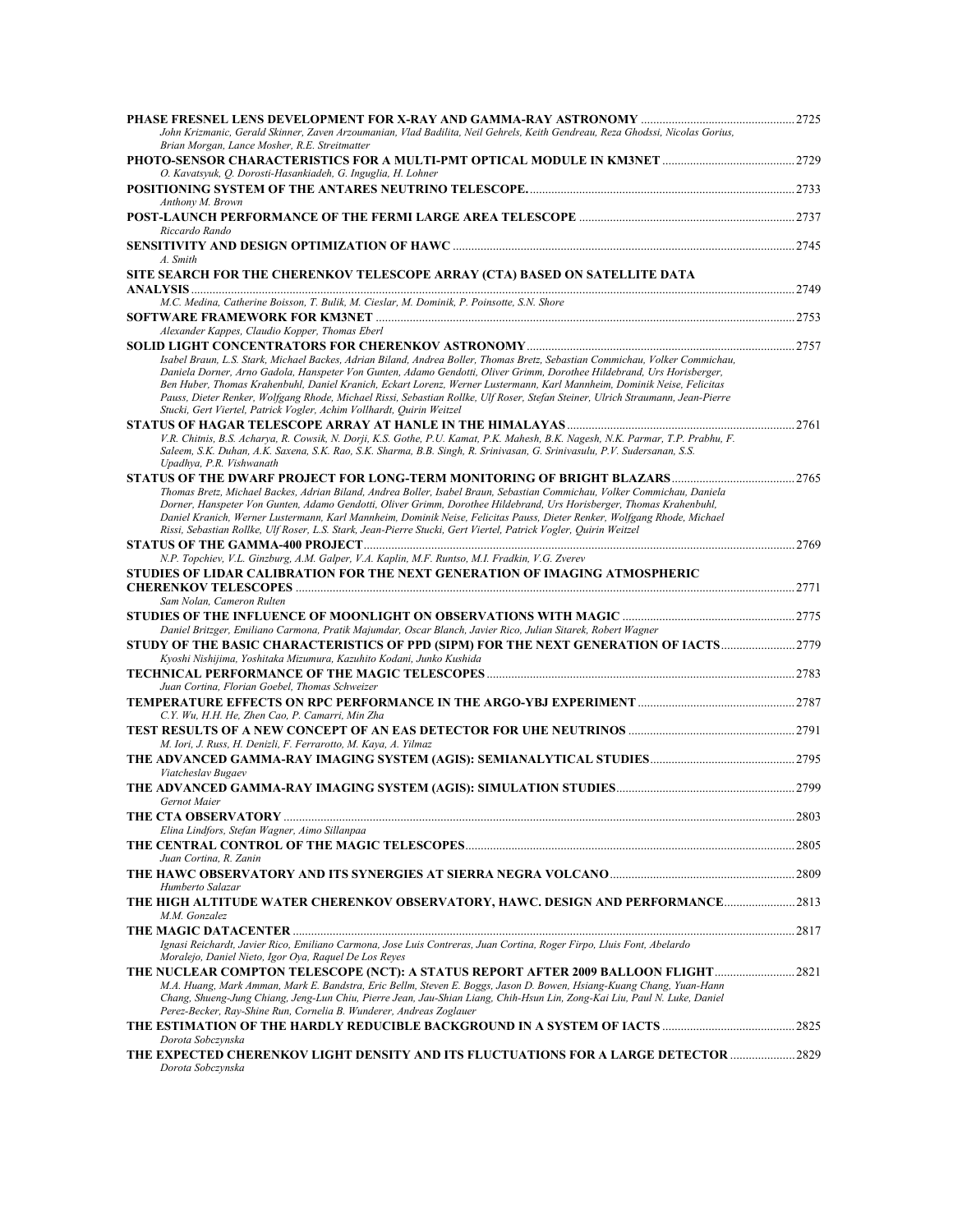|                                                                                                                                     | 2833 |
|-------------------------------------------------------------------------------------------------------------------------------------|------|
| Atsushi Ivono, Sigeki Aoki, Koichi Kodama, Jiro Kawada, Naoki Nonaka, Atsumu Suzuki, Toshio Hara, Yuta Watanabe, Hiroko             |      |
| Rokujo, Akitaka Ariga, Masashi Kazuyama, Hirotaka Kubota, Masahiro Komatsu, Takashi Sako, Osamu Sato, Yoshitaka Taira,              |      |
| Satoru Takahashi, Naotaka Naganawa, Toshiyuki Nakano, Mitsuhiro Nakamura, Kimio Niwa, Yoshiaki Nonoyama, Kaname                     |      |
| Hamada, Tsutomu Fukuda, Tomoko Furukawa, Kaoru Hoshino, Motoki Miyanishi, Seigo Miyamoto, Kunihiro Morishima, Teppei                |      |
| Yoshioka, Junya Yoshida, Yoshihiro Sato, Ikuo Tezuka                                                                                |      |
|                                                                                                                                     | 2837 |
| Diego Tescaro, J. Aleksic, M. Barcelo, M. Bitossi, Juan Cortina, M. Fras, D. Hadasch, J.M. Illa, M. Martinez, Daniel Mazin, R.      |      |
| Paoletti, R. Pegna                                                                                                                  |      |
| <b>TIBET AS+MD PROJECT</b>                                                                                                          | 2841 |
| K. Kawata, M. Amenomori, X.J. Bi, D. Chen, S.W. Cui, Danzengluobu, L.K. Ding, X.H. Ding, C. Fan, C.F. Feng, Zhaoyang Feng,          |      |
| Z.Y. Feng, X.Y. Gao, O.X. Geng, O.B. Gou, H.W. Guo, H.H. He, M. He, K. Hibino, N. Hotta, Haibing Hu, H.B. Hu, J. Huang, O.          |      |
| Huang, H.Y. Jia, L. Jiang, F. Kajino, K. Kasahara, Y. Katayose, C. Kato, Labaciren, G.M. Le, A.F. Li, H.C. Li, J.Y. Li, C. Liu, Y.- |      |
| O. Lou, H. Lu, X.R. Meng, K. Mizutani, J. Mu, Kazuoki Munakata, A. Nagai, H. Nanjo, M. Nishizawa, M. Ohnishi, I. Ohta,              |      |
| Shunsuke Ozawa, T. Saito, T.Y. Saito, M. Sakata, T.K. Sako, Makio Shibata, A. Shiomi, T. Shirai, H. Sugimoto, M. Takita, Y.H. Tan,  |      |
| N. Tateyama, Shoji Torii, H. Tsuchiya, Shigeharu Udo, B. Wang, H. Wang, Y.G. Wang, Y.G. Wang, H.R. Wu, L. Xue, Y. Yamamoto,         |      |
| C.T. Yan, X.C. Yang, S. Yasue, Z.H. Ye, G.C. Yu, A.F. Yuan, T. Yuda, H.M. Zhang, J.L. Zhang, N.J. Zhang, X.Y. Zhang, X.Y. Zhang,    |      |
| Yi Zhang, Ying Zhang, Zhaxisangzhu, X.X. Zhou                                                                                       |      |
| TIME CALIBRATION SYSTEM FOR THE KM3NET DEEP SEA NEUTRINO TELESCOPE                                                                  | 2845 |
| Simona Toscano                                                                                                                      |      |
|                                                                                                                                     | 2849 |
|                                                                                                                                     |      |

*Nepomuk Otte* 

#### **SH.1 SOLAR EMISSIONS**

#### **SH.1.1 ENERGETIC PHOTONS AND NEUTRONS**

| A REAL-TIME SEARCH FOR THE SOLAR NEUTRON EVENTS IN THE DATA OF HIGH-ALTITUDE                                                                                                                                                                                                                                                                                                                                  | $\sim$ 2854 |
|---------------------------------------------------------------------------------------------------------------------------------------------------------------------------------------------------------------------------------------------------------------------------------------------------------------------------------------------------------------------------------------------------------------|-------------|
| O.N. Kryakunova, A. Belov, A. Asipenka, L. Dorman, Eugenia Eroshenko, N. Nikolayevsky, A. Shepetov, V. Yanke, Zhang JiLong                                                                                                                                                                                                                                                                                    |             |
|                                                                                                                                                                                                                                                                                                                                                                                                               | .2858       |
| M. Dalton, Arache Djannati-Atai, Ullrich Schwanke                                                                                                                                                                                                                                                                                                                                                             |             |
|                                                                                                                                                                                                                                                                                                                                                                                                               |             |
| Elena Orlando                                                                                                                                                                                                                                                                                                                                                                                                 |             |
| GEANT4 SIMULATION OF THE SOLAR NEUTRON TELESCOPE (SNT) AT SIERRA NEGRA, MEXICO2862<br>L.X. Gonzalez, F.A. Sanchez, J.F. Valdes-Galicia, Gustavo Medina-Tanco                                                                                                                                                                                                                                                  |             |
| HIGH-ENERGY GAMMA-RAY EMISSION OF SOLAR FLARES AS AN INDICATOR OF ACCELERATION                                                                                                                                                                                                                                                                                                                                |             |
|                                                                                                                                                                                                                                                                                                                                                                                                               | 2866        |
| Boris Yushkov, Victoria Kurt, Karel Kudelay, V.I. Galkin                                                                                                                                                                                                                                                                                                                                                      |             |
|                                                                                                                                                                                                                                                                                                                                                                                                               | 2870        |
| Giulia Iafrate, Francesco Longo, Nicola Giglietto, Monica Brigida                                                                                                                                                                                                                                                                                                                                             |             |
| SEARCH OF HIGH-ENERGY SOLAR NEUTRONS BY MEANS OF LARGE APERTURE MUON                                                                                                                                                                                                                                                                                                                                          |             |
|                                                                                                                                                                                                                                                                                                                                                                                                               | 2873        |
| V.V. Borog, T.E. Morozova, Elena Yakovleva                                                                                                                                                                                                                                                                                                                                                                    |             |
|                                                                                                                                                                                                                                                                                                                                                                                                               |             |
| Yutaka Matsubara, Yasushi Muraki, Takashi Sako, Y. Itow, T. Sakai, S. Shibata, T. Yuda, M. Ohnishi, H. Tsuchiya, Y. Katayose, K.<br>Namikawa, R. Ogasawara, Yoshihiko Mizumoto, F. Kakimoto, Y. Tsunesada, K. Watanabe, E. Fluckiger, Rolf Butikofer, A.<br>Chilingarian, G. Hovsepvan, Y.H. Tan, J.L. Zhang, R. Ticona, W. Tavera, P. Miranda, J.F. Valdes-Galicia, L.X. Gonzalez, A.<br>Hurtado, O. Musalem |             |
|                                                                                                                                                                                                                                                                                                                                                                                                               | 2880        |
| Mary Kostina, Irene Arkhangelskaja, Yuri Kotov, Andrey Arkhangelskiy, Alexander Glyanenko, Alexey Kirichenko                                                                                                                                                                                                                                                                                                  |             |
| <b>SH.1.2 ENERGETIC CHARGED PARTICLES</b>                                                                                                                                                                                                                                                                                                                                                                     |             |
| Allan J. Tylka, William F. Dietrich, Edward W. Cliver                                                                                                                                                                                                                                                                                                                                                         |             |
|                                                                                                                                                                                                                                                                                                                                                                                                               |             |
| Karl-Ludwig Klein, Gerard Trottet, Nicole Vilmer                                                                                                                                                                                                                                                                                                                                                              |             |
|                                                                                                                                                                                                                                                                                                                                                                                                               | .2892       |
| Angela Gardini, Marisa Storini, Monica Laurenza                                                                                                                                                                                                                                                                                                                                                               |             |
| INJECTION OF SOLAR NEAR-RELATIVISTIC ELECTRONS ASSOCIATED WITH RADIO BURSTS                                                                                                                                                                                                                                                                                                                                   | 2896        |
| Rami Vainio, Neus Agueda, David Lario, Blai Sanahuja, Laurianne Palin                                                                                                                                                                                                                                                                                                                                         |             |
| <b>IONIC CHARGE STATES INFERRED FROM ELEMENTAL AND ISOTOPIC COMPOSITION IN 3HE-RICH</b>                                                                                                                                                                                                                                                                                                                       |             |
|                                                                                                                                                                                                                                                                                                                                                                                                               | .2900       |
| M.E. Wiedenbeck, C.M.S. Cohen, R.A. Leske, R.A. Mewaldt, A.C. Cummings, E.C. Stone, T.T. Von Rosenvinge                                                                                                                                                                                                                                                                                                       |             |
|                                                                                                                                                                                                                                                                                                                                                                                                               | .2904       |
|                                                                                                                                                                                                                                                                                                                                                                                                               |             |

**THE EFFECT OF COULOMB LOSSES ON THE RELATIVE ABUNDANCE OF HEAVY AND ULTRAHEAVY IONS IN SOLAR ENERGETIC PARTICLE EVENTS**............................................................................................2908 *Yulia Kartavykh, Wolfgang Droge, Berndt Klecker, Leon Kocharov, Gennady Kovaltsov, Eberhard Mobius* 

*M.I. Desai, M.A. Dayeh, G.M. Mason*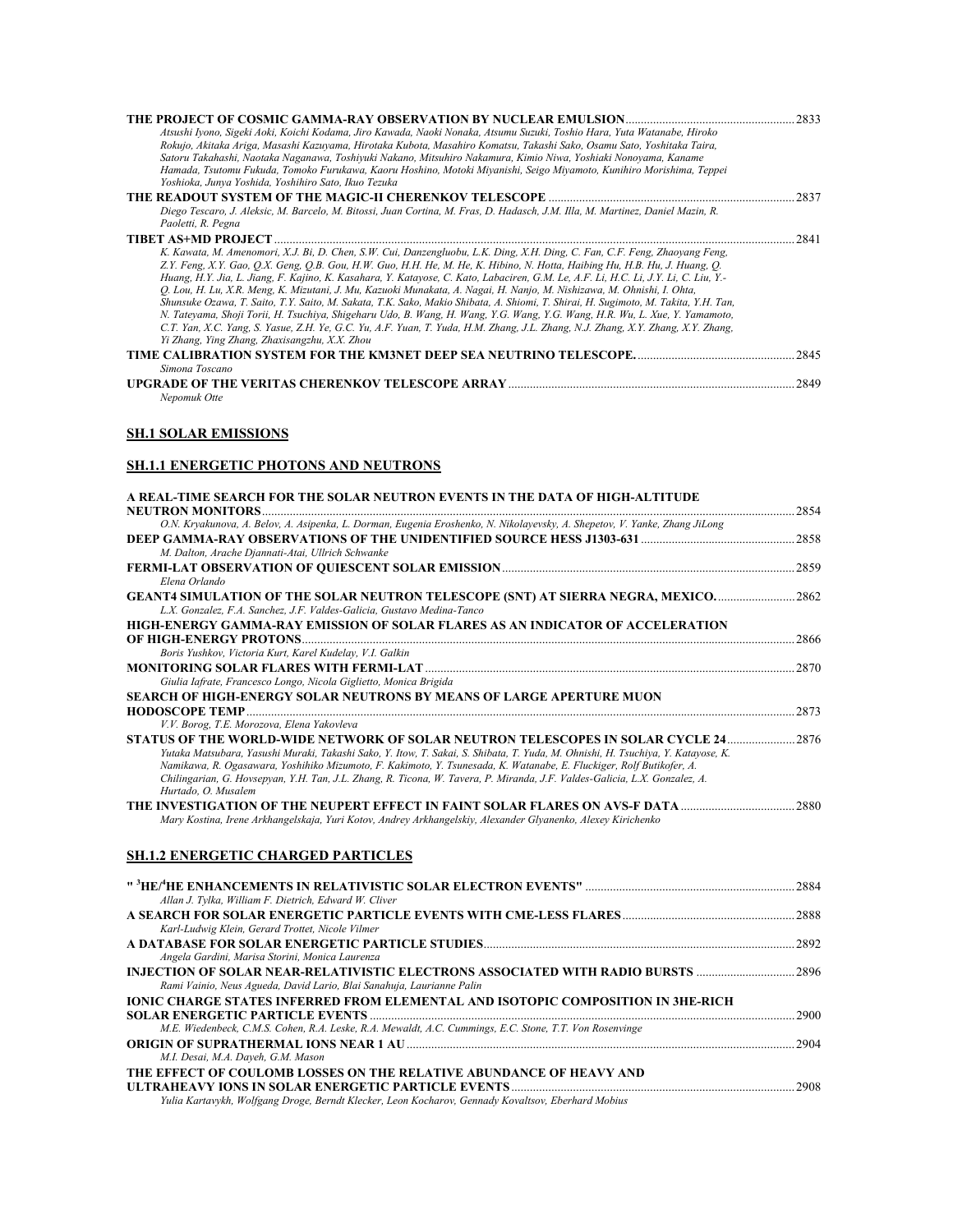| C.M.S. Cohen, G.M. Mason, R.A. Mewaldt, E.E. Chollet, E.R. Christian, A.C. Cummings, M.I. Desai, A.W. Labrador, R.A. Leske,<br>E.C. Stone, T.T. Von Rosenvinge, M.E. Wiedenbeck |  |
|---------------------------------------------------------------------------------------------------------------------------------------------------------------------------------|--|
| <b>SH.1.3 PARTICLE ACCELERATION NEAR THE SUN</b>                                                                                                                                |  |
| Rami Vainio, A. Sandroos                                                                                                                                                        |  |
|                                                                                                                                                                                 |  |
| Stephen Kahler, Natchimuthuk Gopalswamy<br>OBSERVATION AND INTERPRETATION OF ENERGETIC NEUTRAL HYDROGEN ATOMS FROM THE                                                          |  |
| R.A. Mewaldt, R.A. Leske, A.Y. Shih, E.C. Stone, A.F. Barghouty, C.M.S. Cohen, A.C. Cummings, A.W. Labrador, T.T. Von<br>Rosenvinge, M.E. Wiedenbeck                            |  |
| <b>RELATION BETWEEN QUIET-TIME LOW ENERGY PARTICLE FLUXES AND CHROMOSPHERIC</b>                                                                                                 |  |
| M.A. Zeldovich, V.N. Ishkov, K. Kecskemety, Yu.I. Logachev                                                                                                                      |  |
| Rami Vainio, Neus Agueda, Timo Laitinen, M. Battarbee                                                                                                                           |  |
| <b>SH.1.4 CORONAL MASS EJECTIONS</b>                                                                                                                                            |  |
| A RELATION BETWEEN CORONAL MASS EJECTIONS AND SOLA ACTIVITY FOR SOLAR CYCLE 23 2935<br>Pankaj K. Shrivastava, Animesh M. Jaiswal                                                |  |
| CORONAL MASS EJECTIONS, STORMS IN SOLAR WIND PLASMA PARAMETERS AND MAGNETIC                                                                                                     |  |
| P.L. Verma, P.R. Singh, A.P. Mishra, S. Tamrakar, J.D. Prajapati, G.N. Shrivastav                                                                                               |  |
| Stephen Kahler, Sam Krucker, Adam Szabo                                                                                                                                         |  |
| HALO CORONAL MASS EJECTIONS: THE CAUSE OF LARGE FORBUSH DECREASES AND                                                                                                           |  |
| P.L. Verma, R.K. Tiwari, Yash Kumar, S.K. Nigam, A.B. Sharma, N. Khare<br>Amjad Al-Sawad, Oskari Saloniemi, Timo Laitinen, Leon Kocharov, Eino Valtonen                         |  |
| <b>SH.1.5 GROUND LEVEL ENHANCEMENTS</b>                                                                                                                                         |  |
| A NEW AND COMPREHENSIVE ANALYSIS OF PROTON SPECTRA IN GROUND-LEVEL ENHANCED                                                                                                     |  |
| Allan J. Tylka, William F. Dietric                                                                                                                                              |  |
| Karl-Ludwig Klein, Sophie Masson, Rolf Butikofer, E. Fluckiger, Victoria Kurt, Boris Yushkov, Sam Krucker                                                                       |  |
| Boris Yushkov, Victoria Kurt, Anatoly Belov                                                                                                                                     |  |
| Gang Li, R.A. Mewaldt                                                                                                                                                           |  |
| CHARACTERISTICS OF RELATIVISTIC SOLAR COSMIC RAYS FROM GLE MODELING STUDIES 2969<br>E.V. Vashenyuk, Yu.V. Balabin, B.B. Gvozdevsky                                              |  |
| ESTIMATION OF SCR SPECTRUM IN THE GLE#70 EVENT BASED ON THE DATA OF MUON                                                                                                        |  |
| Elena Yakovleva, Anna Dmitrieva, V.V. Shutenko, Dmitry Timashkov                                                                                                                |  |
| A.V. Belov, Eugenia Eroshenko, O.N. Kryakunova, V.G. Kurt, V.G. Yanke                                                                                                           |  |
| <b>GROUND LEVEL ENHANCEMENTS OF SOLAR COSMIC RAYS (1956-2006): STUDY OF SOLAR AND</b><br>E.V. Vashenyuk, L.I. Miroshnichenko, Yu.V. Balabin, J. Perez-Peraza, B.B. Gvozdevsky   |  |
| GROUND LEVEL ENHANCEMENTS OF THE SOLAR COSMIC RAYS AND FORBUSH DECREASES IN                                                                                                     |  |
| A.V. Belov, Eugenia Eroshenko, V.A. Oleneva, V.G. Yanke                                                                                                                         |  |
|                                                                                                                                                                                 |  |
| Ilya Usoskin, Allan J. Tylka, Gennady Kovaltsov, William F. Dietrich                                                                                                            |  |
| Su Yeon Oh, J.W. Bieber, John Clem, Paul Evenson, Roger Pyle, Yu Yi, Yong Kyun Kim                                                                                              |  |
| Maria Andriopoulou, Helen Mavromichalaki, Christina Plainaki, Anatoly Belov, Eugenia Eroshenko                                                                                  |  |

**PULSES WITH MODULATION ANALYSIS OF GROUND LEVEL PROTON EVENTS**..............................................................2999

*J. Perez-Peraza, V.M. Velasco, J. Zapotitla, E.V. Vashenyuk, L.I. Miroshnichenko*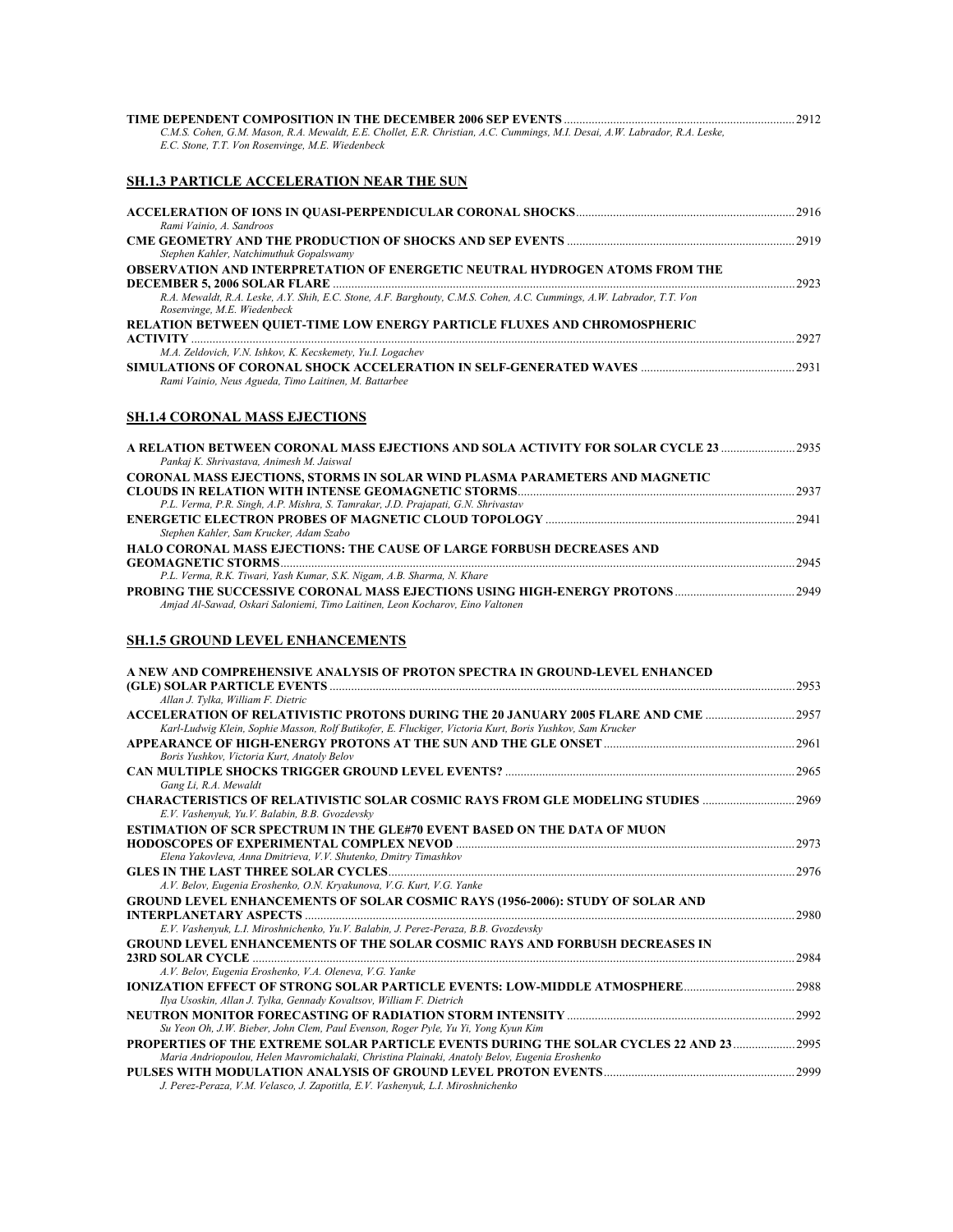| SOLAR COSMIC RAY SPECTRA IN THE 20 JANUARY 2005 GLE: COMPARISON OF SIMULATIONS                                                                                                                                                                                                                                                                                                                                                                                                                                                                                                                                                                                                                                                                           |  |
|----------------------------------------------------------------------------------------------------------------------------------------------------------------------------------------------------------------------------------------------------------------------------------------------------------------------------------------------------------------------------------------------------------------------------------------------------------------------------------------------------------------------------------------------------------------------------------------------------------------------------------------------------------------------------------------------------------------------------------------------------------|--|
| B.B. Gvozdevsky, V.S. Makhmutov, G.A. Bazilevskaya, E.V. Vashenyuk, Yu.V. Balabin                                                                                                                                                                                                                                                                                                                                                                                                                                                                                                                                                                                                                                                                        |  |
|                                                                                                                                                                                                                                                                                                                                                                                                                                                                                                                                                                                                                                                                                                                                                          |  |
| R.A. Mewaldt, M.D. Looper, C.M.S. Cohen, D.K. Haggerty, A.W. Labrador, R.A. Leske, G.M. Mason, J.E. Mazur, T.T. Von<br>Rosenvinge                                                                                                                                                                                                                                                                                                                                                                                                                                                                                                                                                                                                                        |  |
| THE ALERT SIGNAL OF GROUND LEVEL ENHANCEMENTS OF SOLAR COSMIC RAYS: PHYSICS                                                                                                                                                                                                                                                                                                                                                                                                                                                                                                                                                                                                                                                                              |  |
|                                                                                                                                                                                                                                                                                                                                                                                                                                                                                                                                                                                                                                                                                                                                                          |  |
| Eugenia Eroshenko, V. Anashin, A. Belov, O. Krjakunova, Helen Mavromichalaki, I. Ishutin, Christos Sarlanis, G. Souvatsoglo,<br>E.V. Vashenyuk, V. Yanke                                                                                                                                                                                                                                                                                                                                                                                                                                                                                                                                                                                                 |  |
| H. Moraal, J.P.L. Reinecke, K.G. McCracken                                                                                                                                                                                                                                                                                                                                                                                                                                                                                                                                                                                                                                                                                                               |  |
| USING THE REAL-TIME NEUTRON MONITOR DATABASE TO ESTABLISH AN ALERT SIGNAL 3019                                                                                                                                                                                                                                                                                                                                                                                                                                                                                                                                                                                                                                                                           |  |
| Helen Mavromichalaki, George Souvatzoglou, Christos Sarlanis, George Mariatos, Athanasios Papaioannou, Eugenia Eroshenko,<br>Victor Yanke, Anatoly Belov                                                                                                                                                                                                                                                                                                                                                                                                                                                                                                                                                                                                 |  |
| SH.1.6 NEW EXPERIMENTS AND INSTRUMENTATION                                                                                                                                                                                                                                                                                                                                                                                                                                                                                                                                                                                                                                                                                                               |  |
| BACKGROUND CONDITIONS OF HIGH-ENERGY SPECTROMETER NATALYA-2M ON BOARD                                                                                                                                                                                                                                                                                                                                                                                                                                                                                                                                                                                                                                                                                    |  |
|                                                                                                                                                                                                                                                                                                                                                                                                                                                                                                                                                                                                                                                                                                                                                          |  |
| E.E. Lupar, Yury Kotov, Vitaly Yurov, Vladimir Kadilin, Andrey Arkhangelsky, Alexander Glyanenko, Konstantin Vlasik, Igor<br>Rubtsov, Mikhail Bessonov, Anton Buslov, Petr Kalmikov                                                                                                                                                                                                                                                                                                                                                                                                                                                                                                                                                                      |  |
|                                                                                                                                                                                                                                                                                                                                                                                                                                                                                                                                                                                                                                                                                                                                                          |  |
| Yasushi Muraki, K. Koga, T. Goka, H. Matsumoto, T. Obara, T. Yamamoto                                                                                                                                                                                                                                                                                                                                                                                                                                                                                                                                                                                                                                                                                    |  |
| FIRST TWO MONTHS OPERATION OF HARD X-RAY POLARIMETER "PENGUIN-M" ON-BOARD                                                                                                                                                                                                                                                                                                                                                                                                                                                                                                                                                                                                                                                                                |  |
| Yuri Kotov, Valentin Dergachev, Vitaly Yurov, Alexander Glyanenko, Andrey Arkhangelskiy, Evgeny Kruglov, Vadim Lazutkov,<br>Gennady Matveev, Alexsei Pyatigorsky, M.I. Savchenko, Vladislav Khmylko, Dmitri Skorodumov, Yuri Chichikaljuk, Igor Shishov,<br><b>Anton Buslov</b>                                                                                                                                                                                                                                                                                                                                                                                                                                                                          |  |
|                                                                                                                                                                                                                                                                                                                                                                                                                                                                                                                                                                                                                                                                                                                                                          |  |
| S.Yu. Matveev, V.G. Gulyi, I.S. Kartsev, S.S. Khokhlov, V.V. Kindin, Konstantin Kompaniets, M.A. Korolev, A.A. Petrukhin, V.V.<br>Shutenko, Igor Yashin                                                                                                                                                                                                                                                                                                                                                                                                                                                                                                                                                                                                  |  |
|                                                                                                                                                                                                                                                                                                                                                                                                                                                                                                                                                                                                                                                                                                                                                          |  |
| S. Wada, T. Ebisuzaki, T. Ogawa, M. Ssato, T. Peter, V. Mitev, R. Matthey, A. Anzalone, F. Isgro, D. Tegolo, E. Colombo,<br>JA.Morales De Los Rios, M.D.Rodriguez Frias, Park II, Nam Shinwoo, Park Jae                                                                                                                                                                                                                                                                                                                                                                                                                                                                                                                                                  |  |
|                                                                                                                                                                                                                                                                                                                                                                                                                                                                                                                                                                                                                                                                                                                                                          |  |
| Yuri Kotov, Raghurama Rao, Kumar Chakrabarty, Pandurang Malkar, Sankaratti Sreekumar, Kumar Hingar, Anuj Nandi, Andrey<br>Arkhangelskiy, Vitaly Yurov, Roman Zyatkov                                                                                                                                                                                                                                                                                                                                                                                                                                                                                                                                                                                     |  |
|                                                                                                                                                                                                                                                                                                                                                                                                                                                                                                                                                                                                                                                                                                                                                          |  |
| Yury Kotov, Yu.I. Alikin, R.L. Aptekar, Andrey Arkhangelsky, K.V. Anufreichik, Mikhail Bessonov, S.I. Boldyrev, S.A. Bogachev,<br>M.V. Buntov, A.S. Buslo, Konstantin Vlasik, A.K. Goncharov, Yu.I. Denisov, Valentin Dergachev, A.V. Dudnik, M.P. Gassieva,<br>Alexander Glyanenko, Vladimir Kadilin, P.A. Kalmykov, I.V. Kozlov, A.V. Kochemasov, Evgeny Kruglov, S.V. Kuzin, V.D.<br>Kuznetsov, N.I. Lebedev, E.E. Lupar, Gennady Matveev, E.P. Mazets, Anuj Nandi, N.N. Novikova, A.A. Pertsov, A.R. Rao, I.V.<br>Rubsov, A.D. Ryabova, M.I. Savchenko, R.S. Salikhov, B. Sylvester, J. Sylvester, Yu.A. Trofimov, V.G. Tyshkevich, M.K. Hingar,<br>Vladislav Khmylko, S.K. Chakrabarti, S. Sankarattil, Y. Chichikaljuk, I.V. Chulkov, Vitaly Yurov |  |
| TEMPERATURE CHARACTERISTICS OF PMTS AND CALIBRATION LIGHT SOURCES FOR THE                                                                                                                                                                                                                                                                                                                                                                                                                                                                                                                                                                                                                                                                                |  |
|                                                                                                                                                                                                                                                                                                                                                                                                                                                                                                                                                                                                                                                                                                                                                          |  |
| Shoichi Ogio, Hitoshi Miyauchi, Toshio Matsuyama, Daisuke Ikeda, Hisao Tokuno                                                                                                                                                                                                                                                                                                                                                                                                                                                                                                                                                                                                                                                                            |  |
|                                                                                                                                                                                                                                                                                                                                                                                                                                                                                                                                                                                                                                                                                                                                                          |  |
| Alexey Bakaldin, Arkady Galper, Sergey Koldashov, Sergey Voronov, Galina Bazilevskay, Alexander Kvashnin, Y.I. Stozhkov,<br>Valentin Dergachev, Yury Gagarin                                                                                                                                                                                                                                                                                                                                                                                                                                                                                                                                                                                             |  |
|                                                                                                                                                                                                                                                                                                                                                                                                                                                                                                                                                                                                                                                                                                                                                          |  |
| Karl-Ludwig Klein, Nicolas Fuller, Christian T. Steigies                                                                                                                                                                                                                                                                                                                                                                                                                                                                                                                                                                                                                                                                                                 |  |
| <b>SH.2 ACCELERATION AND PROPAGATION IN THE HELIOSPHERE</b>                                                                                                                                                                                                                                                                                                                                                                                                                                                                                                                                                                                                                                                                                              |  |

# **SH.2.1 INTER-PLANETARY TRANSPORT OF ENERGETIC SOLAR PARTICLES**

| ANISOTROPIC THREE-DIMENSIONAL PROPAGATION OF SOLAR ENERGETIC PARTICLES IN THE |        |
|-------------------------------------------------------------------------------|--------|
|                                                                               |        |
| Wolfgang Droge, Yulia Kartavykh, Berndt Klecker, Gennady Kovaltsov            |        |
| DISCONTINUITIES IN THE SOLAR WIND AND ITS IMPLICATION TO THE TRANSPORT OF     |        |
|                                                                               | - 3069 |
| Gane Li                                                                       |        |
| EVIDENCE FOR PERPENDICULAR TRANSPORT OF SOLAR ENERGETIC PARTICLES IN          |        |
|                                                                               |        |
| Ming Zhang                                                                    |        |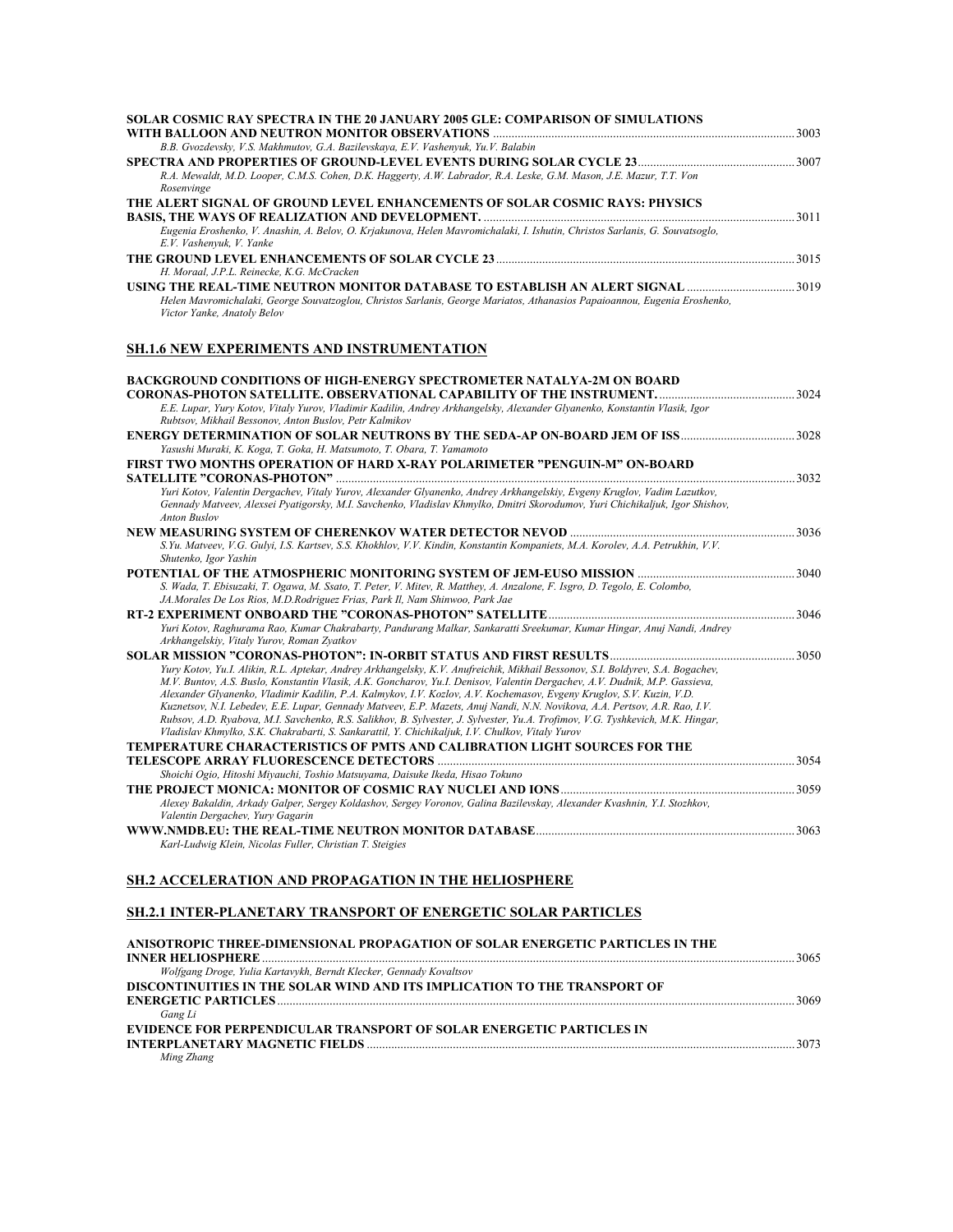| <b>MULTIPOINT OBSERVATIONS OF 3HE-RICH SOLAR ENERGETIC PARTICLE EVENTS USING STEREO</b>                                   |  |
|---------------------------------------------------------------------------------------------------------------------------|--|
|                                                                                                                           |  |
| M.E. Wiedenbeck, G.M. Mason, Raul Gomez-Herrero, D. Haggerty, N.V. Nitta, C.M.S. Cohen, E.E. Chollet, A.C. Cummings, R.A. |  |
| Leske, R.A. Mewaldt, E.C. Stone, T.T. Von Rosenvinge, Reinhold Muller-Mellin, M.I. Desai, U. Mall                         |  |
|                                                                                                                           |  |
| E.I. Daibog, K. Kecskemety, Yu.I. Logachev                                                                                |  |
| STEREO SEPT OBSERVATIONS OF VELOCITY DISPERSION ION EVENTS ORIGINATING FROM THE                                           |  |
|                                                                                                                           |  |
| Bernd Heber, Raul Gomez-Herrero, Andreas Klassen, Reinhold Muller-Mellin, Stephan Bottcher, Robert Wimmer-Schweingruber   |  |
|                                                                                                                           |  |
| Catia Grimani, Michele Fabi                                                                                               |  |
| THE ROLE OF LARGE SCALE SOLAR MAGNETIC FIELD FOR DISTRIBUTION OF SEP IN THE 3D                                            |  |
|                                                                                                                           |  |
|                                                                                                                           |  |

*Aleksey Struminsky, Ivan Zimovets, Bernd Heber, Andreas Klassen* 

#### **SH.2.2 PROPAGATING INTERACTION REGIONS AND SHOCKS**

| ANALYSIS OF HELIOSPHERIC DISTURBANCES DURING SOLAR MINIMUM USING DATA OF MUON                                                                                                   |      |
|---------------------------------------------------------------------------------------------------------------------------------------------------------------------------------|------|
|                                                                                                                                                                                 | 3096 |
| Dmitry Timashkov, Natalia Barbashina, D.V. Chernov, Rostislav Kokoulin, Konstantin Kompaniets, A.S. Mikhaylenko, A.A.<br>Petrukhin, V.V. Shutenko, Elena Yakovleva, Igor Yashin |      |
| ASYMPTOTIC LONGITUDINAL DISTRIBUTION OF COSMIC RAY VARIATIONS IN REAL TIME AS THE                                                                                               |      |
|                                                                                                                                                                                 | 3100 |
| Eugenia Eroshenko, A. Asipenka, A. Belov, Helen Mavromichalaki, M. Papailiou, Athanasios Papaioannou, V.A. Oleneva, V.<br>Yanke                                                 |      |
| Berndt Klecker, Eberhard Mobius, M.A. Popecki, H. Kucharek, A.B. Galvin, M. Hilchenbach, Robert Wimmer-Schweingruber, L.<br>Berger                                              |      |
| P.A. Krivoshapkin, G.F. Krymsky, V.P. Mamrukova, S.K. Gerasimova                                                                                                                | 3108 |

#### **SH.2.3 CO-ROTATING INTERACTION REGIONS AND SHOCKS**

| MULTI-POINT OBSERVATIONS OF COROTATING INTERACTION REGIONS FROM STEREO AND ACE 3112                                     |      |
|-------------------------------------------------------------------------------------------------------------------------|------|
| R.A. Leske, G.M. Mason, R.A. Mewaldt, C.M.S. Cohen, A.C. Cummings, A.W. Labrador, E.C. Stone, M.E. Wiedenbeck, T.T. Von |      |
| Rosenvinge                                                                                                              |      |
| MULTI-POINT OBSERVATIONS OF CIR-ASSOCIATED ENERGETIC IONS DURING ULYSSES ECLIPTIC                                       |      |
|                                                                                                                         | 3116 |

*Nina Dresing, Raul Gomez-Herrero, Bernd Heber, Reinhold Muller-Mellin, Andreas Klassen, Robert Wimmer-Schweingruber* 

#### **SH.2.5 GENERAL ACCELERATION AND TRANSPORT PHENOMENA**

| E.G. Berezhko, S.N. Taneev, K.J. Trattner                                                                                          |      |
|------------------------------------------------------------------------------------------------------------------------------------|------|
|                                                                                                                                    |      |
| E.G. Berezhko, S.N. Taneev                                                                                                         |      |
| AN AB INITIO APPROACH TO THE TURBULENCE-MODIFIED DRIFT COEFFICIENT FOR GALACTIC                                                    |      |
| D.J. Visser, R.A. Burger                                                                                                           | 3128 |
|                                                                                                                                    |      |
| Phillip Dunzlaff, Andreas Kopp, Bernd Heber, Oliver Sternal                                                                        |      |
| Andreas Shalchi, Gang Li, G.P. Zank                                                                                                |      |
|                                                                                                                                    | 3137 |
| R.A. Burger, J.W. Bieber, John Clem, W.H. Matthaeus, Chunsheng Pei, Todor Stanev, H. Yuksel                                        |      |
|                                                                                                                                    |      |
| Chunsheng Pei, John W. Bieber, R.A. Burger, John Clem, W.H. Matthaeus                                                              |      |
| PARTICLE ACCELERATION AT PERPENDICULAR SHOCKS: THE ROLE OF FIELD LINE TOPOLOGY 3142<br>Jozsef Kota                                 |      |
|                                                                                                                                    |      |
| Yurij Fedorov, Milan Stehlik                                                                                                       |      |
| N.E. Engelbrecht, R.A. Burger, S.E.S. Ferreira, M. Hitge                                                                           |      |
|                                                                                                                                    |      |
| Oliver Sternal, R.A. Burger, Phillip Dunzlaff, S.E.S. Ferreira, H. Fichtner, Bernd Heber, Andreas Kopp, K. Scherer, M.S. Potgieter |      |
| VALIDITY RANGE OF THE ESCAPE TERM APPROXIMATION IN THE MOMENTUM DIFFUSION                                                          |      |
|                                                                                                                                    |      |
| Lucas Mochel Michel Octaves                                                                                                        |      |

*Iwona Mochol, Michal Ostrowski*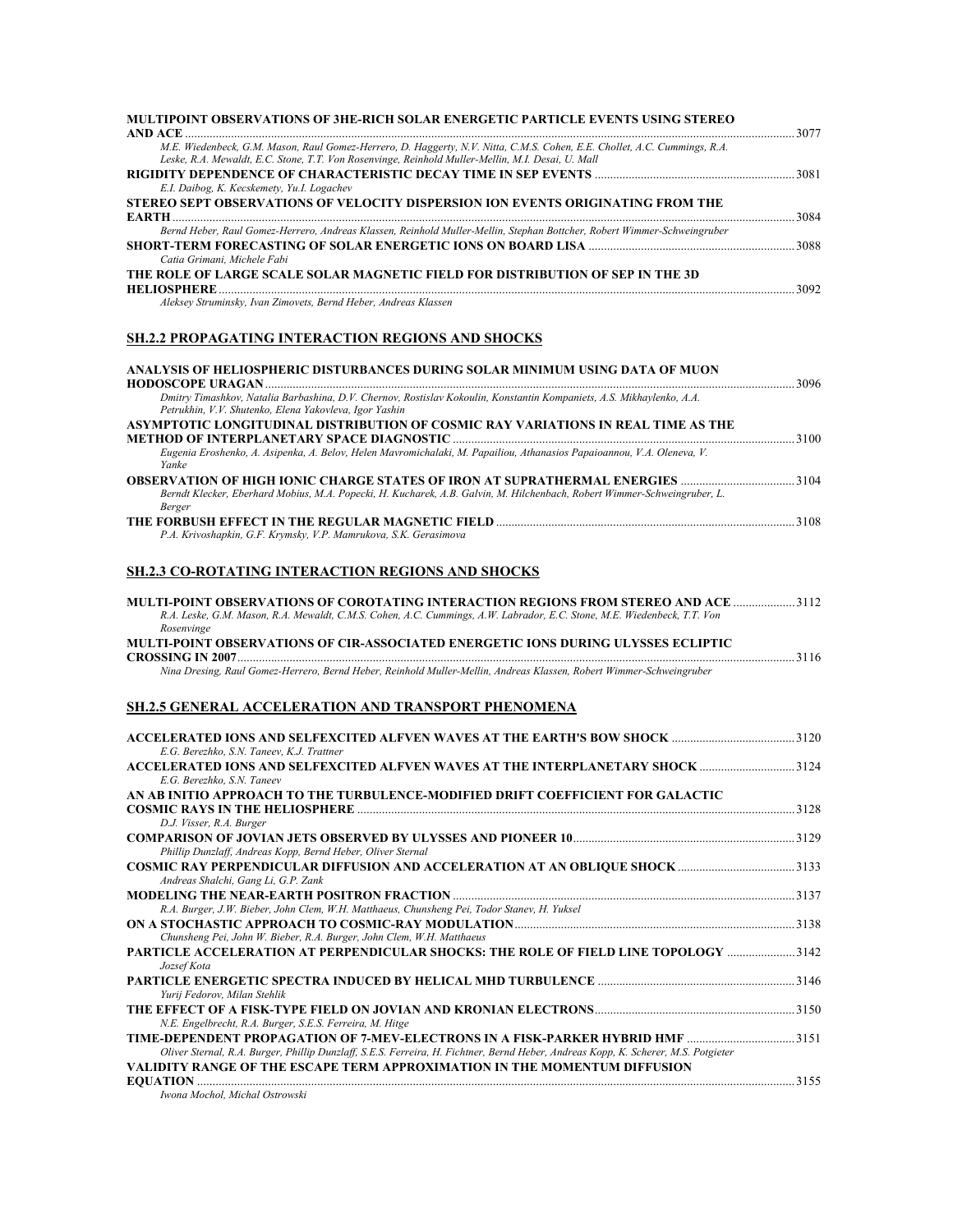#### **SH.2.6 FORBUSH DECREASES AND OTHER CME RELATED PHENOMENA**

| ANALYSIS OF FORBUSH DECREASES DETECTED BY MUON DETECTORS DECOR AND URAGAN3159<br>Natalia Barbashina, Anna Dmitrieva, Rostislav Kokoulin, Konstantin Kompaniets, Giampaolo Mannocci, Andrey Mikhailenko,         |  |
|-----------------------------------------------------------------------------------------------------------------------------------------------------------------------------------------------------------------|--|
| A.A. Petrukhin, Oscar Saavedra, V.V. Shutenko, Dmitry Timashkov, Ginacarlo Trinchero, Elena Yakovleva, Igor Yashin                                                                                              |  |
| <b>CALCULATED DYNAMICS OF THE COSMIC RAY INTENSITY PRE-DECREASE IN THE 9 SEPTEMBER</b>                                                                                                                          |  |
|                                                                                                                                                                                                                 |  |
| Ivan Petukhov, Stanislav Petukhov                                                                                                                                                                               |  |
| "COSMIC RAY INTENSITY VARIATIONS DETECTED BY ASEC MONITORS DURING THE 23RD SOLAR<br>Ashot Chilingarian, Nikolay Bostanjyan                                                                                      |  |
| FORBUSH DECREASES IN RELATION WITH HALO AND PARTIAL HALO CORONAL MASS                                                                                                                                           |  |
|                                                                                                                                                                                                                 |  |
| P.L. Verma, G.P. Agrawal, R.J. Prajapati, A. Vishwkerma, A. Saxena, J.P. Gupta                                                                                                                                  |  |
| <b>GLOBAL MUON DETECTOR NETWORK OBSERVING GEOMAGNETIC STORM'S PRECURSOR SINCE</b>                                                                                                                               |  |
| M.R. Da Silva, A. Dal Lago, Walter Demetrio Gonzalez, Kazuoki Munakata, Akira Fushishita, Takao Kuwabara, J.W. Bieber, N.J.<br>Schuch, M.L. Duldig, J.E. Humble, Ismail Sabbah                                  |  |
| HIGH-RIGIDITY COSMIC RAY PENETRATION MECHANISM IN INTERPLANETARY MAGNETIC FLUX<br>3178                                                                                                                          |  |
| Yuki Kubo, Hironori Shimazu                                                                                                                                                                                     |  |
|                                                                                                                                                                                                                 |  |
| Stephen Kahler, George Simnett                                                                                                                                                                                  |  |
| MODEL OF THE FORBUSH DECREASE OF THE GALACTIC COSMIC RAY INTENSITY WITH THE                                                                                                                                     |  |
| SPATIAL DEPENDENT SOLAR WIND VELOCITY AND COMPARISON WITH THE EXPERIMENTAL                                                                                                                                      |  |
| Anna Wawrzynczak, Michael Alania                                                                                                                                                                                |  |
| <b>OBSERVATION OF FORBUSH DEGREASES AND SOLAR EVENTS IN THE 10-20 GEV ENERGY RANGE</b>                                                                                                                          |  |
|                                                                                                                                                                                                                 |  |
| Isabel Braun, J. Engler, J.R. Horandel, Jens Milke                                                                                                                                                              |  |
|                                                                                                                                                                                                                 |  |
| S.K. Shrivastava, M.L. Chauhan, Shobha Shrivastava                                                                                                                                                              |  |
| PRECURSORS OF THE FORBUSH DECREASE ON DECEMBER 14, 2006 OBSERVED WITH THE GLOBAL                                                                                                                                |  |
|                                                                                                                                                                                                                 |  |
| Akira Fushishita, Kazuoki Munakata, E. Miyasaka, C. Kato, S. Yasue, Takao Kuwabara, J.W. Bieber, Paul Evenson, M.R. Da<br>Silva, A. Dal Lago, N.J. Schuch, M. Tokumaru, M.L. Duldig, J.E. Humble, Ismail Sabbah |  |
| THE METHOD OF PARTICLE TRAJECTORIES FOR DESCRIPTION OF A COSMIC RAY DYNAMICS3199<br>Ivan Petukhov, Stanislav Petukhov                                                                                           |  |
| <b>SH.2.7 NEW EXPERIMENTS AND INSTRUMENTATION</b>                                                                                                                                                               |  |
|                                                                                                                                                                                                                 |  |
|                                                                                                                                                                                                                 |  |
| Mark Christl, J.H. Adams Jr., Evgeny N. Kuznetsov, Samah Nazzel, Thomas A. Parnell, J.W. Watts                                                                                                                  |  |
|                                                                                                                                                                                                                 |  |
| Maxim Shayduk, Razmik Mirzoyan, Alisja Polyakova, Thomas Schweizer, Eckart Lorenz, Masahiro Teshima, Abe Falkone,<br>Vladimir Vassiliev                                                                         |  |
| <b>OBSERVING THE OUTSKIRTS OF THE HELIOSPHERE: THE INTERSTELLAR BOUNDARY EXPLORER</b>                                                                                                                           |  |
|                                                                                                                                                                                                                 |  |

*E.R. Christian*  **STATUS OF MUON HODOSCOPE URAGAN**.......................................................................................................................................3211 *Konstantin Kompaniets, Natalia Barbashina, D.V. Chernov, A.N. Dmitrieva, Rostislav Kokoulin, G. Mannocchi, Andrey Mikhailenko, A.A. Petrukhin, Oscar Saavedra, V.V. Shutenko, Dmitry Timashkov, Ginacarlo Trinchero, Igor Yashin* 

#### **SH.3 GALACTIC COSMIC RAYS IN THE HELIOSPHERE**

#### **SH.3.1 ORIGIN AND ACCELERATION OF ANOMALOUS COSMIC RAYS**

| Jozsef Kota, J.R. Jokipii                                                           |  |
|-------------------------------------------------------------------------------------|--|
|                                                                                     |  |
| R.D. Strauss, M.S. Potgieter, S.E.S. Ferreira, M.E. Hill                            |  |
|                                                                                     |  |
| R.D. Strauss, M.S. Potgieter, S.E.S. Ferreira                                       |  |
| SHOCK-DRIFT ACCELERATION OF PICK-UP PROTONS AT THE SOLAR WIND TERMINATION SHOCK3225 |  |
| Sergei V. Chalov                                                                    |  |
| SOME IMPLICATIONS OF ENERGETIC PARTICLE AND PLASMA DATA AT BOTH VOYAGERS3229        |  |
| Peter Kiraly                                                                        |  |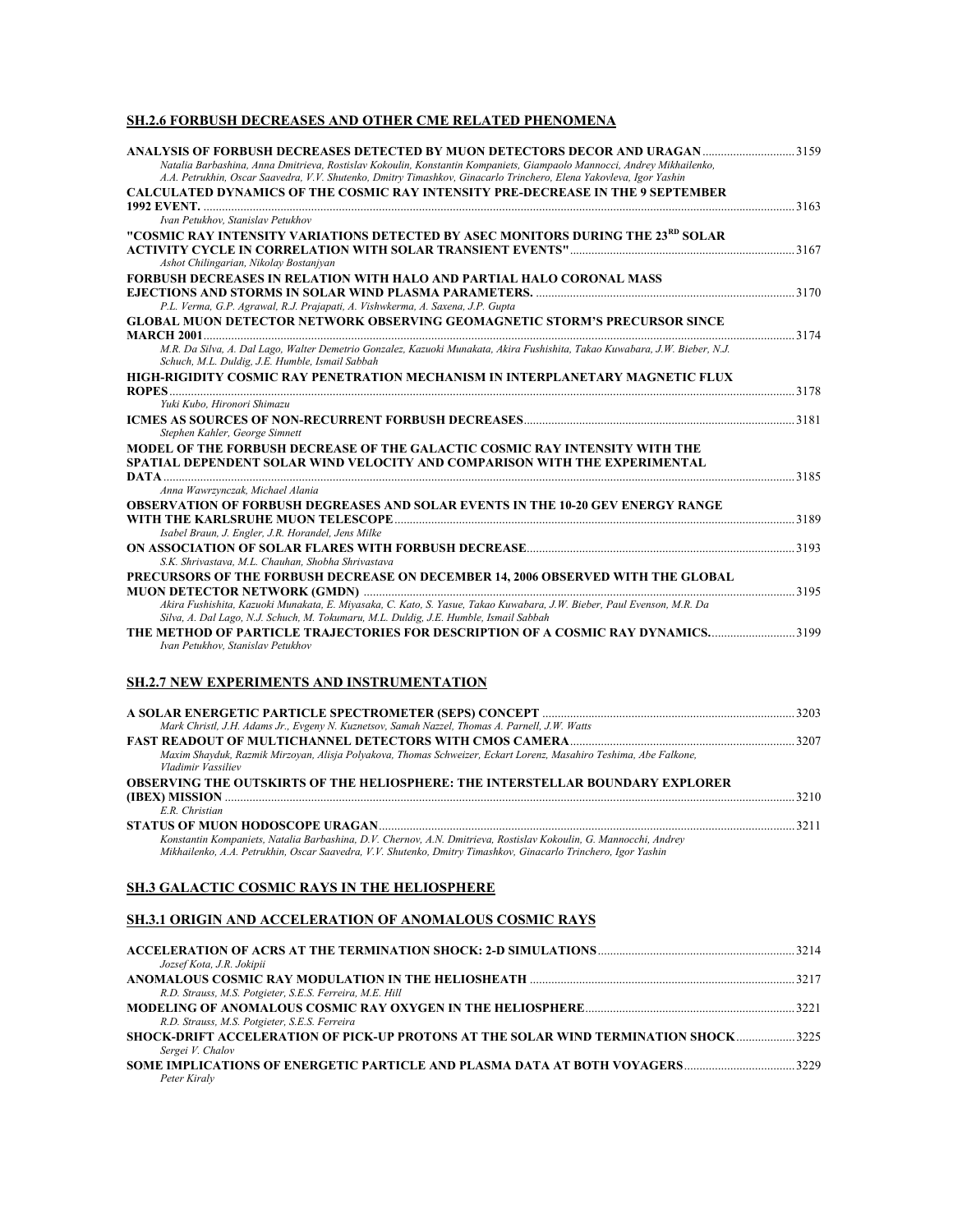#### **SH.3.2 GRADIENTS AND ANISOTROPIES**

| P.A. Krivoshapkin, G.F. Krymsky, V.P. Mamrukova                                                                                                                                                                                                                                                                                                                                                                                                                                                                                                                                                                                                                                                                                                                                                                                                                                                                                                                                                   |       |
|---------------------------------------------------------------------------------------------------------------------------------------------------------------------------------------------------------------------------------------------------------------------------------------------------------------------------------------------------------------------------------------------------------------------------------------------------------------------------------------------------------------------------------------------------------------------------------------------------------------------------------------------------------------------------------------------------------------------------------------------------------------------------------------------------------------------------------------------------------------------------------------------------------------------------------------------------------------------------------------------------|-------|
| DEFINITION OF COSMIC RAY DENSITY AND ANISOTROPY VECTOR BEYOND THE                                                                                                                                                                                                                                                                                                                                                                                                                                                                                                                                                                                                                                                                                                                                                                                                                                                                                                                                 |       |
| Eugenia Eroshenko, A. Asipenka, A. Belov, V.A. Oleneva, V. Yanke, Helen Mavromichalaki, Athanasios Papaioannou, M.<br>Papailou, George Mariatos                                                                                                                                                                                                                                                                                                                                                                                                                                                                                                                                                                                                                                                                                                                                                                                                                                                   |       |
| <b>Gus Sinnis</b>                                                                                                                                                                                                                                                                                                                                                                                                                                                                                                                                                                                                                                                                                                                                                                                                                                                                                                                                                                                 |       |
| INTENSITY GRADIENTS OF GALACTIC COSMIC RAYS IN THE HELIOSPHERE AT SOLAR MAXIMUM 3243<br>O.G. Morales-Olivares, R.A. Caballero-Lopez                                                                                                                                                                                                                                                                                                                                                                                                                                                                                                                                                                                                                                                                                                                                                                                                                                                               |       |
| Rasha Abbasi, Paolo Desiati, Juan Carlos Velez                                                                                                                                                                                                                                                                                                                                                                                                                                                                                                                                                                                                                                                                                                                                                                                                                                                                                                                                                    |       |
| LARGE-SCALE SIDEREAL ANISOTROPY OF MULTI-TEV GALACTIC COSMIC RAYS AND THE                                                                                                                                                                                                                                                                                                                                                                                                                                                                                                                                                                                                                                                                                                                                                                                                                                                                                                                         |       |
| Kazuoki Munakata, M. Amenomori, X.J. Bi, D. Chen, S.W. Cui, Danzengluobu, L.K. Ding, X.H. Ding, C. Fan, C.F. Feng,<br>Zhaoyang Feng, Z.Y. Feng, X.Y. Gao, O.X. Geng, O.B. Gou, H.W. Guo, H.H. He, M. He, K. Hibino, N. Hotta, Haibing Hu, H.B.<br>Hu, J. Huang, O. Huang, H.Y. Jia, L. Jiang, F. Kajino, K. Kasahara, Y. Katayose, C. Kato, K. Kawata, . Labaciren, G.M. Le, A.F.<br>Li, H.C. Li, J.Y. Li, C. Liu, Y.-O. Lou, H. Lu, X.R. Meng, K. Mizutani, J. Mu, A. Nagai, H. Nanjo, M. Nishizawa, M. Ohnishi, I.<br>Ohta, Shunsuke Ozawa, T. Saito, T.Y. Saito, M. Sakata, T.K. Sako, Makio Shibata, A. Shiomi, T. Shirai, H. Sugimoto, M. Takita,<br>Y.H. Tan, N. Tateyama, Shoji Torii, H. Tsuchiya, Shigeharu Udo, B. Wang, H. Wang, Y.G. Wang, Y.G. Wang, H.R. Wu, L. Xue, Y.<br>Yamamoto, C.T. Yan, X.C. Yang, S. Yasue, Z.H. Ye, G.C. Yu, A.F. Yuan, T. Yuda, H.M. Zhang, J.L. Zhang, N.J. Zhang, X.Y. Zhang,<br>X.Y. Zhang, Yi Zhang, Ying Zhang, Zhaxisangzhu, X.X. Zhou, Jozsef Kota |       |
| SHORT-TERM AND DIURNAL PROTON FLUX VARIATION DURING THE BESS-POLAR I BALLOON                                                                                                                                                                                                                                                                                                                                                                                                                                                                                                                                                                                                                                                                                                                                                                                                                                                                                                                      | .3257 |
| T. Hams, K. Abe, H. Fuke, S. Haino, M. Hasegawa, A. Horikoshi, A. Itazaki, K.C. Kim, T. Kumazawa, M.H. Lee, Y. Makida, S.<br>Matsuda, Y. Matsukawa, K. Matsumoto, J.W. Mitchell, A.A. Moiseev, Z. Myers, Jun Nishimura, M. Nozaki, R. Orito, J.F. Ormes, K.<br>Sakai, Makoto Sasaki, Eun-Suk Seo, Y. Shikaze, R. Shinoda, R. E. Streitmatter, J. Suzuki, Y. Takasugi, K. Takeuchi, K. Tanaka, N.<br>Thakur, T. Yamagami, A. Yamamoto, T. Yoshida, K. Yoshimura                                                                                                                                                                                                                                                                                                                                                                                                                                                                                                                                    |       |
| P.A. Krivoshapkin, G.F. Krymsky, V.P. Mamrukova, V.G. Grigoryev                                                                                                                                                                                                                                                                                                                                                                                                                                                                                                                                                                                                                                                                                                                                                                                                                                                                                                                                   |       |
| THE SIDEREAL ANISOTROPY OF MULTI-TEV COSMIC RAYS IN AN EXPANDING LOCAL                                                                                                                                                                                                                                                                                                                                                                                                                                                                                                                                                                                                                                                                                                                                                                                                                                                                                                                            |       |
| Y. Mizoguchi, Kazuoki Munakata, M. Takitay, J. Kotaz                                                                                                                                                                                                                                                                                                                                                                                                                                                                                                                                                                                                                                                                                                                                                                                                                                                                                                                                              |       |
| THREE DIMENSIONAL STRUCTURE OF CORRELATIONS BETWEEN INTENSITY VARIATION OF                                                                                                                                                                                                                                                                                                                                                                                                                                                                                                                                                                                                                                                                                                                                                                                                                                                                                                                        |       |
| H. Kojima, T. Fujii, Y. Hayashi, S. Kawakami, M. Minamino, Hitoshi Miyauchi, Toshiyuki Nonaka, Shoichi Ogio, Takeshi Okuda,<br>H. Tanaka, E. Usui, Y. Yamashita, A. Oshima, H.M. Antia, S.R. Dugad, U.D. Goswami, S.K. Gupta, P.K. Mohanty, P.K. Nayak, P.<br>Subramanian, S.C. Tonwar, S. Shibata, I. Morishita                                                                                                                                                                                                                                                                                                                                                                                                                                                                                                                                                                                                                                                                                  |       |
| SH.3.3 ENERGY SPECTRA, COMPOSITION AND CHARGE STATES                                                                                                                                                                                                                                                                                                                                                                                                                                                                                                                                                                                                                                                                                                                                                                                                                                                                                                                                              |       |
| NEW ESTIMATION OF THE POWER-LAW INDEX OF THE COSMIC-RAY ENERGY SPECTRUM AS                                                                                                                                                                                                                                                                                                                                                                                                                                                                                                                                                                                                                                                                                                                                                                                                                                                                                                                        |       |
| T.K. Sako, M. Amenomori, X.J. Bi, D. Chen, S.W. Cui, Danzengluobu, L.K. Ding, X.H. Ding, C. Fan, C.F. Feng, Zhaoyang Feng,<br>Z.Y. Feng, X.Y. Gao, O.X. Geng, O.B. Gou, H.W. Guo, H.H. He, M. He, K. Hibino, N. Hotta, Haibing Hu, H.B. Hu, J. Huang, O.<br>Huang, H.Y. Jia, L. Jiang, F. Kajino, K. Kasahara, Y. Katayose, C. Kato, K. Kawata, . Labaciren, G.M. Le, A.F. Li, H.C. Li, J.Y.                                                                                                                                                                                                                                                                                                                                                                                                                                                                                                                                                                                                      |       |
| Li, C. Liu, Y.-O. Lou, H. Lu, X.R. Meng, K. Mizutani, J. Mu, Kazuoki Munakata, A. Nagai, H. Nanjo, M. Nishizawa, M. Ohnishi, I.<br>Ohta, Shunsuke Ozawa, T. Saito, T.Y. Saito, M. Sakata, Makio Shibata, A. Shiomi, T. Shirai, H. Sugimoto, M. Takita, Y.H. Tan, N.<br>Tateyama, Shoji Torii, H. Tsuchiya, Shigeharu Udo, B. Wang, H. Wang, Y.G. Wang, Y.G. Wang, H.R. Wu, L. Xue, Y. Yamamoto,                                                                                                                                                                                                                                                                                                                                                                                                                                                                                                                                                                                                   |       |
| C.T. Yan, X.C. Yang, S. Yasue, Z.H. Ye, G.C. Yu, A.F. Yuan, T. Yuda, H.M. Zhang, J.L. Zhang, N.J. Zhang, X.Y. Zhang, X.Y. Zhang,<br>Yi Zhang, Ying Zhang, Zhaxisangzhu, X.X. Zhou                                                                                                                                                                                                                                                                                                                                                                                                                                                                                                                                                                                                                                                                                                                                                                                                                 |       |
| V.E. Timofeev, L.I. Miroshnichenko, N.G. Skryabin                                                                                                                                                                                                                                                                                                                                                                                                                                                                                                                                                                                                                                                                                                                                                                                                                                                                                                                                                 |       |
| THE ACCELERATION AND MODULATION OF MULTIPLE CHARGED ANOMALOUS COSMIC RAYS                                                                                                                                                                                                                                                                                                                                                                                                                                                                                                                                                                                                                                                                                                                                                                                                                                                                                                                         |       |
| R.D. Strauss, M.S. Potgieter, S.E.S. Ferreira, W.R. Webber<br>R.A. Caballero-Lopez, H. Moraal, Frank B. McDonald                                                                                                                                                                                                                                                                                                                                                                                                                                                                                                                                                                                                                                                                                                                                                                                                                                                                                  |       |
| <b>SH.3.4 SHORT-TERM AND LONG-TERM VARIATIONS AND INTERPRETATIONS</b>                                                                                                                                                                                                                                                                                                                                                                                                                                                                                                                                                                                                                                                                                                                                                                                                                                                                                                                             |       |
| A COMPARISON OF ACE MEASUREMENTS OF GALACTIC COSMIC-RAY ABUNDANCES AND                                                                                                                                                                                                                                                                                                                                                                                                                                                                                                                                                                                                                                                                                                                                                                                                                                                                                                                            |       |
| K.A. Lave, W.R. Binns, A.C. Cummings, G.A. De Nolfo, M.H. Israel, R.A. Leske, R.A. Mewaldt, E.C. Stone, T.T. Von Rosenvinge,<br>M.E. Wiedenbeck                                                                                                                                                                                                                                                                                                                                                                                                                                                                                                                                                                                                                                                                                                                                                                                                                                                   |       |
| A STUDY OF RELATIONSHIPS AMONG CORONAL MASS EJECTIONS, GEOMAGNETIC ACTIVITY<br>PankajK. Shrivastava                                                                                                                                                                                                                                                                                                                                                                                                                                                                                                                                                                                                                                                                                                                                                                                                                                                                                               |       |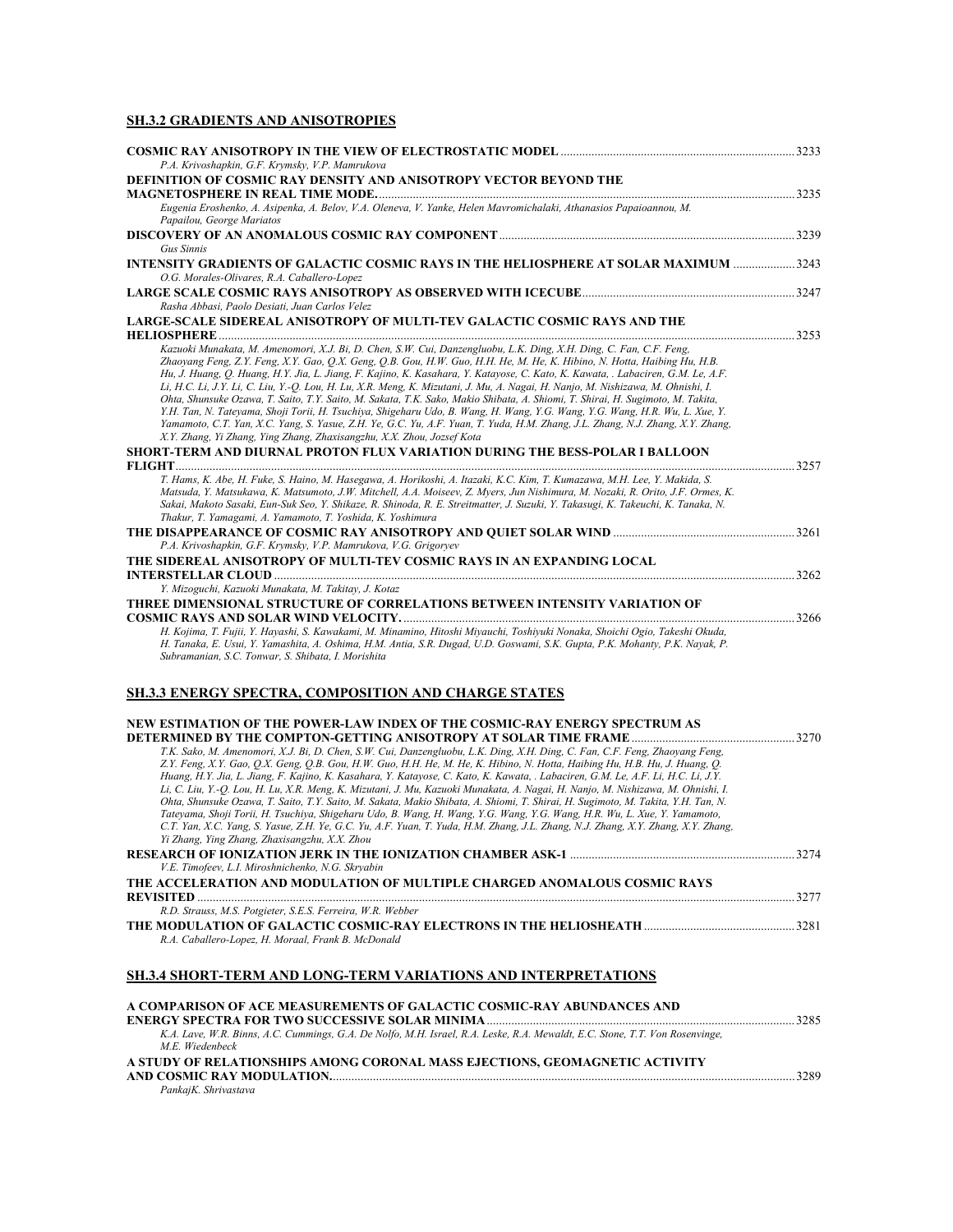| "CALCULATION OF THE BAROMETRIC COEFFICIENTS FOR THE PARTICLE DETECTORS<br>BELONGING TO THE WORLD-WIDE NETWORKS AT THE START OF THE 24TH SOLAR ACTIVITY                                                                                            |  |
|---------------------------------------------------------------------------------------------------------------------------------------------------------------------------------------------------------------------------------------------------|--|
| Bagrat Mailyan, Ashot Chilingarian, Tigran Karapetyan<br>Hernan Asorey                                                                                                                                                                            |  |
| R. Gushchina, A.V. Belov, V.N. Obridko, B.D. Shelting                                                                                                                                                                                             |  |
| Davide Grandi, Pavol Bobik, Giuliano Boella, Matteo J. Boschini, Stefano Della Torre, Massimo Gervasi, Karel Kudela, Simonetta<br>Pensotti, Pier Giorgio Rancoita                                                                                 |  |
| Rita Singh, Rekha Agarwal, Rajesh K. Mishra                                                                                                                                                                                                       |  |
| Marisa Storini, Monica Laurenza                                                                                                                                                                                                                   |  |
| "INVESTIGATION OF DAILY VARIATIONS OF COSMIC RAY FLUXES IN THE BEGINNING OF THE<br>Bagrat Mailyan, Ashot Chilingarian                                                                                                                             |  |
| Badruddin, Munendra Singhy                                                                                                                                                                                                                        |  |
| LOW ENERGY (E > 100 MEV) GALACTIC COSMIC RAYS IN THE PROLONGED ACTIVITY MINIMUM                                                                                                                                                                   |  |
| A.K. Svirzhevskaya, N.S. Svirzhevsky, G.A. Bazilevskaya, V.S. Makhmutov, Y.I. Stozhkov                                                                                                                                                            |  |
| Bagrat Mailyan, Ashot Chilingarian, Armen Hovhannisyan                                                                                                                                                                                            |  |
| <b>MODELING OF THE GALACTIC COSMIC RAY LONG-PERIOD VARIATIONS FOR THE TIME</b><br>Marek Siluszyk, Anna Wawrzynczak, Michael Alania                                                                                                                |  |
| MODELING THE TRANSPORT OF COSMIC RAY DUE TO LONG TERM VARIATION USING A<br>Gang Li, G.M. Webb, J.A. Le Roux, M.E. Wiedenbeck, V. Florinski, G.P. Zank                                                                                             |  |
|                                                                                                                                                                                                                                                   |  |
| H. Moraal, P.H. Stoker, H. Kruger<br>ON IRREGULAR HELIOLONGITUDINAL SOLAR WIND VELOCITY AND CONSEOUENCES FOR                                                                                                                                      |  |
| Michael Alania, Renata Modzelewska, Anna Wawrzynczak                                                                                                                                                                                              |  |
| Karel Kudela, Helen Mavromichalaki, Athanasios Papaioannou, Maria Gerontidou<br>ON QUASIPERIODICITIES IN COSMIC RAYS AND THEIR CORRESPONDENCE TO THOSE IN SOLAR,                                                                                  |  |
| Karel Kudela, Ismail Sabbah<br>ON RELATIONSHIP OF THE TEMPORAL CHANGES OF THE RIGIDITY SPECTRUM OF THE<br><b>GALACTIC COSMIC RAYS INTENSITY VARIATIONS AND PARAMETERS OF HE INTERPLANETARY</b><br>Marek Siluszyk, Michael Alania, Krzysztof Iskra |  |
| ON THE CURRENT PHASE OF THE SOLAR CYCLE IN THE SOLAR AND HELIOSPHERIC                                                                                                                                                                             |  |
| Mikhail Krainev, Mikhail Kalinin                                                                                                                                                                                                                  |  |
| ON THE EXACT 2D TRANSPORT EQUATION FOR THE GCR INTENSITY AVERAGED OVER THE<br>Mikhail Krainev, Mikhail Kalinin                                                                                                                                    |  |
| ON THE RIGIDITY SPECTRUM OF THE 27-DAY VARIATION OF THE GALACTIC COSMIC RAY                                                                                                                                                                       |  |
| Agnieszka Gil, Michael Alania                                                                                                                                                                                                                     |  |
| PERTURBATION METHOD FOR INVESTIGATION OF THE GALACTIC COSMIC RAY VARIATIONS 3365<br>Agnieszka Gil, Michael Alania                                                                                                                                 |  |
| RECURRENT MODULATION OF GALACTIC COSMIC RAYS: A COMPARATIVE STUDY BETWEEN IMP,                                                                                                                                                                    |  |
| J. Gieseler, Nina Dresing, Phillip Dunzlaff, Raul Gomez-Herrero, Bernd Heber, Andreas Kopp, Reinhold Muller-Mellin, M.S.<br>Potgieter, S.E.S. Ferreira, Andreas Klassen                                                                           |  |
| R. Banjanac, A. Dragic, V. Udovicic, D. Jokovic, I. Anicin, J. Puzovic                                                                                                                                                                            |  |
| Karel Kudela, Milan Rybansky, Milan Minarovjech                                                                                                                                                                                                   |  |
| SOLAR CYCLE VARIATION OF RAPID FLUCTUATIONS OF ENERGETIC PARTICLES AT THE                                                                                                                                                                         |  |
| Sergey Starodubtsev, Ilya Usoskin, Kalevi Mursula<br>STUDY OF HYSTERESIS EFFECT BETWEEN COSMIC RAY INTENSITY AND SOLAR INDICES 379<br>M.L. Chauhan, S.K. Shrivastava, M.K. Richharia                                                              |  |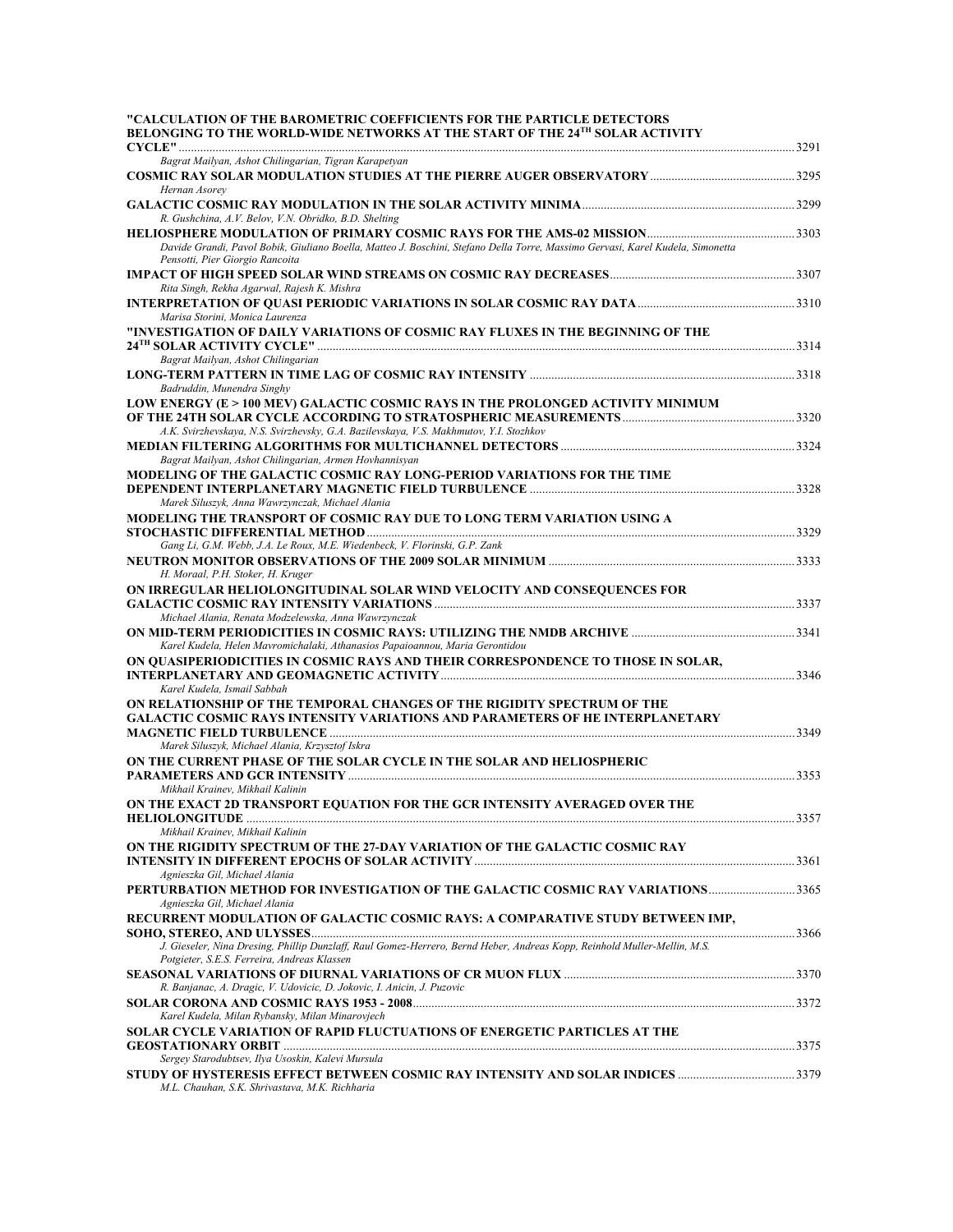| F.R. Zhu, H. Lu, B. Wang, C. Liu, Roberto Iuppa                                                                                                                                                                                                                       |       |
|-----------------------------------------------------------------------------------------------------------------------------------------------------------------------------------------------------------------------------------------------------------------------|-------|
| SUN'S SHADOW IN CHANGING PHASE FROM THE SOLAR CYCLE 23 TO 24 OBSERVED WITH THE                                                                                                                                                                                        |       |
|                                                                                                                                                                                                                                                                       | .3386 |
| M. Nishizawa, M. Amenomori, X.J. Bi, D. Chen, S.W. Cui, Danzengluobu, L.K. Ding, X.H. Ding, C. Fan, C.F. Feng, Zhaoyang                                                                                                                                               |       |
| Feng, Z.Y. Feng, X.Y. Gao, O.X. Geng, O.B. Gou, H.W. Guo, H.H. He, M. He, K. Hibino, N. Hotta, Haibing Hu, H.B. Hu, J.<br>Huang, O. Huang, H.Y. Jia, L. Jiang, F. Kajino, K. Kasahara, Y. Katayose, C. Kato, K. Kawata, . Labaciren, G.M. Le, A.F. Li,                |       |
| H.C. Li, J.Y. Li, C. Liu, Y.-O. Lou, H. Lu, X.R. Meng, K. Mizutani, J. Mu, Kazuoki Munakata, A. Nagai, H. Nanjo, M. Ohnishi, I.                                                                                                                                       |       |
| Ohta, Shunsuke Ozawa, T. Saito, T.Y. Saito, M. Sakata, T.K. Sako, Makio Shibata, A. Shiomi, T. Shirai, H. Sugimoto, M. Takita,                                                                                                                                        |       |
| Y.H. Tan, N. Tateyama, Shoji Torii, H. Tsuchiya, Shigeharu Udo, B. Wang, H. Wang, Y.G. Wang, Y.G. Wang, H.R. Wu, L. Xue, Y.                                                                                                                                           |       |
| Yamamoto, C.T. Yan, X.C. Yang, S. Yasue, Z.H. Ye, G.C. Yu, A.F. Yuan, T. Yuda, H.M. Zhang, J.L. Zhang, N.J. Zhang, X.Y. Zhang,                                                                                                                                        |       |
| X.Y. Zhang, Yi Zhang, Ying Zhang, . Zhaxisangzhu, X.X. Zhou                                                                                                                                                                                                           |       |
| THE GCR INTENSITY AND THE MODELS OF THE GLOBAL HELIOSPHERIC CURRENT SHEET3390<br>Mikhail Krainev. Mikhail Kalinin                                                                                                                                                     |       |
| THE UNUSUAL BEHAVIOR OF ANOMALOUS AND GALACTIC COSMIC RAY INTENSITIES AT 1 AU                                                                                                                                                                                         |       |
|                                                                                                                                                                                                                                                                       |       |
| R.A. Leske, A.C. Cummings, C.M.S. Cohen, R.A. Mewaldt, E.C. Stone, M.E. Wiedenbeck, T.T. Von Rosenvinge                                                                                                                                                               |       |
| THE UNUSUAL TIME HISTORY OF GALACTIC AND ANOMALOUS COSMIC RAYS AT 1 AU OVER THE                                                                                                                                                                                       |       |
|                                                                                                                                                                                                                                                                       |       |
| Frank B. McDonald, W.R. Webber, Donald V. Reames                                                                                                                                                                                                                      |       |
| THEORETICAL AND EXPERIMENTAL STUDY OF THE 27-DAY VARIATION OF THE GALACTIC                                                                                                                                                                                            |       |
| COSMIC RAY INTENSITY FOR A SOLAR WIND VELOCITY DEPENDING ON HELIOLONGITUDE                                                                                                                                                                                            | .3402 |
| Renata Modzelewska, Michael Alania                                                                                                                                                                                                                                    |       |
| THUNDERSTORM CORRELATED ENHANCEMENTS OF COSMIC RAY FLUX, DETECTED AT MT.                                                                                                                                                                                              |       |
|                                                                                                                                                                                                                                                                       | .3406 |
| Ashot Chilingarian, Ara Daryan, Laura Melkumyan                                                                                                                                                                                                                       |       |
| TIME DEPENDENCE OF SOLAR MODULATION THROUGHOUT SOLAR CYCLE 23 AS INFERRED                                                                                                                                                                                             |       |
|                                                                                                                                                                                                                                                                       | .3410 |
| M.E. Wiedenbeck, A.J. Davis, C.M.S. Cohen, A.C. Cummings, A.W. Labrador, R.A. Leske, R.A. Mewaldt, E.C. Stone, W.R. Binns,<br>M.H. Israel, K.A. Lave, E.R. Christian, G.A. De Nolfo, T.T. Von Rosenvinge                                                              |       |
| VARIATIONS OF THE COSMIC RAY CUTOFF RIGIDITY IN IRKUTSK AND ALMATY DURING THE                                                                                                                                                                                         |       |
|                                                                                                                                                                                                                                                                       |       |
| O.N. Kryakunova, V.M. Dvornikov, V.E. Sdobnov                                                                                                                                                                                                                         |       |
|                                                                                                                                                                                                                                                                       |       |
|                                                                                                                                                                                                                                                                       |       |
| <u>SH.3.5 SPACE WEATHER, TERRESTRIAL EFFECTS AND COSMOGENIC NUCLIDES</u>                                                                                                                                                                                              |       |
| A METHOD OF PITCH ANGLE DISTRIBUTION RECONSTRUCTION IN PAMELA EXPERIMENT 3418                                                                                                                                                                                         |       |
| V.V. Malakhov, V.V Mikhailov, L. Grishantseva                                                                                                                                                                                                                         |       |
| ANALYSIS OF THE EFFECTS OF THE THUNDERSTORMS IN THE MUON AND ELECTROMAGNETIC                                                                                                                                                                                          |       |
|                                                                                                                                                                                                                                                                       |       |
|                                                                                                                                                                                                                                                                       | .3422 |
| J. Alvarez-Castillo, J.F. Valdes-Galicia                                                                                                                                                                                                                              |       |
| CALCULATIONS OF DIFFERENTIAL TEMPERATURE COEFFICIENTS FOR MUONS AT DIFFERENT                                                                                                                                                                                          |       |
|                                                                                                                                                                                                                                                                       | 3426  |
| A.A. Petrukhin, A.N. Dmitrieva, Rostislav Kokoulin, Dmitry Timashkov                                                                                                                                                                                                  |       |
| <b>COMPARISON OF MODELS AND MEASUREMENTS OF PROTONS OF TRAPPED AND SECONDARY</b>                                                                                                                                                                                      |       |
|                                                                                                                                                                                                                                                                       | 3430  |
| N. De Simone, O. Adriani, G.C. Barbarino, G.A. Bazilevskaya, R. Bellotti, M. Boezio, E.A. Bogomolov, L. Bonechi, M. Bongi, V.                                                                                                                                         |       |
| Bonvicini, S. Bottai, A. Brunok, F. Cafagnak, D. Campana, P. Carlson, M. Casolino, G. Castellini, C. De Santis, M.P. De Pascale,                                                                                                                                      |       |
| G. De Rosa, V. Di Felice, A.M. Galper, L. Grishantseva, P. Hofverberg, Sergey Koldashov, S.Y. Krutkov, Alexander Kvashnin, A.A.<br>Leonov, Laura Marcelli, W. Menn, V.V. Mikhailov, E. Mocchiutti, N. Nikonov, Giuseppe Osteria, P. Papini, M. Peroni, M. Pearce,     |       |
| P. Picozza, M. Ricci, S.B. Ricciarini, M. Simon, R. Sparvoli, P. Spillantini, Y.I. Stozhkov, A. Vacchi, E. Vannuccini, G.V. Vasiliev,                                                                                                                                 |       |
| Sergey Voronov, Y.T. Yurkin, G. Zampa, N. Zampa, V.G. Zverev                                                                                                                                                                                                          |       |
|                                                                                                                                                                                                                                                                       | .3434 |
| V.V Mikhailov, O. Adriani, G.C. Barbarino, G.A. Bazilevskaya, R. Bellotti, M. Boezio, E.A. Bogomolov, L. Bonechi, M. Bongi, V.                                                                                                                                        |       |
| Bonvicini, S. Bottai, A. Bruno, F. Cafagna, D. Campana, P. Carlson, M. Casolino, G. Castellini, M.P. De Pascale, V. Di Felice,                                                                                                                                        |       |
| A.M. Galper, L. Grishantseva, P. Hofverberg, A.A. Leonov, Sergey Koldashov, S.Y. Krutkov, Alexander Kvashnin, V.V. Malakhov,                                                                                                                                          |       |
| Valeria Malvezzi, Laura Marcelli, W. Menn, E. Mocchiutti, Silvio Orsi, Giuseppe Osteria, P. Papini, M. Pearce, P. Picozza, M.<br>Ricci, S.B. Ricciarini, M. Simon, N. De Simone, R. Sparvoli, P. Spillantini, Y.I. Stozhkov, A. Vacchi, E. Vannuccini, G.V. Vasiliev, |       |
| Sergey Voronov, Y.T. Yurkin, G. Zampa, N. Zampa, V.G. Zverev                                                                                                                                                                                                          |       |
|                                                                                                                                                                                                                                                                       |       |
| Yasushi Muraki, F. Kajino, T. Yamamoto                                                                                                                                                                                                                                |       |
|                                                                                                                                                                                                                                                                       |       |
| Ilya Usoskin, Cristy V. Fieldy, Gavin A. Schmidty, Ari-Pekka Leppanen, Ala Aldahan, Gennady Kovaltsov, Goran Possnert, R. Kurt                                                                                                                                        |       |
| Ungar                                                                                                                                                                                                                                                                 |       |
| DYNAMICS OF THE IONIZING PARTICLES FLUXES IN THE EARTH'S ATMOSPHERE ……………………………………………………………………………………                                                                                                                                                                  |       |
| G.A. Bazilevskaya, V.S. Makhmutov, Y.I. Stozhkov, A.K. Svirzhevskaya, N.S. Svirzhevsky, Ilya Usoskin, Gennady Kovaltsov, Terry<br>Sloan                                                                                                                               |       |
| EFFECTS OF DIFFERENT ATMOSPHERIC PROFILES ON IONIZATION IN THE EARTH ATMOSPHERE 3449                                                                                                                                                                                  |       |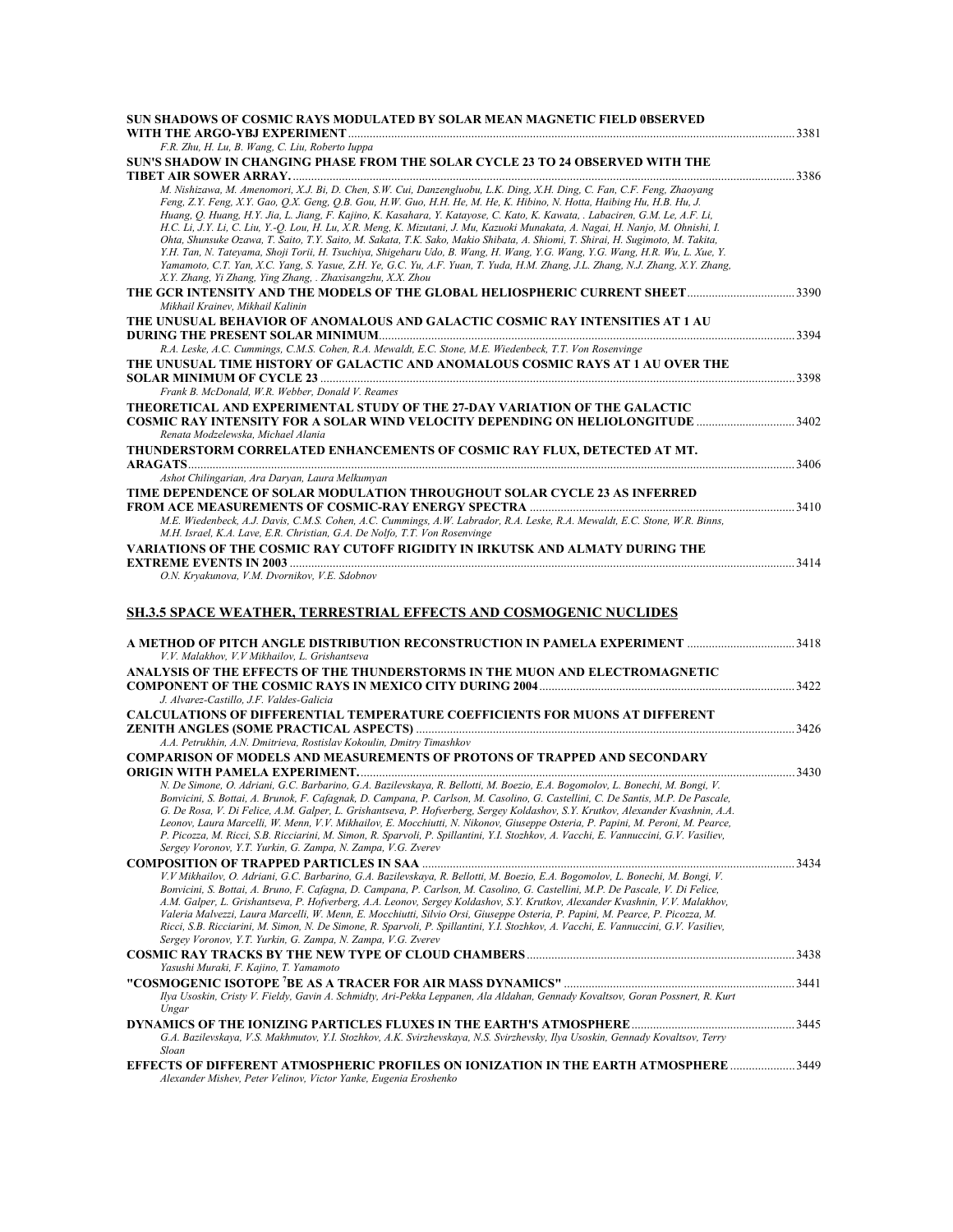| ELECTRON AND PROTON FLUXES MEASURED BY THE ARINA SPECTROMETER IN THE EARTH                                                                                                                                                                                                                                                                                                                                                                                                                                                                                                                                                                                                                                                                                                                                               | 3453  |
|--------------------------------------------------------------------------------------------------------------------------------------------------------------------------------------------------------------------------------------------------------------------------------------------------------------------------------------------------------------------------------------------------------------------------------------------------------------------------------------------------------------------------------------------------------------------------------------------------------------------------------------------------------------------------------------------------------------------------------------------------------------------------------------------------------------------------|-------|
| L. Grishantseva, M.A. Bzheumikhova, A.M. Galper, Sergey Koldashov                                                                                                                                                                                                                                                                                                                                                                                                                                                                                                                                                                                                                                                                                                                                                        |       |
| Badruddin, O.P.M. Aslam, M. Singh                                                                                                                                                                                                                                                                                                                                                                                                                                                                                                                                                                                                                                                                                                                                                                                        |       |
| INVESTIGATION OF MINOR COMPONENTS OF THE TERRESTRIAL ATMOSPHERE RELATED TO                                                                                                                                                                                                                                                                                                                                                                                                                                                                                                                                                                                                                                                                                                                                               |       |
| Angela Gardini, Alessandro Damiani, Monica Laurenza, Marisa Storini                                                                                                                                                                                                                                                                                                                                                                                                                                                                                                                                                                                                                                                                                                                                                      |       |
| <b>IONISATION STATE OF THE EARTH'S STRATOSPHERE DURING POWERFUL SOLAR PROTON</b>                                                                                                                                                                                                                                                                                                                                                                                                                                                                                                                                                                                                                                                                                                                                         | 3463  |
| V.S. Makhmutov, G.A. Bazilevskaya, Y.I. Stozhkov, N.S. Svirzhevsky, A.K. Svirzhevskaya                                                                                                                                                                                                                                                                                                                                                                                                                                                                                                                                                                                                                                                                                                                                   |       |
| LONG-TERM GEOMAGNETIC CHANGES AND THEIR POSSIBLE ROLE IN REGIONAL ATMOSPHERIC                                                                                                                                                                                                                                                                                                                                                                                                                                                                                                                                                                                                                                                                                                                                            | .3467 |
| Ilya Usoskin, Gennady Kovaltsov, Monika Kortez, Irina A. Mironova                                                                                                                                                                                                                                                                                                                                                                                                                                                                                                                                                                                                                                                                                                                                                        |       |
|                                                                                                                                                                                                                                                                                                                                                                                                                                                                                                                                                                                                                                                                                                                                                                                                                          |       |
| Patricia Goncalves, Ana Keating, Sara Valente, Pete Truscott, Fan Lei, Laurent Desorgher, Daniel Heynderickx, Norma Crosby,<br>Hilde WittDe, Gerald Degreef, Petteri Nieminen, Giovanni Santin                                                                                                                                                                                                                                                                                                                                                                                                                                                                                                                                                                                                                           |       |
| MODELING THE NORTH HEMISPHERE SURFACE TEMPERATURE INTRODUCING THE EFFECTS OF                                                                                                                                                                                                                                                                                                                                                                                                                                                                                                                                                                                                                                                                                                                                             | .3475 |
| Blanca Mendoza, Victor Manuel Mendoza, Rene Garduno, Julian Adem                                                                                                                                                                                                                                                                                                                                                                                                                                                                                                                                                                                                                                                                                                                                                         |       |
| MODULATION SIGNATURES ON COSMIC-RAY PERIODICITIES BEFORE A FORBUSH DECREASE3478<br>Marisa Storini, Piero Diegov                                                                                                                                                                                                                                                                                                                                                                                                                                                                                                                                                                                                                                                                                                          |       |
| NEAR REAL-TIME DETERMINATION OF IONIZATION AND RADIATION DOSE RATES INDUCED BY                                                                                                                                                                                                                                                                                                                                                                                                                                                                                                                                                                                                                                                                                                                                           |       |
| Rolf Butikofer, E. Fluckiger                                                                                                                                                                                                                                                                                                                                                                                                                                                                                                                                                                                                                                                                                                                                                                                             |       |
|                                                                                                                                                                                                                                                                                                                                                                                                                                                                                                                                                                                                                                                                                                                                                                                                                          |       |
| Anatoly Erlykin, Gyula Gyalai, Karel Kudela, Terry Sloan, Arnold Wolfendale                                                                                                                                                                                                                                                                                                                                                                                                                                                                                                                                                                                                                                                                                                                                              |       |
|                                                                                                                                                                                                                                                                                                                                                                                                                                                                                                                                                                                                                                                                                                                                                                                                                          |       |
| D.M. Gromushkin, V.V. Alekseenko, I.B. Khatsukov, A.A. Petrukhin, Yu.V. Stenkin, Igor Yashin                                                                                                                                                                                                                                                                                                                                                                                                                                                                                                                                                                                                                                                                                                                             |       |
| PHYSIOLOGICAL STATE OF SLOVAK AVIATORS IN RELATION TO GEOMAGNETIC DISTURBANCES                                                                                                                                                                                                                                                                                                                                                                                                                                                                                                                                                                                                                                                                                                                                           |       |
| Maria Papailiou, Helen Mavromichalaki, Karel Kudela, Jana Stetiarova, Svetla Dimitrova                                                                                                                                                                                                                                                                                                                                                                                                                                                                                                                                                                                                                                                                                                                                   |       |
|                                                                                                                                                                                                                                                                                                                                                                                                                                                                                                                                                                                                                                                                                                                                                                                                                          |       |
| V. Yanke, M. Berkova, V. Korotkov, M. Basalayev, A. Belov, Eugenia Eroshenko, K. Yudachin                                                                                                                                                                                                                                                                                                                                                                                                                                                                                                                                                                                                                                                                                                                                |       |
| L. Grishantseva, O. Adriani, G. Barbarino, G.A. Bazilevskaya, R. Bellotti, M. Boezio, E.A. Bogomolov, L. Bonechi, M. Bongi, V.<br>Bonvicini, S.V. Borisov, S. Bottai, A. Bruno, F. Cafagna, D. Campana, P. Carlson, M. Casolino, G. Castellini, M.P. De Pascale, V.<br>Di Felice, A.M. Galper, P. Hofverberg, A.A. Leonov, Sergey Koldashov, S.Y. Krutkov, Alexander Kvashnin, V.V. Malakhov, Valeria<br>Malvezzi, Laura Marcelli, W. Menn, V.V. Mikhailov, E. Mocchiutti, Giuseppe Osteria, P. Papini, M. Pearce, P. Picozza, M. Ricci,<br>S. Ricciarini, M. Simon, N. SimoneDe, R. Sparvoli, P. Spillantini, Y.I. Stozhkov, A. Vacchi, E. Vannuccini, G.V. Vasiliev, Sergey<br>Voronov, Y.T. Yurkin, G. Zampa, N. Zampa, V.G. Zverev<br>TEST OF PRODUCTION MODELS FOR BERYLLIUM COSMOGENIC RADIONUCLIDES IN THE EARTHS |       |
|                                                                                                                                                                                                                                                                                                                                                                                                                                                                                                                                                                                                                                                                                                                                                                                                                          | 3504  |
| Gennady Kovaltsov, Ilya Usoskin                                                                                                                                                                                                                                                                                                                                                                                                                                                                                                                                                                                                                                                                                                                                                                                          |       |
| THE IMPACT OF LOW ENERGY HADRON INTERACTION MODELS IN CORSIKA CODE ON COSMIC                                                                                                                                                                                                                                                                                                                                                                                                                                                                                                                                                                                                                                                                                                                                             |       |
|                                                                                                                                                                                                                                                                                                                                                                                                                                                                                                                                                                                                                                                                                                                                                                                                                          |       |
| Alexander Mishev, Peter Velinov, Eugenia Eroshenko, Victor Yanke<br>VARIATION OF THE SOLAR CYCLE LENGTH DURING THE GRAND SOLAR MINIMUM IN THE 4TH                                                                                                                                                                                                                                                                                                                                                                                                                                                                                                                                                                                                                                                                        |       |
|                                                                                                                                                                                                                                                                                                                                                                                                                                                                                                                                                                                                                                                                                                                                                                                                                          |       |
| Kentaro Nagaya, Kyohei Kitazawa, Kimiaki Masuda, Toshio Nakamura, Hiroko Miyahara, Hiroyuki Matsuzaki, Yasushi Muraki                                                                                                                                                                                                                                                                                                                                                                                                                                                                                                                                                                                                                                                                                                    |       |
| SH.3.6 NEW EXPERIMENTS AND INSTRUMENTATION                                                                                                                                                                                                                                                                                                                                                                                                                                                                                                                                                                                                                                                                                                                                                                               |       |
|                                                                                                                                                                                                                                                                                                                                                                                                                                                                                                                                                                                                                                                                                                                                                                                                                          |       |
| G.Roper Yearwood, A. Bachlechner, M. Boland, P.V. Doetinchem, Henning Gast, R. Greim, L. Jenniches, P. Kucirek, C. Mai, T.<br>Niggemann, S. Schael, D. Schug, J. Wienkenhover, H. Tholen, J. Ulrich                                                                                                                                                                                                                                                                                                                                                                                                                                                                                                                                                                                                                      |       |
|                                                                                                                                                                                                                                                                                                                                                                                                                                                                                                                                                                                                                                                                                                                                                                                                                          |       |
| Fabrizio Signoretti, Marisa Storini<br>A NEW NEUTRON DETECTOR OPERATING AT THE ANTARCTIC LABORATORY FOR COSMIC RAYS3524                                                                                                                                                                                                                                                                                                                                                                                                                                                                                                                                                                                                                                                                                                  |       |
| Fabrizio Signoretti, Marisa Storini<br>A REAL-TIME COSMIC RAY MONITORING AT THE ANTARCTIC STATION MIRNY ……………………………………………………………………………………………                                                                                                                                                                                                                                                                                                                                                                                                                                                                                                                                                                                                                                                                              |       |
| Victor Yanke, Vladimir Garbatsevich, Evgeny Klepach, Andrey Osin, Dmitry Smirnov, Konstantine Tsybulya                                                                                                                                                                                                                                                                                                                                                                                                                                                                                                                                                                                                                                                                                                                   |       |
|                                                                                                                                                                                                                                                                                                                                                                                                                                                                                                                                                                                                                                                                                                                                                                                                                          |       |
| Yoshiko Komori, Shoji Torii, Tadahisa Tamura, Kenji Yoshida, Toshio Terasawa, Kazuoki Munakata                                                                                                                                                                                                                                                                                                                                                                                                                                                                                                                                                                                                                                                                                                                           |       |
| A. Belov, A. Asipenka, R. Gushchina, Eugenia Eroshenko, P. Kobelev, K. Yudachin, V. Yanke                                                                                                                                                                                                                                                                                                                                                                                                                                                                                                                                                                                                                                                                                                                                |       |
| MEASUREMENT OF COSMIC RAY NEUTRON FLUX AT POINTS WITH VARIOUS ALTITUDES AND                                                                                                                                                                                                                                                                                                                                                                                                                                                                                                                                                                                                                                                                                                                                              |       |
| Ryozo Takasu, Yoshiharu Tosaka, Hideya Matsuyama, Hideo Ehara, Yuji Kataoka, Atsushi Kawai, Masahiko Hayashi, Yasushi                                                                                                                                                                                                                                                                                                                                                                                                                                                                                                                                                                                                                                                                                                    |       |
| Muraki                                                                                                                                                                                                                                                                                                                                                                                                                                                                                                                                                                                                                                                                                                                                                                                                                   |       |